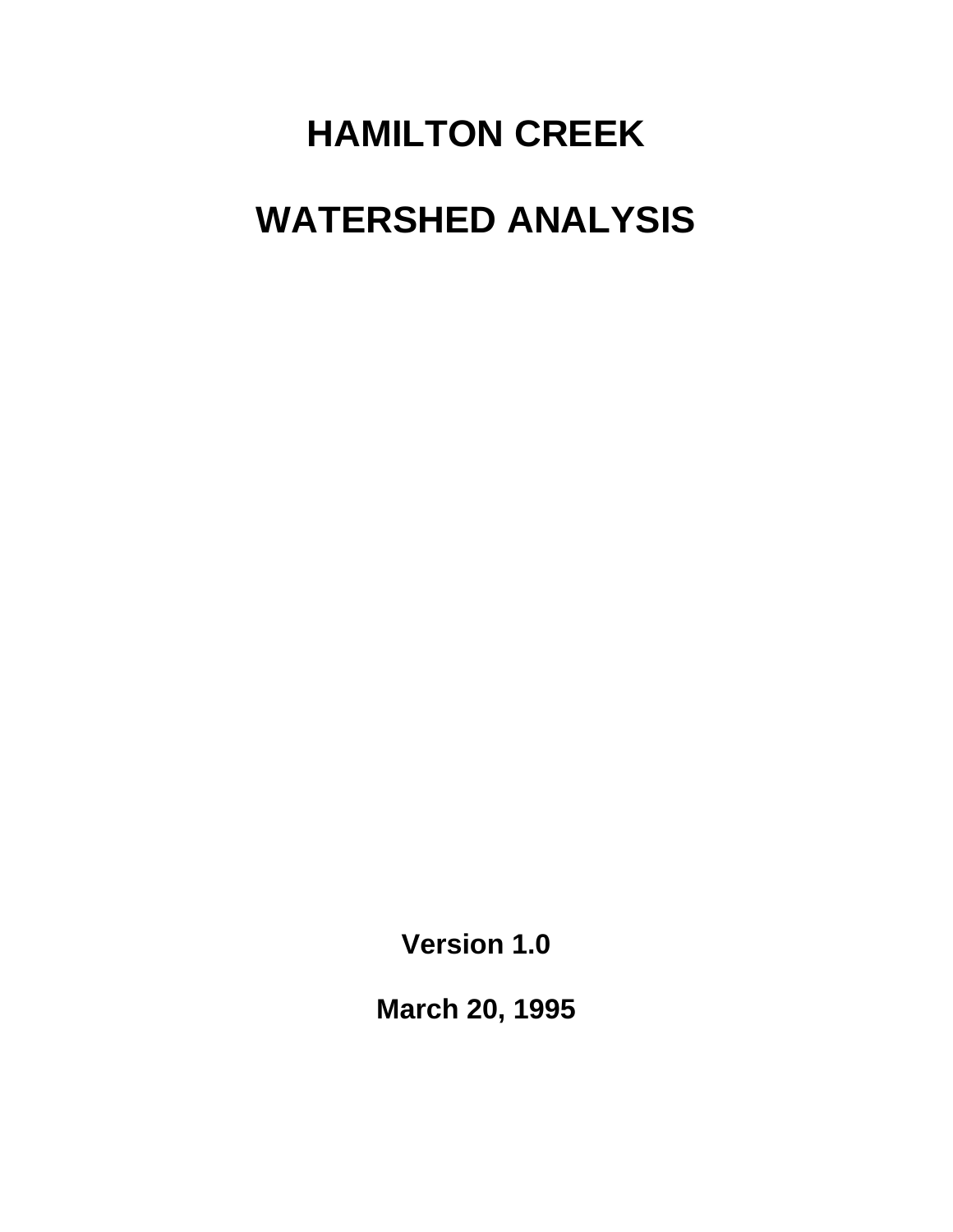#### HAMILTON CREEK WATERSHED ANALYSIS VERSION 1.0 March 20, 2005

| <b>INTRODUCTION</b>                                                            | $\mathbf 1$  |
|--------------------------------------------------------------------------------|--------------|
| <b>MANAGEMENT DIRECTION</b>                                                    | $\mathbf{2}$ |
| <b>KEY QUESTIONS AND ANALYSIS SUMMARY</b>                                      | 5            |
| <b>EXISTING WATERSHED ANALYSIS AREA CONDITION</b>                              | 15           |
| <b>Location, Physical Setting, and Scale</b>                                   | 15           |
| <b>Management Influences and Human Use</b>                                     | 17           |
| <b>Natural Disturbance Processes</b>                                           | 22           |
| <b>Soil</b>                                                                    | 23           |
| <b>Hydrology</b>                                                               | 27           |
| Vegetation                                                                     | 30           |
| <b>Wildlife</b>                                                                | 33           |
| <b>Fisheries</b>                                                               | 37           |
| <b>Special Status/SEIS Special Attention Species and Special Habitat Areas</b> | 42           |
| <b>EXPECTED AND DESIRED FUTURE CONDITIONS AND TRENDS</b>                       | 50           |
| <b>Management Influences and Human Use</b>                                     | 50           |
| <b>Natural Disturbance Processes</b>                                           | 52           |
| <b>Soil</b>                                                                    | 53           |
| <b>Hydrology</b>                                                               | 53           |
| Vegetation                                                                     | 56           |
| <b>Wildlife</b>                                                                | 62           |
| <b>Fisheries</b>                                                               | 63           |
| <b>Special Status/Special Attention Species and Special Habitat Areas</b>      | 64           |
| <b>OPPORTUNITIES AND RECOMMENDATIONS</b>                                       | 66           |
| <b>Management Influences and Human Use</b>                                     | 66           |
| <b>Natural Disturbance Processes</b>                                           | 69           |
| <b>Soil</b>                                                                    | 70           |
| <b>Hydrology</b>                                                               | 71           |
| Vegetation                                                                     | 72           |
| <b>Wildlife</b>                                                                | 75           |
| <b>Fisheries</b>                                                               | 76           |
| <b>Special Status/Special Attention Species and Special Habitat Areas</b>      | 76           |
| <b>MONITORING AND DATA NEEDS</b>                                               | 78           |
| <b>WATERSHED ANALYSIS TEAM MEMBERS</b>                                         | 80           |
| <b>ACRONYMS</b>                                                                | 81           |
| <b>APPENDIX A</b>                                                              | 83           |
| <b>FIGURES</b>                                                                 |              |
|                                                                                |              |

|--|--|--|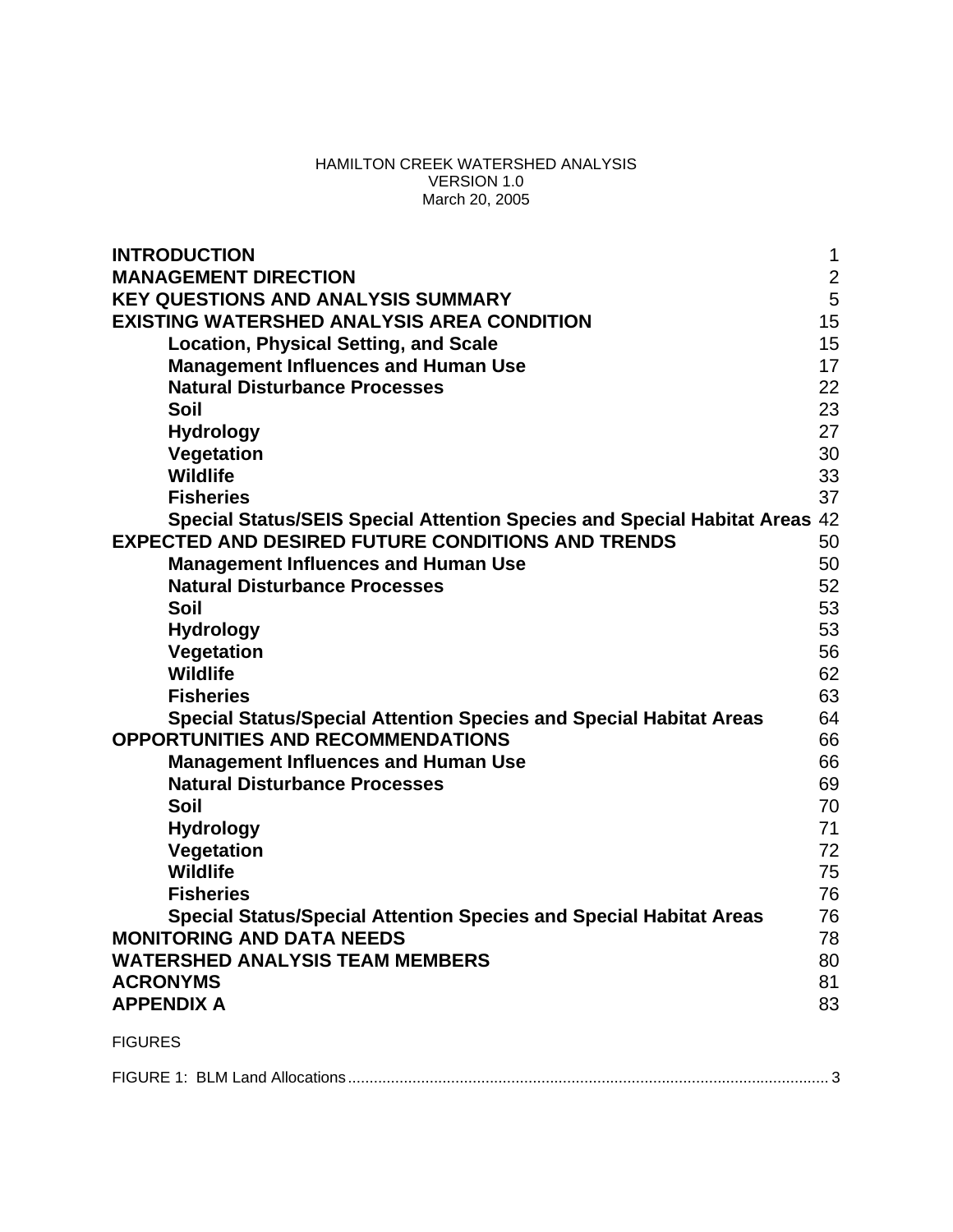#### TABLES

| TABLE 10: BLM Special Status and SEIS/ROD "Survey and Manage" Animal Species 43 |  |
|---------------------------------------------------------------------------------|--|
|                                                                                 |  |
|                                                                                 |  |
|                                                                                 |  |
|                                                                                 |  |
|                                                                                 |  |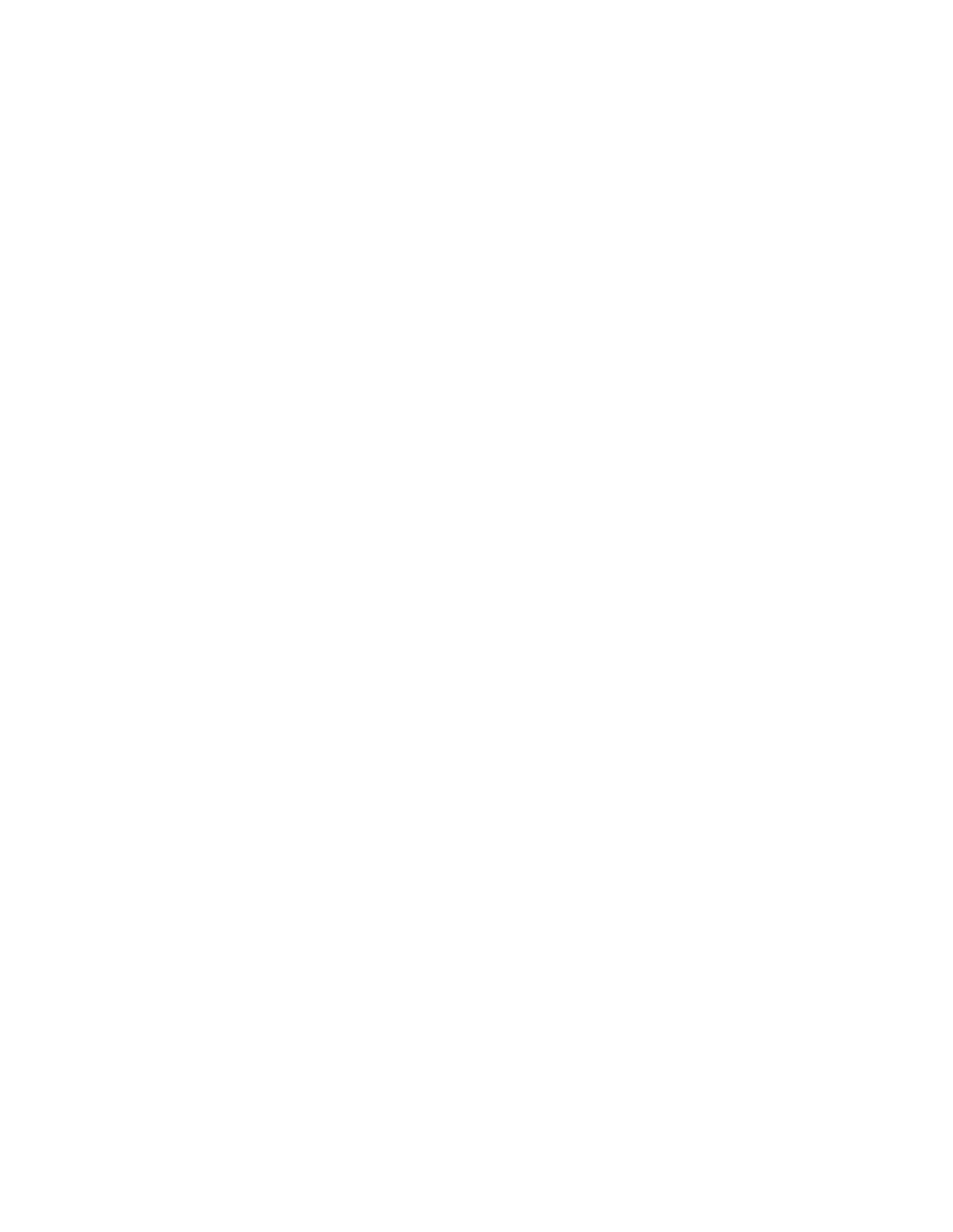## **INTRODUCTION**

<span id="page-4-0"></span>With the April 1994 *Record of Decision for Amendments to Forest Service and Bureau of Land Management Planning Documents Within the Range of the Northern Spotted Owl (SEIS/ROD), the* Bureau of Land Management has adopted an ecosystem approach to forest management. The goal of this approach is to protect and sustain forest ecosystems. As discussed in the SEIS/ROD and *A Federal Agency Guide for Pilot Watershed Analysis* (January 1994), Watershed Analysis is designed to develop and document a scientifically based understanding of the processes and interactions occurring within a watershed for the purposes of making sound management decisions. The Salem District Proposed Resource Management Plan/Final Environmental Impact Statement (PRMP/FEIS) describes Watershed Analysis (pages S-6 and 2-11 through 2-16) as one of the principal means to be used to meet ecosystem management objectives identified in the PRMP.

Watershed analysis is an ongoing, iterative and evolving process. The Hamilton Creek Watershed Analysis has been prepared as a dynamic document, with the intention to periodically revise and update the analysis as new information becomes available. This analysis, in its current version, has been developed to conform with direction for watershed analysis during initial year (1994-1996) implementation, as specifically stated in the SEIS/ROD, page 56.

The Interdisciplinary Team assigned to analyze the Hamilton Creek Watershed Analysis Area (WAA) adopted the following process to comply with the intent of watershed analysis in initial year SEIS/ROD implementation. This process allows for a timely completion of an initial phase of watershed analysis, and provides sufficient information to ensure that management decisions will be consistent with the PRMP/FEIS and Aquatic Conservation Strategy Standards and Guidelines.

1. Identify Key Questions relating to known or suspected significant resource management concerns within the WAA.

2. Identify legal mandates and management objectives, standards and guidelines for federal lands and for the various private landowners within the WAA.

3. Examine the historic and current resource conditions, processes, and uses within the WAA, as necessary to address Key Questions. Identify additional questions and information gaps resulting from this examination.

4. Identify Expected and Desired Future Conditions (DFC) and trends within the WAA. Expected Future Conditions are generally those conditions and trends that may be expected either as a result of, or in spite of, current management influences and resource conditions. DFCs are designed to describe desired resource conditions based on estimated historic conditions, scientifically based assessments of healthy, functioning ecological relationships and processes, and as influenced by management objectives.

5. Identify opportunities and potential short and intermediate term targets for achieving DFCs.

This document summarizes a large quantity of information and detailed analysis of complex issues and interrelationships. Additional information contributing to this analysis is included in Appendix B, Watershed Analysis Team Technical Reports, and the Hamilton Creek Watershed Analysis file, maintained in the Santiam Resource Area Office.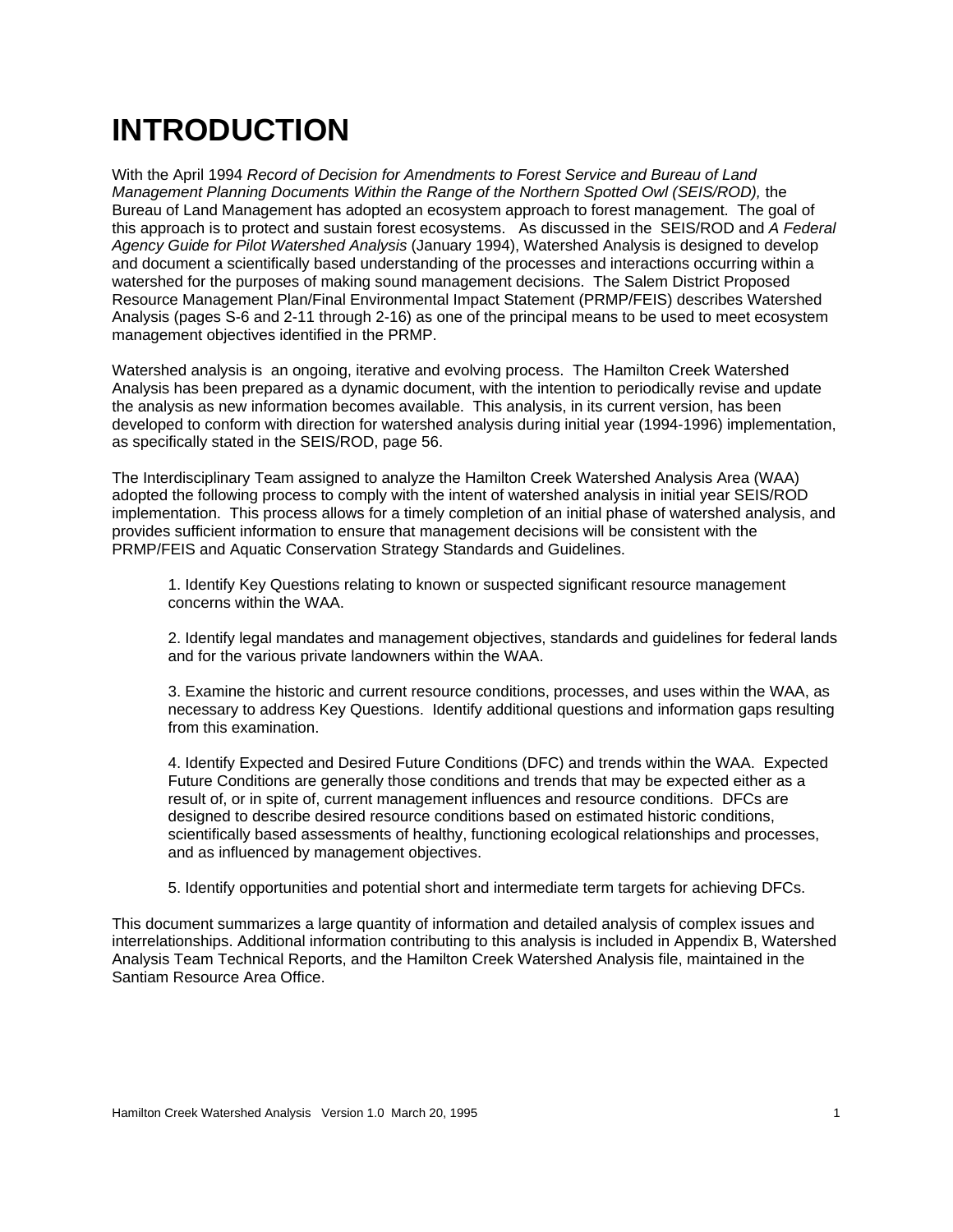## **MANAGEMENT DIRECTION**

<span id="page-5-0"></span>Lands within the Hamilton Creek WAA are managed by many landowners under a variety of management objectives.

## **Private Lands**

Primary non-federal landowners are private industrial forest land managing firms. Management objectives for most industrial forest landowners have been sustained yield forest management and achievement of economic objectives of the respective management firm. Assumptions made in this analysis regarding activities on private industrial forest lands are based on observed past and current management practices, verified by local contacts and other information as available. Unless otherwise stated or indicated by new information, assumptions in the Hamilton Creek Watershed Analysis are that industrial forest lands will continue to be managed for timber commodities on a sustained yield basis, in compliance with provisions of the Oregon Forest Practices Act (FPA), with a rotation age averaging 50 to 60 years.

An estimated 475 acres, primarily concentrated along the western portion of the WAA, is managed for agricultural commodity production and smaller residential parcels. Management objectives for nonindustrial lands vary widely, and include intensive short-rotation forestry, Christmas tree farming, agriculture, and residential use. A basic assumption of management of these lands is that current residential land use will continue, and that non-residential forest and agricultural lands will be managed to meet current market conditions with intensive, short-rotation (4 to 10 year) forest product or annual agricultural crop production.

The BLM will attempt to integrate management efforts of interested private land holders to help conserve and restore natural ecosystems. Local landowners of record were notified of BLM's watershed analysis effort in the Hamilton Creek area. The BLM will use any information received as a result of these contacts where appropriate in developing and implementing projects identified in the WAA. A record of all public comments received is included in the Hamilton Creek Watershed Analysis file.

## **State of Oregon Administered Lands**

State of Oregon lands are managed to provide a continued source of revenue to counties, state general fund, and common school fund, manage forests on a sustained yield basis, and to comply with state and federal endangered species laws.

## **BLM-Administered Lands**

The SEIS/ROD specifies general management objectives, standards and guidelines for federal lands designated under various land allocations. Of the seven land allocations identified (SEIS/ROD pp. 6-7), three allocations -- Matrix, Riparian Reserve, and Late-Successional Reserve (LSR) -- are represented within the Hamilton Creek WAA.

In addition to land allocations, the SEIS/ROD designates federally administered lands into one of three watershed categories: Tier 1 Key Watersheds, Tier 2 Key Watersheds, and non-Key Watersheds (SEIS/ROD, p. A-5). The Hamilton Creek WAA is located entirely within lands designated as non-Key Watershed.

The SEIS/ROD further stipulates that standards and guidelines identified in individual land use plans will apply when they are more restraining than those included in the SEIS/ROD. The Record of Decision implementing the PRMP/FEIS is anticipated early in 1995. The PRMP/FEIS allocates BLM-administered land to specific purposes and establishes management actions/direction for each allocation under specific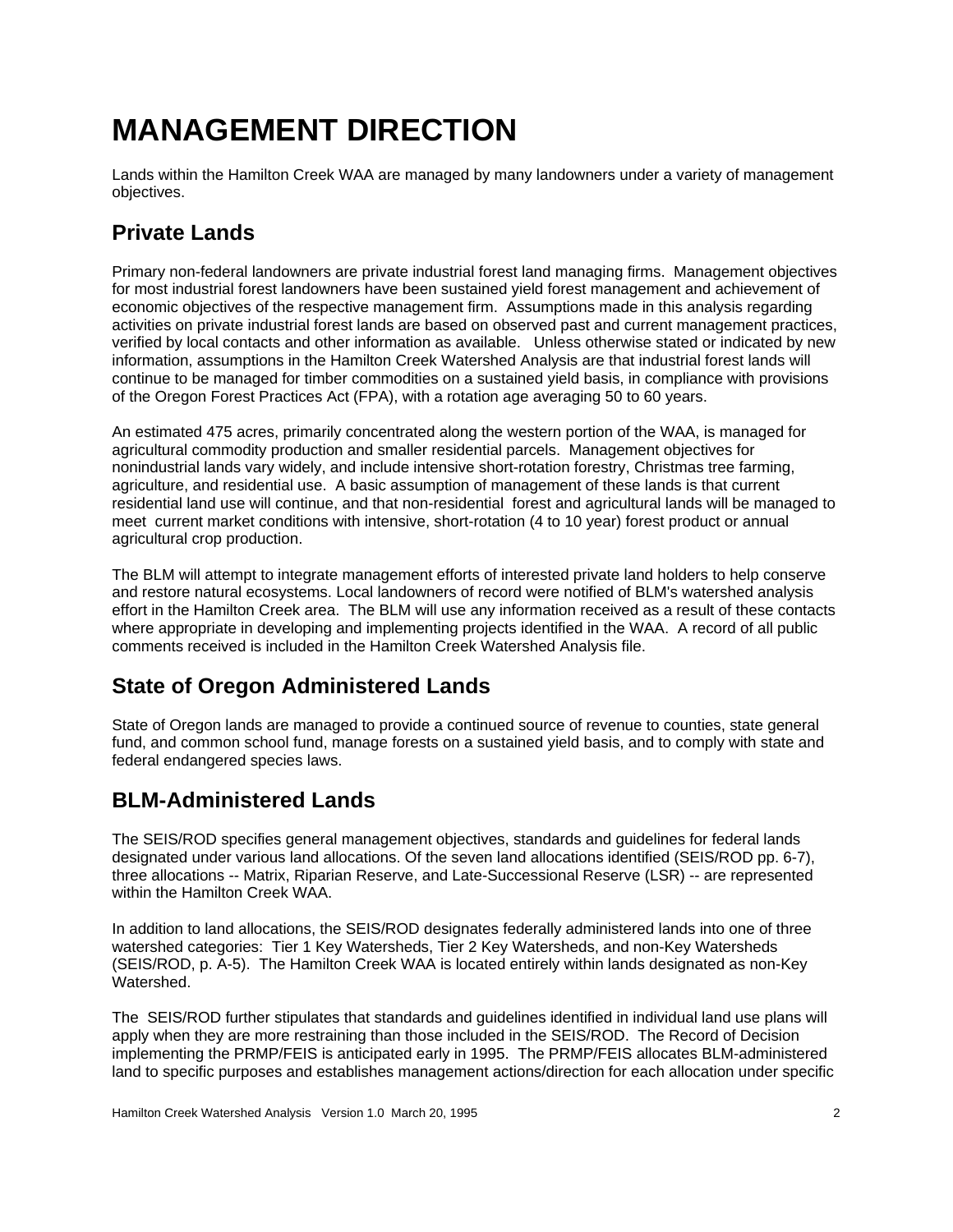program guidance throughout Chapter 2. (See MAP 1: Land Use Allocations, and PRMP/FEIS Map 2-2a, and 2-2b, District Planning Strategy). The PRMP/FEIS incorporates all of the appropriate decisions and land allocations made in the SEIS/ROD. Figure 1 shows the area of BLM-administered lands within the Hamilton Creek WAA by land allocation.

#### **FIGURE 1: BLM Land Allocations**



Land allocations and management actions/direction in the PRMP/FEIS provide the basic management guidance for this WAA. All recommendations and opportunities identified through the Hamilton Creek Watershed Analysis will comply with standards and guidelines specified in the SEIS/ROD and with management actions/directions specified in the PRMP/FEIS for the relevant land allocation.

Objectives and management actions/direction for these land allocations are discussed on pages 2-32 to 2- 33 of the PRMP/FEIS. Standards and guidelines for Matrix lands are discussed in the SEIS/ROD, pages C-39 through C-48. One of the primary management objectives of the Matrix land allocation is to produce a sustainable supply of timber and other forest commodities.

The General Forest Management Area (GFMA) land allocation is generally subject to standards and guidelines described for Matrix lands, with additional management actions/direction as specified in the PRMP on page 2-60. The most significant management direction affecting Matrix/GFMA lands in the Hamilton Creek WAA is the retention of late-successional forest patches within "fifth field" (20 to 200 square mile) watersheds (PRMP/FEIS p. 2-33). Hamilton Creek WAA is considered to be a fifth field watershed.

In accordance with the SEIS/ROD, all late-successional forests are to be retained in watersheds which are currently comprised of 15 percent or less late-successional forest stands (all land allocations are to be considered as contributing to the 15 percent). In Hamilton Creek, 15 percent of the 4,530 acres of federal ownership would be 680 acres. Currently, approximately 280 acres (6 percent) of the federal ownership in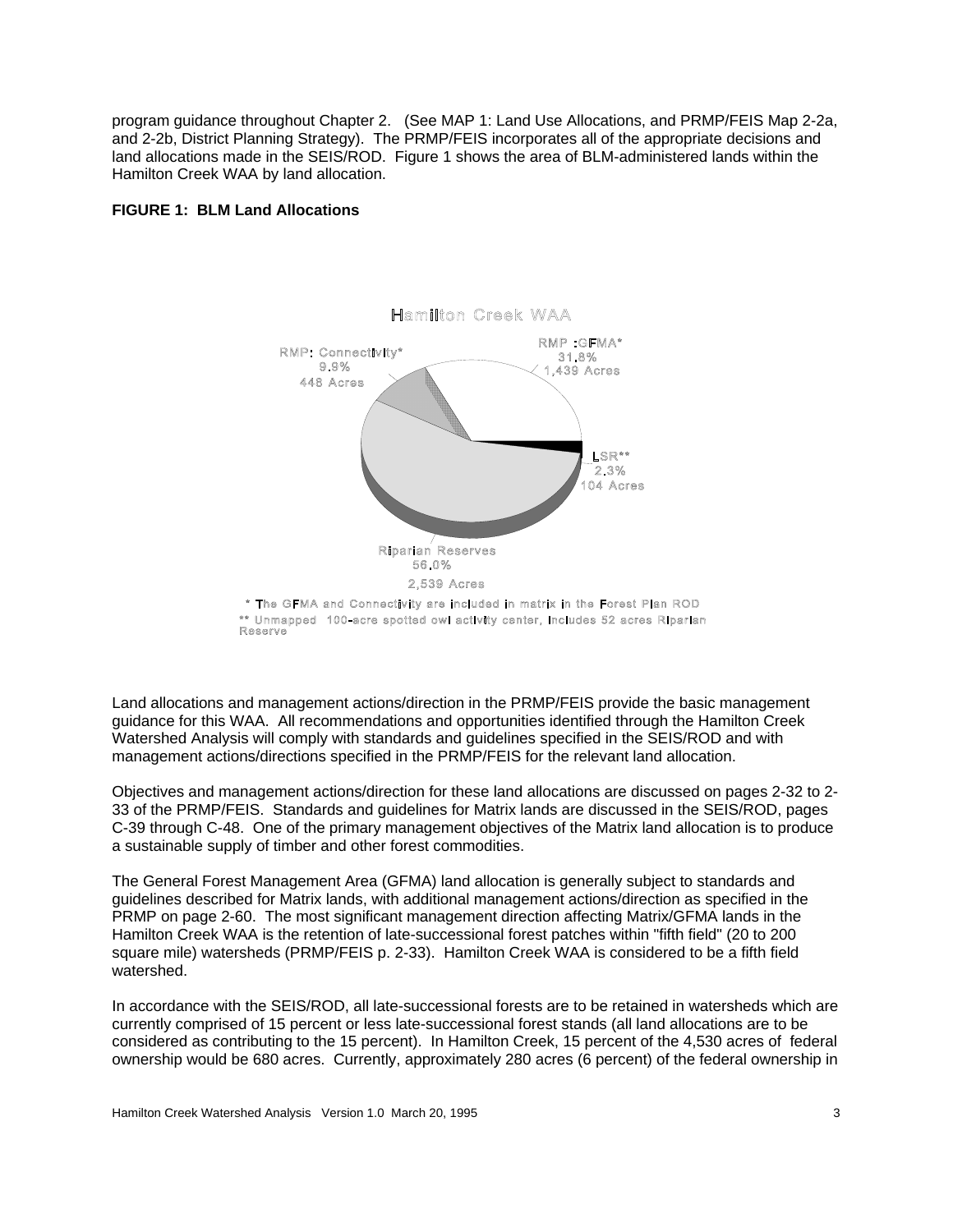all land allocations within Hamilton Creek appear to exhibit late-successional characteristics. An estimated 68 acres is older than 200 years old.

The PRMP/FEIS designates Connectivity/Diversity (C/D) blocks to provide habitat connectivity and diversity throughout the Matrix. Approximately 700 acres of Matrix lands are designated as C/D within the Hamilton Creek WAA. These lands contribute to two discrete C/D blocks which include lands outside of the boundaries of the WAA. Additional management guidelines for C/D blocks, as specified in the PRMP, page 2-61, include retention of 25 to 30 percent of each of these blocks in late-successional forest condition. Neither of the C/D blocks including lands from within the Hamilton Creek WAA are currently comprised of 25 percent late-successional forest.

Riparian Reserves are designated to provide an area along all streams, wetlands, ponds, lakes and unstable areas where maintenance of riparian-dependant resources receives primary emphasis. Riparian Reserves are measured in terms of multiples of the "site-potential tree" of an area. In the Hamilton Creek WAA, an average site class III was estimated, with a site potential tree height of 210 feet. Riparian Reserves will be managed to meet the objectives of the Aquatic Conservation Strategy. Specific standards and guidelines governing activities within the Riparian Reserves are found in the SEIS/ROD pages C-30 through C-38 and the PRMP/FEIS, pages 2-21 through 2-27.

The PRMP/FEIS specifies that an area comprising one hundred acres of the best owl habitat is to be retained as close to the nest site or owl activity center as possible (p. 2-33). An area containing approximately 104 acres of late-successional forest suitable for spotted owl nesting and foraging habitat has been identified in the vicinity of a known spotted owl activity center in the Hamilton Creek WAA. Management of this area should comply with the standards and guidelines for Late-Successional Reserves as discussed in the SEIS/ROD pages C-10 through C-19, and the PRMP/FEIS, pages 2-27 through 2-30.

Other land allocation designations identified in the SEIS/ROD include Congressionally Reserved Areas, Mapped Late-Successional Reserves, Administratively Withdrawn Areas, and Adaptive Management Areas. No part of the Hamilton Creek WAA falls within any of these land allocations.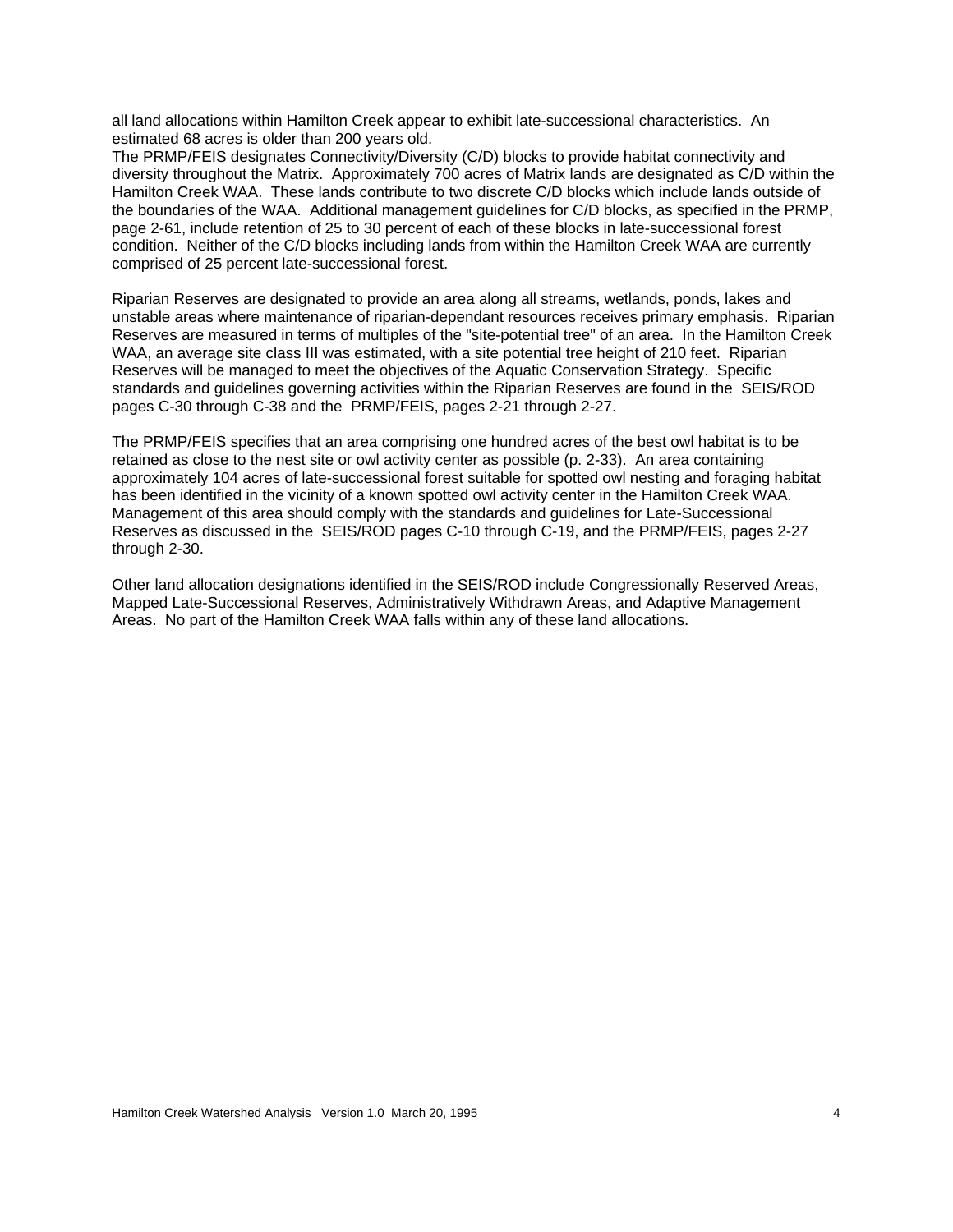## **KEY QUESTIONS AND ANALYSIS SUMMARY**

<span id="page-8-0"></span>This section describes Key Questions identified by the Watershed Analysis Team, and summarizes information and findings of the analysis.

## **Management Influences and Human Use**

#### *Timber Management*

#### **What timber harvest, stand improvement, and protection practices are appropriate in implementing the PRMP within the WAA?**

In compliance with PRMP management objectives, 15 percent of BLM-administered lands in the WAA should be retained in late-successional forest. Currently, an estimated 280 acres (6%) of BLMadministered lands are in a late-successional condition. To attain 15 percent, an additional 400 acres of mid-successional stands should be managed to develop late-successional forest characteristics. Regeneration harvest should be postponed until 15 percent late-successional forest is attained.

Approximately 640 acres of commercial thinning and 70 acres of post and pole removal have been identified within the GFMA. Once 15 percent late-successional retention is achieved (estimated in 10 to 30 years), regeneration harvest within GFMA land allocations should be implemented to maintain timber harvest levels based on Probable Sale Quantity estimates identified in the PRMP.

Approximately 475 acres have been identified for density management treatments in Connectivity/ Diversity land allocations. Because of the young average stand ages occurring throughout the Connectivity/Diversity, regeneration harvests would not be expected before the year 2074. Once implemented, regeneration harvest should maintain a 150 year, area controlled rotation. Harvest scheduling should contribute to maintaining 25 percent late-successional forest within identified Connectivity/Diversity blocks that extend beyond the WAA boundaries.

Land parcels including sections 9, 10, and 15 of T. 12 S., R. 1 E., were being considered for land exchange. These parcels have received some of the most intensive management of BLM lands in the WAA. Alternative parcels with lower management investments should be considered for exchange.

#### *Fuels Management*

#### **What is the role of prescribed fire and fuels management in meeting management objectives specified in the Salem District PRMP/FEIS and SEIS/ROD?**

The use of broadcast burning will be lower than historic levels because of the limited opportunities for regeneration harvest within the next decade. Use of prescribed fire will be limited to understory burning to achieve stand development and fuels management objectives. Understory burning must be conducted under more precise fuel and weather conditions than broadcast burning. This could reduce understory burning opportunities because of smoke management restrictions due to the proximity of the Willamette Valley Designated Area.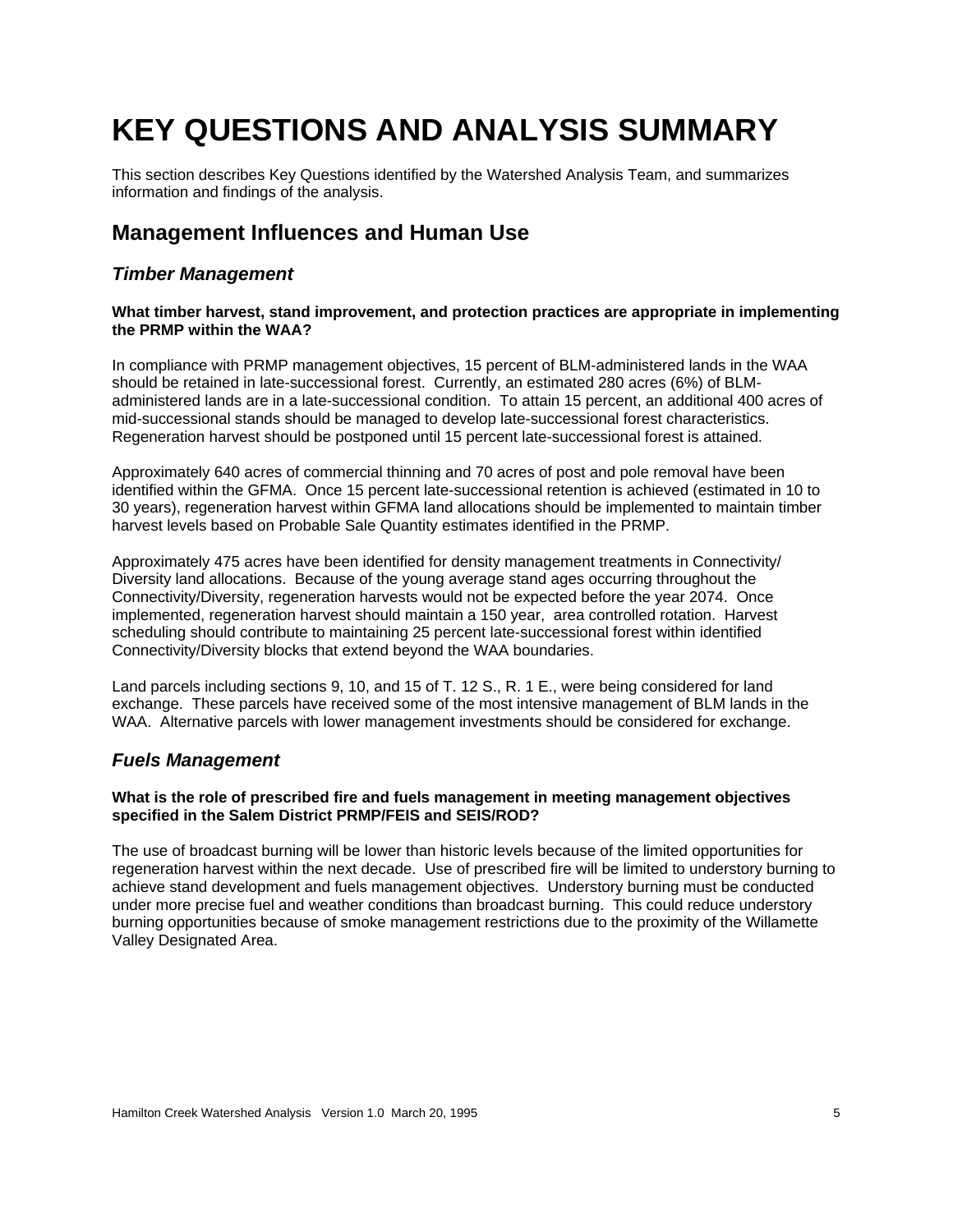#### *Rural Interface*

#### **Where are the predominant rural residential and agricultural land uses in the WAA? How do land management activities on BLM lands influence nearby residential and agricultural land uses?**

Human habitation and agricultural uses have developed along the western reaches of the WAA. Information received through public contact efforts does not indicate highly sensitive rural interface concerns at present.

#### *Roads and Transportation*

**What is the current condition of the transportation system within the Hamilton Creek WAA? What roads are essential to meet the access and resource management objectives of BLM and other landowners? To what degree are roads contributing to resource degradation? What management actions would be most effective in meeting resource management objectives within the WAA?** 

There are approximately 116 miles of road on all ownerships within the WAA. BLM controls 35 miles of road, approximately 5.1 miles of which are located on private lands. Approximately 7 percent of roads are gated or otherwise not driveable. Three Reciprocal Right-of-Way Agreements between BLM and private land owners influence BLM management discretion on roads within the WAA.

Road densities within the WAA are considered to be high for wildlife habitat effectiveness and moderate for water quality evaluation. Approximately 7 miles of road have been identified for potential closure or obliteration within the Hamilton Creek WAA, consistent with existing road use agreements.

Several culverts have been identified as potentially contributing to water quality degradation within the WAA. None of these drainage structures are considered adequate to meet streamflows resulting from a 100-year precipitation event.

A comprehensive transportation management plan is recommended to identify road management objectives and criteria for identifying priorities for maintenance, rehabilitation, access control, or obliteration, and to help determine water quality and riparian habitat condition thresholds for allowing road construction within Riparian Reserves. The plan should include a public involvement strategy to identify public concerns and expectations regarding transportation and access objectives on federal lands.

#### *Lands/Minerals*

#### **What is the current status of and potential for mineral development? What is the existing status and future potential for utility corridors and other right-of-way or use agreements on BLM lands?**

There are no known mineral claims or oil and gas leases on BLM lands within the WAA. The potential for locatable minerals and geothermal resources is low. There are no utility corridors, communication sites, land withdrawals, or rights-of-way other than roads, involving public use of BLM lands within the WAA.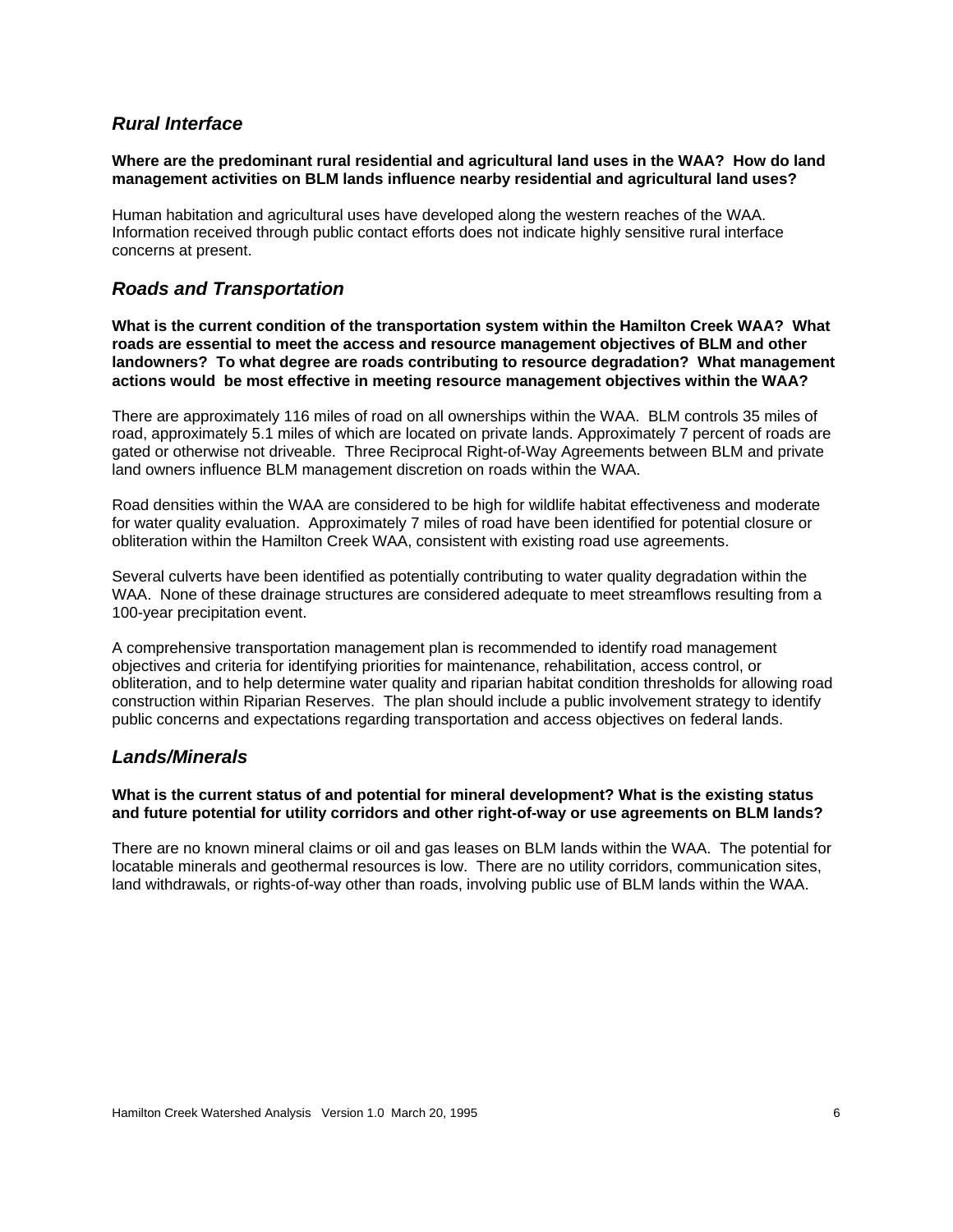#### *Recreation and Scenic Quality*

#### **What types and intensity of recreation use currently occur in the WAA? What uses are projected in the vicinity of the WAA? What special, unique, or sensitive features, scenic areas or concentrated recreation activity areas occur within the WAA?**

There are no developed recreation facilities on BLM-administered or private lands within the WAA. The closest developed site is McDowell Creek Park. Current visitation to the WAA is estimated to be low to moderate. Activities believed to occur in the vicinity of the WAA include off-highway, 4-wheel drive, and motorcycle vehicle use, bicycle riding, hunting, fishing, nature observation, and tent and vehicle camping. There are no projections to suggest significant changes in the current use level in the vicinity of the WAA.

The majority of the BLM-administered lands are classified as VRM Class 4. No unique visual features or areas of high sensitivity were identified on BLM-administered lands.

#### *Socio Economic/Human Use*

#### **What natural resources have been historically available for human use in the WAA?**

**How do land use objectives and management guidelines in the SEIS/ROD, the Salem District PRMP/FEIS, and on privately managed lands influence the availability of natural resources, including timber and special forest products, in the WAA? How will this contribute to the economy of Linn County and rural communities?** 

Timber harvest on BLM-administered lands within the Hamilton Creek WAA has totalled approximately 34 million board feet with receipts close to \$4 million over the past 20 years. Special forest products, such as ferns, moss, boughs, and mushrooms, are available, although there is little historic record of high demand for such products in the general vicinity of the WAA.

Approximately 32 percent of BLM-administered lands are designated as GFMA, and 10 percent are designated Connectivity/Diversity. Retention of late-successional forest required under the PRMP will limit opportunities for regeneration harvest for the next decade. Approximately 1175 acres of potential commercial thinning and post and pole removal have been identified in these land allocations for the next decade. Estimates of timber volume resulting from these treatments range from 5 million to 12 million board feet, depending on treatment prescriptions and resource management objectives. This volume, sold and removed in several timber sales within the decade, would contribute to direct and secondary wood product industry employment opportunities.

Approximately 58 percent of BLM-administered lands fall within Riparian Reserves. Although management treatments in this land allocation would not normally result in saleable volume through advertised timber sales, density management and other stand and habitat improvement projects could contribute to local employment opportunities through identified "Jobs-in-the-Woods" and other service contracts.

Management objectives for industrial forest landowners within the WAA historically have been sustained yield forest management. This analysis assumes that industrial forest lands will continue to be managed for timber commodities on a sustained yield basis, in compliance with provisions of the Oregon Forest Practices Act, with a regeneration harvest rotation age averaging 50 to 60 years.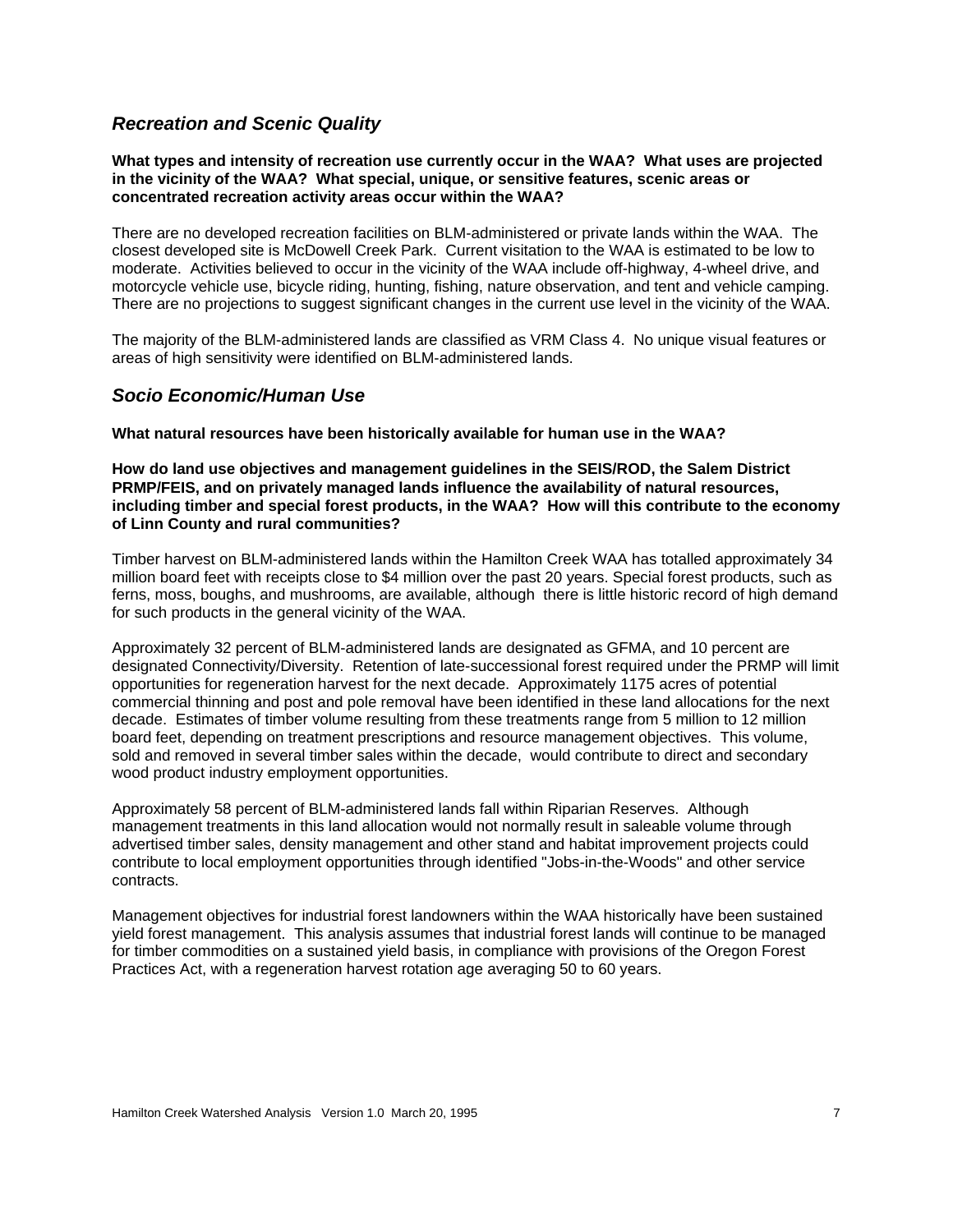## **Natural and Managed Disturbance Processes**

**What management practices and natural disturbance processes occur within the WAA and what effect do they have on vegetation patterns? How do current processes compare to historic conditions? What management practices are appropriate to maintain the health and vigor of managed stands?** 

Forest management has strongly influenced vegetation patterns within the WAA. Virtually all private and federal forest lands within the WAA have been logged since 1920. Residential settlement along the western portion of the WAA has resulted in extensive road and utility systems and stream diversions to provide water for domestic and agricultural use.

Although wildfire is recognized as an important natural disturbance agent in the Oregon Cascades, prescribed burning and other fuel management treatments on BLM-administered and private lands, combined with fire suppression efforts, have essentially eliminated wildfire as a significant disturbance agent in the area in the recent past.

Laminated root rot, *Phellinus weirii*, is common throughout the Hamilton Creek WAA. Several infected stands have been identified through inventory and stand exams and through BLM's Timber Production Capability Classification (TPCC) system (See PRMP/FEIS page 3-9, 3-71, and Appendix G). Heavily infected areas, classified as TPCC RP, are recommended for treatment to reduce the risk of catastrophic stand disturbance from high winds or insect epidemics.

### **Soil**

**What are the major soil characteristics within the WAA? How do geomorphologic processes and soil characteristics influence vegetative patterns and water quality values within the WAA? How does this influence management practices within the WAA?** 

Soils in Hamilton Creek are among the most highly productive soils in the Cascades. An estimated 75 percent of the WAA is composed of soils which are capable of supporting site class I and 2.

Slumping and earthflow mass movement are naturally occurring processes in parent materials which are easily weathered, although this type of parent material does not occupy a large portion of Hamilton Creek.

High levels of compaction contribute to erosion in the WAA. Over 75 percent of the WAA is comprised of soils that are highly sensitive to compaction. More than 60 percent of BLM-administered lands a high level of existing compaction and displacement. Implementation of best management practices to reduce compaction, and rehabilitation of existing compacted areas, are recommended to reduce erosion.

Moderate road densities contribute to erosion by increasing surface runoff. Administrative access needs and requirements of road use agreements will limit the short term opportunity to reduce road densities. Transportation management and planning measures to minimize increases in road densities and reduce exposed areas are recommended to help reduce erosion from this source in the long term.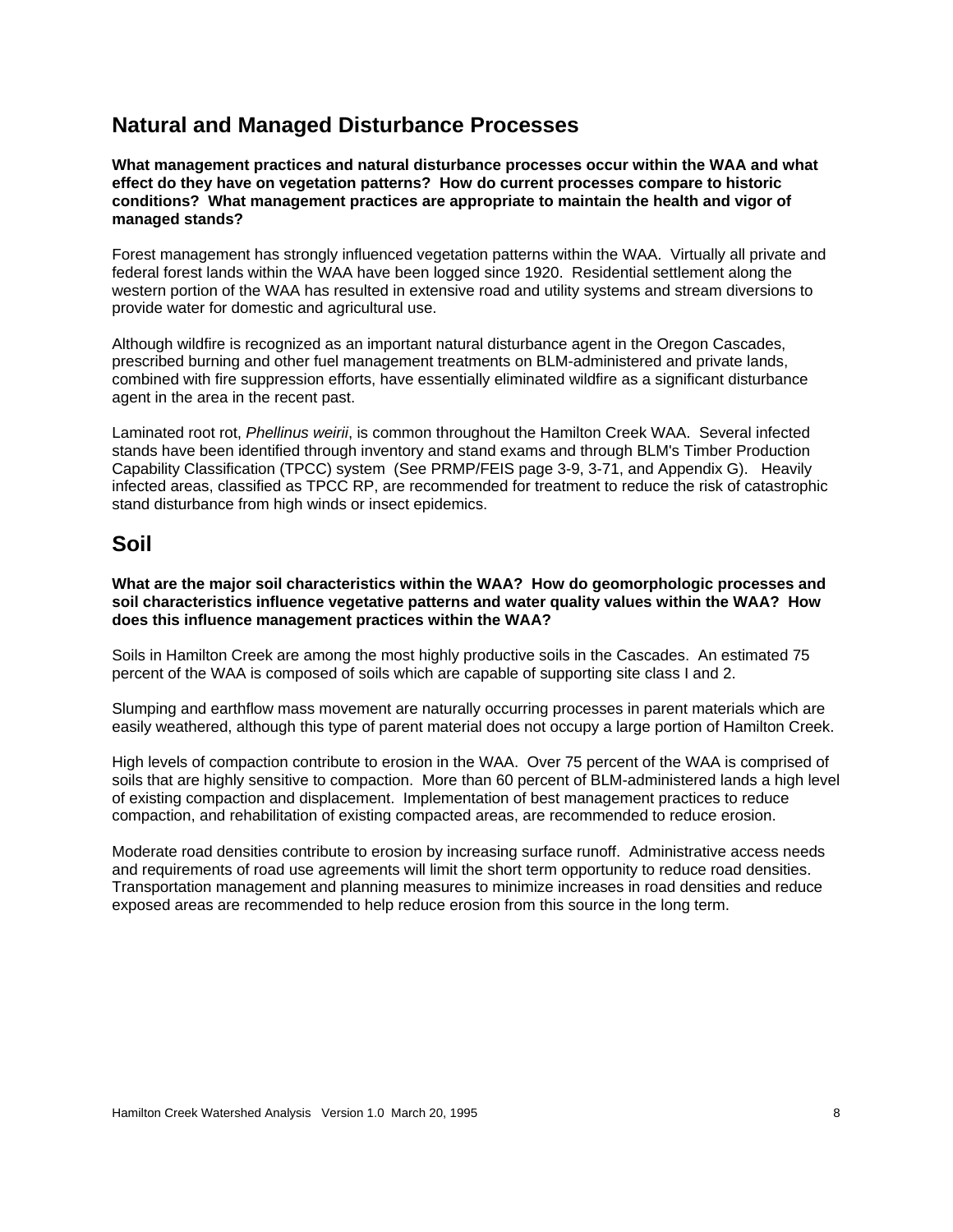## **Hydrology**

**What are the channel conditions and water quality characteristics within the WAA? How do these conditions influence water quality within and downstream from the WAA? How do management practices within the WAA influence these conditions?** 

**What water quality-dependent resources and uses occur within and downstream from the WAA? How are these uses influenced by water quality within the WAA?** 

The BLM GIS Western Oregon Digital Database (WODDB) for hydrology was revised for this analysis. This revision increased the estimated stream miles within the WAA by nearly 100 percent, suggesting that additional review be considered when using the WODDB hydrology in future watershed analysis and other planning efforts.

The 1988 Oregon Assessment of Nonpoint Sources of Water Pollution identified low streamflow, low dissolved oxygen, streambank erosion, sedimentation, and turbidity as pollution sources within the WAA. Management activities within the WAA are not believed to contribute to reduced streamflow. It is assumed that reduced dissolved oxygen levels are attributable to activities on agricultural and residential lands downstream from the WAA, although there is insufficient data to confirm the major sources of this impact.

A 1994 riparian habitat survey identified a deficiency in long-term potential for large woody debris. This condition suggests a potential risk of stream channel and bank instability, although the survey did not identify channel stability as a problem at the current time. There is currently insufficient information on the condition of stream channels and water quality within the WAA to justify modifying the interim Riparian Reserve widths designated in the SEIS/ROD.

Surface erosion resulting from a combination of soil compaction, road density, and area in hydrologically unrecovered condition influencing rain-on-snow events, contributes to stream sedimentation. A large percentage of Hamilton Creek is comprised of soils that are highly sensitive to compaction. Implementation of best management practices is recommended to reduce compaction and erosion.

High percentages of area in transient snow zone and in unrecovered openings represent a moderate risk of sedimentation from runoff during rain-on-snow events. Potential harvest on private lands may increase the area in unrecovered openings to as much as 67 percent within the next decade. Few opportunities exist to substantially reduce sediment levels from road density or rain-on-snow potential in the short term.

Water uses in the WAA include fisheries, irrigation, livestock, fire protection, and domestic supply. Municipal water use occurs on the South Santiam River. The Oregon Water Resources Department rated water quality as moderate for fish and aquatic species, and as "no data available" for domestic use.

## **Vegetation**

**What is the present seral stage distribution and vegetation pattern within the WAA? How do the vegetation patterns within the WAA contribute to adjacent and larger ecosystems in the region? What is the current condition of forest stands on BLM-administered lands?** 

**How will land use objectives and management guidelines in the SEIS/ROD, the Salem District PRMP/FEIS, and on privately managed lands influence future vegetation seral stage patterns within the WAA and stand conditions on BLM-administered lands?** 

The Hamilton Creek WAA exhibits vegetative characteristics of both the Willamette Valley and the Western Oregon Cascade Physiographic Provinces. The majority of low elevation lands adjacent to the WAA have been developed for agricultural and rural residential use, and no longer exhibit historical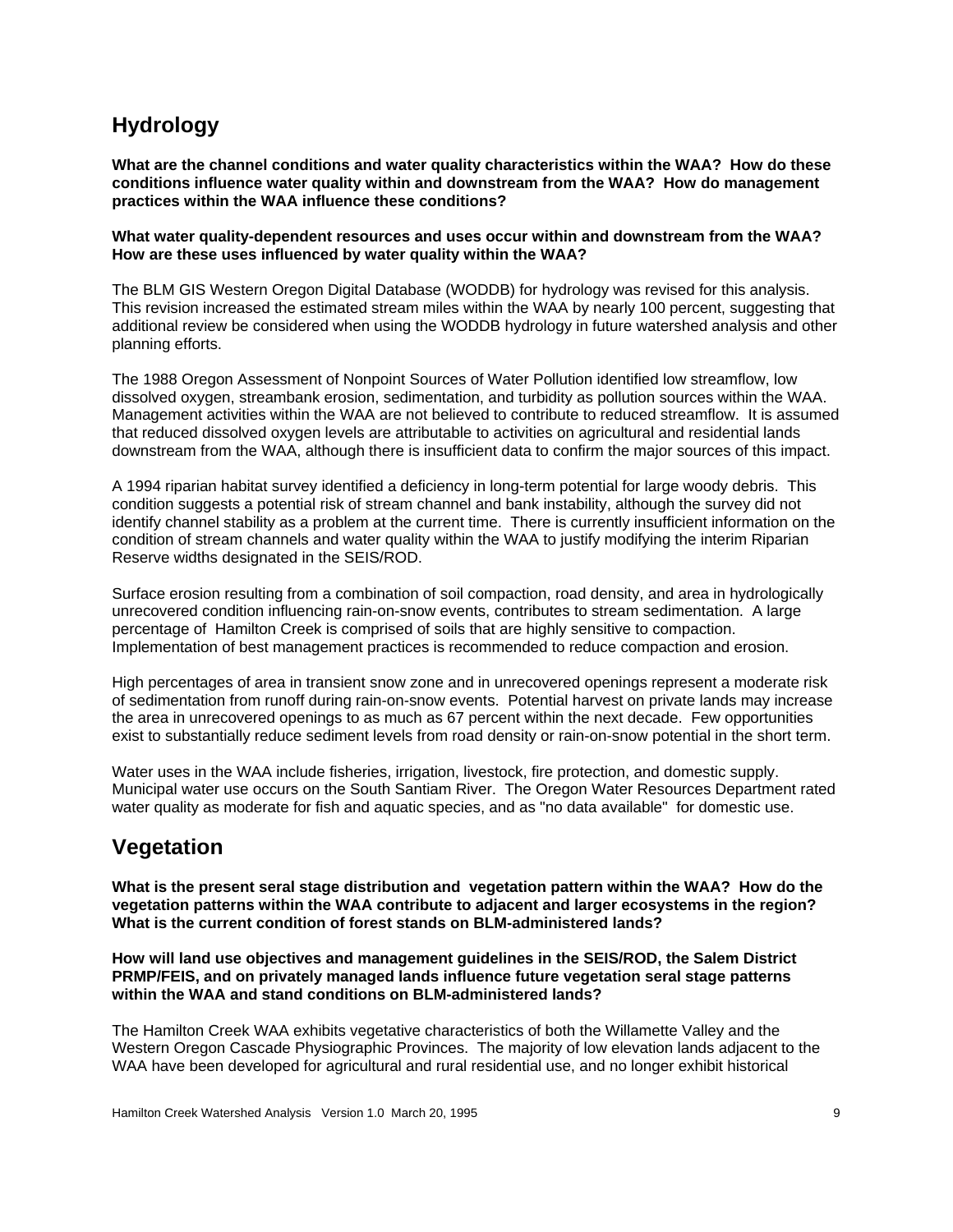vegetation associations of the Willamette Valley. Because of this development, low elevation latesuccessional and old-growth forest remnants within the WAA represent important ecological niches along the Cascade foothills. Middle and high elevation plant associations within the WAA are representative of those occurring throughout much of the Western Oregon Cascades to the east of the WAA.

The predominate vegetative component across all ownerships in the Hamilton Creek WAA consists of closed sapling stands between 35 and 74 years of age, with a significant secondary matrix of open sapling pole stands 15 to 34 years of age. Patch elements consist of early successional stands resulting from timber harvest during the last 20 years. Approximately 5 percent of the WAA is composed of scattered patches of mature and old-growth conifer. Approximately 580 acres of roads and adjacent non-forest area create a dispersed network of corridors segregating the vegetative patterns within the WAA.

The majority of forest stands are conifer, with Douglas-fir and Western hemlock the most common species. Approximately 7 percent of managed stands on BLM lands are hardwood dominated. Less that 1 percent are classified as nonforest. With no management, stands in this age class are expected to stagnate, becoming dense, single story stands which could be susceptible to naturally occurring forest health problems such as windthrow and insect epidemics. The predominance of stands in this age class is a significant rationale for implementing density management treatments to maintain stand vigor and forest health in all land allocations.

Implementation of PRMP management objectives for all land allocations is expected to increase the latesuccessional forest component within the WAA. With Riparian Reserves on federal lands and Oregon FPA buffers on private and state lands, the WAA has the potential to achieve 15 to 20 percent latesuccessional forest across all ownerships as soon as the year 2044. Assuming FPA and private forest management objectives remain unchanged, the predominant vegetative matrix across all ownerships in the WAA will continue to be the 15 to 74 year conifer component exhibited under current conditions. However, with 56 percent of BLM-administered lands included in Riparian Reserves, late-successional forest is expected to increase substantially into a well defined matrix and corridor component in the long term. Retention of 15 percent late-successional forest within the fifth field watershed, and 25 to 30 percent late-successional forest within Connectivity/Diversity blocks, should be achieved with retention of the Riparian Reserves.

The National Bureau of Science (NBS) has been developing a proposal for a 200 acre Density Management Study in the WAA as part of a cooperative study with BLM to evaluate alternative silvicultural systems to accelerate the development of old-growth characteristics in young forest stands. Implementation of the project is scheduled for June 1996. Other opportunities to develop study areas are being considered within the WAA in T. 12 S., R. 2 E., Sec. 29.

#### **What is current status of noxious weeds and other non-native vegetative species within the WAA? What prevention and control measures are appropriate for noxious weed and non-native species management?**

There are no known sites of Priority I or II noxious weed species (potential new invaders or eradication of new invaders) within the WAA. Sightings of two Priority III species (established infestations) have been reported. In addition to noxious weeds, there are several non-native species known to occur within the WAA which have the potential of competing with native vegetation and having adverse ecological effects.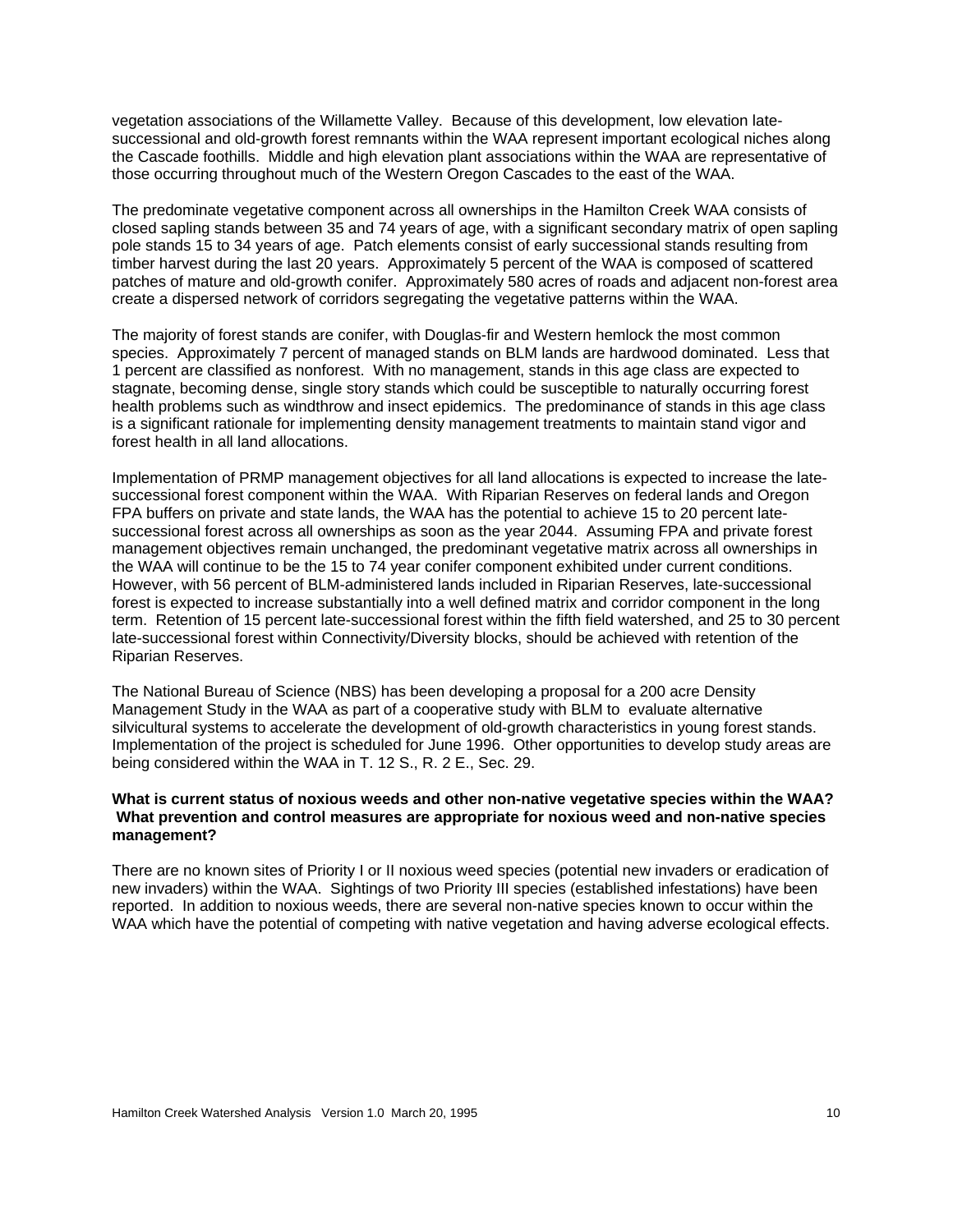#### **Wildlife**

**How do current vegetation patterns and management activities influence the amount, distribution, and quality of wildlife habitat in the WAA? What habitat types are of concern because of scarcity or ecological function? How does quality of habitat in the WAA influence adjacent ecosystems?** 

**How will management objectives and guidelines in the SEIS/ROD, the Salem District PRMP/FEIS, and on private lands influence future wildlife habitat amount, distribution, and quality?** 

Connectivity corridors for wildlife movement to adjacent areas are provided by riparian/streamside vegetation. Generally, travel corridors connect the northeast higher elevations in the WAA to the Willamette Valley to the southwest. High elevation ridge top areas also serve as flow corridors for larger mammals.

Approximately 5 percent of the WAA in late-successional forest stands. Less than 1 percent is in oldgrowth stands over 200 years of age. Based on the scarcity, fragmentation and location of latesuccessional habitat, this is considered to be a habitat of concern in the Hamilton Creek WAA.

Riparian habitat surveys indicate that approximately 67 percent of surveyed habitat is deficient in longterm potential for large woody material, which contributes to a variety of riparian habitat characteristics including standing dead and down logs and late-successional forest. These habitat components, which have been identified as habitats of concern within the WAA, are especially important in riparian areas. There is currently insufficient information on riparian habitat condition to justify modifying the interim Riparian Reserve widths designated in the SEIS/ROD.

Implementation of PRMP management objectives is expected to increase the late-successional forest and riparian habitat components within the WAA. Retention of Riparian Reserves, with appropriate stand management treatments, should substantially improve riparian habitat conditions including potential recruitment of standing dead and down log components, by the year 2044. The distribution of latesuccessional habitat would generally follow Riparian Reserve buffers on BLM lands. Development of latesuccessional corridors within Oregon FPA protected stream buffers on private lands should contribute to connectivity of the larger patches on BLM-administered lands in the long term.

Large standing dead and down log habitat is considered a habitat of concern in the WAA, based on available riparian survey and stand exam information. The amount of standing dead and down log material is expected to decline in the short term as material in more advanced stages of decay continues to decompose. Over the long term, the standing dead and down log component on BLM lands should improve substantially as older forest develops in Riparian Reserves and green tree retention guidelines are implemented in other land allocations. The Oregon FPA requirements for standing dead, down logs and buffers would contribute to standing green, snag, and down log habitat on private and State of Oregon lands.

The estimated average road density of 4.25 miles per square mile across all ownerships within the WAA is considered to be high, and has been identified as a critical issue. Road densities are expected to increase across the WAA, particularly on private ownership. Ideally, open road densities on BLM lands should be maintained below 3 miles per square mile. Because of management restrictions under existing reciprocal road use agreements, opportunities to significantly reduce road densities in the short to intermediate term are limited. However, a transportation management plan is recommended to identify criteria for identifying priorities for access control, which could reduce open road densities in the short term.

Of the several parcels of BLM-administered lands being considered for exchange, the highest priority lands for retention in federal ownership should include lands with high wildlife values. These lands include T.12S., R.1E., Sections 1 (Green Mountain meadows) and 3 (Round Mountain LSR); T.12S., R.2E., Section 29 (Black Peter wetlands).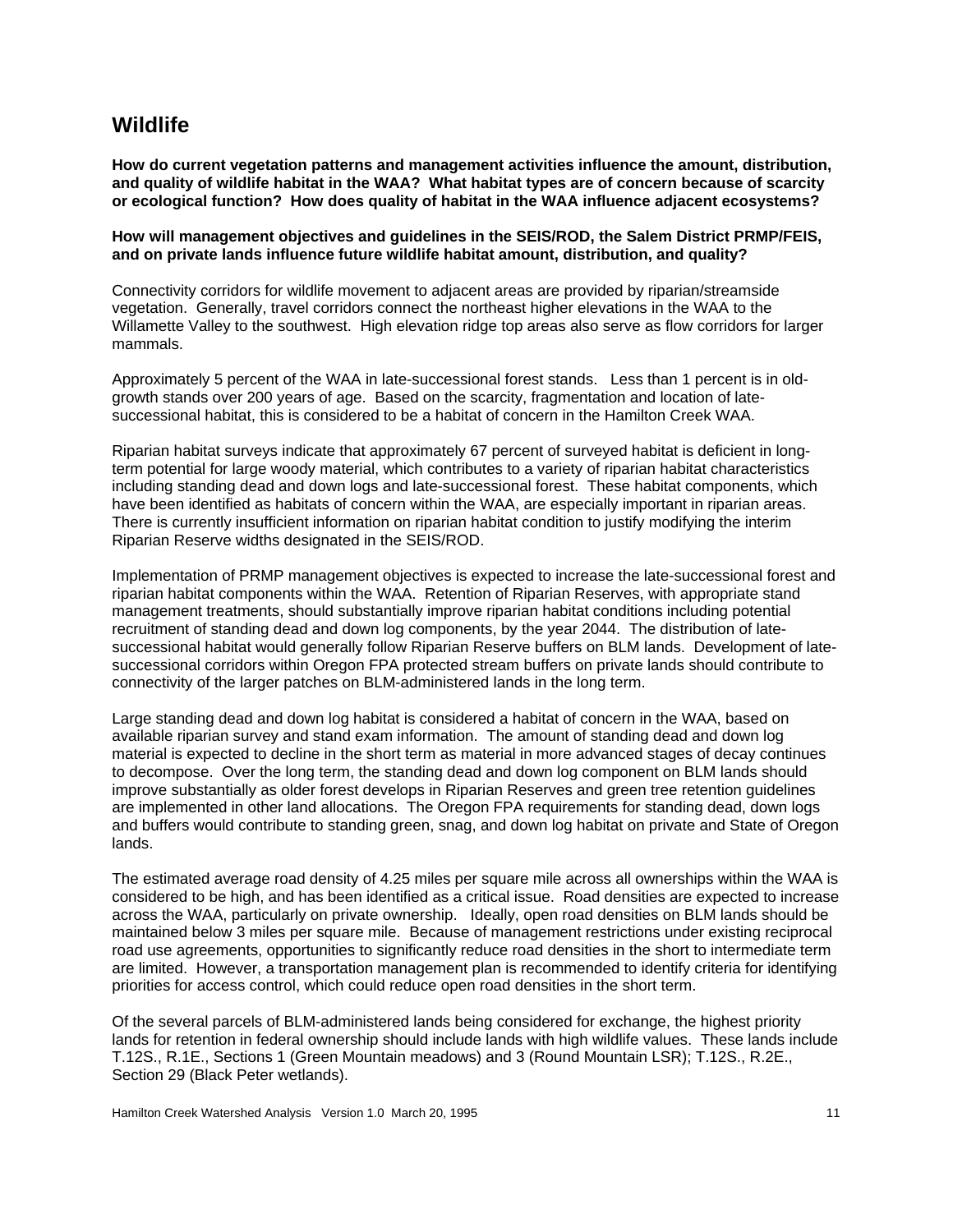#### **Fisheries**

**What SEIS/ROD "stocks at risk" and Oregon Department of Fish and Wildlife (ODF&W) "stocks of concern " occur within the WAA?** 

**What is the current condition of fisheries habitat in the WAA? How does this condition influence fisheries habitat downstream from the WAA?** 

**How will management objectives and guidelines in the SEIS/ROD, the Salem District PRMP/FEIS, and on private lands influence fisheries habitat condition within and downstream from the WAA?** 

The distribution of anadromous fish is limited by known barrier waterfalls; however, the total extent of resident fish occurrence in the WAA is not well documented. Based on an assumption that all third order and larger streams are fish bearing, there are approximately 49 miles of fish bearing streams within the WAA, of which anadromous fish occupy 3.2 miles. No anadromous fish habitat is found on BLM lands.

Most of the Hamilton Creek WAA has the potential to be good fish habitat, although the majority of the better fish habitat is in private ownership. Approximately 10 percent of the potentially "good" spawning and winter rearing habitat, and 14 percent of the potentially "good" summer rearing habitat is on BLM lands.

Riparian habitat surveys have indicated a lack of large woody debris in surveyed portions of riparian areas. High water temperatures, loss of riparian vegetation, and streambank erosion were identified in the "Oregon Rivers" database as impacts to fish habitat in Hamilton and McDowell Creeks.

Using PRMP and Washington Watershed Analysis habitat analysis procedures, the current large woody debris component in riparian areas is evaluated as poor, but the potential for LWD development in the long term is good. Retention of Riparian Reserves and implementation of silvicultural practices to enhance tree size and species composition should improve riparian habitat in areas presently composed of small diameter conifers or dominated by hardwoods. Impacts of bank erosion and water temperatures are expected to decline with the retention of Riparian Reserves and FPA buffers on private lands, although the degree to which management activities in the WAA influence these impacts is not known.

Two species of anadromous fish--spring and fall runs of chinook salmon and winter and summer runs of steelhead trout--are found in the WAA. The ODF&W has classified the native Willamette stock of spring chinook salmon as a "stock of concern" because of the low numbers of natural fish and the genetic influence of the large hatchery program. The spring chinook run in the South Santiam is almost exclusively a hatchery run. There are no records of spring chinook spawning in Hamilton or McDowell Creeks.

ODF&W has classified the winter steelhead in the South Santiam River as a "stock of concern" because of loss of habitat associated with Foster and Green Peter Dams. The National Marine Fisheries Service is currently reviewing the status to determine if listing of Willamette River winter steelhead, including the South Santiam population, is warranted. Small runs of winter and summer steelhead are found in Hamilton and McDowell Creeks, and spawning activity by summer steelhead has been recorded in both streams.

Cutthroat trout is the only resident salmonid in the WAA, and is assumed to be present in all third order and larger streams. ODF&W has classified the cutthroat in the Willamette Valley as a "stock of concern" due to insufficient information on their status. Populations sampled by BLM personnel in South Fork of Scott Creek in 1984 were slightly higher than the average cutthroat density in other Santiam Basin streams.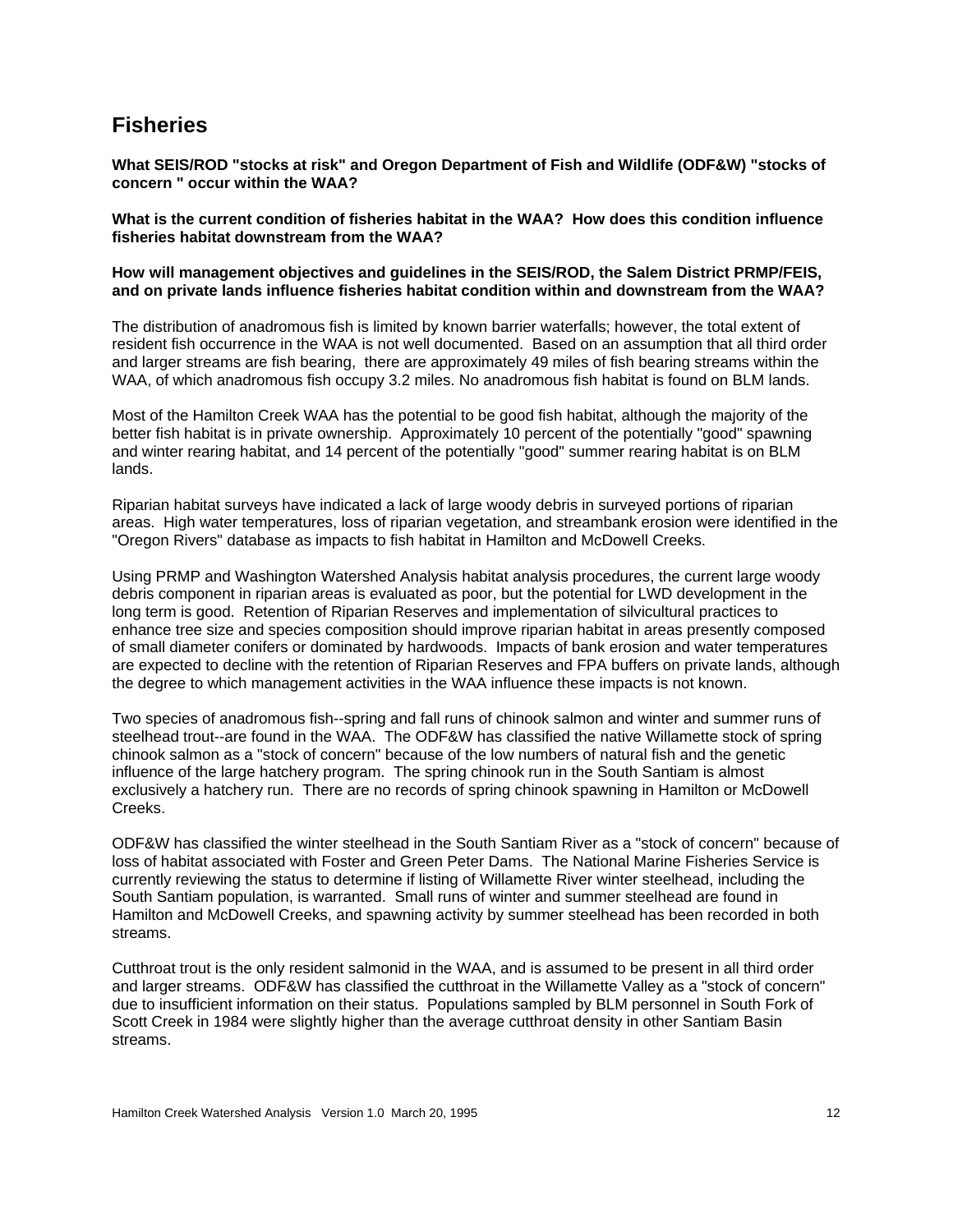The sand-roller, another "stock of concern", is found in low gradient reaches in the lower portions of Hamilton Creek, downstream of the WAA.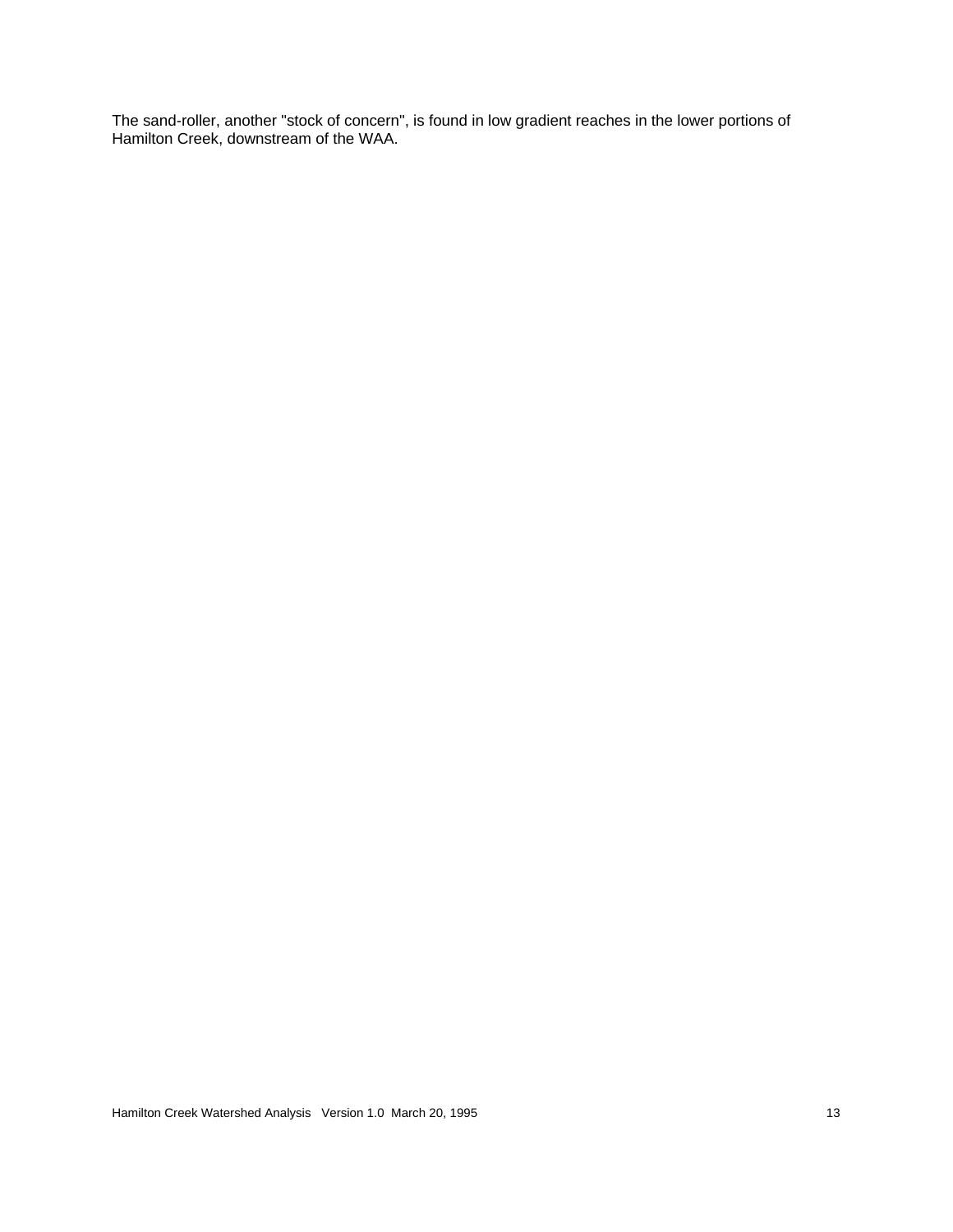### **Special Status/Special Attention Species and Special Habitat Areas**

**What BLM special status and SEIS Special Attention plant and animal species are known or suspected to occur within the WAA?** 

**How do present vegetation patterns within the WAA influence vegetative resources and habitats of special concern, BLM special status and SEIS Special Attention plant and animal species?** 

**How will land use objectives and management guidelines in the SEIS/ROD, the Salem District PRMP/FEIS, and on privately managed lands affect vegetative resources of special concern within the WAA and across their range?** 

There are no historical or currently known or suspected BLM special status plant species populations in the Hamilton Creek WAA. The only SEIS Special Attention plant species known to occur in the Hamilton Creek WAA is western hemlock dwarf mistletoe, listed in the Survey and Manage Standard and Guidelines of the SEIS/ROD. The BLM is required to manage known sites of this species beginning in January 1995. Because of the common occurrence of this species throughout the Pacific Northwest, there is little concern for the viability of dwarf mistletoe. Efforts are currently underway to remove dwarf mistletoe from the survey and manage species list.

Forty-five animal species known or suspected to occur within the WAA were associated with scarce habitat types. Ten of the forty-five species are included on the 1994 BLM special status species list. Seven of these ten have been confirmed within the WAA. Four of the species of concern are listed as Survey and Manage species in the SEIS/ROD. There have been no confirmed sightings of survey and manage species within the WAA.

The Round Mountain Known Owl Site is the only mapped spotted owl core area in the WAA. In compliance with SEIS/ROD guidance, a 100-acre core area has been identified on BLM lands around the 1991 site center. No spotted owls have been observed in the core area since 1992.

Special habitat areas identified within the WAA based on scarce or unique function or structure include several wet meadows, grassy areas, rock outcrops, and all late-successional forest patches. The most significant special habitats in the Hamilton Creek watershed include Green Mountain meadows, Keel Mountain, Green Peter, and Black Peter wetlands. Special protection measures including additional buffers have been recommended for Black Peter wetlands and Green Mountain meadows.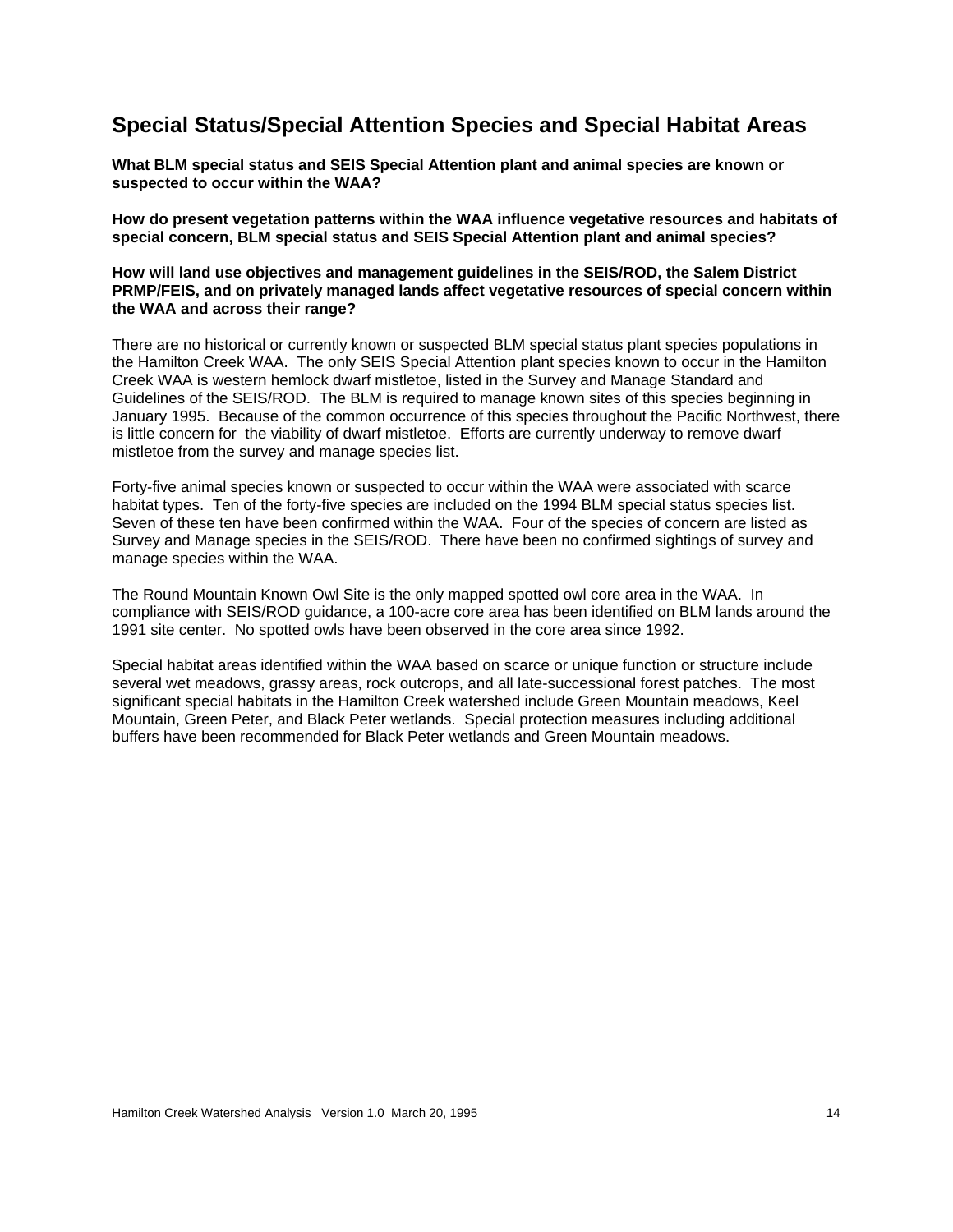## **EXISTING WATERSHED ANALYSIS AREA CONDITION**

## <span id="page-18-0"></span>**Location, Physical Setting, and Scale**

<span id="page-18-1"></span>The Hamilton Creek WAA encompasses approximately 17,500 acres along the lower western slopes and foothills of the Cascade Mountains in Linn County, Oregon. The two closest incorporated cities are Lebanon, approximately 15 miles west of the WAA and Sweet Home, located approximately 10 miles south of the WAA. (Refer to MAP 2: Location). The Analysis Area includes the upper reaches of the 15,400 acre McDowell Creek and the 23,900-acre Hamilton Creek drainages. Both of these drainages are tributary to the South Fork of the Santiam River.

The WAA has been divided for administrative purposes into four sub-watershed basins, delineated on the basis of topographic features and natural drainage patterns. (Refer to MAP 3: Subwatershed Basins). These sub-watershed basins were established to maintain permanent resource data and management records for use in future cumulative effects and site-specific project analysis.

Hamilton Creek: 3445 acres. That portion of the Hamilton Creek from its confluence with Scott Creek in Sec. 17, T. 12 S. R. 1 E., downstream to its confluence with Jack Creek in Sec. 20, T. 12 S. R. 1 E., and including the Jack Creek drainage.

Upper Hamilton Creek: 5012 acres. The upper portion of Hamilton Creek drainage from its headwaters, including Deer Creek, downstream to its confluence with Scott Creek in Sec. 17, T. 12 S. R. 1 E.

Scott Creek: 5165 acres. The entire Scott Creek drainage, including the South Fork of Scott Creek, down to its confluence with Hamilton Creek.

McDowell Creek: 3878 acres. The upper portion of the McDowell Creek drainage from its headwaters downstream to its confluence with Cedar Creek in Sec. 3, T. 13 S. R. 1 E. For the purposes of analysis and resource data records, the Hamilton Creek WAA boundary is truncated along the Township line common to Township 12 S., and Township 13 S.

The WAA is located within the Western Oregon Cascades Physiographic Province as described in the *Report of the Forest Ecosystem Management Assessment Team* (*FEMAT*) *(July 1993)*, page IV-6, and the PRMP/FEIS page 3-4. The Willamette Valley Province lies immediately to the west of the WAA. As a result of its proximity to the Willamette Valley, the Hamilton Creek WAA exhibits ecological characteristics of both the Willamette Valley and the Western Oregon Cascade Provinces. The crest of the Cascade Mountains is approximately 40 miles east of the WAA.

Large blocks of mature forest, much of which has been formally designated as Late-Successional Reserve in the *SEIS/ROD*, are located to the east of Hamilton Creek in the Crabtree and Quartzville WAA's. These blocks start two to three miles east of Bald Peter (east boundary of the WAA) and extend to U.S. Forest Service-administered lands (See PRMP/FEIS Map 2-2b).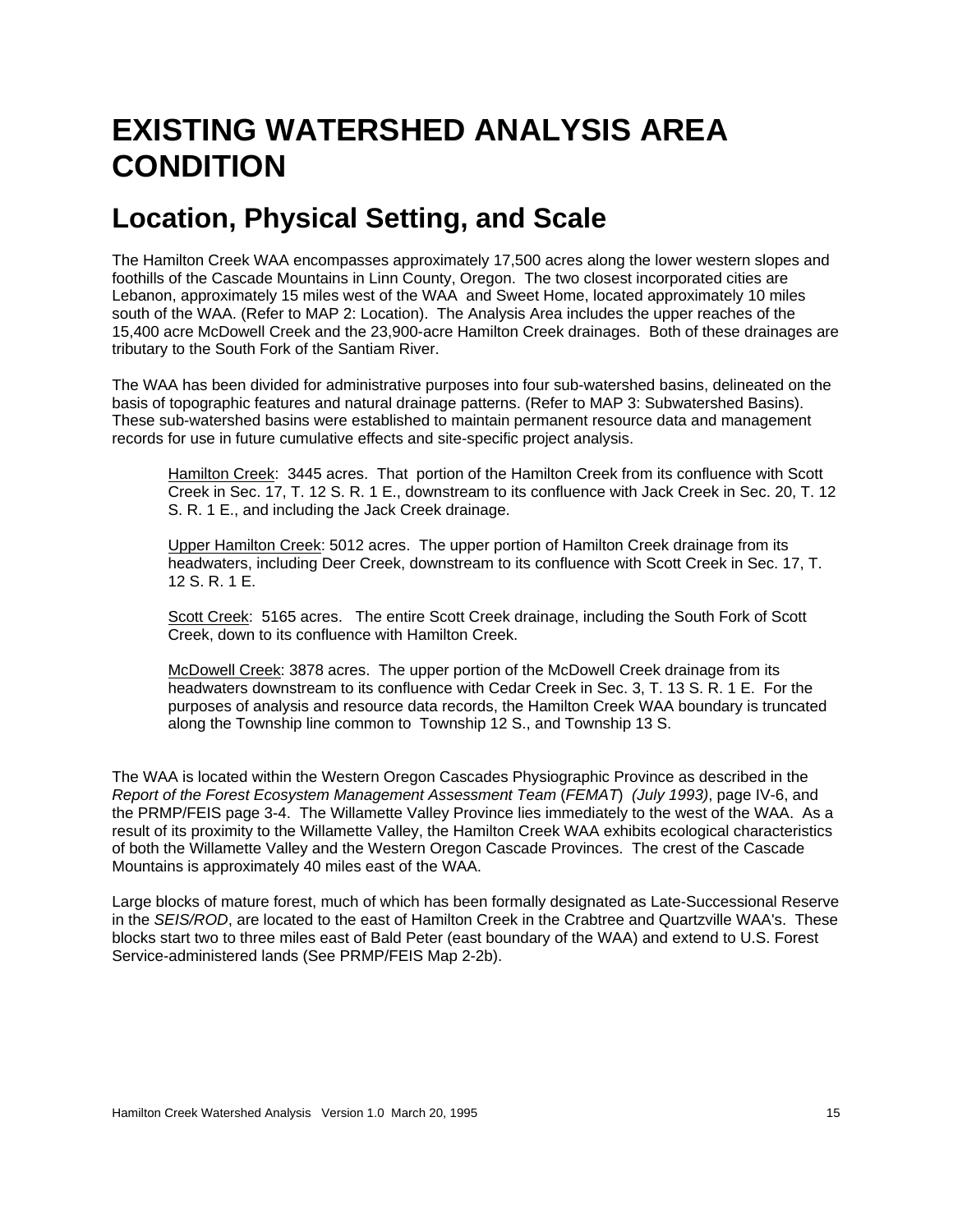To the north, scattered BLM ownership similar to Hamilton Creek is located in the Crabtree Creek, Neal Creek and Thomas Creek WAA's. Lower McDowell Creek and frontal tributaries to Foster Reservoir and the Middle Santiam River are located on mixed private ownerships to the south of the WAA. There are no BLM lands between Hamilton Creek WAA and the middle Santiam River.

Elevations range from 600 feet above sea level in the lower, western portions of the drainage close to the Willamette Valley, to approximately 4000 feet on ridge peaks along the eastern boundary of the WAA. Prominent topographic features include Keel Mountain (3040 feet), Bald Peter (4079 feet), Green Peter (3977 feet), Green Mountain (2560 feet), Round Mountain (2120 feet), and Sanka Peak (2209 feet).

The climate within the watershed is characterized by warm, dry summers and cool, wet winters. Annual precipitation ranges between 60 and 120 inches, predominantly in the form of winter rain in the lower elevations, transient or intermittent snow at mid-elevations, and rain with persistent winter snow in the upper reaches of the WAA.

### **Ownership**

Lands within the Hamilton Creek WAA are managed by several landowners (See Figure 2 and MAP 4: Ownership). Federal lands total approximately 4530 acres of the WAA, all administered by the BLM. Most BLM-administered lands are revested Oregon and California (O&C) Railroad grant lands. Approximately 40 acres are public domain. Federal ownership is scattered in an alternating section or "checkerboard" pattern typical of much of the O&C lands administered by the BLM in Western Oregon.



Private Industrial Forest

**FIGURE 2: Land Ownership**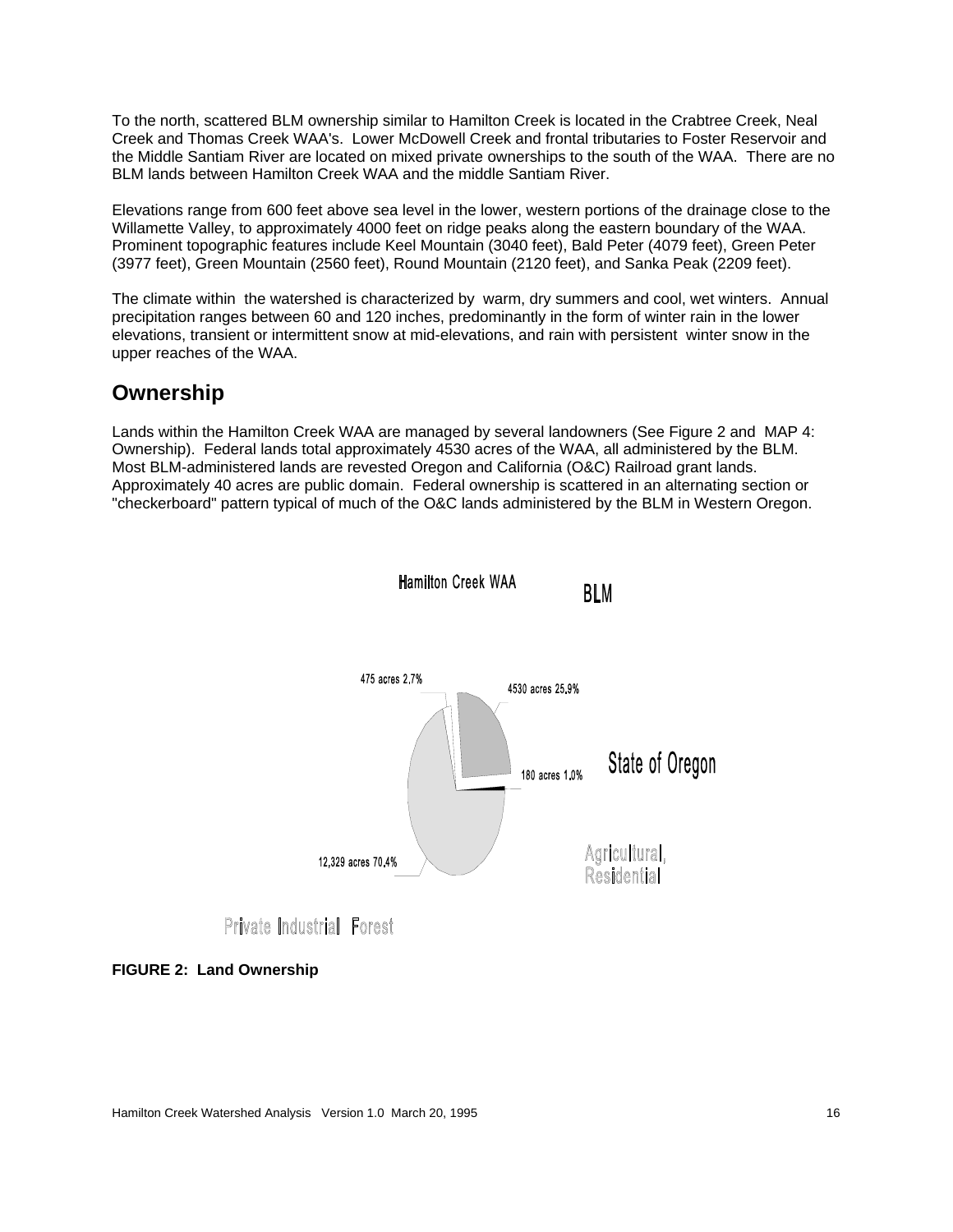## **Management Influences and Human Use**

### <span id="page-20-0"></span>**Timber Management**

Most ecosystem change in the Hamilton Creek WAA in recent history has been the result of forest management activities. Harvest activities on private and federal lands have strongly influenced the current vegetation patterns, seral stage distribution, and condition of upland and riparian habitat within the WAA.

Virtually all private forest lands within the WAA have been logged. Timber harvest on private lands in the area began in the 1920's and increased dramatically with modern logging methods and increased road building to supply wood products during World War II and the post war years. The driving influences during this period were increases in need (demand) and opportunity (supply). Timber products were necessary to support the war effort and to supply housing during the post war years. New technology provided increased opportunities for harvesting timber that previously would have been uneconomical or impossible. Machines like bulldozers, chainsaws and cable yarders opened up new areas of the forest for logging.

Today, supply and demand, as well as other economic factors, continue to be the dominant influences behind management of private industrial forest lands. These economic forces manifest themselves on the timing of planned and future harvests. Forest land owners determine rotation ages based upon their own economic conditions. Different corporations will establish different rotation ages based upon the parameters specific to that corporation. Changes in the market or the corporation may effect major changes in when a company decides to harvest it's lands. Corporate buyouts and takeovers have been known to result in harvest increases to help finance the buyout. Another factor that plays a role in the industrial forest lands is the Oregon State FPA. This law governs what landowners may do on their forest lands. It affects such things as stream buffers, reforestation and size of harvest units.

All but approximately 160 acres of BLM-administered lands in the Hamilton Creek WAA have been harvested in the past. Remnants of natural stands were left because they contained low volume compared to surrounding areas, or were difficult logging settings. Remnant natural stands may not be typical of the original stand conditions before forest management activities, but they are the closest existing examples.

BLM Forest Operations Inventory (FOI) records indicate that approximately 52 percent of BLMadministered lands in the Hamilton Creek WAA have received some degree of forest management within the past 25 years. Approximately 596 acres (13 percent) have been clearcut harvested, 172 acres (4 percent) have been commercially thinned, and 1,585 acres (35 percent) have been pre-commercially thinned.

## **Fuels Management/Air Quality/Smoke Management**

The accumulation of fuel from management activity has influenced local fire regime characteristics. Fuel treatments of clearcut harvests on BLM lands have been accomplished through broadcast burning, hand or machine piling and burning. Treatments on private lands have been consistent with those on BLM lands.

Precommercial thinning slash poses the greatest risk of increased fire hazard but should continue to diminish as the process of decomposition of the fine fuels continue. Accumulation of commercial and precommercial thinning slash has been mitigated, to some extent, by fuel free buffers adjacent to major roads. Fuel treatments of harvest units and small block pre-commercial and commercial thinnings have maintained fuel loading at acceptable levels.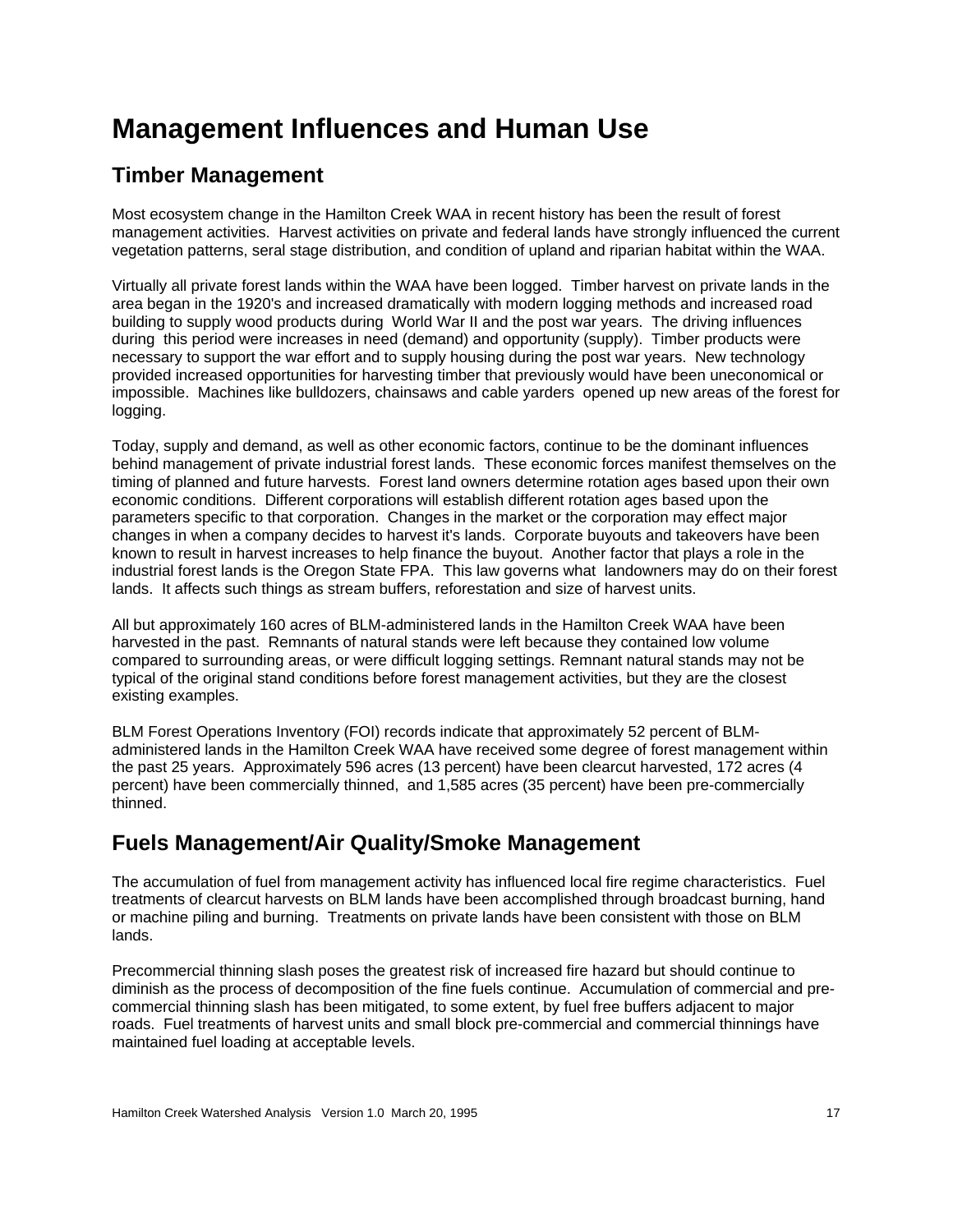Burning in the Willamette Valley by Native Americans has been well documented in records of early European explorers entering the Oregon Territory. To what extent this burning extended into the Cascade Province or locally, within the Hamilton Creek watershed, is not specifically known. It can be assumed, based on historical records, that this burning extended into the foothills of the western Cascades. The Hamilton Creek WAA is located within 6 miles of the Willamette Valley Designated Area (DA) (See PRMP/FEIS Map 3-1 Sensitive Air Quality Areas). Compliance with Oregon Smoke Management instructions reduces the risk of smoke from prescribed burning intruding into the Willamette Valley DA. All prescribed burning that would be done in the Hamilton Creek Watershed Area will comply with Oregon Smoke Management Plan and BLM prescribed fire plans. Broadcast burn prescriptions are written with broad fuel and weather parameters to insure adequate flexibility allowing broadcast burns to be accomplished within constraints imposed by smoke management instructions. Prescription parameters and adherence to smoke management instructions will mitigate visibility impacts (from prescribed burning in the Hamilton Creek Watershed Area) to Class I Areas.

Refer to the PRMP/FEIS, pages 3-5 through 3-9, for a general discussion of air quality and smoke management as influenced by fuels management.

## **Residential and Agricultural Development**

Although commercial forest management is the primary use of private lands in Hamilton Creek, human habitation and agricultural uses have developed along the western reaches of the WAA. Residential settlement of the area expanded near the rural community of Berlin as agricultural development of surrounding low elevation valley bottoms increased in conjunction with the growth of Lebanon and Sweet Home. Effects of development have included extensive road and utility systems and stream diversions to provide water for domestic and agricultural use.

Agricultural land, utility corridors, and rural homesites surrounded by agricultural or small forested areas have been continually disturbed and not allowed to recover under natural processes. Some plants expected to occur in these patches and possibly influencing adjacent patches and corridors include introduced non-native grasses, noxious weeds, off-site ornamental deciduous and conifer tree species and species introduced as a result of agriculture or gardening. Domesticated animals such as dogs and cats prey on native wildlife species and could occur around the areas lower in the drainage where the homesites are associated with these patches. Livestock such as horses, cattle, chickens, llamas, and others are also present in the watershed. The presence of humans and some of the exotic species inhibits the presence of species that prefer solitude such as cougars, bobcats, pine martins and badgers.

### **Rural Interface**

Residential occupancy of forest lands and intensive forest management practices near homes have created concerns for both the BLM and residential property owners (PRMP/FEIS pp. 3-87 through 3-88). In an effort to address this issue early in the planning process, areas with a potential for high sensitivity were identified in the PRMP/FEIS as Rural Interface Areas (RIA's) ( pp. 2-52 through 2-54). One RIA was identified in the WAA . This area includes approximately 75 acres of BLM-administered lands in the SW1/4, Section 21, T.12 S., R.1E. (See PRMP/FEIS Map 2-11, Rural Interface Areas), designated as GFMA allocation. Harvest and other intensive forest management practices are suitable management activities on this tract.

The privately owned portion of the RIA, located in the SE1/4 of Section 20, is zoned by Linn County as Farm/Forest and Exclusive Farm Use. At the time the RIA was identified, the minimum lot size for both of these classifications was 20 acres. Since that time, the minimum lot size has been increased to 80 acres. The residential concentration in this RIA is low, and the majority of the surrounding private land is being used for commercial forest management.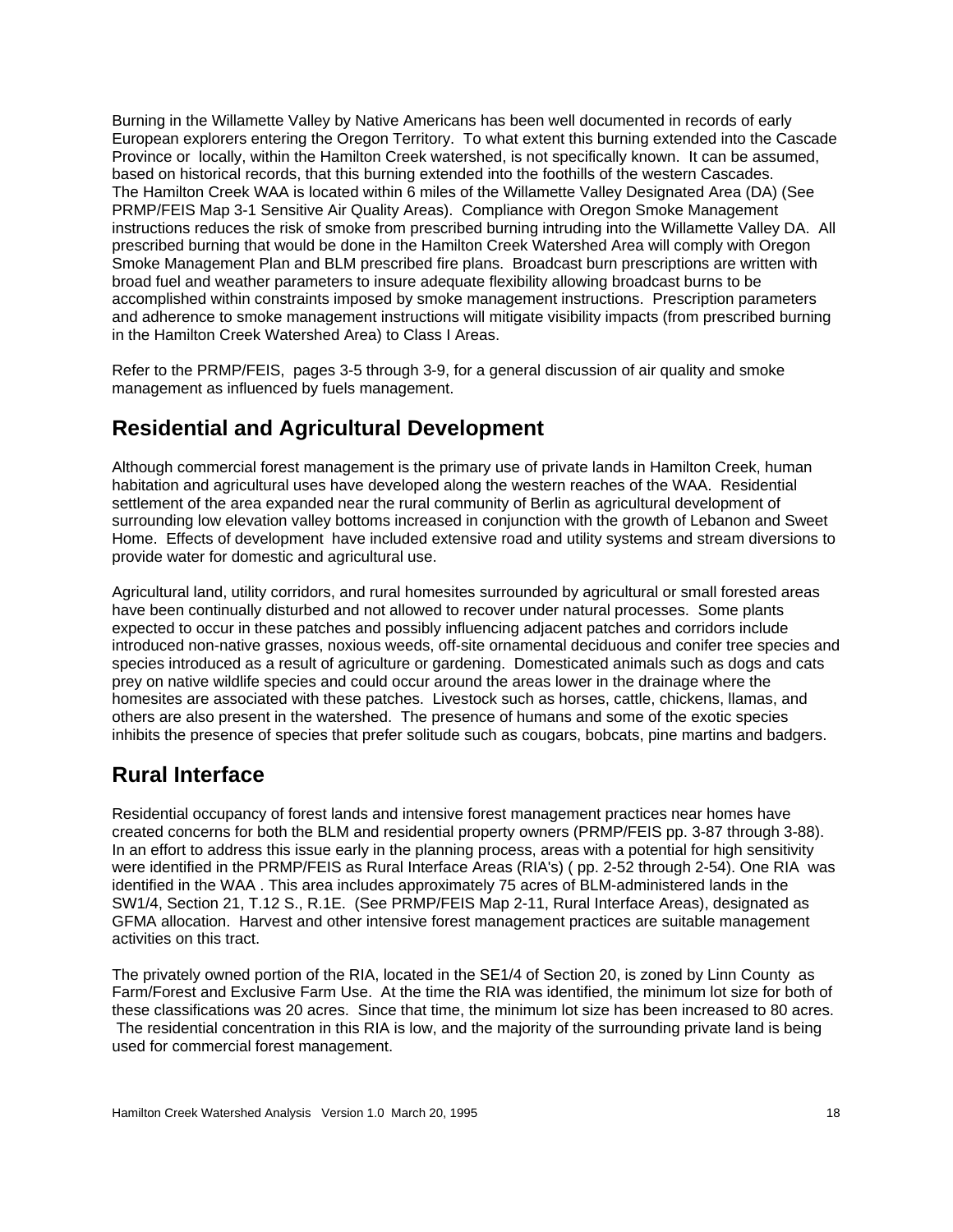Public access to Section 21 does not pass through the privately owned portion of the RIA, so there should be no concerns within the RIA about logging traffic or public access or trespass by the public.

Information received from property owners adjacent to BLM-administered lands does not indicate rural interface concerns are highly sensitive at this time. No complaints or concerns from property owners have been recorded in this area. There have been no recent modification projects proposed on the adjacent BLM-administered lands. The closest dwelling appears to be at least one-quarter mile from BLMadministered lands, with a buffer of private commercial forest land lying between. Most dwellings have a buffer of close to one-half mile. Residential property owner concerns would likely be focused on the management practices of adjacent private commercial forest lands, rather than on the BLM-administered lands in the RIA. If the private commercial lands are harvested, BLM management practices may become more important to property owners.

## **Roads and Transportation**

In addition to timber harvest, road construction is one of the most pronounced influences of forest management. There are approximately 116 miles of road on all ownerships within the Hamilton Creek WAA (Refer to MAP 5: Roads). The BLM controls 35 miles of road, approximately 5.1 miles of which is located on private lands. Approximately 0.75 miles of road on BLM lands are privately controlled.

Road densities within the WAA range from 2 to 6.5 miles per square mile. Currently, the average total road density is estimated to be 4.25 miles per square mile. Open (accessible) road densities are currently estimated at 3.95 miles per square mile. Open road densities are highest in the center, west and southwest portions of the WAA, especially in the rural residential areas on private lands. Road densities are also high in the southeast portion, in the Green/Bald Peter areas. Open road densities are the lowest in the northeast portion, in the vicinity of Green Mountain and Keel Mountain. Approximately 7 percent of roads are effectively gated or otherwise undrivable. Four locked gates block access to approximately 1.9 miles of BLM controlled road segments. A one-quarter mile BLM-controlled road segment has been physically blocked (tank-trapped), preventing four-wheel vehicle travel. In addition, approximately 5.7 miles the road are over-grown, which also limits access.

There are three Reciprocal Right-of-Way Agreements between BLM and private land owners in the Hamilton Creek WAA. These agreements establish access and road construction rights, and may restrict the types of actions that BLM can take on road segments that currently access or have the potential to access private lands included under the Agreements.

## **Lands and Minerals**

There are two aggregate rock quarries located on BLM lands. The quarry located in Section 29, T. 12 S., R. 2 E. is exhausted and has been closed. The BLM portion of the quarry in Section 15, T. 12 S., R. 1 E. is nearly exhausted, although the portion of this quarry located on private property has a large reserve and continues to be used for rock for road surfacing. There are no known locatable mineral mining claims or oil and gas leases on BLM lands within the WAA. The potential for locatable minerals and geothermal resources within the WAA is low. (See PRMP/FEIS Maps 3-10 and 3-11)

There are no known utility corridors, communication sites, land withdrawals, or rights-of-way other than roads, involving public use of BLM-administered lands within the WAA.

## **Recreation Use and Amenities**

All BLM-administered land in the WAA is classified as an extensive recreation management area. No lands within the WAA are included in any potential Special Recreation Management Area or developed recreation site (PRMP/FEIS pp. 3-63 through 3-69 and Map 2-7). There are no developed recreation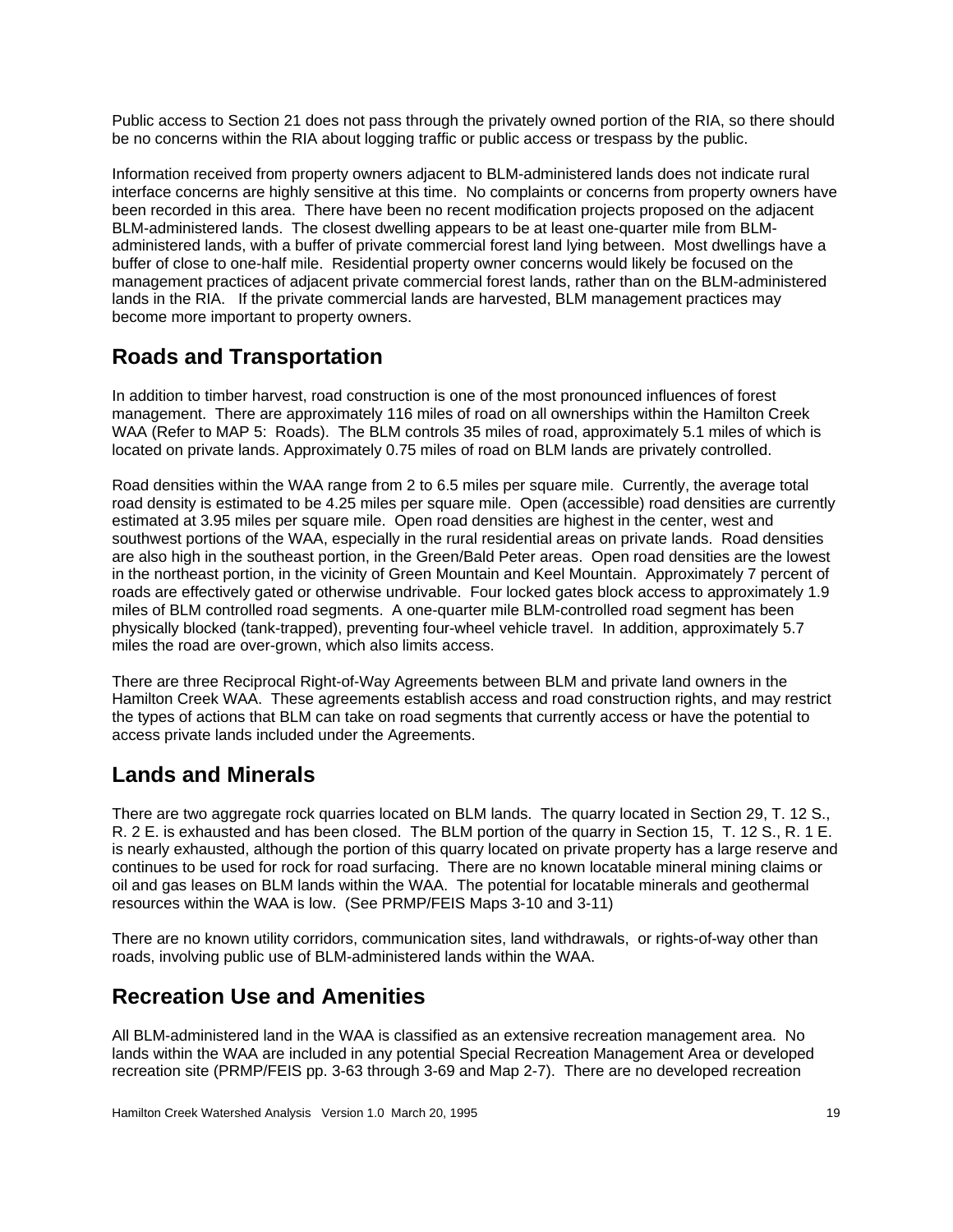facilities on private lands within the WAA. The closest developed site is McDowell Creek Park, a day-use area managed by Linn County, located one mile south of the WAA.

The BLM's Recreation Opportunity Spectrum (ROS) classification system was used to classify recreation resources on private and BLM lands in the Hamilton Creek WAA. All BLM-administered lands are classified as Roaded Natural (RN). Some BLM lands exhibit attributes of Semi-primitive Motorized and Roaded Modified classes, although these areas were not large enough to warrant segregation from the RN setting. On private lands, 12,279 acres are classified as RN and 941 acres as rural (R), primarily in agricultural or rural residential areas. Those lands classified as RN are in a predominately forested environment. Most of the modifications made by humans are associated with timber harvest and road construction activities.

Primary recreation activities occurring in the WAA are dispersed in nature. There is currently no data to support estimates of recreation visitation for the Hamilton Creek WAA. Field observation and use indicators (dispersed campsites, trash, road traffic levels) suggest that visitation to this WAA is low to moderate.

Regional use estimates obtained from the Statewide Comprehensive Outdoor Recreation Plan (SCORP) provide visitation projections for the region by recreation activity. Activities believed to occur in the vicinity of this WAA include off-highway, 4-wheel drive, and motorcycle vehicle use, bicycle riding on roads, hunting, freshwater bank fishing, nature observation, and tent and vehicle camping.

The only special feature noted is a waterfall on Scott Creek (see Scenic Quality narrative). Currently, the waterfall is relatively undiscovered by the public and receives little visitation.

## **Scenic Quality**

BLM-administered lands in the WAA were classified according to relative visual resource management (VRM) value during the development of the Salem District PRMP. (See PRMP/FEIS pp. 2-50 and 3-60 and PRMP Map 2-4).

The majority of the BLM-administered lands ( 4332 acres) in the Hamilton Creek WAA are classified as VRM Class 4. No unique visual features or areas of high sensitivity were identified in the Class 4 lands.

Three areas totalling 196 acres of VRM Class 3 were identified. None of these areas were found to have any significant or unique features that would warrant an upgrade to a Class 2 rating, or that would present an issue at this time. However, site specific issues may occur in the future with the development of proposed projects.

The most sensitive of the three Class 3 areas is 122 acres in Section 21 of T. 12 S., R. 1 E. which has also been identified as a Rural Interface Area. The sensitivity of the site is based on its proximity to residential areas in Section 20. Due to roadside vegetation buffering, this area was not currently observable in the foreground while driving along Berlin Road, which extends through Section 20.

The second most sensitive area is 23 acres in Section 3 of T. 12 S., R. 1 E. located along the east half of Round Mountain. This area could be seen in several places while driving within the WAA. However, it was not observable along any major travel routes leading to or adjacent to the WAA. The west side of the Round Mountain Area, which is also Class 3 but falls out of the WAA boundary, is very visible from many routes traveling east towards the watershed from the Willamette Valley. Projects proposed in this area should be reviewed on a site specific basis with mitigation recommended as necessary.

The third area is approximately 51 acres in Section 29, T. 12 S., R. 2 E. This area was not observable from any major travel routes, critical viewpoints or residential areas. Additionally, a small area less than 2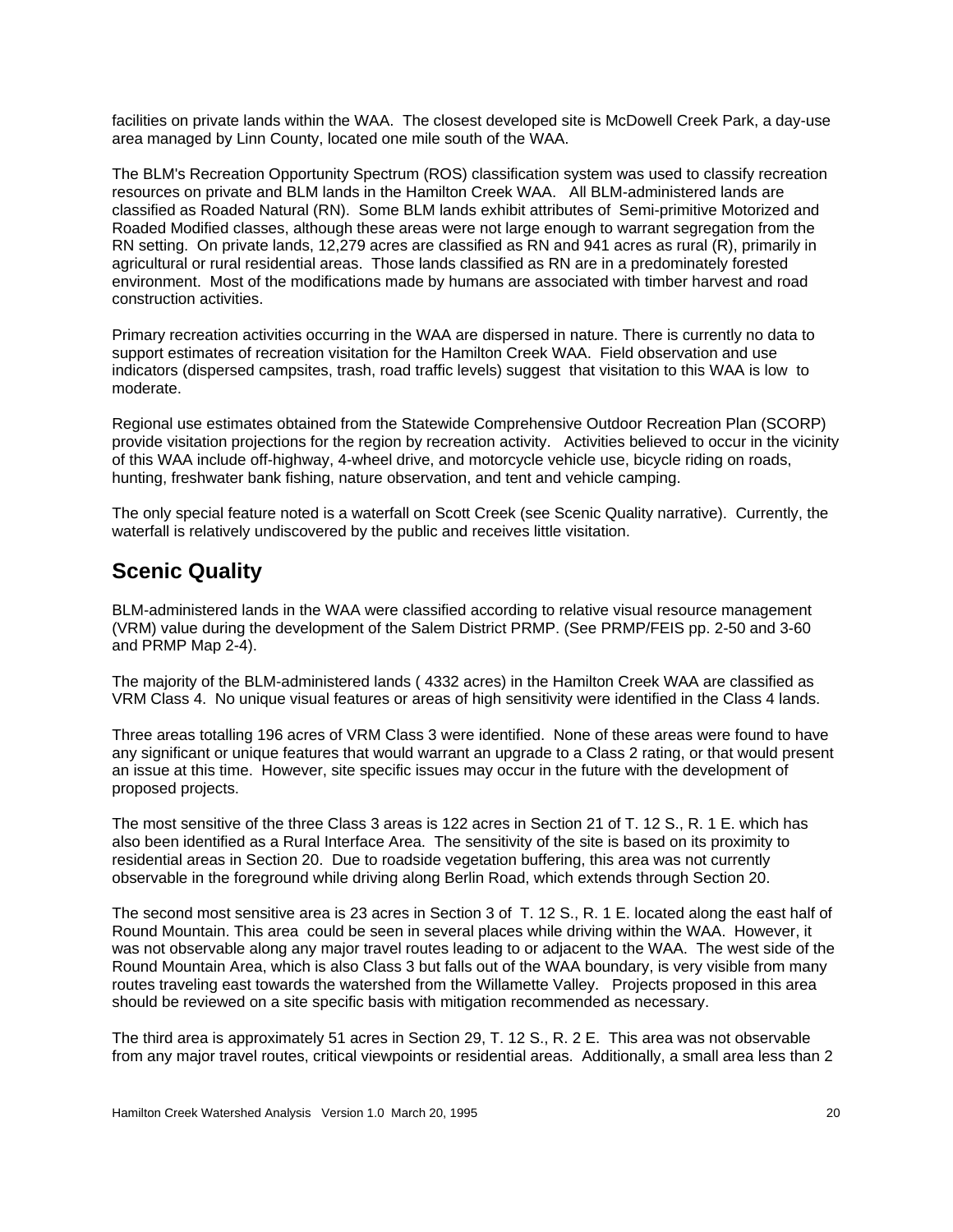acres in size and not observable from any major travel routes, critical viewpoints or residential area, was noted in the district inventory of VRM Class 3 areas.

There are no lands currently identified in the Hamilton Creek WAA that were classified as VRM Class 1 or Class 2. A field review of the WAA did not reveal any uninventoried sensitive or unique visual features. An attractive waterfall was identified along Scott Creek in Section 21 of T. 12 S. R. 1 E. The waterfall is not observable from any roads or critical viewpoints.

## **Cultural Resources**

Cultural resources information based on field checks and consultation with the Salem District Archeologist, cultural resource maps and records, and past project files, is on file in the Hamilton Creek analysis file. No significant cultural features are known to exist in the WAA.

## **Socioeconomic Conditions**

The Hamilton Creek WAA is located in Linn County. The two closest incorporated cities are Lebanon, approximately 15 miles west, and Sweet Home, located approximately 10 miles south of the WAA .

Linn County's economy and employment historically have been dominated by wood products, agricultural, and rare metals industries. The county has relied on BLM timber sale receipts for O&C payments and other payments in lieu of taxes for a significant portion of its budget (PRMP/FEIS pp. 3-83 through 3-86). Over the past 20 years, twelve advertised timber sale contracts for approximately 34 million board feet have been sold on BLM-administered lands within the Hamilton Creek WAA, with receipts at close to \$4 million. O&C payments are made on a proportionate basis of the amount of O&C land within each county, regardless of revenues from specific timber sale activity.

Recent decreases in federal timber supplies and increases in wood manufacturing automation have resulted in a reduction in wood products industry employment in Linn County. The 1993 Region 4 Economic Profile, completed by the State of Oregon Employment Department, showed that in the 1970''s, one in four Linn County jobs was wood products related. By 1992 only one in nine jobs was wood products related. This reduction could conceivably be more pronounced in the communities of Sweet Home and Lebanon, which historically have had a higher reliance on the wood products industry.

This shift in employment and economic emphasis has presented a challenge to Linn County and many communities to individually and collectively begin to actively seek methods to diversify their economies. One of the strategies being considered within the wood products industry is expanding to specialized wood processing and more labor-intensive value-added products. Another is supporting the establishment of a locally-based business associated with the collection and marketing of special forest products.

Special forest products, such as ferns, moss, boughs, and mushrooms, are potentially available (PRMP/ FEIS pp. 3-32). However, there has been little historic record of demand for such products in the vicinity of the Hamilton Creek WAA. There has been some local demand in the past for cedar for shake bolts, fence posts, and firewood, primarily within recently logged areas. Although large, down cedar that would be suitable material for shake bolts can usually be found scattered along creeks and riparian areas, large logs have been reserved in recent years on federal lands as large woody material for enhancement of riparian habitat condition.

With some of the lowest tourism-related revenues in the state, Linn County is increasing attention to its recreation and tourism industry. The county is aggressively marketing outdoor recreation opportunities, including Foster and Green Peter Reservoirs, Quartzville Creek, and the South Santiam River. Recreation opportunities and amenities available within the Hamilton Creek WAA are discussed under Recreation and Visual Resources.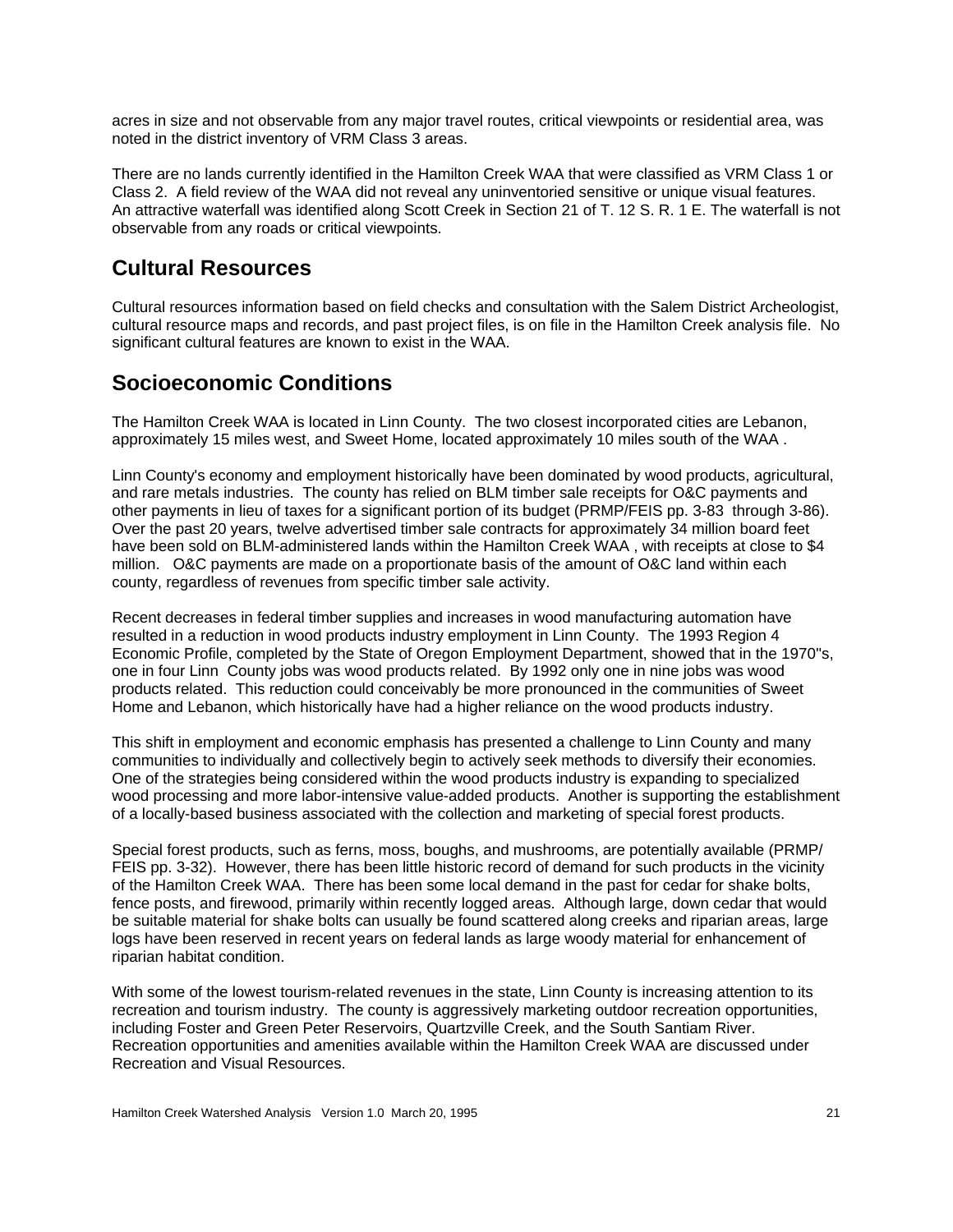Refer to the Salem District PRMP/FEIS pp. 3-79 through 3-86 for additional information regarding socioeconomic conditions and trends in the Salem District planning area.

## **Natural Disturbance Processes**

## <span id="page-25-0"></span>**Fire**

Fire plays a major role as a natural agent of disturbance in the distribution, abundance and dominance of major plant communities of the Oregon Cascade Province. Plant communities are largely affected by the frequency, intensity, and the extent of wildfire events. These effects, both direct and indirect, depend on individual forest plant community conditions and composition. Refer to the Salem District PRMP/SEIS pages 3-88 through 3-90, for a general discussion of the role of fire as a process in the ecosystem.

Agee (1981) describes fire regimes of the Pacific Northwest in three broad artificially grouped categories. The Oregon Cascade Province is included in the high-severity fire regime. Teensma (1987) estimated a natural fire occurrence of 100+ years in the Cascade Province over the last five centuries. Discounting fire of moderate severity from his analysis, a stand replacement fire would occur at an interval of 130 to 150 years, inferring that intensive fires are a significant part of the natural fire regime in this area. Natural wildfire events did not always result in complete mortality of stands. Surviving trees became important elements of remnant multiple-storied old-growth stands.

The use of prescribed fire to reduce accumulations of fuel following management activities, combined with increased fire control and detection efforts since the early 20th century, has reduced the occurrence of wildfire in managed portions of the Cascade Province, including Hamilton Creek. One instance of a natural fire occurrence in recent history in the WAA is indicated on the State of Oregon Forest Type Map (1936). In a telephone interview, a longtime local resident of the area recounted his knowledge of the fire. The fire burned in Douglas-fir old growth timber. It was primarily an understory burn consuming mostly surface fuel (woody debris and vegetation). The overstory sustained only minor damage. The exact date of this fire is not known but is estimated to have occurred in about 1920.

## **Disease and Insects**

Laminated root rot, *Phellinus weirii*, is common throughout the WAA. The majority of stands probably have some infected trees. In most instances these are small infection centers of a few trees. In some instances there are numerous infection centers in sufficiently close proximity that regeneration and planting of immune or resistant species may be the best strategy. Some management practices may increase the risk or spread of Laminated root rot (PRMP/FEIS p. 4-74). Stands infected with laminated root rot will remain infected and the infection will spread unless treated. *Phellinus* is the disease of most concern.

Western hemlock dwarf mistletoe, *Arceuthobium tsugense*, occurs within the WAA. A couple of stands in T. 12S., R. 2 E., Section 29 are severely infected. Dwarf mistletoe grows upwards in the live crown of individual host trees and infects other host trees. The parasite weakens host trees and lowers wood quality. As it grows upwards, it causes the growth of broom of small branches. These brooms are used for nests by some bird species. Harvest of all infected host trees and regeneration is the best means of control. Dwarf mistletoe will become more serious in western hemlock dominated stands. Thinnings usually accelerate the development of dwarf mistletoe, unless infected trees are targeted for removal.

Western hemlock dwarf mistletoe is a species listed in the Survey and Manage Standard and Guidelines of the SEIS/ROD( p. C-60). Because of the common occurrence of this species throughout the Pacific Northwest, there is little concern for the viability of dwarf mistletoe. In September 1994, a letter and maps documenting the common occurrence of this species were sent to the BLM Oregon State Office. Pathologists in the US Forest Service's Natural Resource Department at the Region 6 office were also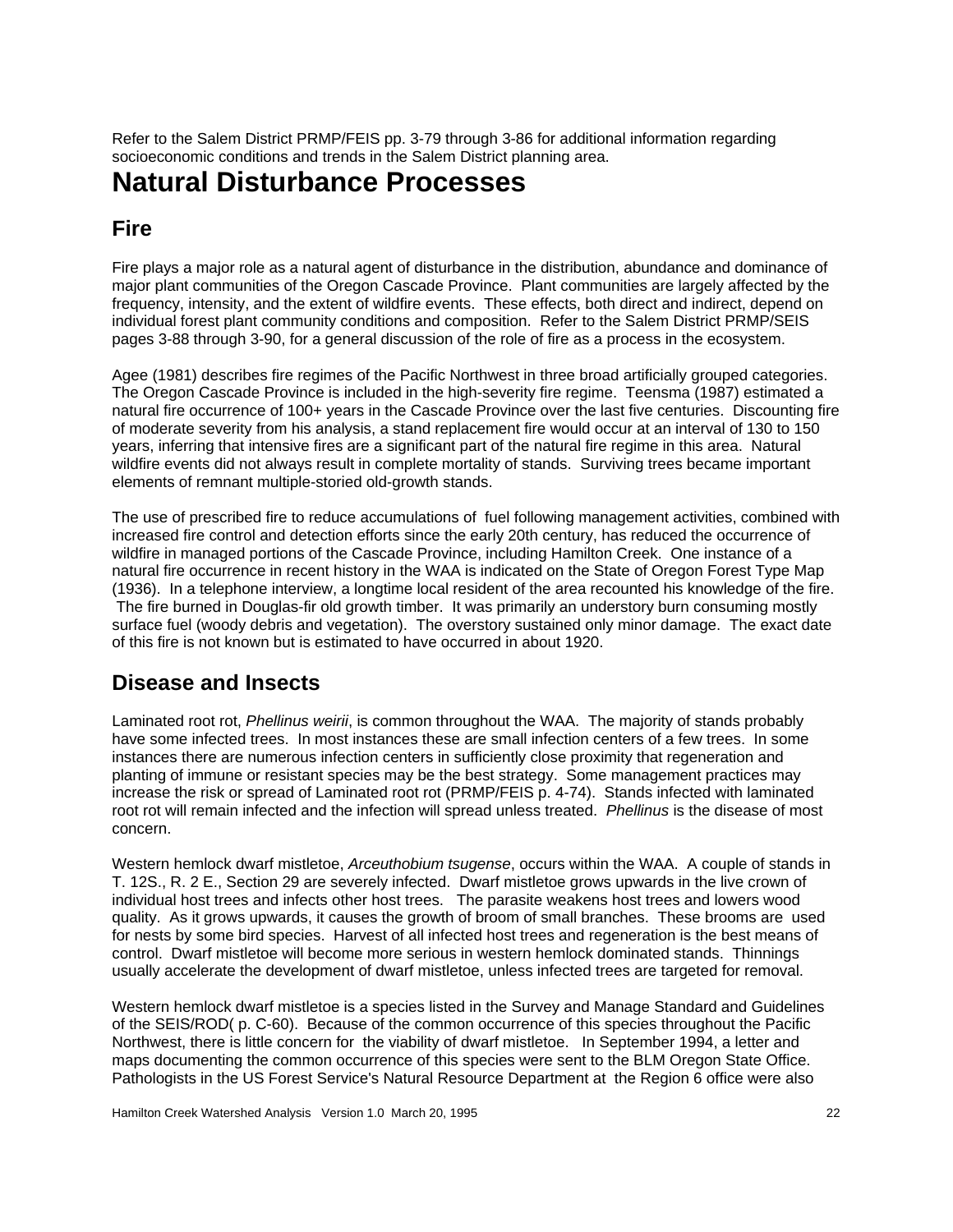contacted. Efforts are currently underway to remove *Arceuthobium tsugense* from the survey and manage species list.

Other diseases that may be encountered in Hamilton Creek are Armellaria (*Armellaria ostiyea)* and black stain *(Ceratocystis wageneri)* fungi. Both are of low concern.

Insects are not considered a major forest health threat in Hamilton Creek at this time. Very minor Douglas-fir beetle mortality was observed. It could become significant in the future if a major wind storm event occurred because many stands are predominately Douglas-fir in overstocked conditions. The majority of these stands are overstocked with competition induced mortality the only stocking control. Insects are prone to attack trees under stress. If stands are maintained in a vigorous condition and are composed of several species they are less likely to suffer insect caused mortality.

## **Wind**

Significant winds affecting the WAA are generally southwesterly, in association with winter storms. Major wind events, such as the 1962 Columbus Day storm, have caused local areas of extensive windthrow, although these events do not appear to have been a more prominent influence in the Hamilton Creek watershed than in other areas along the west slope of the Cascades. Strong easterly winds occur with pressure gradients and gravity in summer, and can become severe in locally exposed areas. Effects of east winds in Hamilton Creek have not been notably pronounced.

Stands that are heavily infected with Laminated root rot may become more susceptible to windthrow with increased root deterioration as the disease progresses.

### **Landslides and Earth Movement**

Slump-earthflow mass movement is a naturally occurring process in parent materials which are easily weathered, such as pyroclastic tuff and breccia (refer to Geologic Development discussion under Soils). Although this parent material does not occupy a large portion of Hamilton Creek, it does influence slope stability in certain areas. Pyroclastic rock overlying andesite/basalt material may create unstable conditions as ground water infiltrates through the porous pyroclastic material and moves along the contact zone between the two layers. Andesite /basalt overlying pyroclastic rock can also create unstable slope conditions, as water infiltrates and causes the softer pyroclastic rock to shift, removing the base of support for the material above.

Soil characteristics and factors influencing soil movement and productivity have been classified using the BLM's TPCC system. TPCC classifications for the Hamilton Creek WAA are included in Appendix A-1. The TPCC identifies areas inherently susceptible to mass soil movement, or landsliding, (PRMP/FEIS Appendix S-2). Ground truthing in these areas indicates that the mapping is generally accurate, and can be used in analysis. Approximately 310 acres of BLM lands are classified as TPCC 'FP', indicating susceptibility to slump-earthflow mass movement.

## **Soil**

## <span id="page-26-0"></span>**Geologic Development**

The western portion of the Cascades (and Hamilton Creek) are composed of layers of igneous (volcanic) rocks, which form the basic parent materials that make up a majority of the soils in the Hamilton Creek WAA. The igneous rocks which occur in Hamilton Creek can be classified into two main groups: hard, weather resistant rock such as basalt and andesite, and softer, easily weathered pyroclastic rocks. Volcanic ash, tuff, and breccia are also present throughout the Hamilton Creek WAA. Sedimentary rock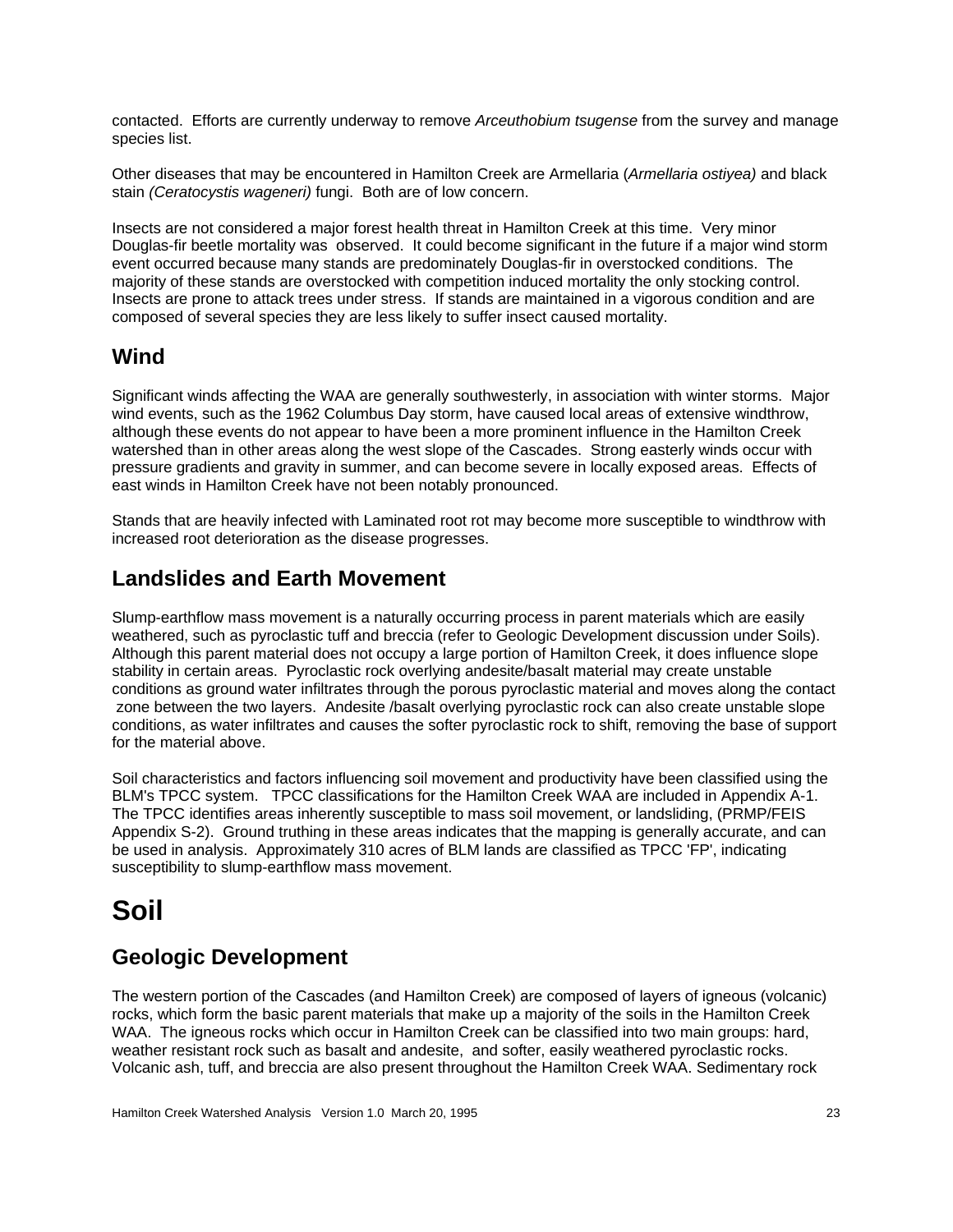and marine deposits occur in minor amounts. As discussed above, alternating layers of basalt/andesite and pyroclastic rocks can contribute to slope stability problems.

The Hamilton Creek WAA is composed of two general geomorphic surfaces: The Eola surface and the Looney unit. The Eola surface is found in the eastern areas of Hamilton Creek in the crests and saddles of low foothills. This surface occurs as remnants of the oldest stable geomorphic surfaces in this area. Silty clay loams occur throughout the elevation range of 600 to 2,800 feet. These soils are some of the most productive forest soils in the WAA.

The Looney unit, found in the western half of Hamilton Creek, is characterized by deeply dissected, steep slopes. Erosion is active on most of the unit and mass soil movement is also evident. The soils were formed in glacial till and colluvium and derived from andesite and basalt mixed with volcanic ash. Significant breaks within the Looney unit: include stable, metastable, and active slopes. Depending on annual precipitation amounts, soils on stable surfaces consist of silty clay loams, silt loams, and clay loams. On the steeper metastable and active slopes, cobbly/stony/gravelly loams have developed.

Soils within the Hamilton Creek WAA can be grouped into three general units based on temperature/moisture regimes. Some important soil characteristics correlate with these regimes, as shown in Table 1: Soils Within the Hamilton Creek WAA.

| <b>TEMPERATURE-</b><br><b>MOISTURE</b><br><b>ZONES</b> | <b>SOIL</b><br><b>TEXTURE</b>                | <b>ACRES/</b><br><b>PERCENT OF</b><br><b>WAA</b> |                | <b>NUTRIENT</b><br><b>STATUS</b> | <b>SITE</b><br><b>CLASS</b> | <b>TENDENCY</b><br><b>TO ERODE</b> | <b>BROADCAST</b><br><b>BURNING</b><br><b>TOLERANCE</b> | <b>TENDENCY</b><br><b>TO</b><br><b>COMPACT</b> |
|--------------------------------------------------------|----------------------------------------------|--------------------------------------------------|----------------|----------------------------------|-----------------------------|------------------------------------|--------------------------------------------------------|------------------------------------------------|
| Cryic/Udic                                             | Gravelly<br>loams,<br>gravelly<br>silt loams | 1,417                                            | 8              | Low                              | <b>III/IV/V</b>             | Low                                | Moderate -<br>Low                                      | Low                                            |
|                                                        | Silty clay,<br>silty clay<br>loams           | 11,82<br>7                                       | 68             | High                             | VII                         | Medium -<br>High                   | High                                                   | High                                           |
| Mesic/Udic                                             | Gravelly,<br>cobbly,<br>stony<br>loams       | 2,300                                            | 13             | Moderate -<br>High               | II/III                      | Medium                             | Moderate -<br>High                                     | Low                                            |
|                                                        | Silty clay,<br>silty clay<br>loams           | 1,310                                            | $\overline{7}$ | Moderate -<br>High               | II/III                      | Medium -<br>High                   | Moderate -<br>High                                     | High                                           |
| <b>Mesic/Xeric</b>                                     | Hydric<br>soils                              | 644                                              | 4              |                                  | No site<br>class            | Medium -<br>High                   | Low                                                    | High                                           |

**TABLE 1: Soils Characteristics in the Hamilton Creek WAA**

The following discussion addresses soil characteristics and potential influences from management activities, specifically relevant to the Hamilton Creek WAA. Refer to PRMP/FEIS pages 4-11 through 4-13 and Appendix S for a general discussion of soil compaction, displacement, erosion, and nutrient status.

## **Soil Displacement and Erosional Processes**

#### *Geologic Influences and Mass Soil Movement*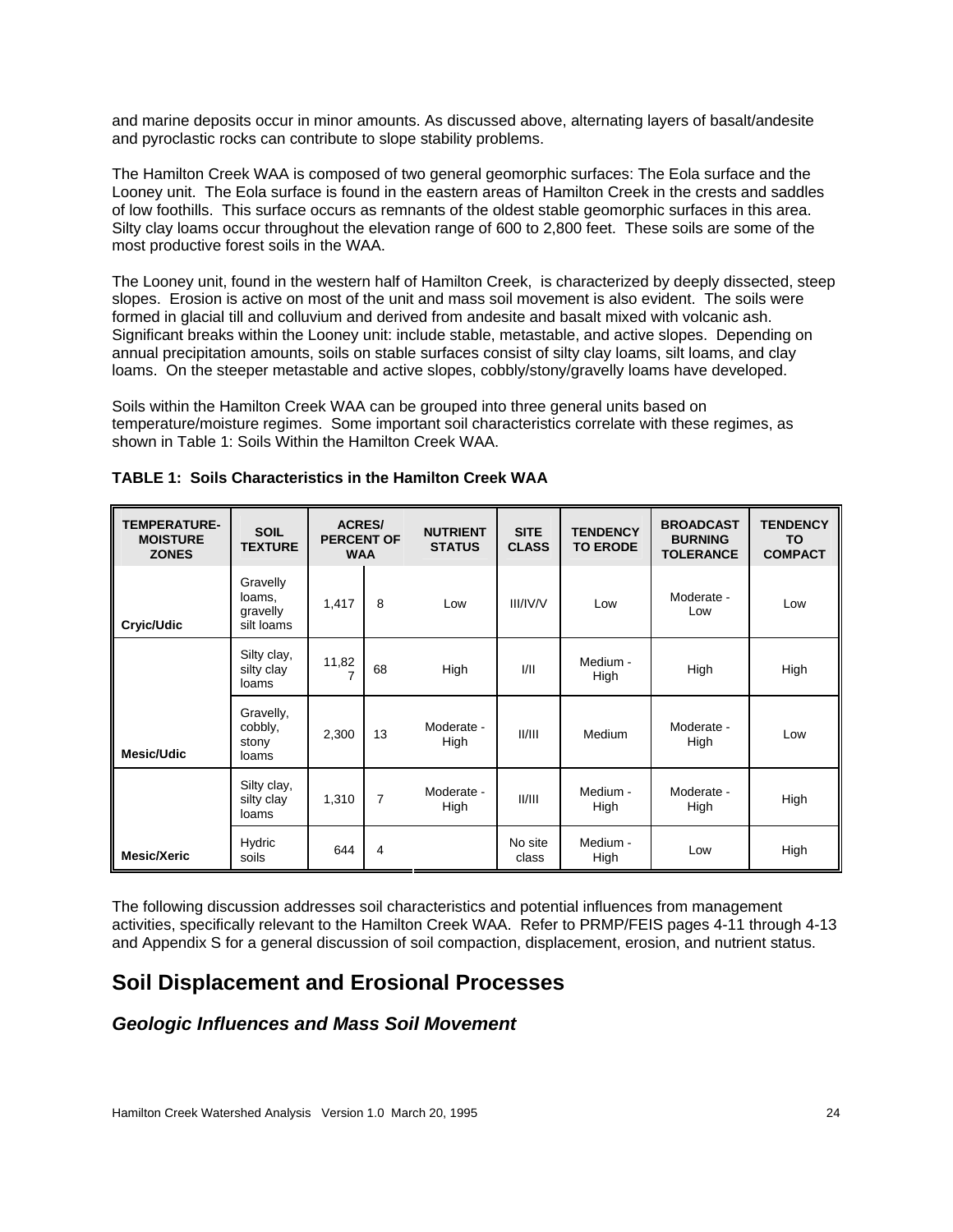Mass soil movement has occurred over time in the absence of human activity. (Refer to discussion under Natural Disturbance Processes). Management practices such as timber harvest and road construction can increase the size and frequency of debris flows and slides by influencing water flow characteristics through the soil. However, no significant increases in mass soil movement events resulting from management activity have been identified within the WAA. Soil productivity loss due to unstable soils does not comprise a large percentage of the WAA, and is a relatively minor concern. The most serious impacts of mass movement are sedimentation in streams and subsequent impacts to aquatic life.

#### *Surface Erosion*

In general, soil erosion is not a major problem in Hamilton Creek. In the TPCC mapping, the areas classified as susceptible to erosion make up a relatively negligible portion of Hamilton Creek. Increased erosion rates may be caused by natural and human-generated activities. The Oregon DEQ rated sedimentation as a moderate problem in Hamilton Creek, with soil erosion identified as one of the sources of pollution.

Soils with highly erodible surface horizons on slopes greater than 70 percent are more susceptible to dryravelling. These areas, mapped as 'FM' in the TPCC classification, comprise about 50 acres of BLM ownership in the vicinity of Green Peter and Keel Mountains.

Soil compaction can significantly increase surface erosion by reducing infiltration of surface water and increasing surface flow. Over 75 percent of Hamilton Creek is comprised of soils that are highly sensitive to compaction and would therefore be more susceptible to erosion. (Table 1). More than 60 percent of BLM-administered lands in the Hamilton Creek WAA are classified as FSR2, which indicates existing soil compaction and displacement on over 12 percent of a given area (Powers, 1987).

Roads intercept rainfall, snow, and subsurface flow, which can cause surface erosion. A risk rating for surface water interception rates was assessed using road densities for the WAA (measured in miles per square mile). The average road density of 4.25 miles/ square mile, with ranges from 2 to 6.5 miles per square mile, is considered to be a medium risk. The two major road related erosion and sediment sources in Hamilton Creek are non-rock surfaced, non-maintained roads and culverts (both boxed wooden culverts in various stages of decay and other at-risk culverts).

Recently harvested areas are most susceptible to surface erosion for up to the first five years of age, after which time revegetation generally reduces bare ground exposed to precipitation and surface flow. In Hamilton Creek, approximately 229 acres of BLM-administered lands, and an estimated 704 acres of private lands, have been harvested within the last five years (Table 4 under Vegetation). The combined total comprises approximately 5.3 percent of the WAA.

Areas of vegetation younger than 20 years old (up to 30 - 40 years in transient snow and snow dominated zones) experience rain on snow events which can contribute to erosion hazard. While this process is more significant in influencing water quantity and peak flow timing (see discussion under hydrology), rain on snow events are expected to be a moderate contribution to erosion by increasing the amount of surface flow during rapid snow melt.

## **Long-Term Soil Productivity**

#### *Soil Nutrient Status*

The soils in Hamilton Creek are among the most highly productive soils in the Cascades. An estimated 75 percent of the WAA is composed of soils (silty clays and silty clay loams ) which are capable of supporting site classes of I and 2. Soil nutrient status is not a significant problem for long-term soil productivity for most of the WAA. The one exception to this are soils located in the Cryic soil temperature zones, where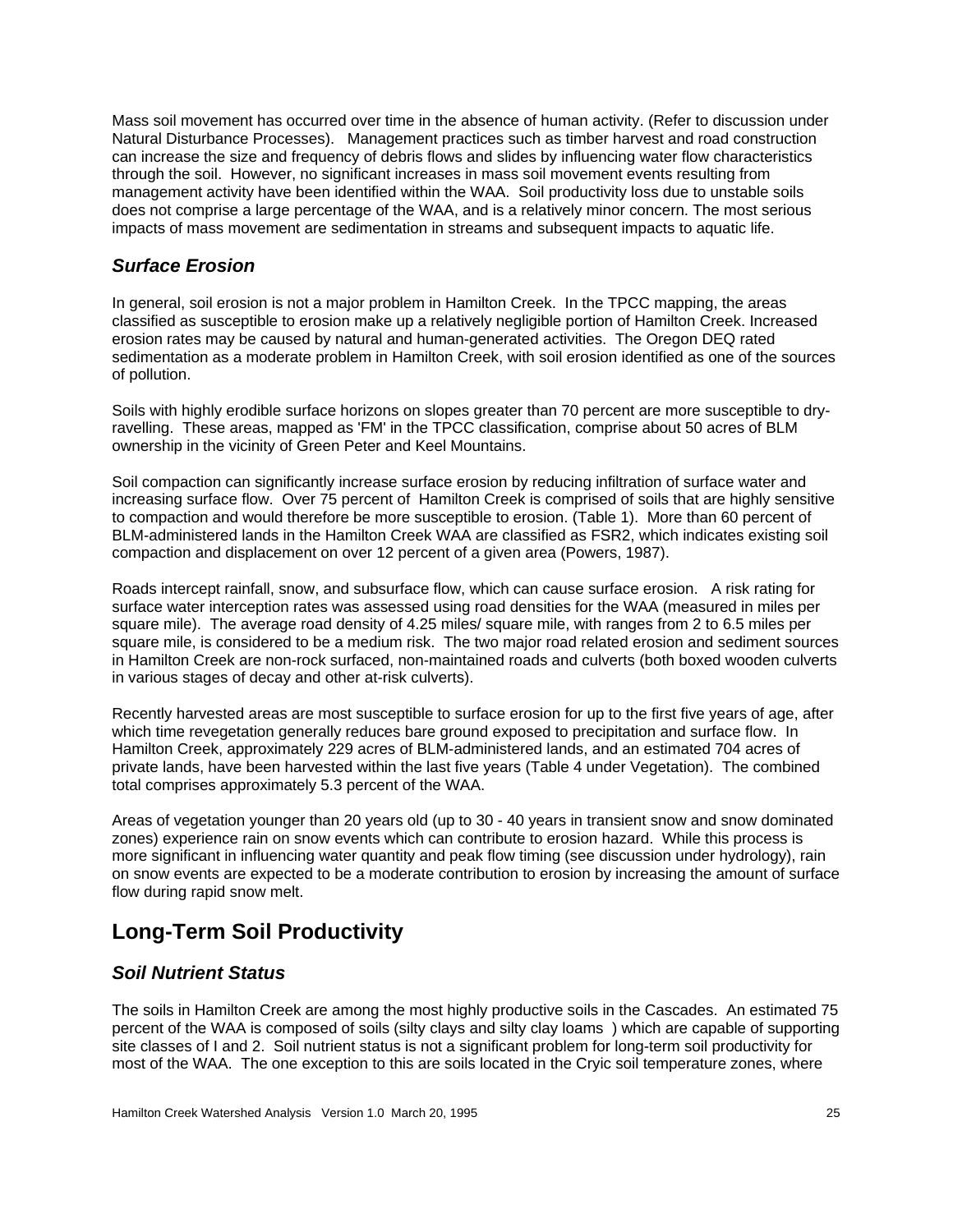soil nutrient status is significantly lower than in the rest of the watershed. Approximately 200 acres of the Hamilton Creek WAA (4.5 percent of BLM ownership) are classified as TPCC 'FN', inherently limited in nutrients.

In Hamilton Creek, as in the whole of the Pacific Northwest and British Columbia, nitrogen is the primary limiting nutrient (Edmonds et al. 1989). There is a direct correlation between nitrogen status and potential productivity. The greatest demand for nitrogen occurs during the first 15 to 20 years of plantation establishment. Removal of nitrogen in soils in the Cryic zone would further deplete soils already below optimum levels for growth. Soil nutrients lost as a result of management activities can be replaced over 80 to 100 years with inputs from precipitation. However, nitrogen levels in deficient soils may not be sufficient to provide nutrients at levels necessary for optimum productivity during the period of maximum need by newly planted seedlings.

#### *Plant Available Water*

Adequate soil moisture is essential for seedling survival and seedling growth. There are two standard measures of soil moisture: Available Water Holding Capacity (AWHC), a function of soil depth, soil texture, and rock content; and Plant Available Water (PAW), the water holding capacity in the top 20 inches of the profile that would be available to a planted seedling.

Conifer survival is expected to be very low on soils with less than two inches AWHC. These soils are found in the Cryic/Udic soil temperature/moisture regimes, generally on steeper slopes at high elevations within the WAA. Soils in other temperature/moisture regimes usually do not present significant limitations for seedling survival and establishment.

Maximum productivity for conifer seedlings would be expected on soils with more than four inches of PAW. Soils that contain less than 1 1/2 to 2 inches of PAW can be expected to have very low conifer survival. (Powers, 1987). Poorly drained soils can also result in low seedling survival. These soils, classified as TPCC 'FW' on BLM lands, and soils on private lands identified as hydric in Table 1, are estimated to comprise 644 acres or approximately 4 percent of the WAA.

#### *Soil Compaction*

Despite the fact that most soils in the watershed are inherently capable of maintaining adequate water for conifer growth, TPCC data indicates that an estimated 2,875 acres of BLM ownership in the WAA are classified as 'FS', indicating fragile soil conditions due to soil moisture concerns. The majority of this total (2,770 acres) has been classified as TPCC FSR2, exhibiting reduced soil productivity as a result of compaction or topsoil displacement. In addition to contributing to surface erosion, as discussed above, compaction may result in reduced moisture availability to plants by restricting water percolation and infiltration rates.

#### *Surface Erosion Effects to Soil Productivity*

The majority of soil nutrients are located in the surface horizons of the soil. Therefore, surface erosion will result in the removal of nutrients, and could significantly reduce soil productivity. As discussed under soil nutrient status, the most significant impacts to productivity would occur on soils already inherently limited in nutrient levels, and in areas more highly susceptible to surface erosion, such as the steeper slopes of Round Mountain, Green Mountain, and Keel Mountain.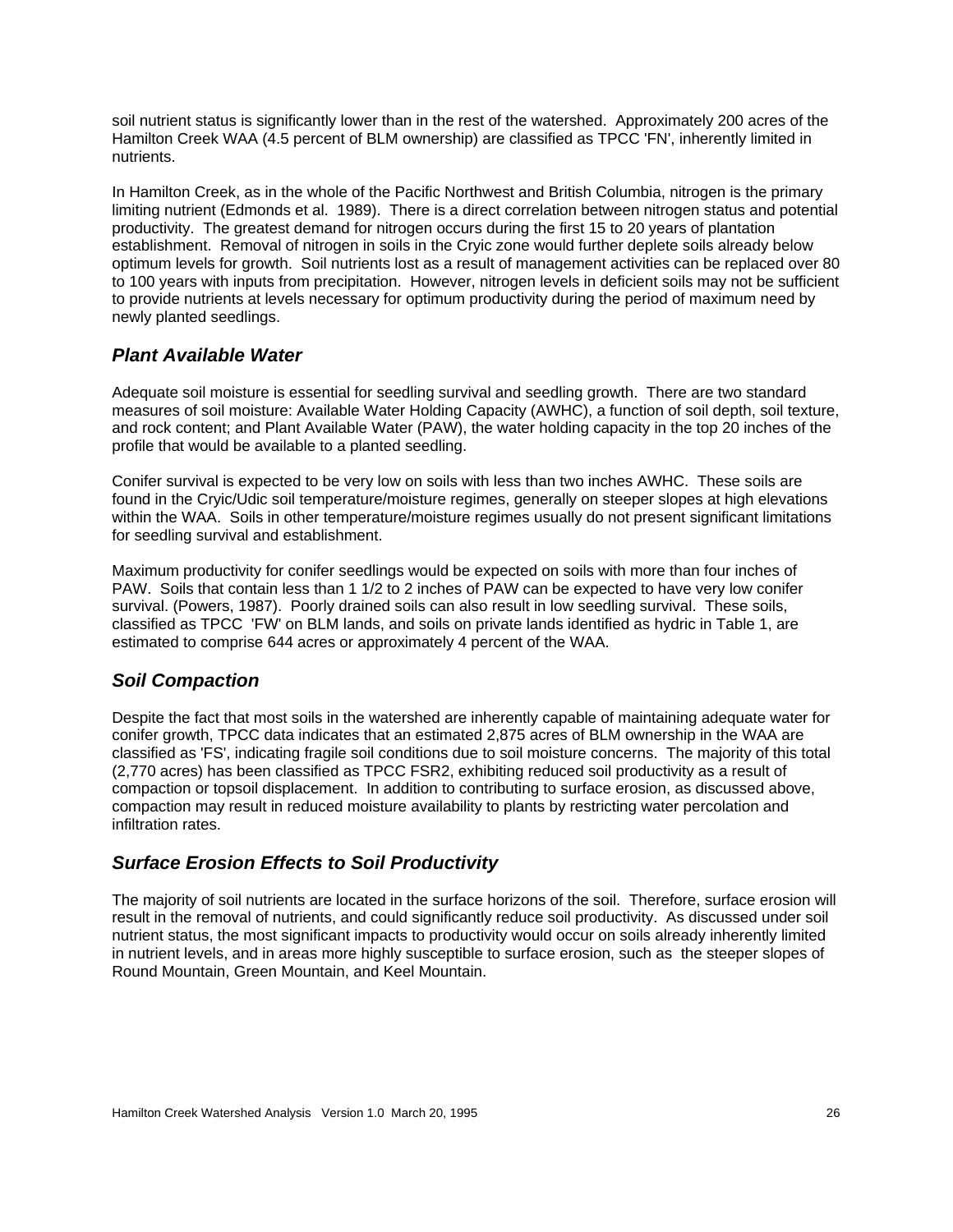## **Hydrology**

## <span id="page-30-0"></span>**Physical Characteristics**

Basic information on stream characteristics (locations, length of reaches, orders, flow characteristics, and fisheries) maintained in the Western Oregon Digital Database (WODDB) hydrology GIS theme was reviewed and updated for the Hamilton Creek WAA using information derived from stand exams, culvert inventories, field reconnaissance, and historic timber type maps. This revision increased the estimated miles of stream within the WAA by nearly 100 percent, suggesting that additional review be considered when using the WODDB hydrology in future watershed analysis and other planning efforts. MAP 6: Streams shows streams in the Hamilton Creek WAA based on this update.

It is noteworthy that even with updates and additional data sources, precise information on many stream reaches was not available. Based on prevailing observations and a limited amount of field verification available at the time of this analysis, resource area specialists agreed to employ the basic assumption that all second order and larger streams exhibit perennial flow.

Table 2 summarizes the miles of stream by flow characteristics within the Hamilton Creek WAA, based on this assumption.

| <b>Stream Order</b> | <b>Miles</b> | Percent of Total |
|---------------------|--------------|------------------|
| First               | 105          | 54               |
| Second              | 40           | 21               |
| Third and above     | 48           | 25               |
| Total               | 193          | 100              |

#### **TABLE 2: Streams in Hamilton Creek WAA**

## **Water Quality**

Information on water quality conditions in the main branch of Hamilton Creek was included in the 1988 Oregon Statewide Assessment of Nonpoint Sources of Water Pollution (DEQ 1988) Overall water quality was recognized as moderate for fish and aquatic species and as "no problem" for domestic and recreation use. Five different pollution types were identified as being a moderate problem in Hamilton Creek: decreased streamflow, low dissolved oxygen, streambank erosion, sedimentation, and turbidity.

#### *Streamflow*

Decreased streamflow is generally attributed to drought conditions and reduced winter snowpack in recent years, and to diversions under existing water rights on lower stream reaches below the WAA. No current or anticipated management activities within the WAA are believed to contribute to decreased streamflow.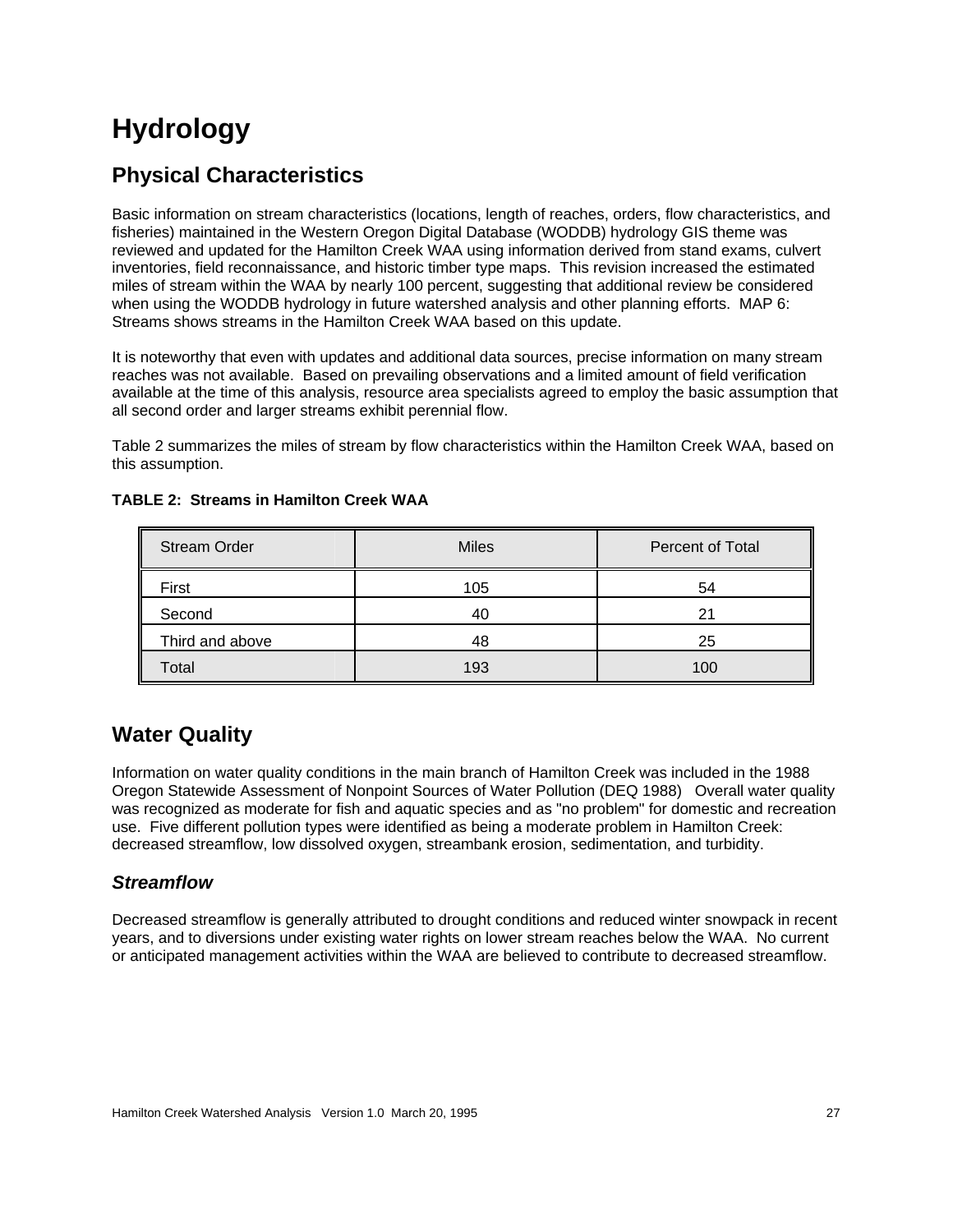#### *Dissolved Oxygen*

Decreased dissolved oxygen levels are usually associated with removal of streamside vegetation and resultant increased water temperatures, and with introduction of organic pollutants, including fertilizers, which reduce oxygen levels by increasing biological activity and associated biological oxygen demand. Using estimates of riparian buffer age class and cover conditions as an indication of streamside vegetative conditions (see Table 8 under fisheries discussion), it could be inferred that removal of approximately 29 percent of the streamside vegetation on all ownerships within the past 34 years may have contributed to overall decreases in dissolved oxygen levels. Fertilization of regenerated forest stands may also have contributed to reduced dissolved oxygen, although there are no records of fertilization on BLMadministered lands, and the level of fertilization use on private forest lands is unknown.

Although the three subbasins in the WAA tributary to Hamilton Creek comprise approximately 57 percent of the entire Hamilton Creek watershed, it is generally assumed that management activities on downstream agricultural and residential lands represent a greater influence to dissolved oxygen levels than activities on forest lands within the WAA. The primary factors considered in this assumption are intensive agricultural practices including regular fertilization and livestock grazing, unregulated retention of streamside vegetation, and continual streamside disturbance resulting from more intensive management practices on these lands. There is currently insufficient data to confirm the precise sources of this impact.

#### *Stream Bank Stability*

Data on streambank erosion is limited. However, information collected in a 1994 riparian habitat survey indicated that approximately 67 percent (330 acres) of the surveyed riparian habitat was functioning "at risk". This assessment was primarily attributed to a deficiency in long-term potential for large woody debris, which contributes to a variety of riparian habitat characteristics including dissipation of streamflow energy. This condition suggests a potential future risk for stream channel stability, although observations made during the survey did not identify a stream channel or bank stability problem at the current time.

#### *Sedimentation*

Sedimentation and turbidity are considered collectively in assessing water quality for this report. Sedimentation is the water quality element most significantly affected by management practices within the WAA. A variety of factors contribute to sediment delivery.

Mass soil movement may increase sediment levels as debris flows reach stream channels. As discussed under soils, the influence of landslides and debris flow is relatively minor within the WAA. Streambank and channel stability may increase sediment levels, particularly during peak flows. As discussed above, streambank and channel stability is not currently believed to be a problem within the WAA, although the potential for future concerns has been suggested.

Surface erosion created by overland flow or surface runoff is a significant potential source of stream sedimentation. Surface runoff is influenced, in turn, by compaction, road densities, the extent of recently harvested or unvegetated areas, and the occurrence of significant hydrologic events such as rapid snow melt resulting from a rain-on-snow event.

Surface runoff is strongly influenced by soil compaction. As discussed under soils, soils within the WAA are generally susceptible to compaction. A large portion (60 percent) of BLM-administered lands, with a presumed proportionate area of private lands, are currently considered to be compacted. Roads influence surface runoff by contributing to the extent of compacted area, and to the amount of unvegetated or exposed bare soil included within the road surface, ditches, and disturbed cut and fill slopes. As discussed under management influences, there are approximately 116 miles of road within the WAA, which result in an estimated 580 acres (3.3 percent) of permanently unvegetated area across all ownerships. Approximately 200 acres of this area is included in permanently compacted road surface.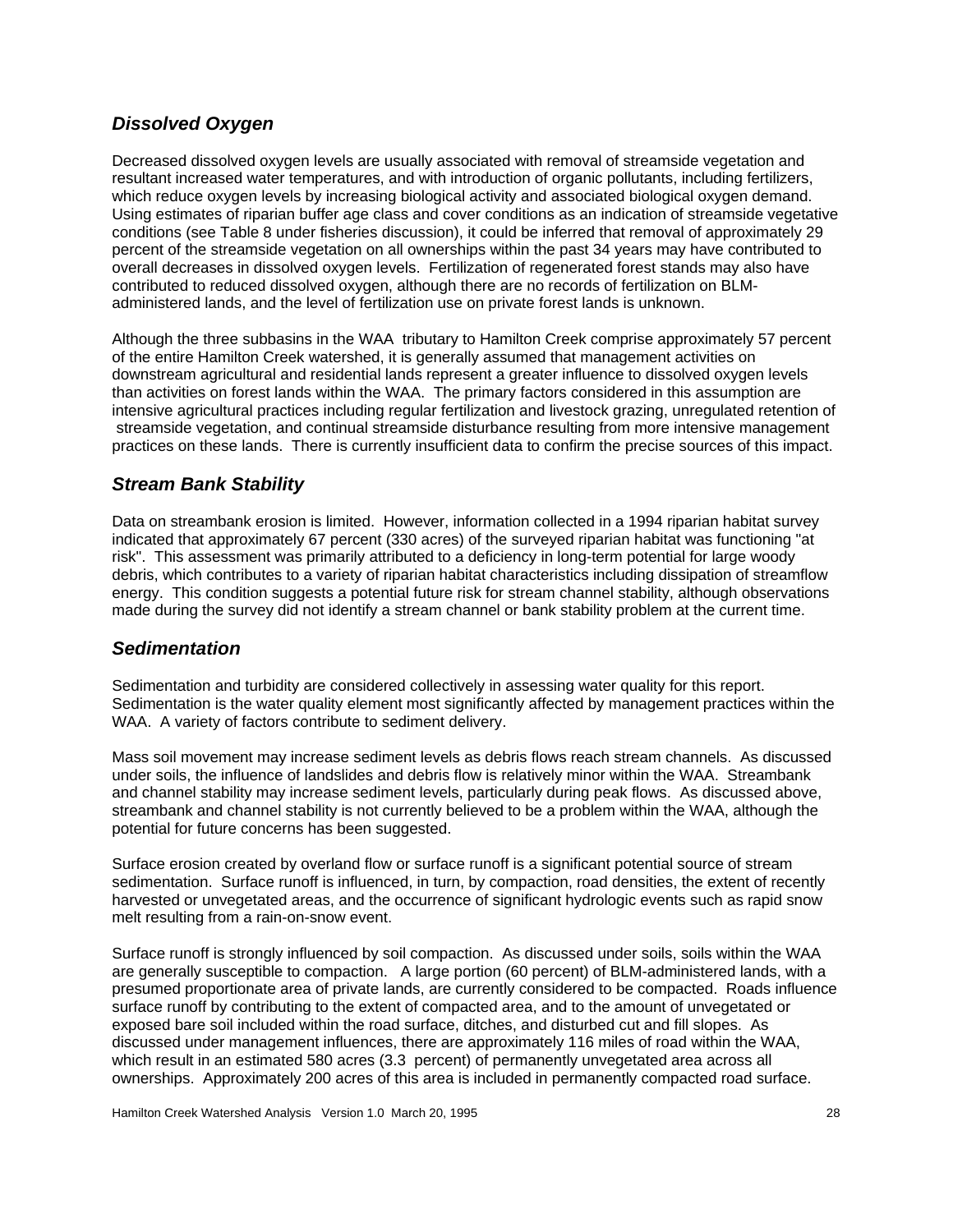#### *Rain on Snow Influence on Sedimentation*

Methods adapted from the Handbook of Standard Methodology for Conducting Watershed Analysis (Washington Forest Practices Board 1992) were used to assess the risk of increased runoff (and potential erosion and sedimentation) resulting from rain-on-snow events. The influence of rain-on-snow on increased surface runoff is determined by two factors: 1) the extent of unrecovered openings, ie., nonvegetated and hydrologically unrecovered (recently harvested, agriculture) areas, as expressed in equivalent clearcut area (ECA), and 2) the percentage of area included in transient snow zone (TSZ), one of three precipitation zones used to estimate the potential for rain on snow events.

Areas in roads, agricultural lands, and other non-forested lands are considered to be in a permanently unvegetated or hydrologically unrecovered condition for the purposes of determining ECA. These areas comprise an estimated 1,125 acres (6 percent) of the WAA. (See Figure 3 under Vegetation)

Hydrologic recovery for forested areas is determined by crown closure and stand composition. Vegetation in recently cut areas has not developed crown closure which can intercept snow and rain and allow it to reach the ground in a less erosive pathway (by streamflow, etc.). Additionally, the vegetative biomass has not developed the capability to transpire soil moisture out of the ground to the same extent as revegetated areas (Washington Forest Practices Board 1992). See Table 3 for the age at which hydrological maturity is assumed to be reached within the three precipitation zones.

Forest plantations in younger age classes contribute an additional 3665 acres to unrecovered openings, increasing the total ECA within the watershed to approximately 27 percent (4790 acres), which represents a high risk of increased runoff using the Washington Analysis Methodology. (See Table 3)

The TSZ is the precipitation zone in which snowpack is generally ephemeral, and is frequently subject to rapid melting from winter rain-on-snow events. In the northern extent of the Cascade Range, the TSZ encompasses the elevation range from approximately 1,500 feet above sea level, up to the lower extent of the cryic soil temperature zone (approximately 3000 feet). The acreage of precipitation zones within the Hamilton Creek WAA is shown in Table 3. Approximately 45 percent (7,880 acres) of the WAA falls within the transient snow zone. This percentage represents a high potential risk of increased runoff due to rainon-snow events according to the Washington Watershed Analysis Methodology.

An evaluation of the area in ECA within each precipitation zone provides an indication of hydrologic condition (Table 3).

| <b>Precipitation Zone</b> | <b>Recovery Status</b>      | <b>Acres</b> | <b>Percent of WAA</b> |
|---------------------------|-----------------------------|--------------|-----------------------|
| <b>RAIN DOMINATED</b>     | >20 yrs (Recovered)         | 6168         | 35                    |
|                           | $0-20$ yrs<br>(Unrecovered) | 2031         | 12                    |
| TSZ DOMINATED             | > 30 yrs (Recovered)        | 6530         | 37                    |
|                           | $0-30$ yrs<br>(Unrecovered) | 1342         | 8                     |
| <b>SNOW DOMINATED</b>     | >40 yrs (Recovered)         | 580          |                       |

#### **TABLE 3: Vegetative Recovery Status within Precipitation Zones 1/**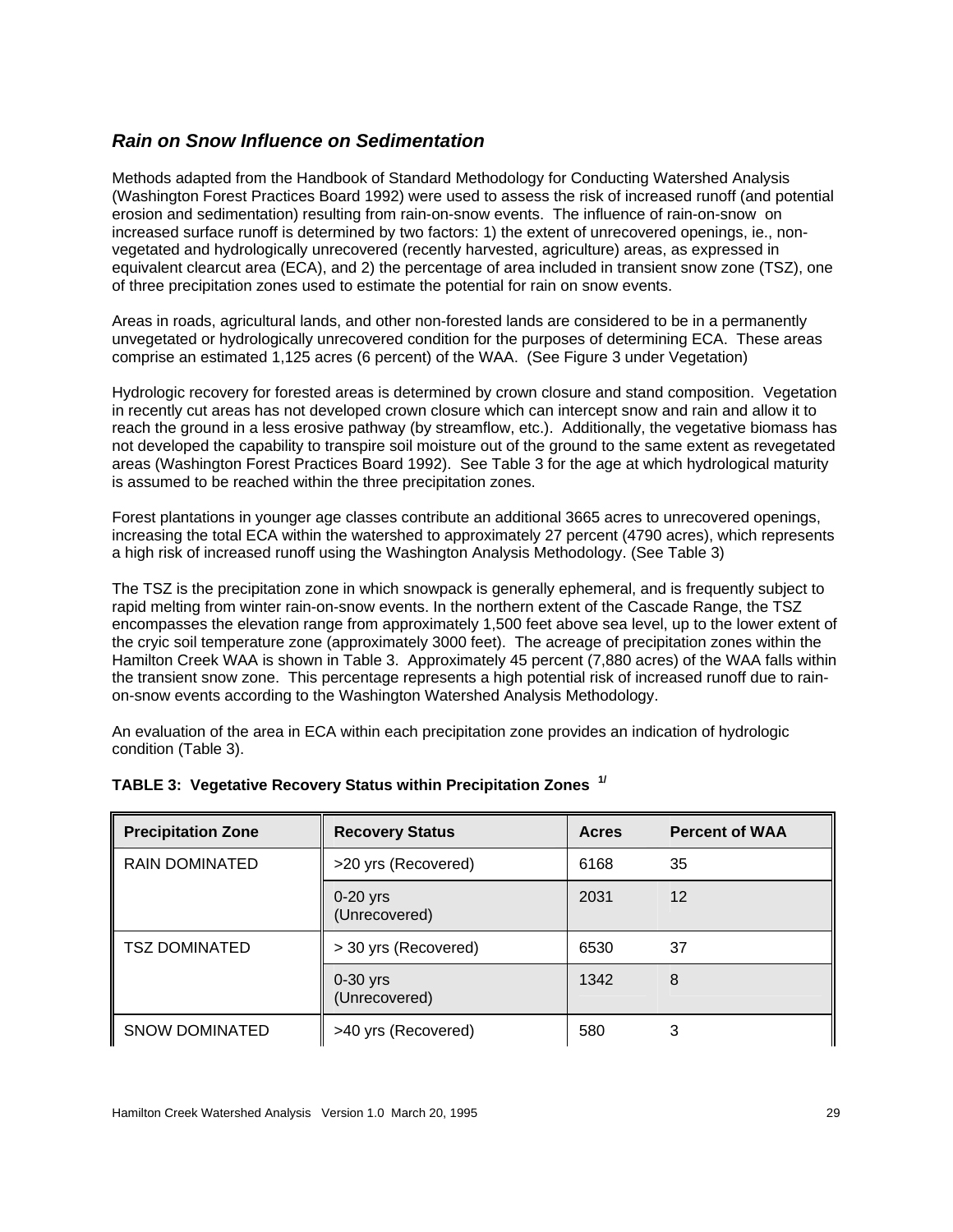| $0-40$ yrs<br>(Unrecovered) | 837          |            |
|-----------------------------|--------------|------------|
| TOTAL UNRECOVERED<br>(ECA)  | $4210^{1/2}$ | $24^{1/2}$ |

 $1/$  Does not include acres in roads. An additional 580 acres of road surface and permanently disturbed road clearing and cut/fill slopes increases the estimated not mature ECA to 4790 acres or 27 percent of the WAA.

For those watersheds, such as Hamilton Creek, which exhibit a high risk for both ECA and area in TSZ, a rain-on-snow enhancement analysis is suggested (methods adapted from the 1992 Washington Watershed Analysis Methodology). The results of this analysis showed the Hamilton Creek WAA to be at the low range of the medium risk category for rain-on-snow enhancement.

## **Downstream and Adjacent Water Uses**

The most sensitive water use is for fisheries habitat. Other beneficial uses include non-fisheries associated uses for which water right permits are required. A database maintained by the Oregon Department of Water Resources lists the predominant uses as irrigation, livestock, fire protection, and domestic water supply. (Water Resources Department 1994). Municipal water supply and industrial uses are included among downstream uses on the South Santiam River. Water rights on Hamilton Creek downstream to its confluence with the South Santiam River are included in Appendix A-2. The Water Resources Department database does not include uses which do not require water right permits, such as wildlife, habitat for aquatic organisms, recreation, and aesthetics.

## **Vegetation**

## <span id="page-33-0"></span>**Natural Communities**

The Hamilton Creek WAA is in the western hemlock zone, characterized by forests with western hemlock dominating the overstory in the climax seral stage and Douglas-fir prevailing as the sub-climax dominant species. The range of the western hemlock zone extends into British Columbia in the north and to the division between the North and South Umpqua Rivers in the Oregon Cascades and the Klamath Mountains in the Coast Range. The Willamette Valley and other interior valleys separate the coastal and cascade segments of the western hemlock zone in Oregon. ( See PRMP/FEIS p. 3-29 and Map 3-4, Seral Stages and Major Plant Groupings).

Major upland plant grouping in the foothills of the WAA is the Douglas-fir/ocean spray/herbs and grasses (D/OS/H). At approximate elevations between 1500 and 2500 feet are forests in the Douglas-fir/Mixed Brush/Salal (D/B/SA) major plant grouping. A partial list of additional species found in the D/OS/H and D/B/SA major plant grouping is maintained in the Santiam Resource Area botanical files.

## **Vegetative Patterns**

Information on vegetative conditions was derived from a variety of sources. BLM FOI records (1993) were used to depict vegetative conditions on BLM lands. Vegetative condition on private lands was determined from aerial photograph interpretation using 1988 and 1993 coverage, and from Oregon Department of Revenue forest cover maps. This information was developed solely for evaluation of seral stage distribution and habitat conditions across the WAA. All estimates of vegetative cover and stand conditions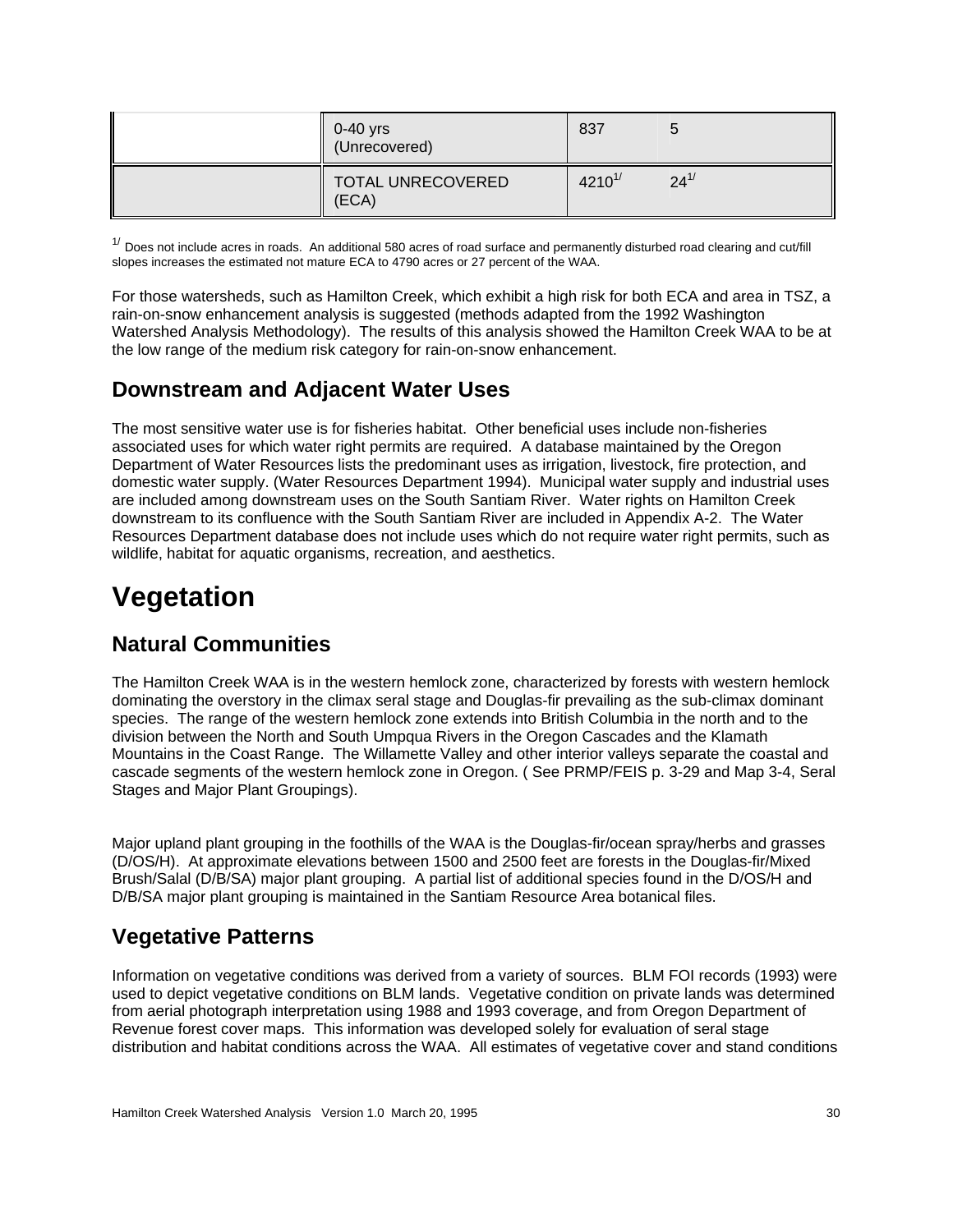are expressed as existing in the summer of 1993. Harvest and other management activities conducted since that time have not been evaluated in this analysis.

Age class distribution in the Hamilton Creek WAA has been categorized into age class bands corresponding to vegetative seral stage development (MAP 7: Forest Cover Conditions on BLM Lands, MAP 8: Forest Cover Conditions on Private Lands, and Figure 3: Forest Age Class Distribution, below. Refer to also to PRMP/FEIS pp. 3-29 -- 3-30 for a general discussion of seral stages).

Excluding lands classified as non-forested types, approximately 90 percent are conifer types consisting mostly of Douglas-fir and western hemlock. Approximately 10 percent are hardwood types consisting of red alder and big-leaf maple.





Forest Age Class Distribution

1/ Acres in roads and non-forest areas within road clearing limits are not shown.

Age class distribution is an important component in describing the overall structure of the WAA as an ecosystem. To describe the structure and pattern of vegetation or habitats within an ecosystem, a given area, such as the WAA, can be characterized in terms of patches, corridors and a background matrix. The patterning of patches and corridors across the landscape strongly influences the ecological characteristics, processes and energy flows (Forman and Gordon 1986).

The landscape matrix is defined as the most connected portion of the landscape in terms of vegetative cover and plays a dominant role in landscape function. (The term Landscape matrix should be distinguished from the Matrix Land Allocation described in the SEIS/ROD and Salem District PRMP). The predominate matrix (62 percent) across all ownerships in the Hamilton Creek WAA consists of closed sapling pole stands between 35 and 74 years of age. Open to closed sapling pole stands 15 to 34 years of age comprise a significant secondary matrix (20 percent).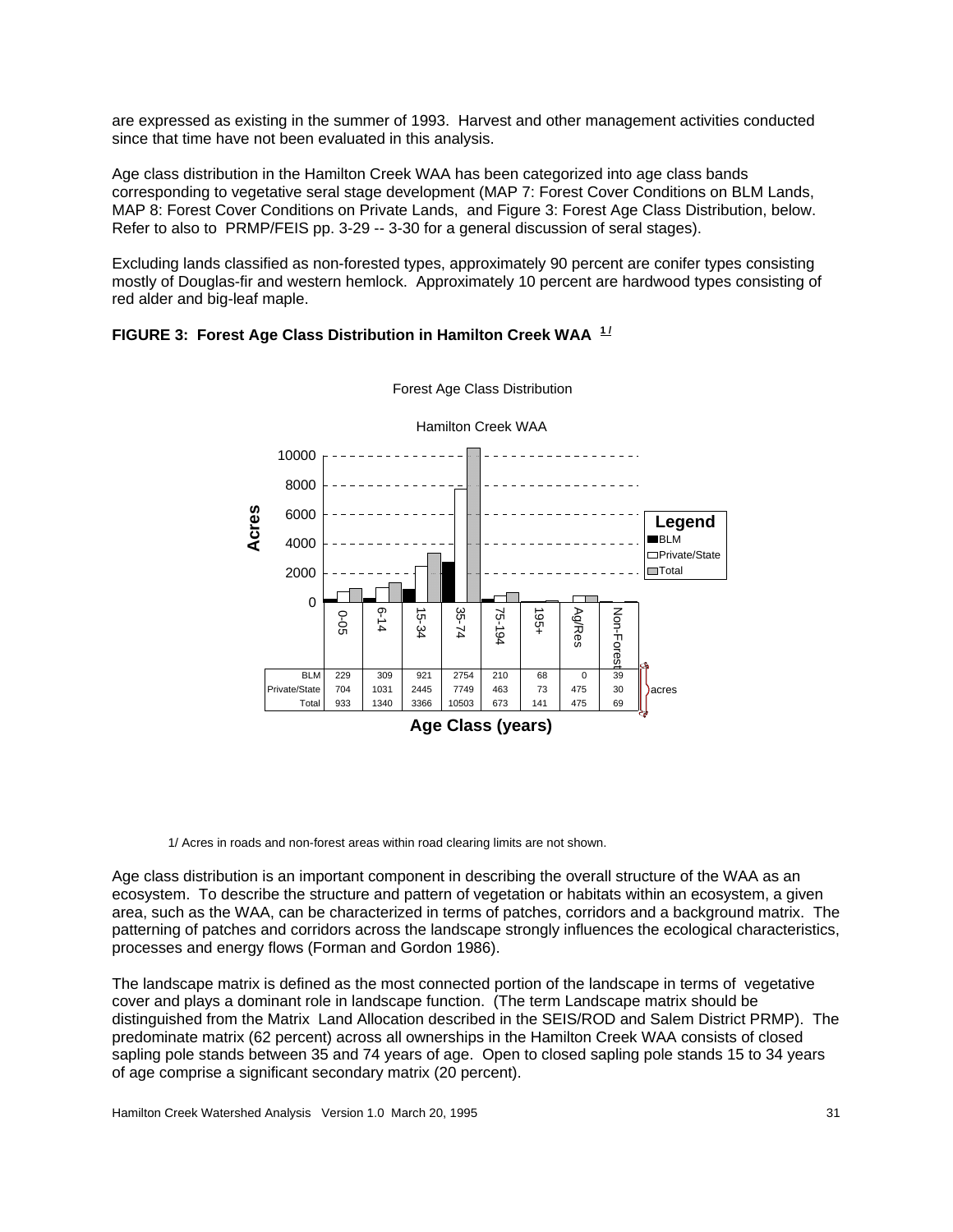Patches are basically definable habitat types which differ in appearance from their surroundings. Patches vary in size, shape, type, heterogeneity (how uniform they are) and the types of edge that surround them. The basic idea is to group like habitats into a class of patches. The patch elements of the Hamilton Creek WAA consist predominantly of early successional stands, referred to as Grass/Shrub seral stage, resulting from timber harvest during the last 20 years (13 percent).

There are some patches of mature (75 to 194 year old) forest. Currently, about 5 percent of the WAA is considered to be in late-successional forest stands over 75 years of age. The largest existing patch of mature forest (550 acres) is south of Round Mountain and in Hamilton Creek. About three-fourths of this block is located on private lands. The other patches of mature forest are highly fragmented and relatively small in size, but are well connected by the matrix of 35 to 74 year old stands. These patches are located mostly on BLM lands in the center of the WAA (Sections 15 and 23), around Green Mountain meadows in the northeast corner (Section 1) and around Bald Peter in the southeast corner of the landscape (Section 29). Less than 1 percent is in old-growth stands over 200 years of age.

Approximately 3 percent (544 acres) of the WAA consists of patches classified as non-forest types, including rural residential and agricultural lands. These areas are concentrated in the western lowland portion of the WAA. These are habitats that are disturbed repeatedly and not allowed to recover under natural processes. Some plants expected to occur in these patches and possibly influencing adjacent patches and corridors include introduced non-native grasses, noxious weeds, off-site deciduous and conifer tree species and species introduced as a result of agriculture or gardening.

An estimated 3 percent (580 acres) of the WAA consists of road surface and permanently disturbed cut and fill slopes. Roads create a dispersed network of non-forest corridors that segregates the existing matrix and contributes to isolation of patches across the landscape.

#### **Forest Stand Conditions**

Approximately 4,170 acres (92 percent) of BLM-administered lands and 11,211 acres (86 percent) of privately managed forest lands in Hamilton Creek are conifer (See Maps 7 and 8 ). Douglas-fir is the most common overstory conifer present. Western hemlock, the most common understory species in the WAA, occurs in the overstory of several stands in Section 29, T. 12 S., R. 2 E. Western redcedar and grand fir are present but not common in the understory throughout the WAA.

Approximately 318 acres (7 percent) of BLM-administered lands and 1,242 acres (10 percent) of privately managed forest lands are hardwood dominated. Most of the BLM lands are located in Sections 3, 11, and 21, T.12 S., R. 1 E. Upland and riparian communities are represented. Red alder and bigleaf maple are the most common species; black cottonwood and bitter cherry are also present.

Less that 1 percent (39 acres) of BLM-administered lands are classified as nonforest.

#### **Noxious Weeds and Non-Native Species**

There are no known sites of Priority I (Potential New Invaders) or Priority II (Eradication of New Invaders) noxious weed species in the Hamilton Creek WAA. (Priority species definitions are discussed in the Salem District 1992-1997 Noxious Weed Control Program Environmental Assessment).

There have been sightings of Canadian thistle and St. Johnswort, which are Priority III (Established Infestations) species. Established infestations are widespread throughout the landscape. Additional Priority III species are expected to be found in the analysis area as a result of scheduled botanical clearances.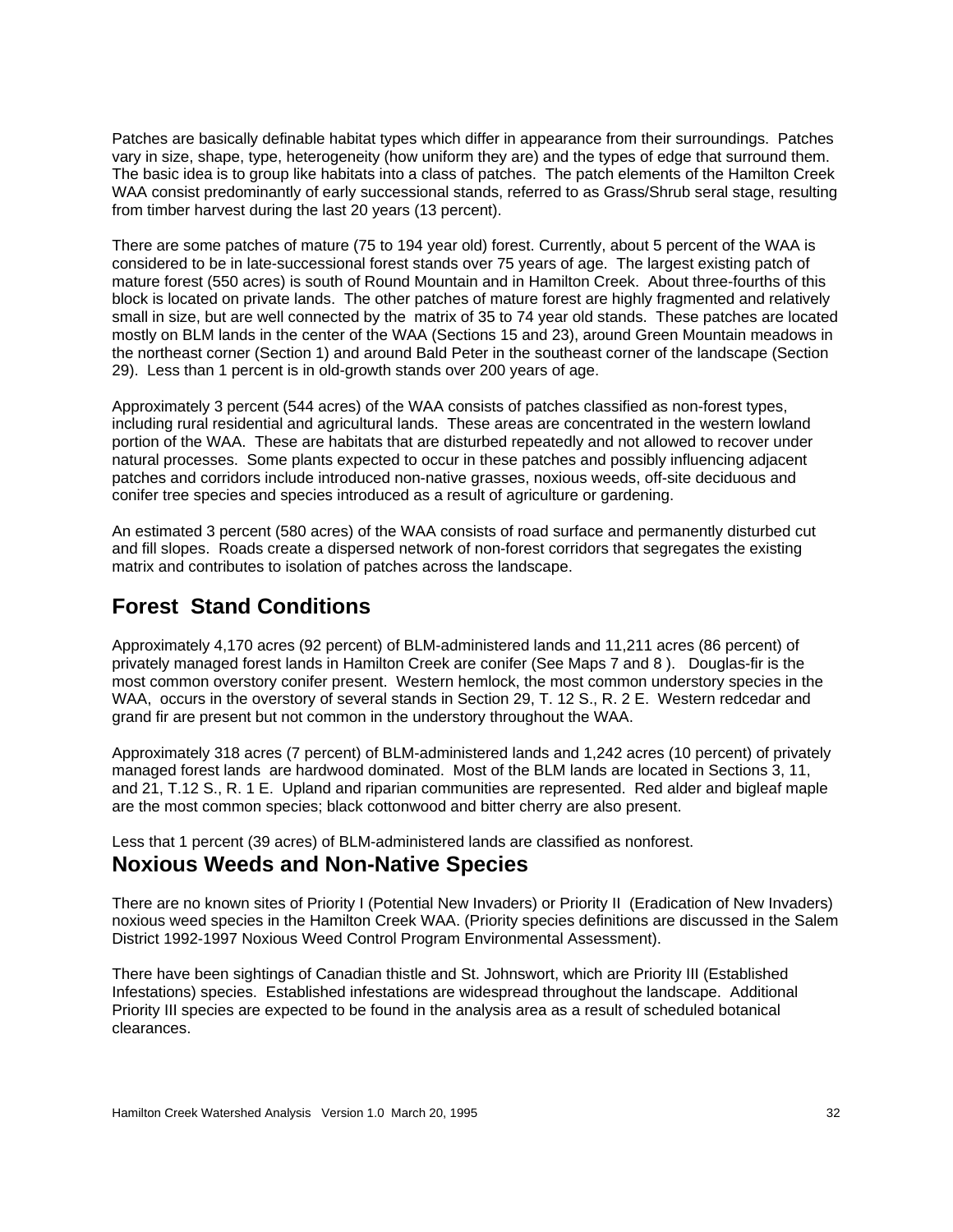Biological control agents have been released to contain infestations throughout the state for Priority III species and to prevent further spread. Biological control agents will reduce, but not eradicate thistle, Scotch broom, and St. Johnswort populations in the WAA. Increased amounts of roads and disturbed ground on private lands will increase the amount of suitable habitats for noxious weeds.

In addition to noxious weeds, there are several non-native species known to be in the WAA. Although these species are not classified as noxious, they have the potential of competing with the native vegetation and having negative ecological impacts. In areas where the soil has been disturbed, such as road cuts, gravel pits, and clearcuts, nonnative species have become common. Non-native species are found in almost every type of habitat throughout western Oregon.

## **Wildlife**

#### **Habitat Age Class, Amounts and Distributions**

Reforestation and subsequent intensive forest management practices have essentially maintained most forest lands in a closed sapling/pole seral stage development. Figure 4 illustrates the current seral stage condition resulting from harvest and reforestation activities within the WAA. (also see Figure 3 under Vegetation).



# Seral Stage Distribution by Land Ownership

#### **FIGURE 4: Seral Stage Distribution 1/**

**1 /** Does not illustrate area in road surface, cut and fill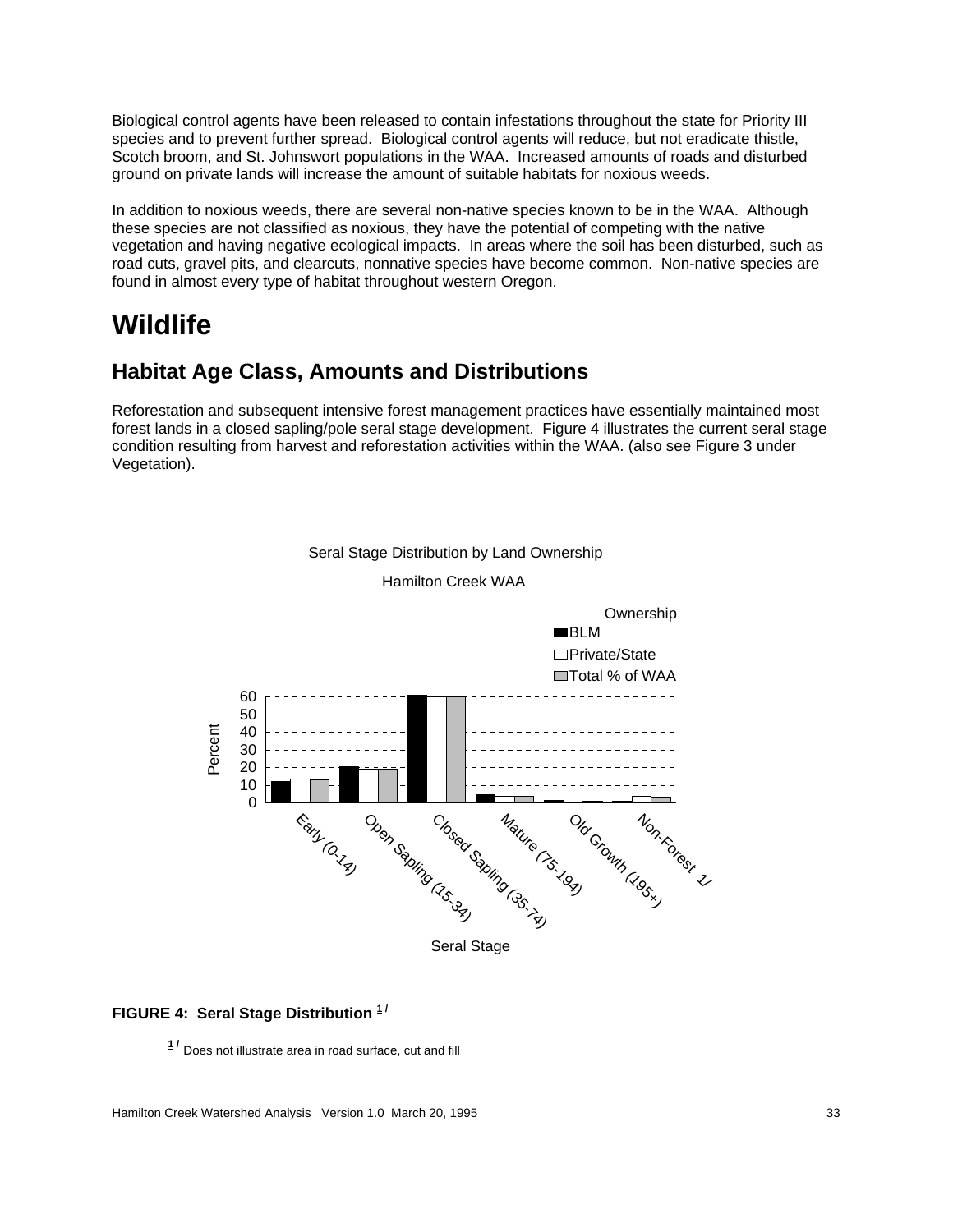The drainages and their associated riparian/streamside vegetation provide corridors for wildlife movement to other WAA's. Generally, they flow from the northeast higher elevations in the Hamilton Creek WAA to the Willamette Valley to the southwest. The higher elevation ridge top areas connecting Round Mountain, Green Mountain, Keel Mountain, and Green and Bald Peters also serve as flow corridors for larger mammals. Generally the flow of more mobile species of wildlife through the landscape is from higher elevation to lower elevation in the fall/winter and to higher elevation in the spring. This corresponds to a general northeast/southwest flow across the WAA, presumably along drainages and ridgetops.

Age class amounts, distributions, and patterns across the WAA, as discussed under Vegetation, are important components of wildlife habitat. It is noteworthy that a large portion of BLM and private forest area is in the 40 to 70 year age class, in what would be considered a closed pole seral stage condition. Inputs from the age class analysis were used to calculate the habitat effectiveness for cover (HEc) using the Wisdom model (Wisdom et. al.). Presently, there is an estimated 5 percent optimal cover, 60 percent thermal and 25 percent hiding cover in the WAA. The HEc is currently .4, which is a threshold value between marginal (limiting) and viable for elk. The habitat effectiveness for forage (HEF) quality is estimated to be .3, which is limiting for elk. The habitat effectiveness for size and spacing (HEs) was not calculated due to data limitations. A habitat effectiveness index derived from open road densities (HEr) was also calculated and included under the discussion on roads.

Less than 5 percent of the WAA (6 percent of BLM-administered lands) is currently in the mature and oldgrowth stage of development. Due to the edge effect, there is little interior mature forest present in this landscape. Based on the scarcity, fragmentation and location of late-successional habitat, this is a habitat of concern in the Hamilton Creek WAA.

#### **Road Densities**

The existence of roads in the landscape has physical effects on wildlife and its habitat. The land area in roads does not contribute to forest or non-forest wildlife habitats. Run off from roads can cause changes in water quality that effect aquatic and semi-aquatic wildlife. The existence of roads causes edge effects and micro climatic changes that can also effect wildlife habitat. Roads and traffic can sever travel corridors and kill wildlife, especially smaller, less mobile terrestrial species, such as salamanders and snakes. In addition, open roads can have disturbance effects through traffic and increased human intrusion.

As part of the Hamilton Creek watershed analysis, road densities across the WAA were calculated (refer to Management Influences and Human Use, Roads and Transportation). Inputs from the road density analysis were used to derive a habitat effectiveness index from open road densities (HEr) using the Wisdom model (Wisdom et. al.).

The estimated average total road density of 4.25 miles per square mile across all ownerships is considered to be high. Road densities range from 2 to 6 1/2 miles per section. There are several gates in the WAA which limit access and thus reduce disturbance to wildlife. In addition, some of the roads are over grown or blocked which also limits access. Approximately 7 percent of the total road miles in the WAA are effectively gated or otherwise undrivable. Open (accessible) road densities across the WAA are presently estimated at 3.95 miles per section, which is considered to be high. The HEr derived from open road densities for the WAA is currently .30, which, according to the Wisdom model, is limiting for elk.

Average total road density on BLM lands is estimated at 4.22 miles per section. Open (accessible) road densities on BLM lands average 3.11 miles per section, which is still considered to be high. The HEr derived from open road densities for BLM lands is currently at or near .35, which is still limiting for elk.

Based on the road density analysis, high road densities in the Hamilton Creek watershed has been identified as a critical issue.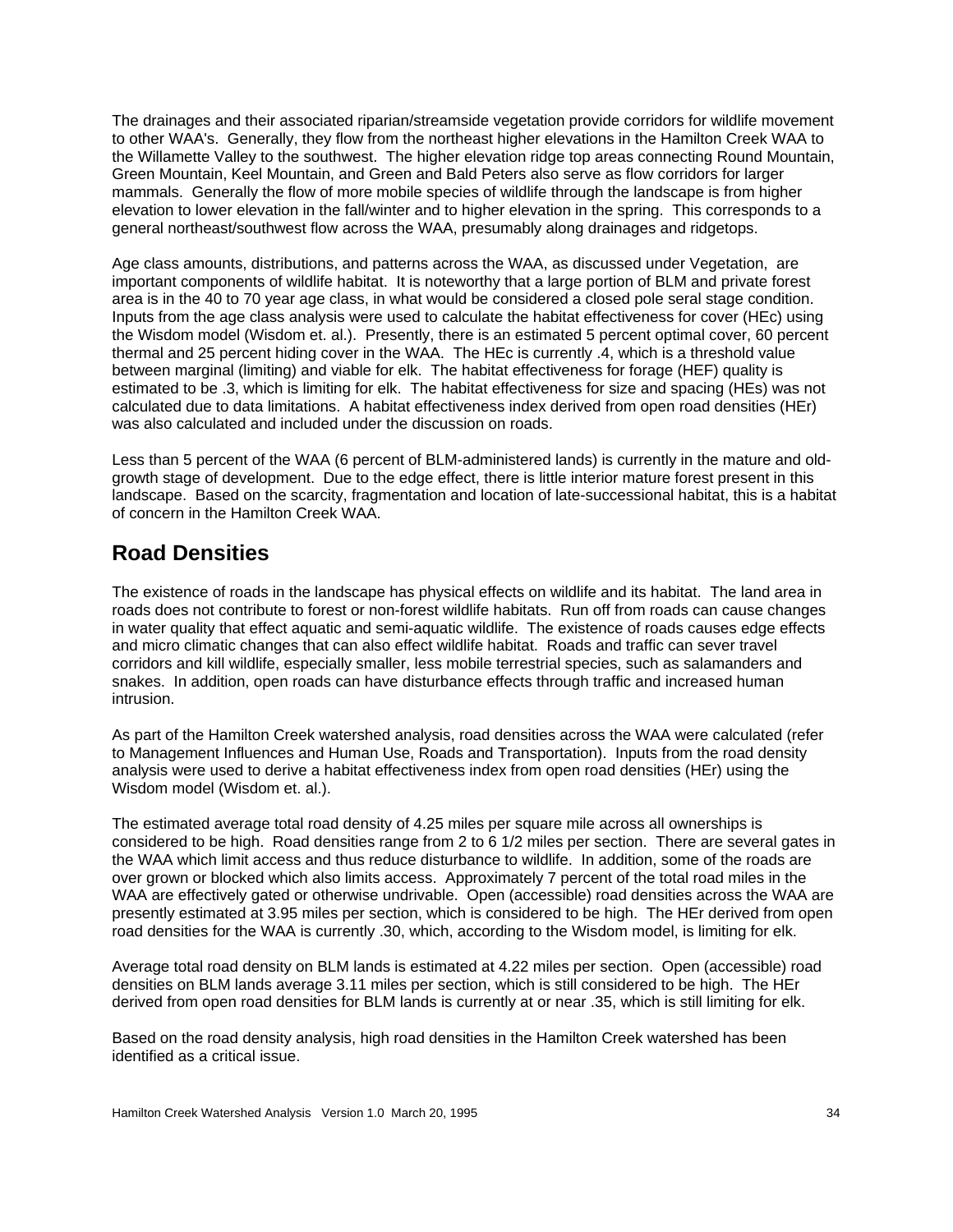#### **Standing Dead and down Logs**

Estimates of the amount and condition of standing dead across the landscape were correlated to estimate existing percent of potential cavity-nesting bird populations. Estimates show that the Hamilton Creek WAA is between 30 to 40 percent of potential level, which approaches PRMP/FEIS standards (p. 2-33). The standing dead component was found to consist mostly of smaller material in advanced stages of decay.

Estimates of the amount and condition of down logs were compared with PRMP/FEIS standards (p. 2-33). It is estimated that there is an average of about 50 percent of the PRMP/FEIS standard. Most of the large material is in more advanced stages of decay.

The standing dead and down log components were found to be lacking in large material in the early stages of decay. This large, harder material will persist longer than the existing softer material in advanced stages of decay. This material is important for future habitat and nutrient capital. Based on available information, standing dead and down log habitat are considered habitats of concern in the Hamilton Creek WAA, particularly larger, harder material.

#### **Riparian/Streamside Habitat**

Streams and their associated riparian/streamside habitats were analyzed as part of the Hamilton Creek Watershed Analysis. Interim Riparian Reserves as defined in the SEIS/ROD, were applied to stream reaches on BLM lands, (MAP 9: Forest Cover Inside Riparian Reserves) and age classes and percent of landscape in Riparian Reserves on BLM was calculated. Tentative stream protection buffers (approximated at 30 meters for this analysis) identified in the Oregon Forest Practices Act were assumed for private lands. (MAP 10: Forest Cover Inside FPA Retention Buffers)

Of the 193 estimated stream miles in the landscape, 51 miles (26 percent) are managed by BLM. Approximately 56 percent of the BLM ownership in the Hamilton Creek WAA falls within Riparian Reserves. Age class distribution within the Riparian Reserve buffers is similar to the age class distribution on BLM across the WAA. Currently, about 6 percent of the Riparian Reserve buffers are in age classes over 80 years of age and approximate late successional forest conditions. The majority (60 percent) of the Riparian Reserve buffers are in closed sapling pole seral stage between 35 and 75 years of age. About 34 percent are in stands under 35 years of age (Figure 5). Hardwood forest types on both BLM and other ownerships comprise a much larger proportion of the streamside types than the average across the WAA.

#### **FIGURE 5: Age Class Distribution in Riparian Reserves (BLM Ownership)**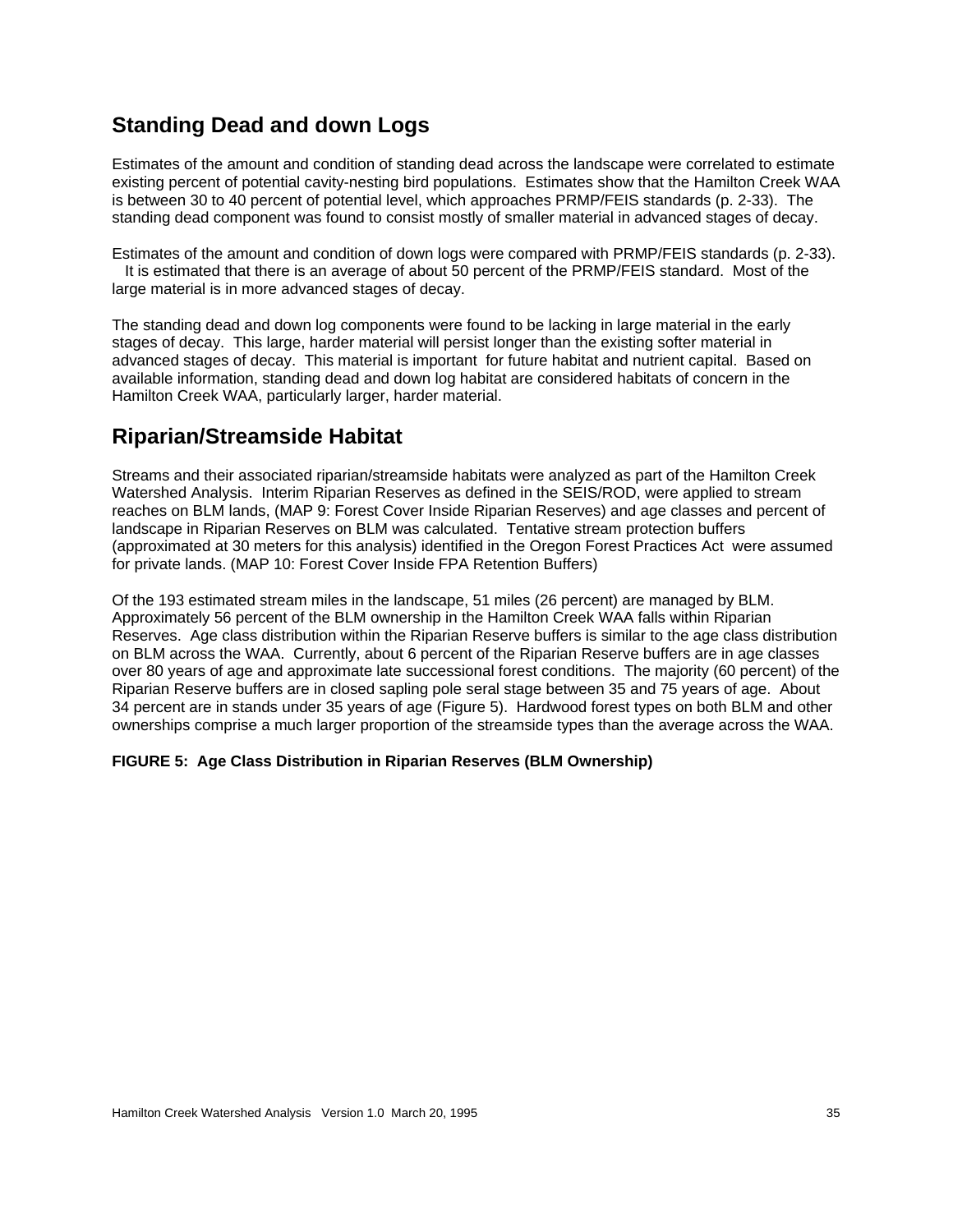

Approximately 57% of the BLM ownership in the Hamilton Creek WAA falls within Riparian Reserves.

The larger, better developed riparian areas typical of the larger order streams are located in the western portions of the WAA, on private lands. The majority of streams on BLM -administered lands are smaller order streams with limited riparian zones.

Standing dead and down logs have already been identified as habitats of concern within the WAA. These elements are especially important in streamside areas. Late-successional habitat has also been identified as a habitat of concern. Late-successional habitat adjacent to streams and in the vicinity of special habitats is particularly important. Refer to Fisheries for additional analysis of these components within riparian areas.

A riparian habitat survey was completed on approximately 10.8 miles of stream and over 500 acres of riparian habitat on BLM lands in the Upper Hamilton Creek subwatershed during the summer of 1994. The survey rated riparian habitat function using an assessment of the ability of structural elements including large woody debris, vegetation, landform and slope stability, to contribute to a variety of aquatic and streamside habitat characteristics. Qualitative definitions for associated riparian habitat condition can be found in BLM Manual 1737-9, Riparian Area Management. Riparian habitat conditions were rated as "Properly Functioning" on 95 acres (18 percent), functioning "at risk" on 330 acres (67 percent), and "Non functioning" or poor on 75 acres (15 percent).

The primary deficiency noted in function was the current and long term potential for large woody debris recruitment, especially in fish-bearing streams. Large woody debris contributes to riparian health by increasing stream friction, reducing stream energy, trapping sediment, creating pools, and providing habitat for aquatic species. The primary criteria for down woody material recruitment is size, which is a function of age and species of recruitment trees. Conifers are the preferred species, especially in hardwood dominated riparian areas, because they usually will grow to a larger size and are more enduring than hardwoods.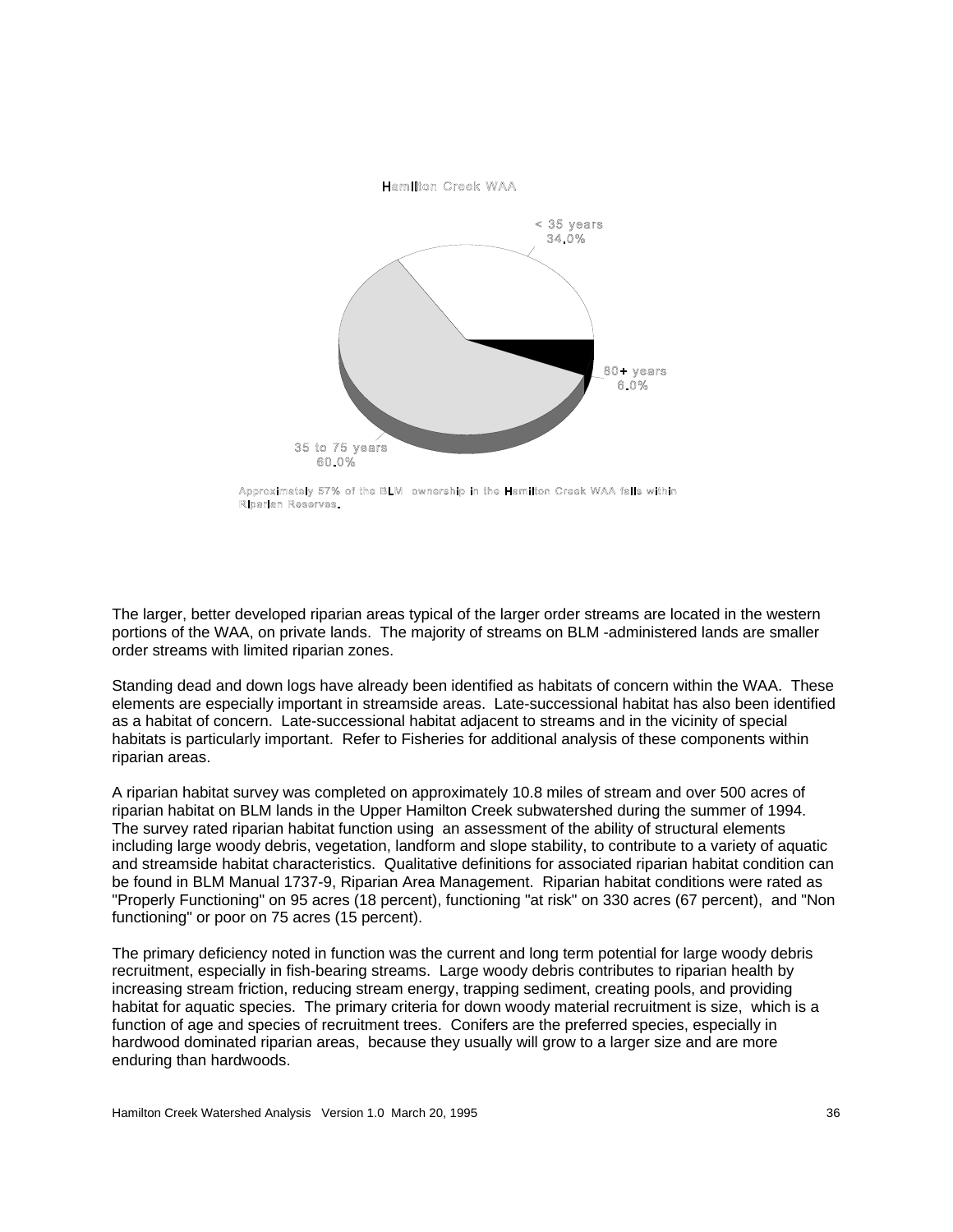## **Fisheries**

The Hamilton Creek WAA includes the headwater portions of Hamilton Creek and McDowell Creek, both of which are tributary streams of the South Santiam River. Hamilton Creek is approximately 15 miles long. There are three named tributary streams to Hamilton Creek within the WAA: Jack Creek, Scott Creek, and Deer Creek. McDowell Creek is approximately 11 miles long and contains no named tributary streams within the analysis area.

The distribution of fish within the Hamilton Creek WAA is not well documented. The distribution of anadromous fish is limited by known barrier waterfalls; however, the total extent of resident fish occurrence is unknown. Based on Boehne and House (1983), the assumption was made that all third order and larger streams are fish bearing. Based on this assumption, there are approximately 49 miles of fish bearing streams within the WAA, of which anadromous fish occupy 3.2 miles (See Table 4: Miles of Fish-Bearing Streams, and MAP 11: Fisheries).

Two species of anadromous fish are found in the Hamilton Creek WAA. These are spring and fall runs of chinook salmon (*Oncorhynchus tshawytscha*) and winter and summer runs of steelhead trout (*Oncorhynchus mykiss*). The cutthroat trout (*Oncorhynchus clarki*) is the only resident salmonid present. Other resident fish species present include: sand rollers (*Percopsis transmontana*), shiners, sculpins (*Cottus* spp.) and dace (*Rhinichthys* spp.).

| <b>Stream</b>         | <b>Anadromous miles</b> | Resident miles <sup>1</sup> |
|-----------------------|-------------------------|-----------------------------|
| <b>Hamilton Creek</b> | 3.2                     | 6.6                         |
| <b>Jack Creek</b>     |                         | 2.1                         |
| <b>Scott Creek</b>    |                         | 4.7                         |
| S. Fk. Scott Creek    |                         | 5                           |
| <b>Deer Creek</b>     | O                       | 0.7                         |
| <b>McDowell Creek</b> | O                       | 3.5                         |
| Misc. tribs $2$       |                         | 25.4                        |
| <b>Total</b>          | 3.2                     | 49                          |

**TABLE 4: Miles of Fish-Bearing Streams in the Hamilton Creek WAA.**

 <sup>1</sup> Anadromous miles are included in the resident miles

 $<sup>2</sup>$  Includes all tributary streams to the identified mainstem streams</sup>

### **Anadromous Fish**

Hamilton Creek has approximately 12 miles of available anadromous fish habitat, all of which is on the mainstem of Hamilton Creek. There is about 3 miles of anadromous habitat within the analysis area *(above the confluence with Jack Creek)*. The upstream limit of anadromous fish is an 8 ft. high falls on Hamilton Creek approximately 0.3 miles above Deer Creek. No anadromous fish habitat is found on BLMadministered lands.

McDowell Creek has about 7 miles of anadromous fish habitat, all of which is downstream from the analysis area. The upstream limit of anadromous fish is a 35 foot falls. No anadromous fish habitat is found on BLM lands.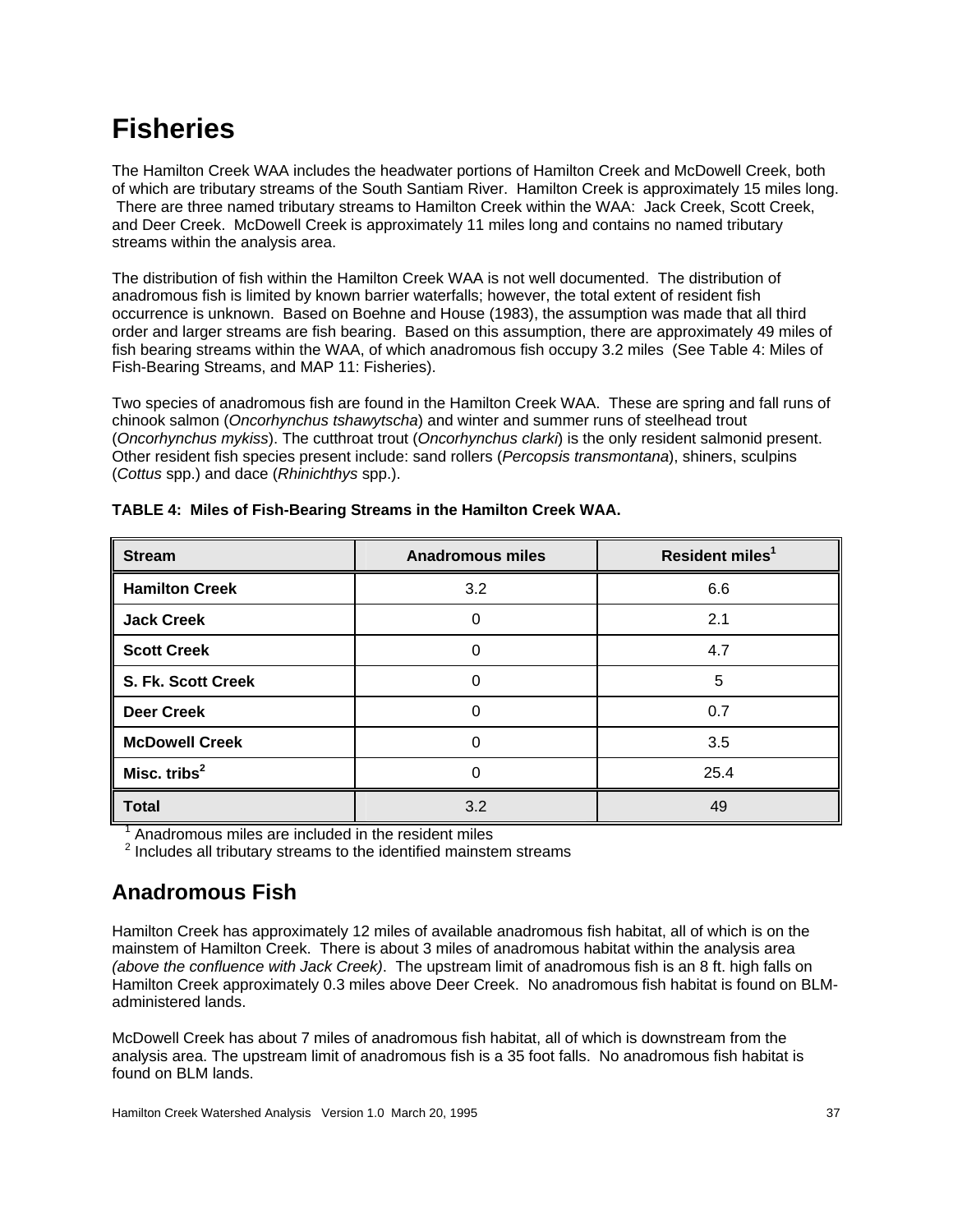Spring chinook salmon are the only native salmon in the Santiam Basin. Oregon Department of Fish and Wildlife has classified the native Willamette stock of spring chinook salmon as a "stock of concern" because of the low numbers of natural fish and the genetic influence of the large hatchery program. The spring chinook salmon run in the South Santiam is almost exclusively a hatchery run. There are no records of spring chinook spawning in Hamilton Creek or McDowell Creek (ODF&W 1992).

Fall chinook salmon have been introduced into the Santiam Basin. These fish are known to spawn in the South Santiam River in the vicinity of Hamilton Creek, but they do not spawn in Hamilton Creek itself .

Both winter and summer runs of steelhead trout are present in the South Santiam River. Only the winter run is native to the Santiam Basin, the summer run is an introduced hatchery stock. Willamette River winter steelhead, including the South Santiam population, were petitioned for listing in February, 1994 (Oregon Natural Resources Council et al. 1994). The petition was accepted, and the National Marine Fisheries Service is currently conducting a status review to determine if listing is warranted. ODF&W has classified the winter steelhead in the South Santiam River as a "stock of concern" because of the loss of habitat associated with Foster and Green Peter Dams. Presently no hatchery winter steelhead are released into the South Santiam.

Summer steelhead were introduced into the South Santiam as mitigation for Foster and Green Peter dams in 1969. The summer fish are managed for harvest purposes only and naturally reproducing populations are considered undesirable due to their competition with the native winter steelhead. Small runs of winter and summer steelhead trout are likely to be found in Hamilton Creek and McDowell Creek, and spawning activity by summer steelhead has been recorded in both streams (ODF&W 1992).

#### **Resident Fish**

Cutthroat trout are assumed to be present in all third order and larger streams in the WAA . All populations are native and no hatchery stocking has occurred. ODF&W has classified the cutthroat trout in the Willamette Valley as a "stock of concern" due to insufficient information on their status (ODF&W 1992). Fish populations were sampled in S. Fork of Scott Creek by BLM personnel in 1984. Cutthroat trout density was slightly higher than the average density in other Santiam Basin streams (ODF&W 1992).

The sand-roller, another "stock of concern", is found in the lower portions of Hamilton Creek, downstream of the WAA. The sand-roller is found in low gradient reaches with sandy substrate (ODF&W 1992). Other resident fish known to occur in the mainstem of Hamilton Creek, downstream of the barrier falls, are shiners, sculpins, and dace.

### **Fish Habitat**

Most of the fish habitat in the Hamilton Creek and McDowell Creek watersheds is in private ownership. Public ownership is limited to scattered parcels of land in the headwaters portions of the drainages. The entire length of Hamilton Creek which supports anadromous fish is in private ownership; the primary land use along Hamilton Creek is agriculture and rural residential. There is no fish habitat inventory data available for any of the private lands within the watershed analysis unit or for private lands downstream from the analysis area. The "Oregon Rivers" database has identified high water temperature, loss of riparian vegetation, and streambank erosion as impacts to fish habitat in the portions of Hamilton Creek and McDowell Creek below the analysis area and for the anadromous portion of Hamilton Creek and the mainstem of Jack Creek within the analysis area.

A limited amount of fish habitat inventory data is available for the streams in the WAA. These surveys were done on the BLM portions of the mainstems of Hamilton Creek, Scott Creek, and S. Fork Scott Creek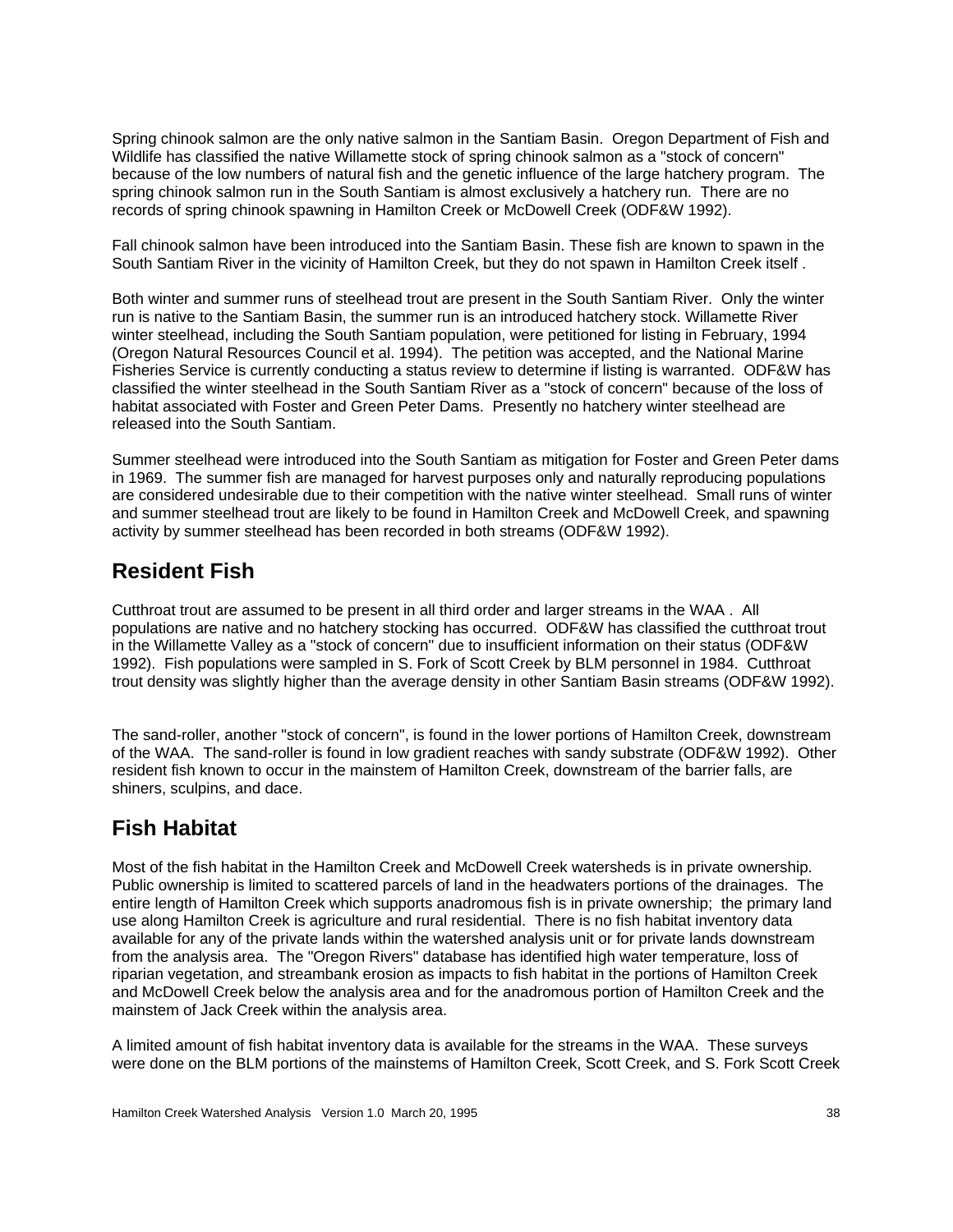in 1979. These inventories provide only summary data for stream reaches, and much of the information is based on the observer's subjective assessment of the reach. A summary of this information is found in Table 5.

| <b>Miles</b><br><b>Surveyed</b> | <b>Gradient</b><br>(percent) | Average<br>Channel<br>Width | Average<br>Wetted<br>Width | Pool/<br><b>Riffle</b><br>Ratio | Max.<br>Pool<br><b>Depth</b> | Average<br>Pool<br><b>Depth</b> | Dom.<br><b>Substrate</b> | Water<br>Temp.F |
|---------------------------------|------------------------------|-----------------------------|----------------------------|---------------------------------|------------------------------|---------------------------------|--------------------------|-----------------|
| <b>Hamilton Creek</b>           |                              |                             |                            |                                 |                              |                                 |                          |                 |
| 0.9                             | $4 - 12$                     | 22'                         | 6'                         | 55/45                           | 30"                          | 10"                             | Bedrock                  | 52              |
|                                 |                              |                             |                            | <b>Scott Creek</b>              |                              |                                 |                          |                 |
| 1                               | 8                            | 15'                         | 9'                         | 70/30                           | 18"                          | 6"                              | $\blacksquare$           | 55              |
| <b>South Fork Scott Creek</b>   |                              |                             |                            |                                 |                              |                                 |                          |                 |
| 2.1                             | $1 - 8$                      | 16'                         | 11'                        | 35/65                           | 24"                          | 10"                             | Rubble                   | 54              |

**TABLE 5: Summary of 1979 Fish Habitat Information for Inventoried Streams in Hamilton Creek WAA** 

In general, the survey information appears to be representative of fair to good resident trout habitat in streams of moderate gradient. Surveyors noted siltation may be a problem in both Scott Creek and S. F. Scott Creek It is not known if siltation is still a problem.

Riparian surveys completed in 1994 within the Hamilton Creek WAA include data on the amount of large woody debris (LWD) in the channels (refer to Riparian Habitat discussion under Wildlife). This data has not been fully analyzed, although some conclusions regarding LWD and stream channel condition have been developed (see water quality discussion). It is assumed that because of past timber harvest practices and because of the relatively young age of the standing timber in the WAA, that LWD is generally lacking in the stream channels. LWD is recognized as an important functional element of forested stream channels. LWD retains gravel, diversifies habitat for fish and other aquatic organisms, dissipates stream energy, slows down the nutrient cycling process, and alters the stream's longitudinal profile. Generally, smaller streams with low levels of LWD tend to have an increased amount of riffle habitat.

The Washington Forest Practices Board Watershed Analysis Manual (1993) provides a method for assessing potential fish habitat quality based on stream gradient and confinement. Gradient and confinement are two geomorphic factors that influence stream energy and velocity, which in turn, influence fish habitat. For resident trout, the rating system tends to be more sensitive to gradient. Stream confinement data is not available for the Hamilton Creek WAA and was not considered for this analysis.

Estimates of stream gradient have been made for 24.4 miles of streams within the WAA (Table 6: Estimated Miles of Streams by Stream Gradient). The smaller, steeper tributary streams were excluded. While 71 percent (17.4 miles) of the measured stream miles have a gradient of less than 8 percent, about 80 percent of the BLM stream miles (measured) have a gradient of 8 percent or greater.

#### **TABLE 6: Estimated Miles of Streams by Stream Gradient Classes for Selected Streams in Hamilton Creek WAA.**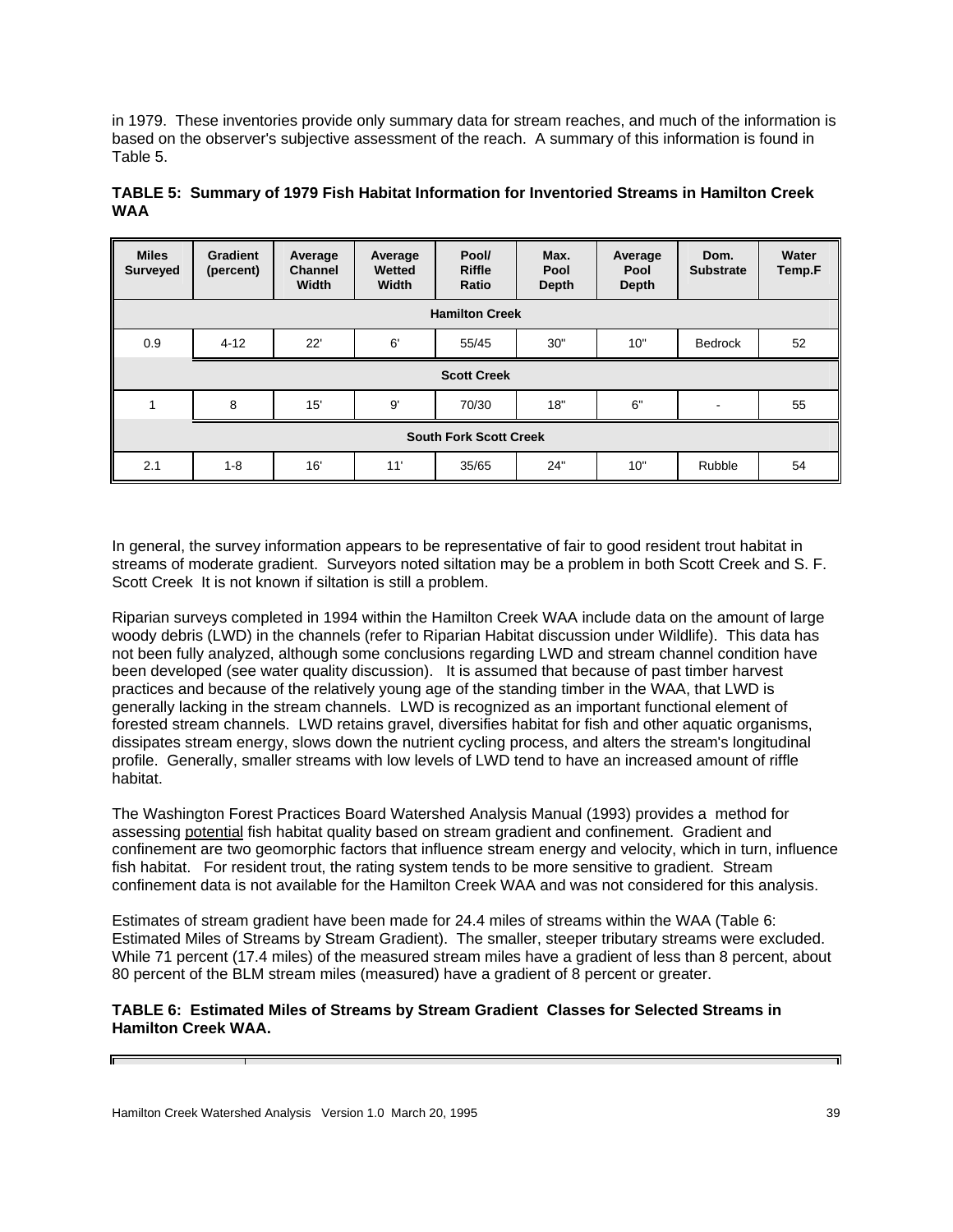| <b>Stream</b>              | <b>Gradient (percent) by Ownership</b> |             |              |             |              |                |       |                |
|----------------------------|----------------------------------------|-------------|--------------|-------------|--------------|----------------|-------|----------------|
|                            |                                        | $0 - 3$     | $4 - 7$      |             |              | $8 - 11$       | $>12$ |                |
|                            | <b>Total</b>                           | <b>BLM</b>  | <b>Total</b> | <b>BLM</b>  | <b>Total</b> | <b>BLM</b>     | Total | <b>BLM</b>     |
| <b>Hamilton Cr.</b>        | 5.1                                    | 0.4         | 1.9          | < 0.2       | 1.2          | 0.7            | < 0.2 | < 0.2          |
| Scott Cr.                  | 1.7                                    | < 0.1       | 5            | 1.3         | 1.3          | 0.8            | 0.9   | 0.8            |
| Deer Cr.                   | $\mathbf 0$                            | 0           | 0.5          | $\mathbf 0$ | 0.1          | 0              | 0.1   | $\mathbf 0$    |
| Jack Cr.                   | 1.1                                    | $\mathbf 0$ | 0.5          | $\mathbf 0$ | < 0.1        | $\mathbf 0$    | 0.4   | $\mathbf 0$    |
| <b>McDowell Cr.</b>        | 0.4                                    | $\mathbf 0$ | 1.2          | $\mathbf 0$ | 1.5          | 0.2            | 0.4   | 0.2            |
| <b>Total miles</b>         | 8.3                                    | 0.5         | 9.1          | 1.3         | 4.2          | 1.7            | 2.8   | 1.1            |
| Percentage of<br>Total     | 34                                     | 2           | 37           | 5           | 17           | $\overline{7}$ | 11    | $\overline{4}$ |
| percentage BLM in<br>class |                                        | 6           |              | 14          |              | 40             |       | 39             |

Assumptions used for modifying the Washington ratings were 1) for spawning and rearing habitat, that the streams in the Hamilton Creek WAA with a gradient over 8 percent were likely to be confined and 2) the gradient classes of 12-20 percent and >20 percent were combined because of the small amount of >20 percent channels (of the measured channels).

The Washington Forest Practices manual ratings for a) spawning and winter habitat and b) summer rearing habitat for resident trout were modified as follows:

| Spawning and winter habitat:                 |                                                  |                                     | Summer rearing habitat:         |  |  |
|----------------------------------------------|--------------------------------------------------|-------------------------------------|---------------------------------|--|--|
| Good Habitat<br>Fair Habitat<br>Poor Habitat | 0-7% gradient<br>8-11% gradient<br>>12% gradient | Good Habitat<br><b>Fair Habitat</b> | 0-12% gradient<br>>12% gradient |  |  |

#### **TABLE 7: Potential Fish Habitat Ratings, Based on Stream Gradient, for Selected Streams in the Hamilton Creek WAA.**

| <b>Habitat</b>                                       | Rating<br><b>Class</b> | <b>Total</b><br><b>Miles</b> | <b>Percent</b><br>of Total<br><b>Miles</b> | <b>BLM</b><br><b>Miles</b> | <b>Percent of BLM</b><br>in Rating Class |
|------------------------------------------------------|------------------------|------------------------------|--------------------------------------------|----------------------------|------------------------------------------|
| <b>Spawning and Winter</b><br><b>Rearing Habitat</b> | Good                   | 17.4                         | 71                                         | 1.8                        | 10                                       |
|                                                      | Fair                   | 4.2                          | 17                                         | 1.7                        | 33                                       |
|                                                      | Poor                   | 2.8                          | 11                                         | 1.1                        | 39                                       |
| <b>Summer Rearing Habitat</b>                        | Good                   | 21.6                         | 88                                         | 3.5                        | 14                                       |
|                                                      | Fair                   | 2.8                          | 11                                         | 1.1                        | 39                                       |

It is important to emphasize that Tables 6 and 7 summarize only those streams for which gradients were estimated. These streams represent an estimated 50 percent of the fish-bearing stream miles in the WAA.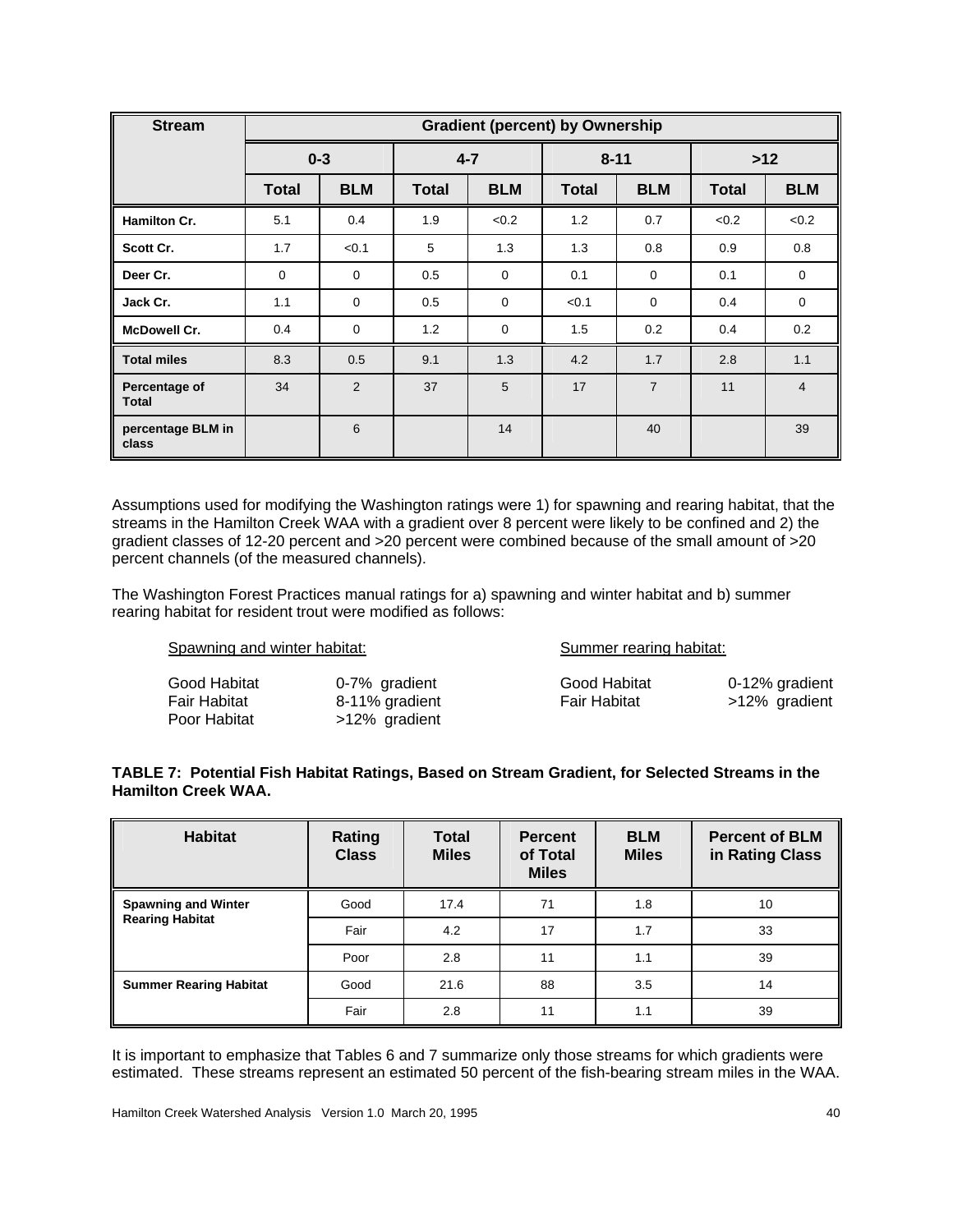These streams (generally, fourth order and higher) are the larger, lower gradient streams. There is probably a much higher proportion of potentially fair and poor habitat, based on stream gradient, when smaller tributaries are considered within the entire WAA.

Considering the streams analyzed in Tables 6 and 7, it is apparent that the majority of the Hamilton Creek WAA, from a geomorphic consideration, has the potential to be good fish habitat in the long term. It is also apparent that the majority of the better fish habitat is in private ownership. Only 10 percent of the potentially "good" spawning and winter rearing habitat is in BLM ownership and only 14 percent of the potentially "good" summer rearing habitat is BLM managed.

Although gradient and confinement are important indicators of fish habitat condition, other parameters, such as large woody debris, quality pool habitat, sediment, bank stability, and width/depth ratio, should be considered in determining fish habitat condition. Quantitative data on these other parameters is lacking.

### **Large Woody Debris and Riparian Condition**

As previously stated, it is assumed that LWD levels may be at less than optimum levels in the WAA. The following analysis of LWD potential recruitment uses the best available riparian vegetation data available. However, it is acknowledged that the riparian information is inadequate. This is because the riparian vegetation data is taken from the forest inventory which generally lumps the riparian area in with the adjacent upland stand. Therefore the forest inventory data is more representative of the upslope conditions than it is of the riparian zone.

An analysis of forest cover types along streams was made using representative Riparian Reserve buffers on BLM lands (Map 9), and FPA full protection stream buffers on private lands, estimated at 10 meters. Map 10, which approximates the FPA basal area retention buffers (approximately 30 meters), illustrates the current condition inside the 10 meter buffer in this analysis.

The riparian vegetation is dominated by relatively young, thrifty conifer stands. Only 20 percent of the riparian acreage in the Hamilton Creek WAA is dominated by conifers over 80 years of age (Table 8: Riparian Acres by Forest Cover Type).

| Stand Age (yrs)         | Conifer | Conifer/<br>Hardwood Mix | Hardwood | Percent of<br>Total |
|-------------------------|---------|--------------------------|----------|---------------------|
| $0-9$                   | 220     | $\mathbf 0$              | 0        | 6                   |
| $10 - 19$               | 259     | $\mathbf 0$              | 0        | 7                   |
| 20-39                   | 505     | $\mathbf 0$              | 100      | 16                  |
| 40-79                   | 1146    | 245                      | 500      | 51                  |
| 80-195                  | 650     | 9                        | 0        | 18                  |
| $196+$                  | 41      | 32                       | 0        | $\overline{2}$      |
| <b>Total</b>            | 2822    | 286                      | 600      |                     |
| <b>Percent of Total</b> | 76      | 8                        | 16       |                     |

| TABLE 8: Riparian Acres by Forest Cover Type and Stand Age in the Hamilton Creek WAA. |  |  |  |
|---------------------------------------------------------------------------------------|--|--|--|
|                                                                                       |  |  |  |

 $\overline{\phantom{a}}$ Table does not include 59 acres of non-forest land or 580 acres in road surface, cut and fill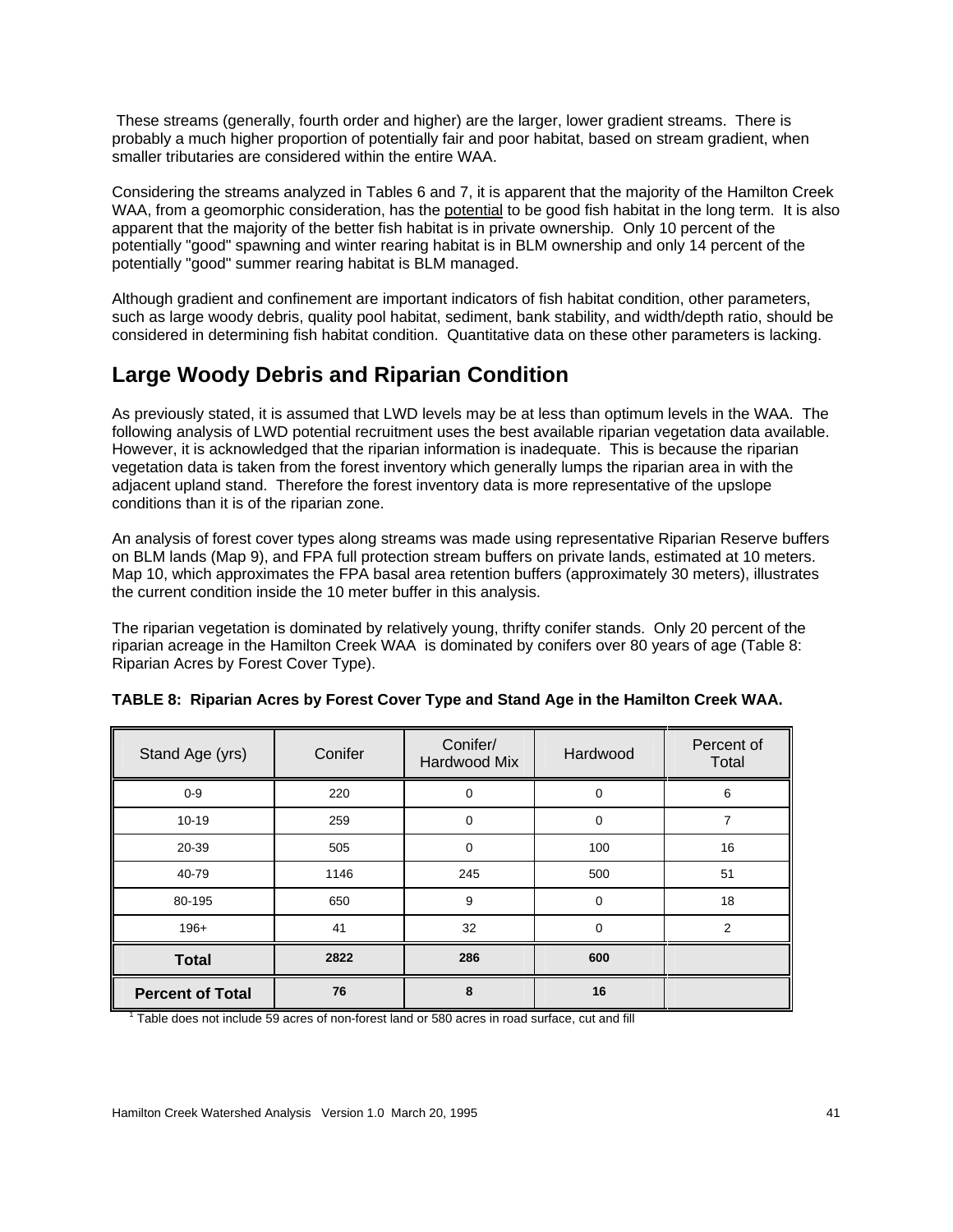Table 9, Potential for Recruitment of LWD presents the acres of high, moderate and low potential for future LWD recruitment based on the Washington Watershed Analysis handbook. This analysis is based on the following assumptions: 1) all trees over 12 inches DBH provide acceptable LWD, and 2) dense, young conifer stands (<40 yrs) will have only a moderate impact on future recruitment. A total of 56 percent (2,123 acres) of the WAA rates as having high potential, 39 percent (1,484 acres) has a moderate potential, and only 4 percent (159 acres) has a low potential for future LWD recruitment.

Many of the stands rated as having a high or moderate potential for future LWD recruitment are not likely to be able to provide much LWD in the short-term. Stands under 20 years of age won't have acceptable sized trees for several decades. Stands under 80 years of age, while they may contain adequate sized trees, generally have low mortality and therefore few trees which will fall into nearby streams. Stochastic events, such as blowdown and fire, are the primary cause of LWD input into streams from these younger, healthy forest stands. Fully 80 percent of the riparian buffers in the analysis area are made up of stands less than 80 years old (Table 8).

| TABLE 9: Long-Term Potential for Future LWD Recruitment in Hamilton Creek WAA Using the |  |
|-----------------------------------------------------------------------------------------|--|
| <b>Washington Watershed Analysis Method.</b>                                            |  |

| <b>Dominant Tree</b> | Age/Size Class <sup>1</sup> |                      |                 |  |  |  |
|----------------------|-----------------------------|----------------------|-----------------|--|--|--|
| Type                 | Young, <40 Years            | Mature, 40-120 Years | Old, >120 Years |  |  |  |
| <b>Conifer</b>       | 984 acres                   | 1740 acres           | 97 acres        |  |  |  |
|                      | Moderate impact             | High potential       | High potential  |  |  |  |
| <b>Mixed</b>         | 0 acres                     | 254 acres            | 32 acres        |  |  |  |
|                      | Low potential               | High potential       | High potential  |  |  |  |
| <b>Hardwood</b>      | 159 acres                   | 500 acres            | 0 acres         |  |  |  |
|                      | Low potential               | Moderate impact      | Moderate impact |  |  |  |

<sup>1</sup> Assumes all stands are dense

The Salem District PRMP/FEIS rates stream habitat using, in part, the size of the tree in the riparian zone (PRMP/FEIS p. 3-40). With this method trees larger than 21 inches DBH are considered good/optimal, 11 to 21 inches DBH are fair, and trees under 11 inches DBH rate minimal. Using these conditions, 4 percent (160 acres) of the riparian zones would be rated as having a good potential, 65 percent (2464 acres) would be rated as having a fair potential, and 30 percent (1,143 acres) would be rated as having a minimal or poor potential for contributing to LWD.

It is noteworthy that the Salem District PRMP/FEIS methodology using current tree size emphasizes current potential LWD recruitment, while the Washington Watershed Analysis assessment rates the long term or future potential for current stands to contribute to LWD capital. Using these two analyses, it may be summarized that the current riparian LWD condition is poor, but the potential for LWD development for the long term is good.

## **Special Status/SEIS Special Attention Species and Special Habitat Areas**

## **Special Status/SEIS Survey and Manage Animal Species**

A list of animal species known or suspected to occur in the Hamilton Creek WAA was correlated with scarce habitat types to identify species of concern within the WAA. Forty-five species (eight species of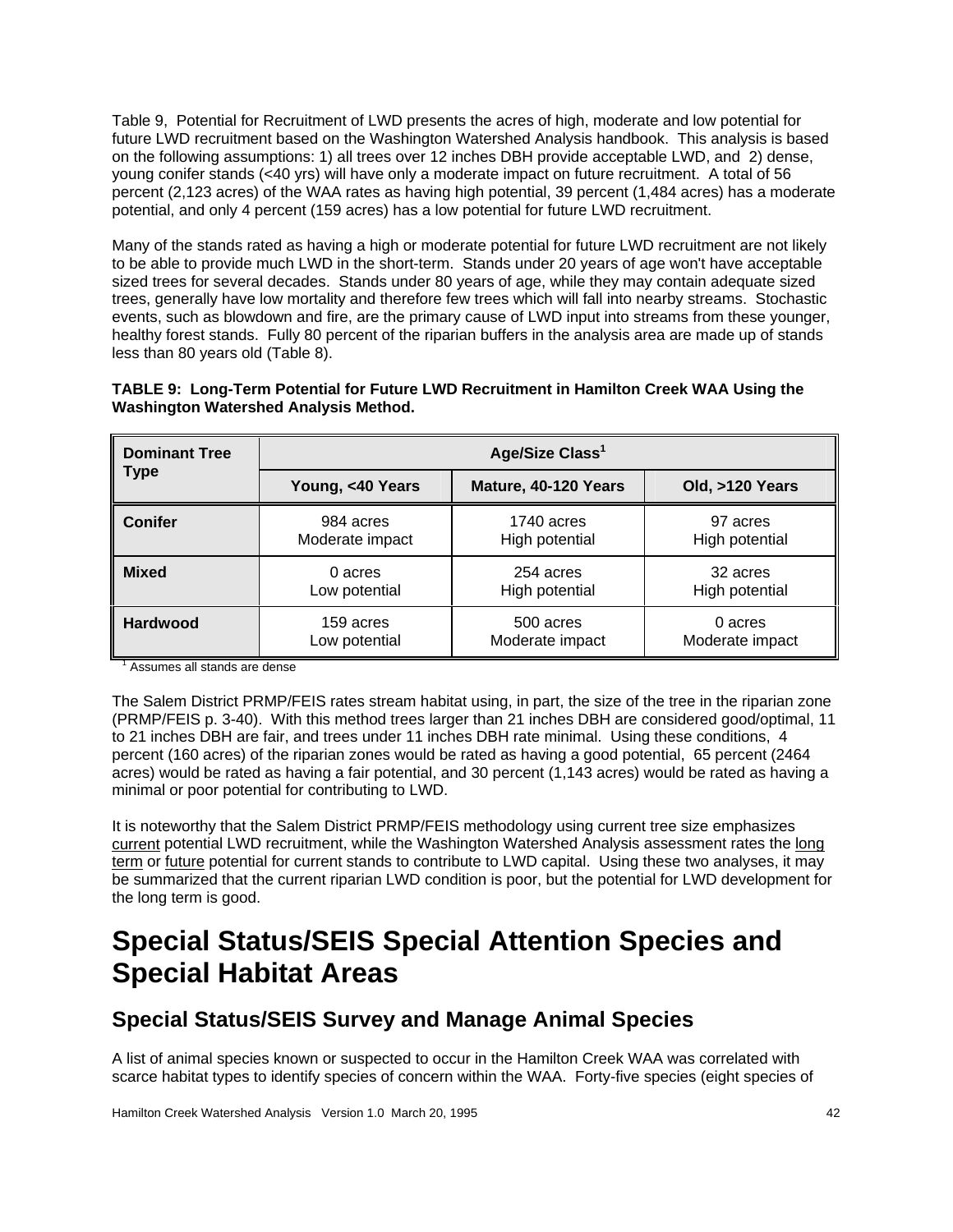amphibians, nineteen species of birds and eighteen mammals) were identified (refer to Appendix A-3). No reptile species of concern were identified as a result of this analysis.

Ten of the forty-five species of concern have state and/or federal status, and are included in the BLM special status species list. Seven of the Ten SSS have been confirmed sightings within the WAA. Four of the species of concern are listed as "Survey and Manage" species in the SEIS/ROD. There are no confirmed sites for SEIS survey and manage species within the WAA. Table 10 lists BLM special status and SEIS/ROD "Survey and Manage" species known or suspected to occur in the Hamilton Creek WAA.

| <b>SPECIES</b>                | <b>FEDERAL</b> | <b>STATE</b> | <b>BUREAU</b>  |
|-------------------------------|----------------|--------------|----------------|
| <b>AMPHIBIANS</b>             |                |              |                |
| Cascade torrent salamander    |                | <b>SV</b>    |                |
| Clouded salamander            |                | SU           | AS             |
| Oregon slender salamander     |                | <b>SV</b>    | <b>BS</b>      |
| Tailed frog                   |                | <b>SV</b>    | AS             |
| Red-legged frog               | C <sub>2</sub> | SU           | C <sub>2</sub> |
| <b>BIRDS</b>                  |                |              |                |
| <b>Mountain Quail</b>         | C <sub>2</sub> |              | C <sub>2</sub> |
| Northern goshawk              | C <sub>2</sub> | SC           | C <sub>2</sub> |
| Northern spotted owl          | <b>FT</b>      | <b>ST</b>    | <b>FT</b>      |
| Pileated woodpecker           |                | <b>SV</b>    | <b>AS</b>      |
| <b>Western Bluebird</b>       |                | <b>SV</b>    | AS             |
| <b>MAMMALS</b>                |                |              |                |
| Silver-haired bat             | <b>SM</b>      |              |                |
| Long-eared myotis             | <b>SM</b>      |              |                |
| Long-legged myotis            | <b>SM</b>      |              |                |
| Pacific western big-eared bat | C <sub>2</sub> | SC           | C <sub>2</sub> |
| Red tree vole                 | <b>SM</b>      |              |                |

| TABLE 10: BLM Special Status and SEIS/ROD "Survey and Manage" Animal Species Known or |  |  |
|---------------------------------------------------------------------------------------|--|--|
| Suspected to Occur in the Hamilton Creek WAA                                          |  |  |

C2: Federal Candidate Category 2 AS: BLM SSS Policy Assessment SC: State Sensitive Critical<br>SM: SEIS/ROD Survey & Manage SSV: State Sensitive Vulnerable SM: SEIS/ROD Survey & Manage

FT: Federal Threatened **BS: BLM SSS Policy Sensitive** ST: State Threatened C2: Federal Candidate Category 2 AS: BLM SSS Policy Assessment SC: State Sensitive Critical SU: State Sensitive Uncertain

Invertebrates listed in Oregon Natural Heritage Program, August 1993, that are listed as BLM special status species were evaluated for possible occurrence in the WAA. Nine species of invertebrates were identified that could occur in the WAA (Appendix A-4). Invertebrate species of concern within the WAA were not identified due to lack of information and knowledge of these species' life history, distribution, and habitat. None of the survey and manage invertebrate species or groups listed in the SEIS/ROD table C-3 are known or suspected to occur in the Hamilton Creek WAA.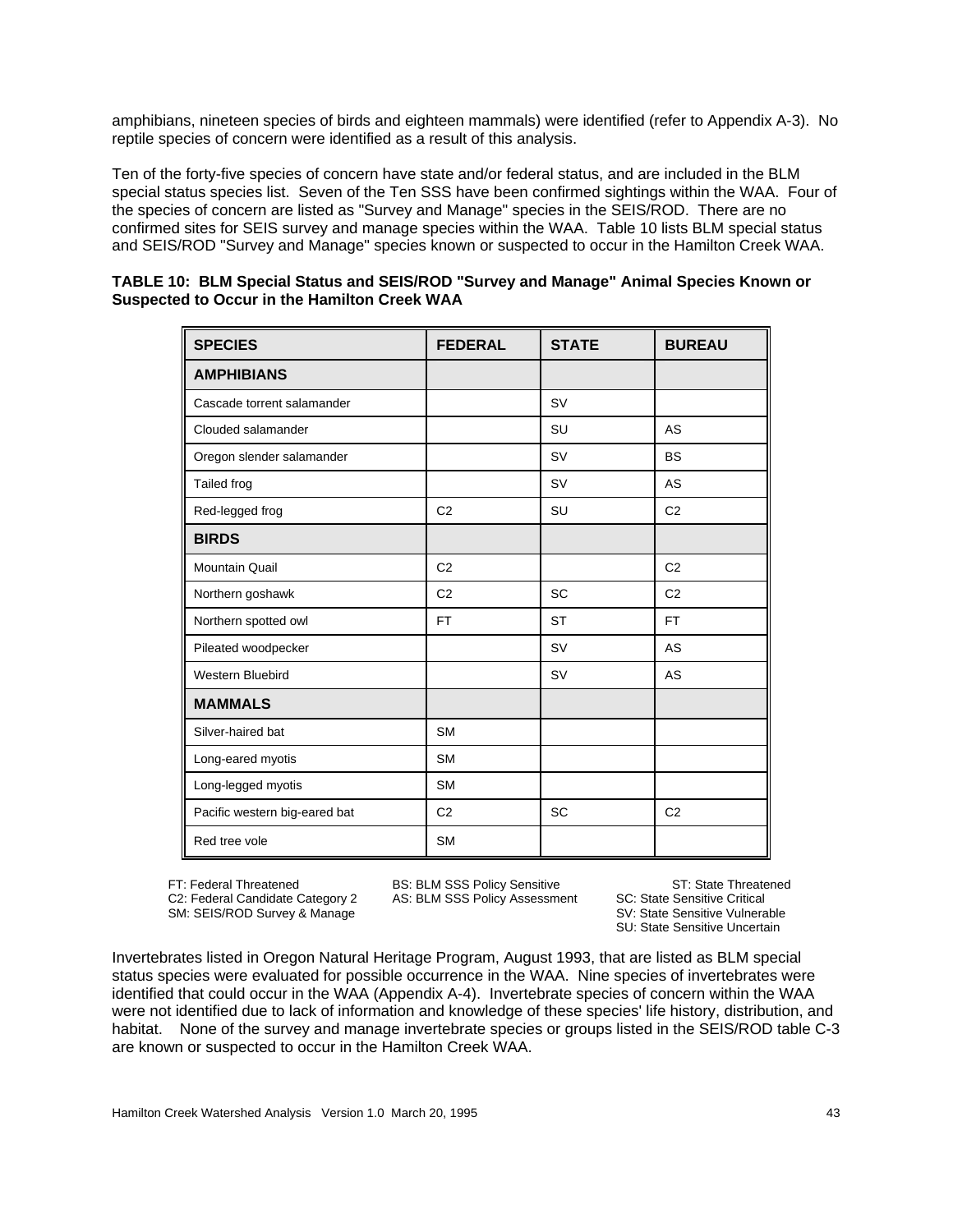#### *Species/Habitat Correlations*

Species of concern within the Hamilton Creek WAA were correlated with scarce habitats that were identified as a result of the other analyses. Of the 45 priority species that were identified, 34 species are included on the list of species associated with late-successional stage forest habitats. Seven of the ten special status species are late-successional associates. Thirty-three species find their primary habitat in down logs and/or standing dead, six of which are special status species. Fifteen species are potentially associated with Green Mountain meadows (refer to special habitat discussion, below). Three of these species are special status species. Fifteen species are potentially associated with Black Peter wetlands, four of which are special status species. The results of habitat correlations are summarized in Table 11.

|                                        | <b>Standing Dead</b><br>and Down Logs | Late<br>Successional | Green Mountain<br><b>Meadows</b>               | <b>Black Peter</b><br>Wetland |
|----------------------------------------|---------------------------------------|----------------------|------------------------------------------------|-------------------------------|
|                                        |                                       |                      | NUMBER OF SPECIES ASSOCIATED WITH EACH HABITAT |                               |
| <b>AMPHIBIANS</b><br>8 Species - 5 SSS | 6                                     |                      | $\Omega$                                       | 6                             |
| <b>BIRDS</b><br>19 Species - 4 SSS     | 15                                    | 11                   | 9                                              | 6                             |
| <b>MAMMALS</b><br>18 Species - 1 SSS   | 13                                    | 15                   | 6                                              | 9                             |
| <b>TOTALS:</b>                         | 33                                    | 34                   | 15                                             | 15                            |

**TABLE 11: Habitat Correlations of Hamilton Creek WAA Species of Concern**

SSS - species with Federal and/or State status.

#### **Threatened and Endangered Species**

There are no federal endangered species known or likely to occur in the WAA. Bald eagles and peregrine falcons could occur as rare migrants in the Hamilton Creek watershed. Due to their unconfirmed presence as migrants, and lack of suitable habitat in the watershed, habitat for these species was not analyzed.

#### *Spotted owls*

Of the 10 special status species that are known or suspected to occur in the Hamilton Creek watershed, one, the Northern spotted owl is listed as a federal threatened species. The overall habitat conditions for Northern spotted owls was analyzed across the entire WAA. Age classes and forest types were classified as suitable for nesting, foraging and roosting; dispersal; or non-suitable habitat for the spotted owl. The results are displayed in Figure 6.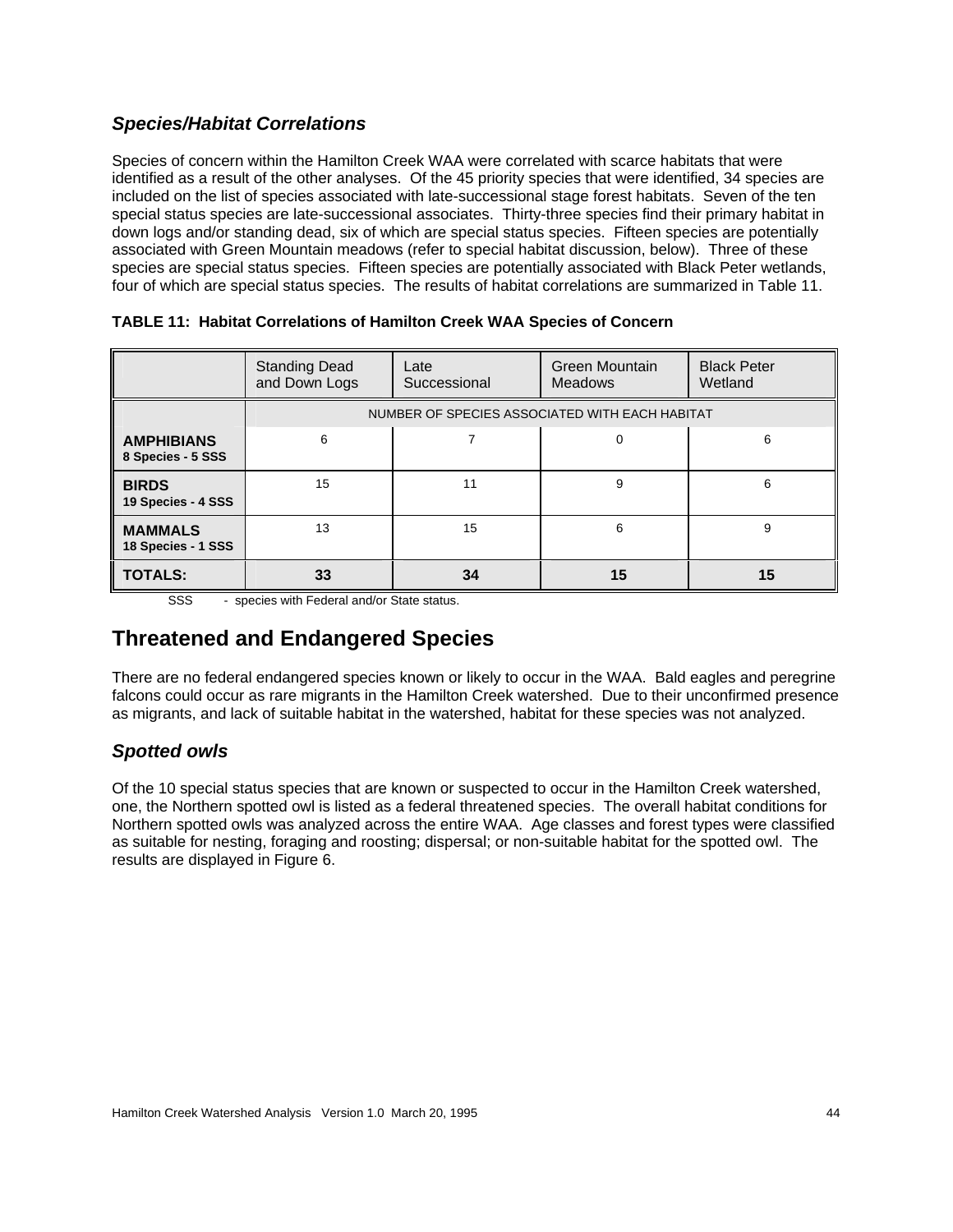#### Spotted Owl Habitat by Land Ownership





**FIGURE 6: Spotted Owl Habitat**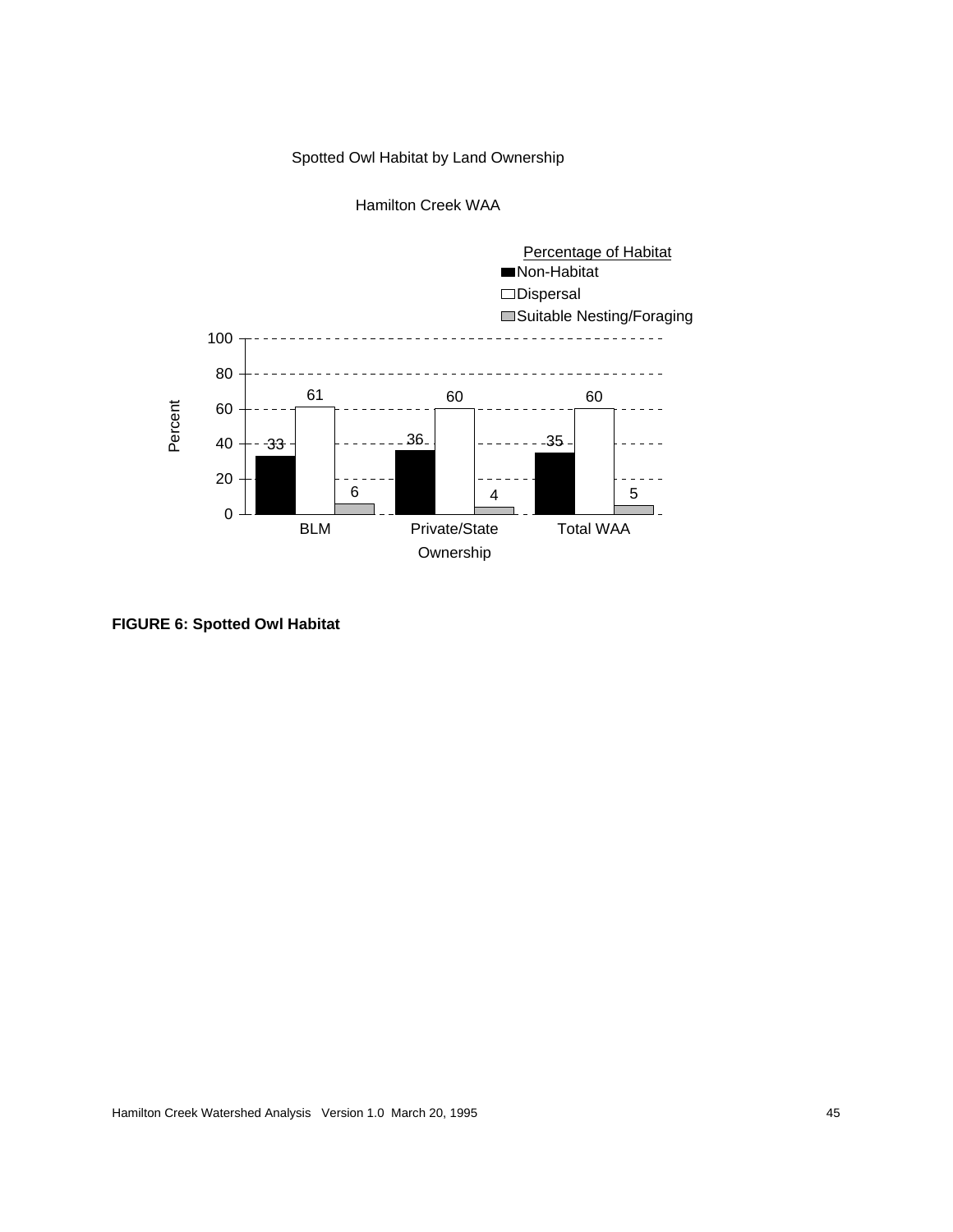Currently, approximately 5 percent of the total WAA is considered to be suitable habitat for nesting, foraging and roosting, 60 percent is dispersal and 35 percent is non-suitable habitat. The Hamilton Creek WAA provides limited dispersal habitat between the known owl sites south and east and between the known owl sites north and east. Dispersal of spotted owls is severely limited by the Willamette Valley to the west of the WAA . Due to its location on the fringe of the Willamette Valley, Hamilton Creek WAA is not an area of concern for dispersal habitat for spotted owls.

All of the quarter townships within the WAA exceed "50-11-40 " standards for dispersal habitat on federal lands (refer to the Conservation Strategy for the Northern Spotted Owl, a report by the Interagency Scientific Committee, 1990). However, federal ownership is scattered and comprises only from 8 to 37 percent of the quarter townships within the WAA. The closest Late Successional Reserve (LSR) is located 2 miles to the east of the WAA in Whitcomb Creek. The Quartzville-Crabtree LSR is located 7 miles to the east. All of the quarter townships between the Hamilton Creek WAA and the LSRs to the east exceed 50- 11-40 standards for dispersal habitat on federal lands. There is no designated Critical Habitat for the northern spotted owl within the Hamilton Creek WAA .

There are two active known owl site (KOS) centers located within the WAA.

The Round Mountain KOS is the only mapped spotted owl core area in the WAA . This KOS has two site centers: An historic 1991 site center located on BLM, and an alternate 1994 site center located on adjacent private land. Approximately 80 percent of the Round Mountain KOS is located within the Hamilton Creek WAA . About a third of the KOS is in BLM land ownership. The remaining two thirds, including the core area and site center, is located on adjacent private land. This site is considered viable at the present time, although it is not expected to remain viable in the long term. In compliance with SEIS/ROD guidance for Known Spotted Owl Activity Centers (pp. C-10 -- C-11), a 100-acre core area has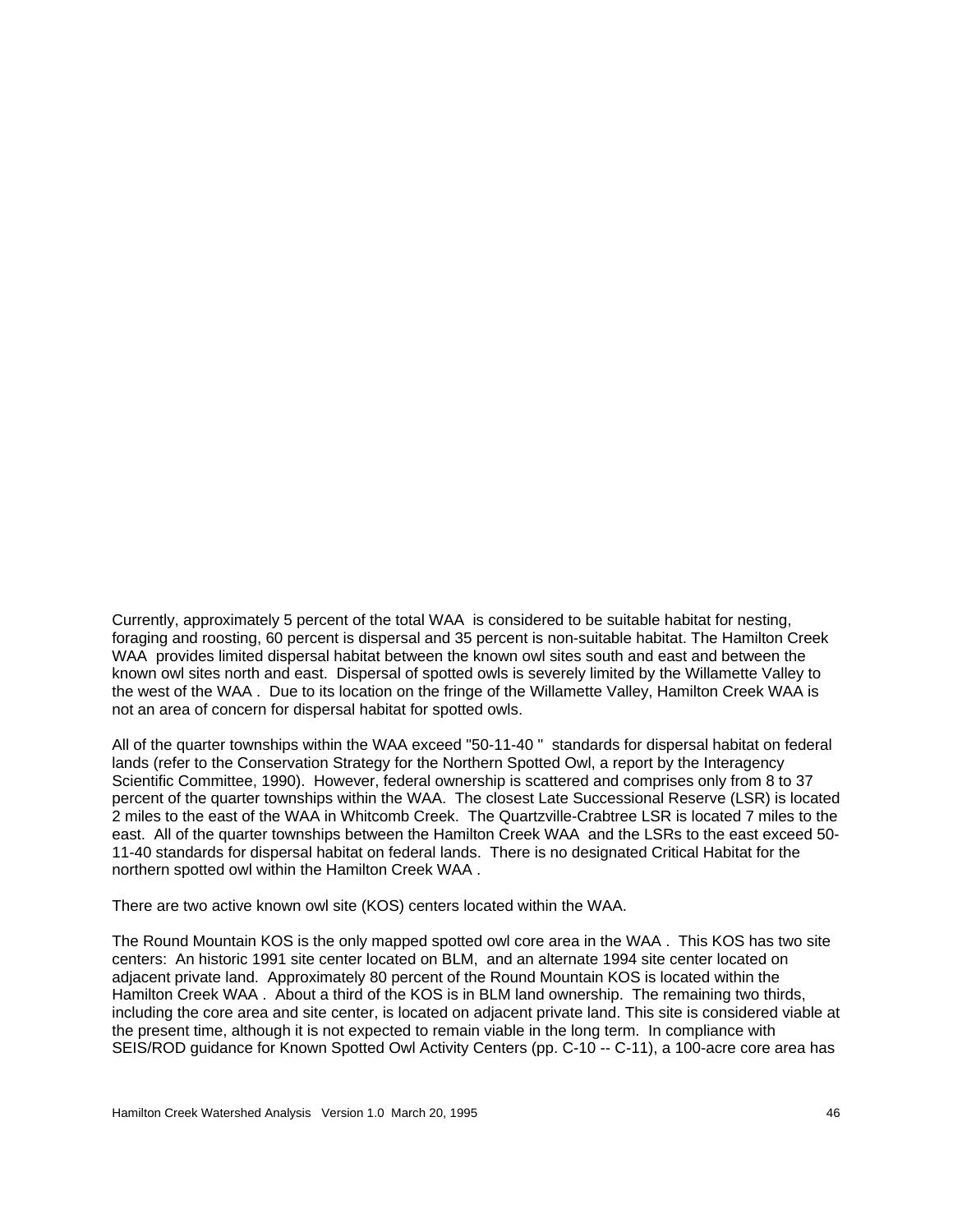been identified on BLM lands around the 1991 site center. No spotted owls have been observed in this core area since 1992.

The Jack Creek KOS site center and core area are located on private lands. Approximately 85 percent of this KOS falls within the Hamilton Creek WAA . Only 14 percent of the KOS is in BLM ownership. The remaining 86 percent is located on adjacent private land. As a result of analysis, this site is not considered viable and is expected to remain non-viable in the long term.

In addition to the two active known owl site centers, there is one inactive known owl site center, the Hamilton Creek KOS, within the WAA . Spotted owls have not been observed there since 1990. This site is currently considered non-viable and is expected to remain non-viable in the long term.

The site center of the Fords Mill KOS is located just outside of the Hamilton Creek WAA. The exact site center is unknown; however, it is believed that the site center and core area are located outside the Hamilton Creek WAA on private lands. Less than 5 percent of the KOS falls within the Hamilton Creek WAA . This site is considered non-viable.

### **Special Status/SEIS Survey and Manage Plant Species**

There are no historical or currently known BLM special status plant species populations in the Hamilton Creek WAA. Based on a literature review of the habitat requirements of the special status species known to occur in the province, a list of potential species has been identified for the Hamilton Creek WAA and its special habitats (Appendix A-5). This list includes one Federal Endangered, one Federal Threatened, three Federal Candidate 1 species, six Federal Candidate 2 species and two Bureau Sensitive species.

The only SEIS Special Attention plant or fungi species known to occur in the Hamilton Creek WAA is western hemlock dwarf mistletoe, *Arcuethobium tsugense*. Under the ROD the BLM is required to manage known sites of this species beginning in January 1995. This species, which occurs primarily on western hemlock, provides nesting structure for spotted owls, squirrels, and other wildlife species by creating a "witches brooms" in the canopy of older forests.

The forest health concerns associated with western hemlock dwarf mistletoe are discussed in the Natural Disturbance Processes section of the analysis.

### **Special Habitat Areas**

Special habitats are defined as areas which provide special function not provided by prevailing plant communities and successional stages (Brown et. al. 1985). Special habitats in this analysis area are generally non-forested areas, such as meadows, wetlands, cliffs, and talus slopes, which provide natural gaps and edge habitat within the more prevailing forested areas. The most significant special habitats in the WAA include Green Mountain meadows, Keel Mountain, Green Peter, and Black Peter wetlands.

#### *Green Mountain Meadows*

Green Mountain meadows is located on a south-facing slope at an elevation of 2000 feet. The main portion of the meadow is located on BLM lands. The west edge and several small openings are on adjacent private land. Terrain within the meadow includes steep slopes, nearly flat areas, rock faces and shallow drainage channels.

This meadow provides a unique botanical habitat due to its position in the Cascade foothills and having relatively little human disturbance. The varied topography in the meadow and the presence of the shrub patches provide a variety of micro-habitats which support different combinations of plant species. Because of its location in the Cascade foothills and its warm, dry environment, the meadow contains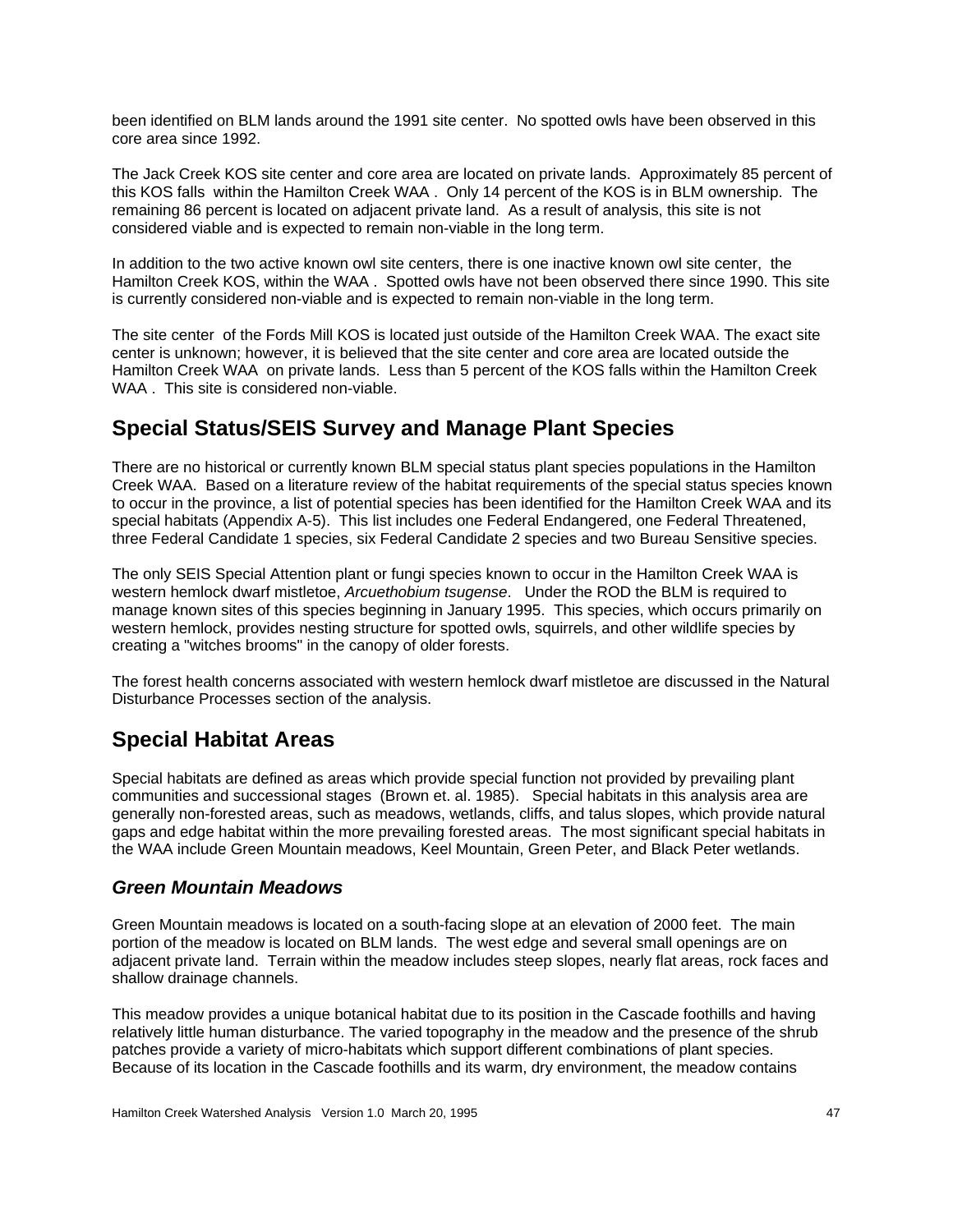species typical of both the Cascades and the Willamette Valley. This "mixing", known as the "mass effect", is partially responsible for the diversity of plant species at the site.

Vegetation is dominated by grasses and herbs but includes several patches of shrubs. Depressions and drainage channels support a variety of species, including thick camas populations, Lomatium, western ladies-tresses and monkey-flower. Dry areas have populations of Camas, slim-leaved onion, Menzie's larkspur, Oregon sunshine and indian paintbrush. The partial shade under shrub patches and on the fringes of the meadow provides habitat for fawn lilies, pinks, and several other species. Rock outcrops have larkspur, selaginella, and parsley fern on them.

The grassy meadow, rock outcrops, associated natural edge, adjacent streams and mature forest offer a diverse habitat complex for wildlife, as well. The area is not accessible via road and is therefore isolated and relatively undisturbed. The habitat complex provides forage, water and thermal cover on warm south facing slopes for deer and elk.

#### *Keel Mountain*

Keel Mountain, at an elevation of 3040 feet, is a prominent feature of the landscape. At the top are dry meadows and rock outcrops that provide talus and cliff/crevice habitats. Keel Mountain is relatively isolated and is generally not accessible via roads. The southwest quarter of Keel Mountain is located on BLM lands. Most of Keel Mountain is located on adjacent private lands. No wildlife or botanical surveys have been conducted to date.

#### *Green Peter and Bald Peter*

Green Peter and Bald Peter are located on the southeastern extreme of the WAA. They represent the highest elevation lands in the WAA at 3977 and 4079 feet respectively. The top of Bald Peter is forested with mature forest habitat on private lands. The area adjacent to Green Peter consists of dry meadows, rock outcrops, cliffs and talus. It is accessible via roads and has a utility tower located near the top. Green Peter is located on State lands with BLM land to the north and private lands to the south. There has been harvest activity in the past and stands in the immediate vicinity are a mixture of mature and younger age classes. No wildlife or botanical surveys have been conducted in the area.

#### *Black Peter Wetlands*

Black Peter wetlands consist of a series of wetlands located mostly on BLM lands in T.12S., R.2E., Section 29. Two of the wetlands straddle property boundaries and portions are on adjacent private land in Section 30. For the most part, the wetlands are accessible via existing roads. There has been past harvest activity in and around the wetlands within the last 15 to 40 years. A pumpchance has been constructed downstream from the main wetland. Some wildlife surveys have been conducted in portions of the wetlands. Surveys indicate an unusual diversity of amphibian species in and around the main wetland. No botanical surveys have been conducted to date.

Other smaller special habitats occur across the WAA (Table 12: Known Non-forest Areas/Special Habitats). These areas include a number of small oak/madrone openings at lower elevations , Deer wetlands and Sanka wetland. Deer wetlands are a series of high water areas created by beaver activity in Deer and Hamilton Creeks mostly on private lands in Sections 4 and 9. Sanka wetland is located on private lands in Section 26 . There are high water areas downstream in Section 35 on tributaries of McDowell Creek.

#### **TABLE 12: Known Non-forest Areas Providing Potential Special Habitat in Hamilton Creek WAA**

| KIND | <b>STANDS</b><br>℩ͱ<br><b>NUMBER</b> | <b>ACRES</b><br><b>IN</b><br>AREA |
|------|--------------------------------------|-----------------------------------|
|------|--------------------------------------|-----------------------------------|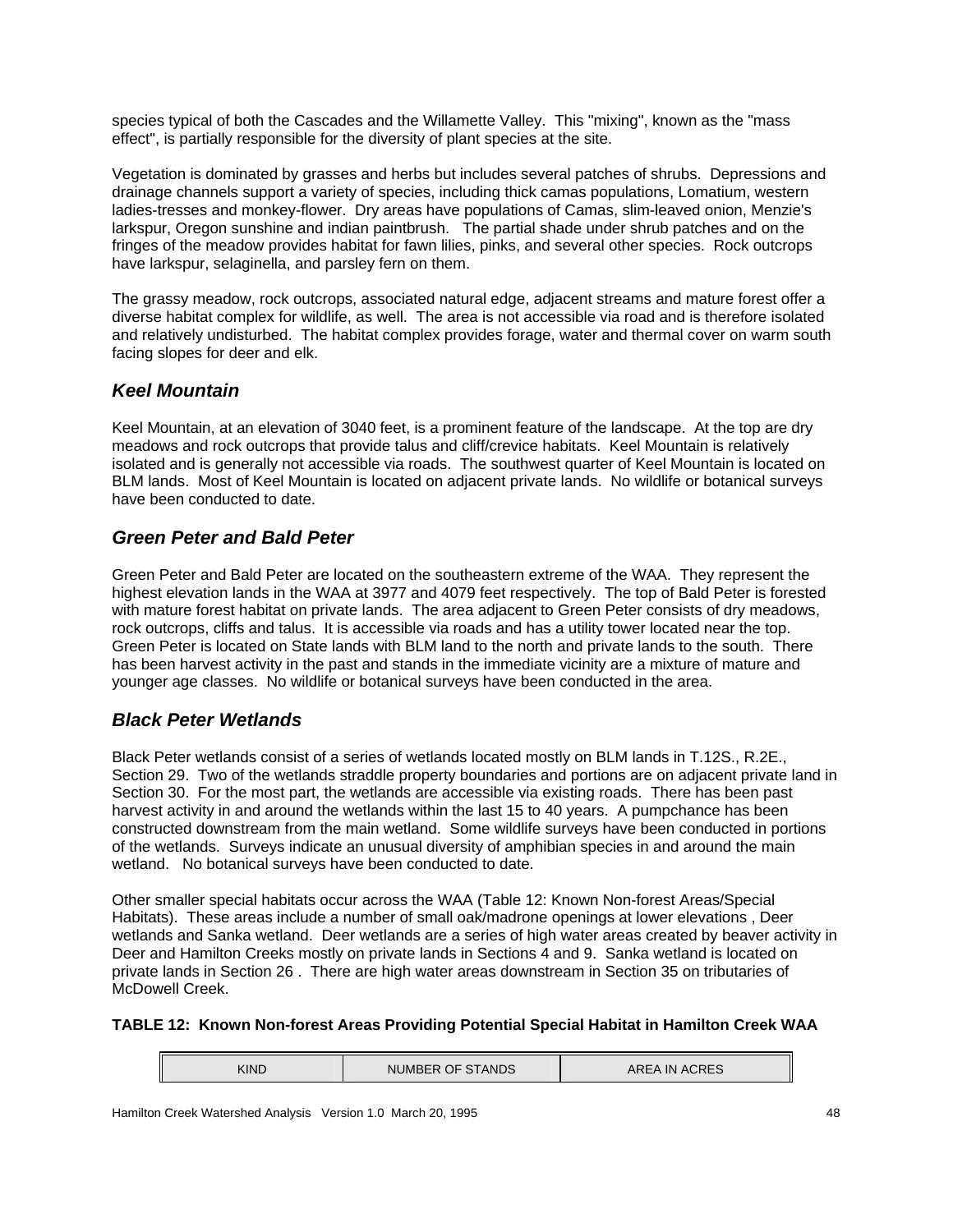| <b>Moist Meadow</b> |  |
|---------------------|--|
| <b>Wet Meadow</b>   |  |
| Shrubland           |  |
| Pond                |  |
| Rock                |  |

Standing dead trees and down logs, and riparian/streamside habitats are also considered special habitats, but are discussed in separate sections.

Special habitats contribute to landscape diversity by supporting diverse plant and animal communities. Depending on their size and topographic location, special habitats can affect environmental parameters such as light, humidity, temperature, and plant and animal communities for several hundred feet into adjacent habitats. There are numerous special habitats within the WAA that are too small to be identified without field reconnaissance. Even these smaller areas provide important habitats for plant species in the ecosystem. Networks of smaller habitats provide opportunities for viable populations and genetic mixing between populations of species dependent on them. Without maintaining the networks of smaller habitats, the large areas, such as Green Mountain Meadows, could become disjunct and may not be adequate to support genetically viable populations of the species dependent on them.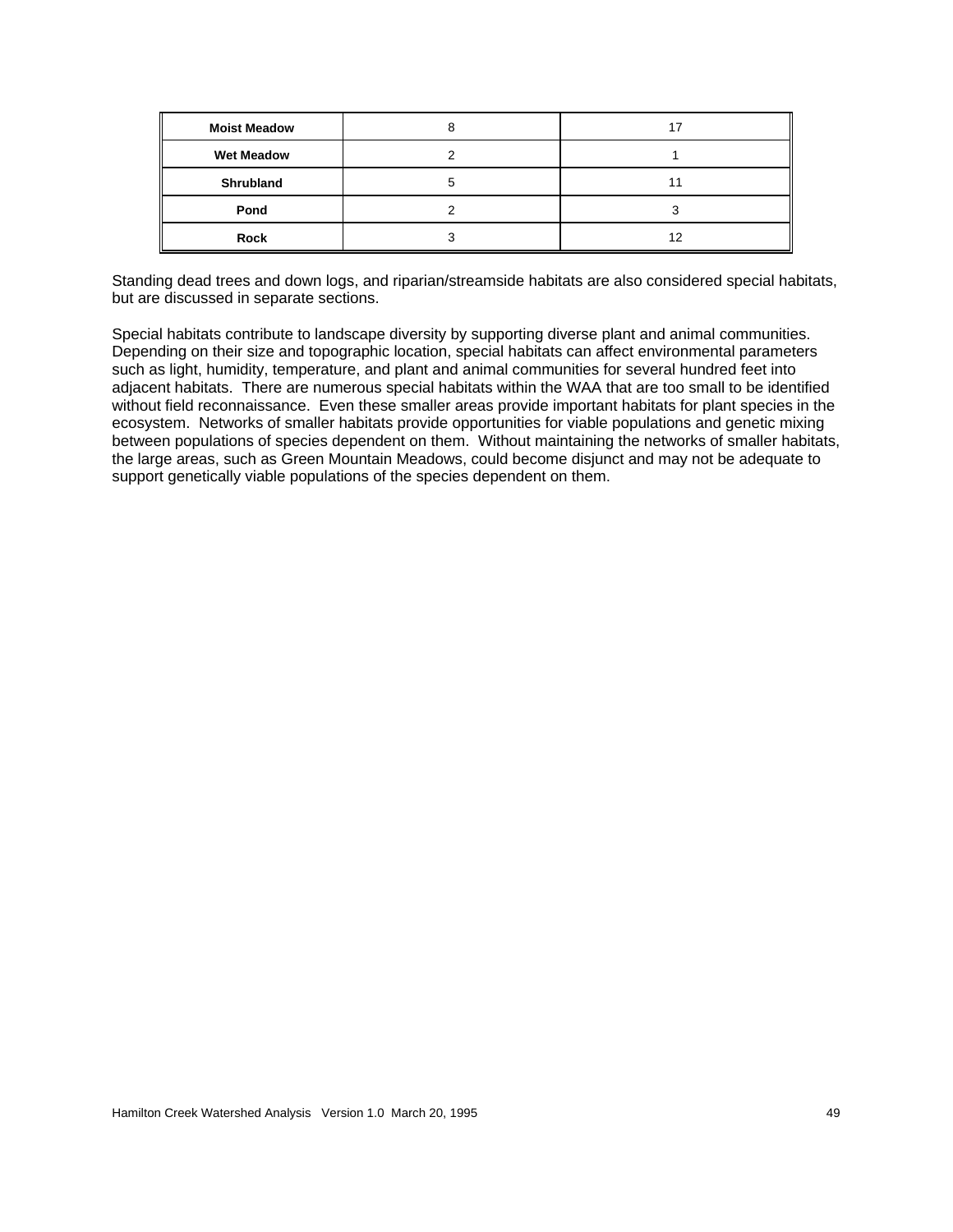# **EXPECTED AND DESIRED FUTURE CONDITIONS AND TRENDS**

The following discussions describe resource conditions and trends that are expected to result from current or projected management actions on private lands, and from implementation of the PRMP/FEIS on BLMadministered lands. DFCs are identified where a realistic potential exists to achieve a desired resource condition under the expected management actions.

## **Management Influences and Human Use**

## **Timber Management**

Timber management practices on BLM-administered lands should comply with objectives and management actions/directions specified for timber resources under the applicable land allocation in the PRMP, pages 2-59 through 2-62.

Manage stands on a rotation to culmination of mean annual increment (CMAI. See PRMP/FEIS page 6-3), which is approximately age 70 within the Hamilton Creek WAA. Management practices should contribute to the general DFC discussed for Vegetative Patterns. Specifically, regeneration harvest should be postponed in the short term until the 15 percent late-successional forest habitat objective is attained within the Hamilton Creek WAA.

Once the 15 percent late-successional retention is achieved (estimated between the years 2004 to 2024), regeneration harvest within GFMA land allocations should be implemented to maintain timber harvest levels based on Probable Sale Quantity (PSQ) projections and assumptions (PRMP/FEIS pp. 4-70 through 4-72) for a rotation at CMAI .

Regeneration harvest within Connectivity/Diversity land allocations should be postponed in the short term to achieve the 15 percent late-successional reserve target. In the long term, regeneration harvests should be planned on a 150-year rotation, using area control to determine decadal harvest area allocations. Harvest levels and areas should be planned to contribute to 25 percent late-successional retention objective for the appropriate C/D management block.

Intermediate harvest and silvicultural practices implemented within the Matrix land allocation should contribute in the long term to sustainable timber supply as expressed in PSQ projections and assumptions. In the short term, harvest practices should address forest health conditions discussed under Forest Stand DFCs, with the goal of maintaining long term sustainable timber production capacity within Matrix lands.

Intermediate harvest practices and other silvicultural treatments applied specifically to C/D land allocations should contribute to late-successional forest habitat conditions where necessary to help achieve the 25 percent late-successional retention objective within the respective C/D blocks in the long term.

### **Fuels Management/Air Quality/Smoke Management**

Fuels management actions should comply in the long term with objectives and management actions/direction specified for Prescribed Fire and Fuels Management in the PRMP, page 2-80, and for Air Quality, page 2-34. Effects of fuels management activities in the Hamilton Creek WAA should conform to projected general effects on air quality discussed in the PRMP, pages 4-8 through 4-11, in the long term.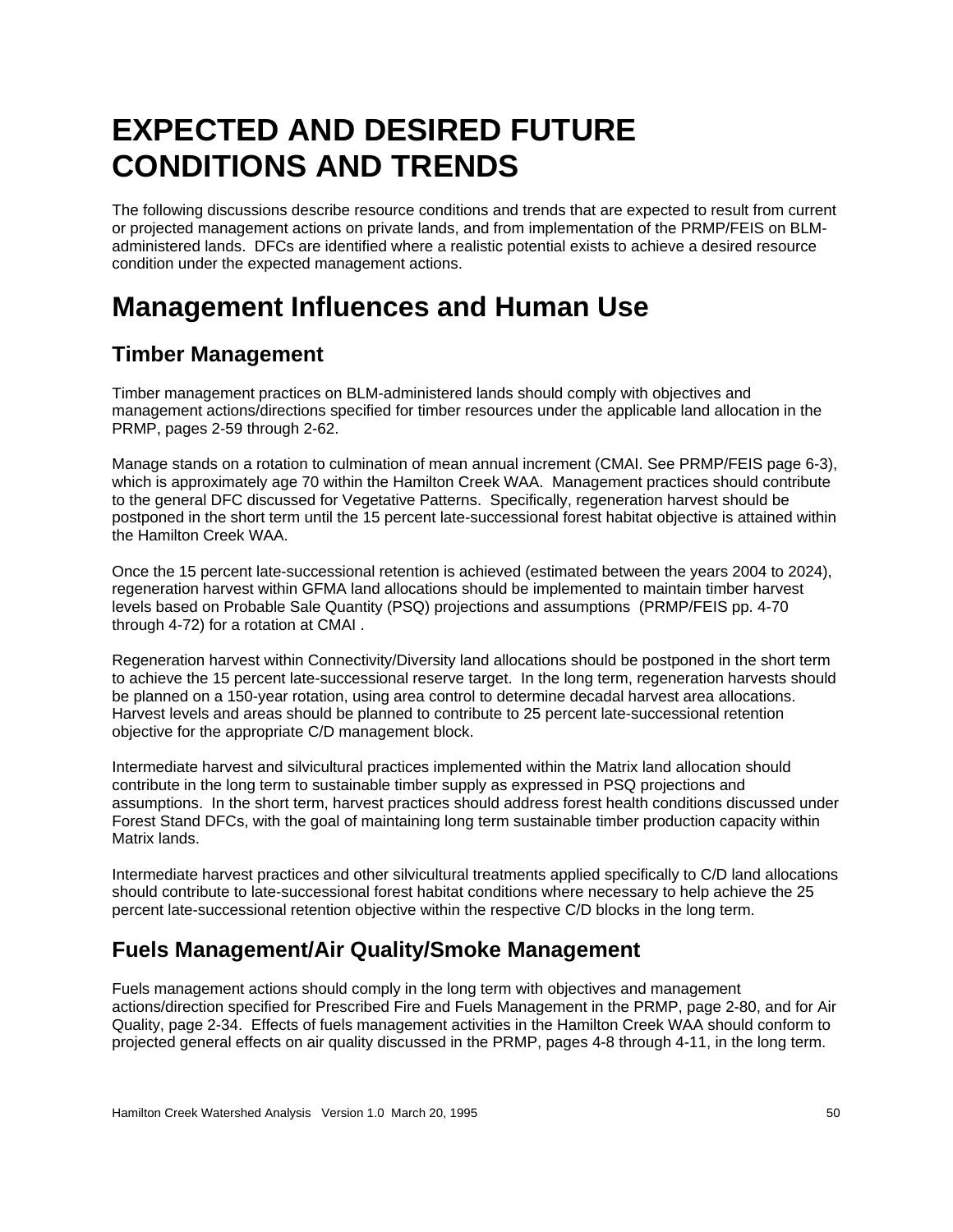Prescribed understory burning should be conducted in the short term where necessary to achieve stand management objectives, and where required, to maintain fuel loadings at or below levels that will achieve forest health objectives and acceptable wildfire risk. Understory burning will have to be conducted under more precise fuel and weather parameters than broadcast burning. More precise burning prescriptions will reduce the number of opportunities for understory burning because compliance with smoke management instructions will be more restrictive. The close proximity of the Hamilton Creek WAA to the Willamette Valley Designated Area will make it more difficult to accomplish understory burning than broadcast burning.

#### **Rural Interface Areas**

Comply with objectives and management actions/direction specified for RIA's in the PRMP, pages 2-52 through 2-54. No site-specific short term RIA conditions have been identified for the Hamilton Creek WAA.

### **Roads and Transportation**

Comply with objectives and management actions/directions for Roads specified in the PRMP, pages 2-75 through 2-76.

In the short term, road densities should not be increased above current levels. Roads identified as contributing to substantial water quality degradation should be reconditioned or rehabilitated to reduce detrimental effects. In the long term, currently existing high road density should be reduced to the extent practicable. This will meet resource management objectives while providing for access needs for resource management and as required under existing road use agreements with other landowners within the WAA.

Road and transportation development and maintenance should be planned through a comprehensive management strategy using Aquatic Conservation and PRMP/FEIS guidelines (PRMP/FEIS page 2-76).

## **Recreation Use and Amenities**

Provide dispersed recreation activities in a Roaded Natural ROS classification on BLM-administered lands, consistent with PRMP/FEIS objectives for Recreation, pages 2-54 through 2-55, in the long term. Based on the current characteristics and projected trends of BLM-administered RN lands within the WAA, the activities most suited include tent and vehicle camping, freshwater bank fishing, hunting, bicycle riding and a variety of motorized all terrain vehicle use, within guidelines established to meet other management objectives for other resources (soil, watershed, and wildlife).

### **Scenic Quality**

Comply with PRMP/FEIS objectives and management actions/direction specified on pages 2-88 through 2-89. Specifically for VRM Class III areas, the existing character of the landscape should be retained in the long term, while still allowing for a moderate level of management modification. In the short term, activities within VRM III designations should be evaluated case-by-case to determine potential site specific and cumulative effects on landscape character. For the majority of the WAA (VRM Class IV), management activities which may require substantial modification to the existing character of the landscape would be acceptable, although impacts of these activities should be minimized as practicable in the short term.

## **Socioeconomic Conditions**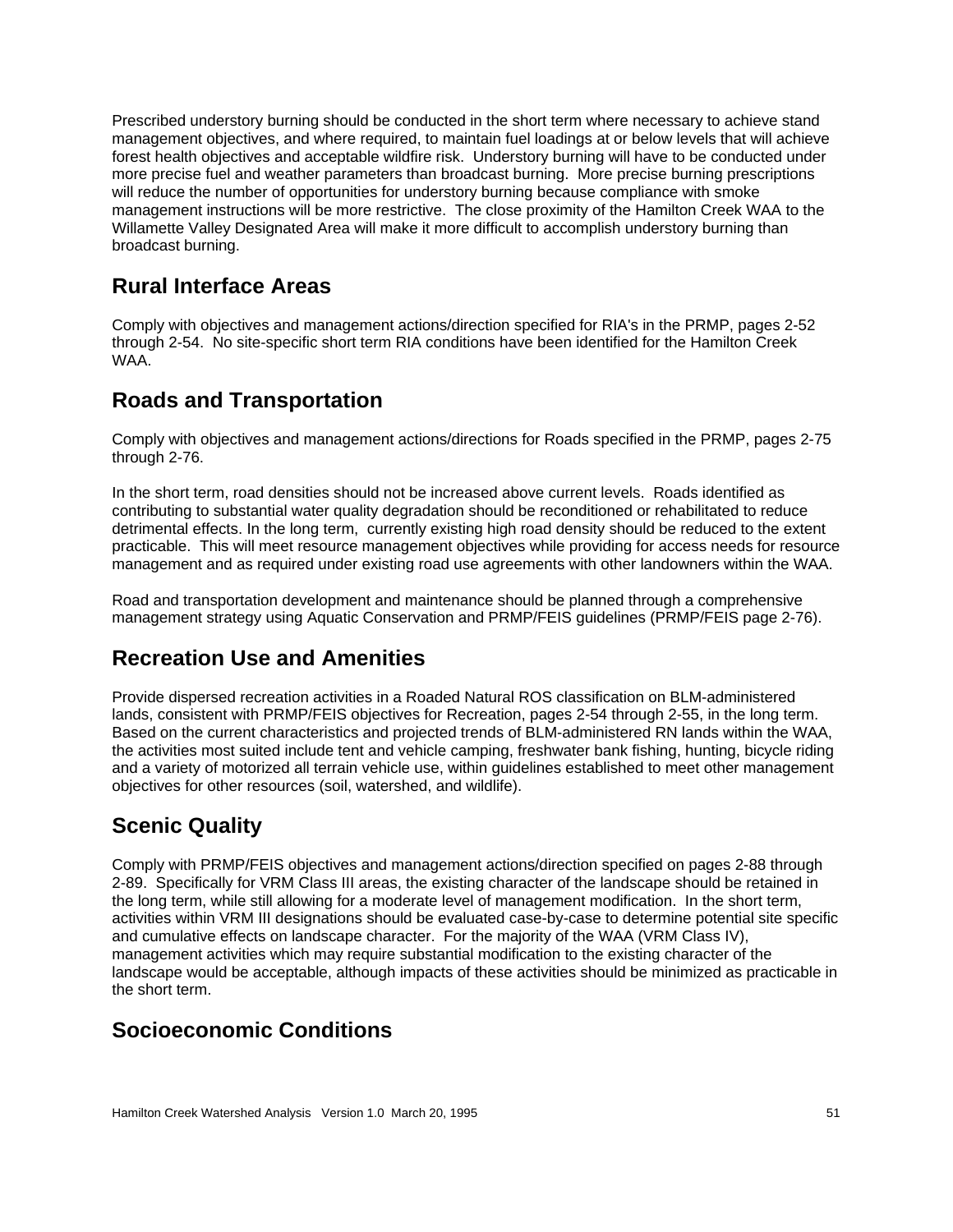As opportunities are presented, comply with PRMP/FEIS objectives and management actions/directions for Socioeconomic Conditions specified on page 2-54. Recommendations discussed under timber management and under vegetative distributions and stand management which provide for timber product supplies consistent with PRMP/FEIS PSQ projections would generally meet these objectives in the long term. In the short term, opportunities should be pursued to develop sources for Special Forest Products, when consistent with land allocation and other resource management program objectives.

# **Natural Disturbance Processes**

### **Fire**

Maintain the risk of catastrophic wildfire occurrence at levels consistent with the natural accumulation of understory vegetation and down woody debris in the long term. In the short term, wildfire suppression actions should conform to Fire/Fuels Management objectives and management actions/directions as specified in the PRMP, pages 2-78 through 2-80. Stands most at risk of catastrophic wildfires within the WAA in the short to intermediate term would be large commercial and precommercial intermediate harvests with no slash treatment. In the long term, high risk stands could include old growth in which excessive amounts of natural and activity generated (logging slash) fuels are allowed to accumulate.

### **Disease and Insects**

Maintain laminated root rot infection centers at levels sufficiently low to allow successful implementation of density management treatments. This would achieve resource management objectives for forest health and stand condition in all land allocations in the long term. Regeneration harvest and planting with immune species would be the most effective treatments in the short term, and is a PRMP/FEIS designated management action/direction for Matrix lands (PRMP/FEIS p. 2-60). Less effective are regeneration or patch cutting and planting of resistant species, resulting in *Phellinus* remaining on the site but limiting its spread. In unusual situations, campgrounds for instance, roots could be ripped out by heavy equipment. Density management treatments in C/D blocks, Riparian Reserves, and LSR's could be continued where appropriate to achieve management objectives, provided infection centers are small or infrequent.

Contingent on the removal of western hemlock dwarf mistletoe from the SEIS special attention species list, dwarf mistletoe should be eradicated from managed stands in the GFMA land allocation in the long term. Dwarf mistletoe infections should be confined to stands within the Riparian Reserve and LSR land allocations, and to stands being managed for late-successional forest retention in C/D blocks. There is a risk that Infected stands in C/D land allocations dominated by western hemlock may not achieve the desired late-successional structure in the short term. This is because the disease will cause hemlock mortality within the 150 year rotation.

Maintain forest stand densities and vigor at levels necessary to prevent epidemic levels of insect populations in all land allocations. Management practices including density management and salvage harvesting, consistent with land allocation management actions/directions, should be implemented.

#### **Wind**

Maintain or reduce the current levels of risk of catastrophic blowdown occurrences in the long term. Management practices designed to minimize or restrict laminated root rot infection pockets, and those designed to maintain tree and stand vigor, should maintain current risk levels in the short term.

### **Landslides and Earth Movement**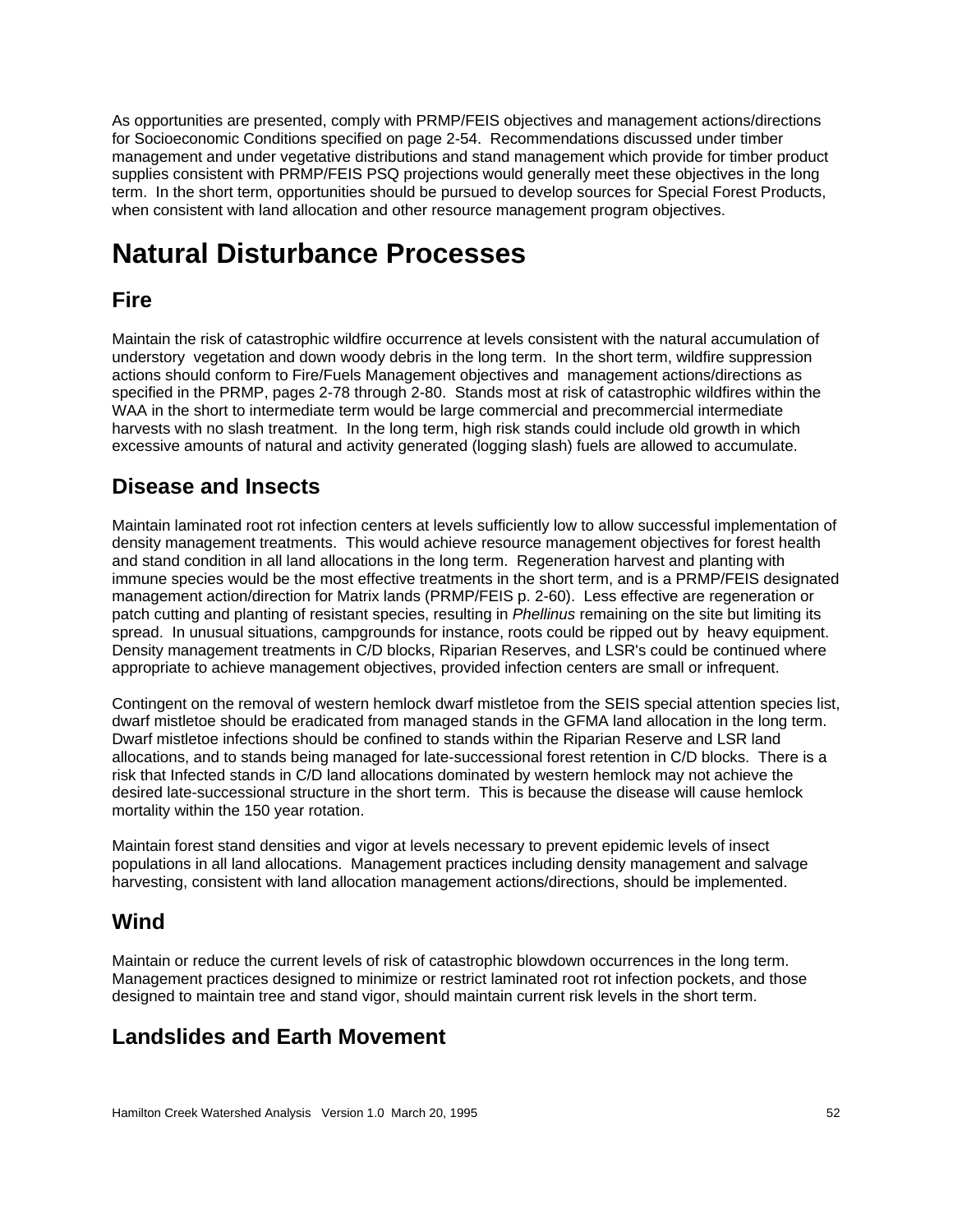Management activities should not contribute to mass soil movement activity that would not be expected to occur under natural conditions in the long term. In the short term, activities should generally comply with objectives and management actions/directions for Soil (PRMP/FEIS pp. 2-34 through 2-37). Management practices that could change the size or frequency of landslides should be avoided in areas identified as inherently susceptible to mass soil movement. Activities should be evaluated and designed to minimize the risk of increasing mass soil movement rates.

# **Soil**

## **Soil Displacement and Erosional Processes**

Maintain long term soil loss due to soil mass movement and erosional processes at or below current levels on BLM-administered lands. In general, comply with PRMP/FEIS objectives and management actions/direction specified on pages 2-34 through 2-37. The presence of roads, harvest activities, and other current non-forest land uses will prevent returning erosion levels and mass movement rates to those occurring under natural conditions in the long term. Current management activities do not appear to have significantly increased mass movement processes within the WAA.

Adoption of best management practices to reduce compaction (PRMP/FEIS Appendix G) will provide the most significant influence to reducing erosion in the short term. Preventative measures implemented under new projects, and rehabilitation of existing highly compacted areas would be appropriate.

Public and administrative access needs and requirements of existing road use agreements, as discussed under roads and transportation, will limit the short term opportunity to reduce road densities and the related influence on erosion rates. Transportation management and planning measures to minimize increases in road densities on BLM-administered lands should minimize erosion contributing influences from this source in the long term.

The risk of erosion resulting from rain-on-snow in hydrologically unrecovered areas should improve on BLM-administered lands in the long term as the age class distribution shifts toward an older, more hydrologically recovered average age class. However, anticipated logging by private landowners as large portions of privately owned forests approach merchantable age in the short term could substantially increase the rain-on-snow enhancement index and the associated risk of erosion from rain-on-snow events. Maintenance of erosion rates at current levels may be difficult to achieve across all ownerships in the short term.

## **Long Term Soil Productivity**

Maintain soil productivity at or above current levels in the long term. In general, soil nutrient capital within the WAA is currently high, except for soils at higher elevations. The lower productive soils would be more susceptible to additional long term productivity loss from topsoil loss due to erosion, which can be accelerated by soil compaction. Additionally, compaction can result in reduced plant available water, which could reduce long term productivity in soils at all elevations. Management practices designed to reduce compaction as discussed above would be applicable for maintaining long term productivity in these soils.

## **Hydrology**

**Water Quality**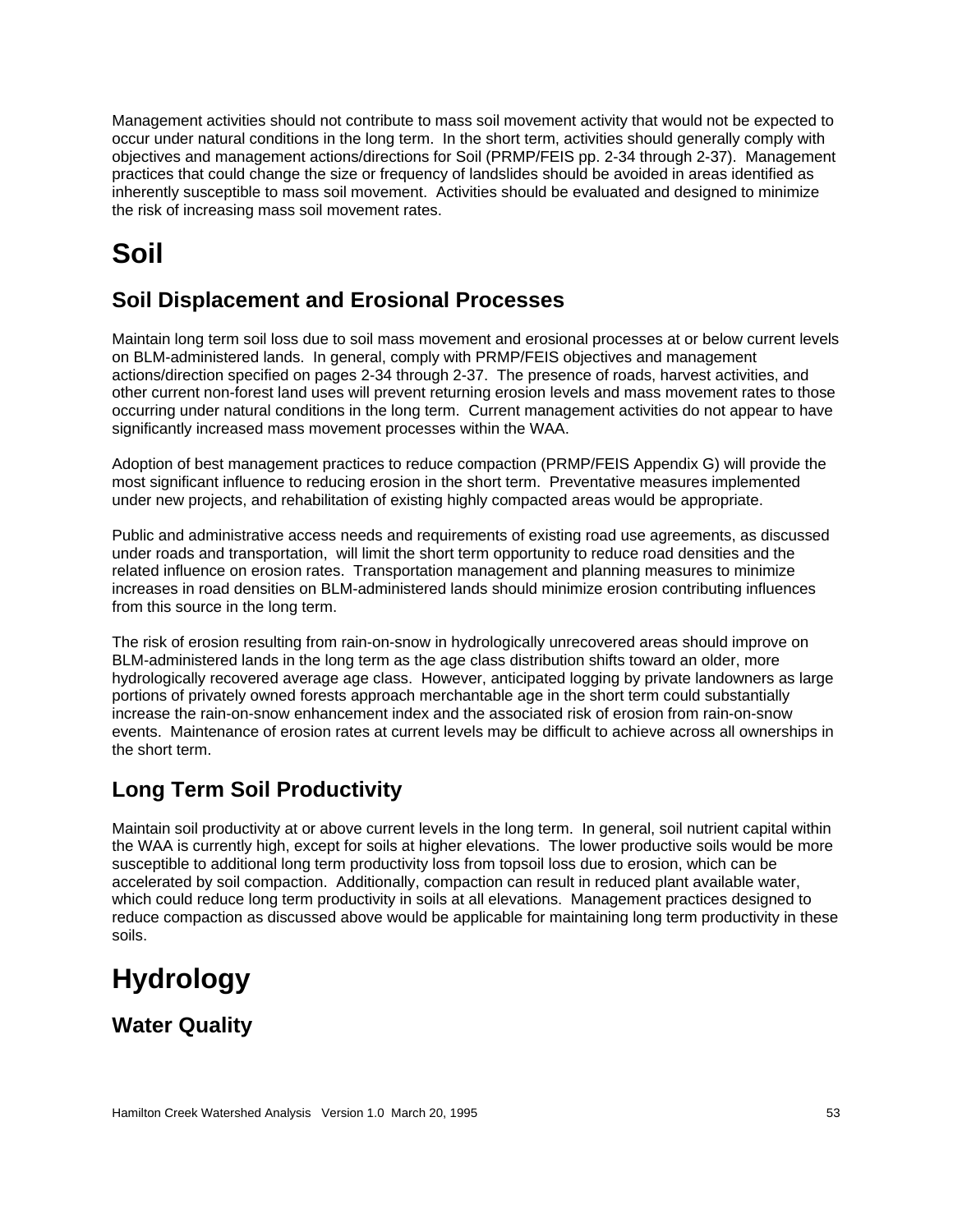Maintain water quality in compliance with PRMP/FEIS objectives and management actions/directions specified on pages 2-34 through 2-35. In the short term, maintain stream temperatures in accordance with State Water Quality standards and the Aquatic Conservation Strategy standards and guidelines specified for managing riparian and upland forested lands. Maintain streams on BLM-administered lands within standards for sedimentation.

In the short term, maintain sedimentation from all sources at or near current levels. Maintain all stream channels and associated riparian zones on BLM-administered lands in either a properly functioning condition or functioning at risk with an upward trend. Identify restoration opportunities that would contribute to long term bank and channel stability and to reduced surface runoff.

In the long term, reduce sediment levels within the WAA resulting from increased peak flows and surface runoff. Reduce sediment delivery from BLM-administered lands to levels close to those that could be expected under natural conditions. The DFC for water quality maintenance is based on limiting sediment levels. The ability to achieve this long term condition is dependant on control of sediment delivery from several sources, as discussed below.

#### *Stream Bank Stability*

Measures designed to promote stream bank and channel stability should be implemented to avoid potential increases in sediment levels from this source.

Timber harvest activities will usually increase water flows (peak and otherwise) in the short term. Higher peak flows within bank full channel widths result in higher velocities and increased channel erosion and sedimentation unless floodplains and stream structures (large woody debris/boulders) exist to reduce energy. Depending on rates of revegetation following harvest activities, water flows could decrease to near preharvest conditions although may still be higher than the preharvest flows for several decades.

Logging activities can influence the riparian area adjacent to the stream to a significant degree. Recruitment of down, dead woody material for the stream depends on what is left after timber harvest. Stream buffers of 25 to 50 feet which were left during harvests through the last decade may provide adequate protection for water temperature but may be insufficient to supply LWD in the long term.

Development of forest stand structure that would help ensure properly functioning streamside and riparian conditions. As discussed under wildlife and fisheries, this should be actively pursued in the short term to contribute to these conditions in the intermediate term. The long term condition trend for stream and bank stability is expected to improve with Riparian Reserve buffers on BLM-administered lands, provided stand health and composition are maintained with density management treatments. Streambank and channel conditions should generally improve across the WAA with the maintenance of buffers on private streams as required under the Oregon FPA.

#### *Sedimentation*

As discussed under existing water quality condition, the most significant source of stream sedimentation within the WAA is surface erosion resulting from compaction, roads, and the extent of area in hydrologically immature condition, compounded by rain-on-snow events. DFCs discussed under soils to limit soil compaction, displacement and erosion processes are directly appropriate for limiting sediment levels. Specific measures to limit compaction resulting from new projects in the short term, and rehabilitation efforts to reduce the extent of existing compacted area in the long term, should be implemented to reduce sedimentation from erosion on compacted soil.

Strategies to manage road densities as discussed under roads and transportation and soils should be implemented to maintain sedimentation from roads at or below current levels. In the short to intermediate term, road bank and ditch stabilization measures should be implemented to prevent increases in road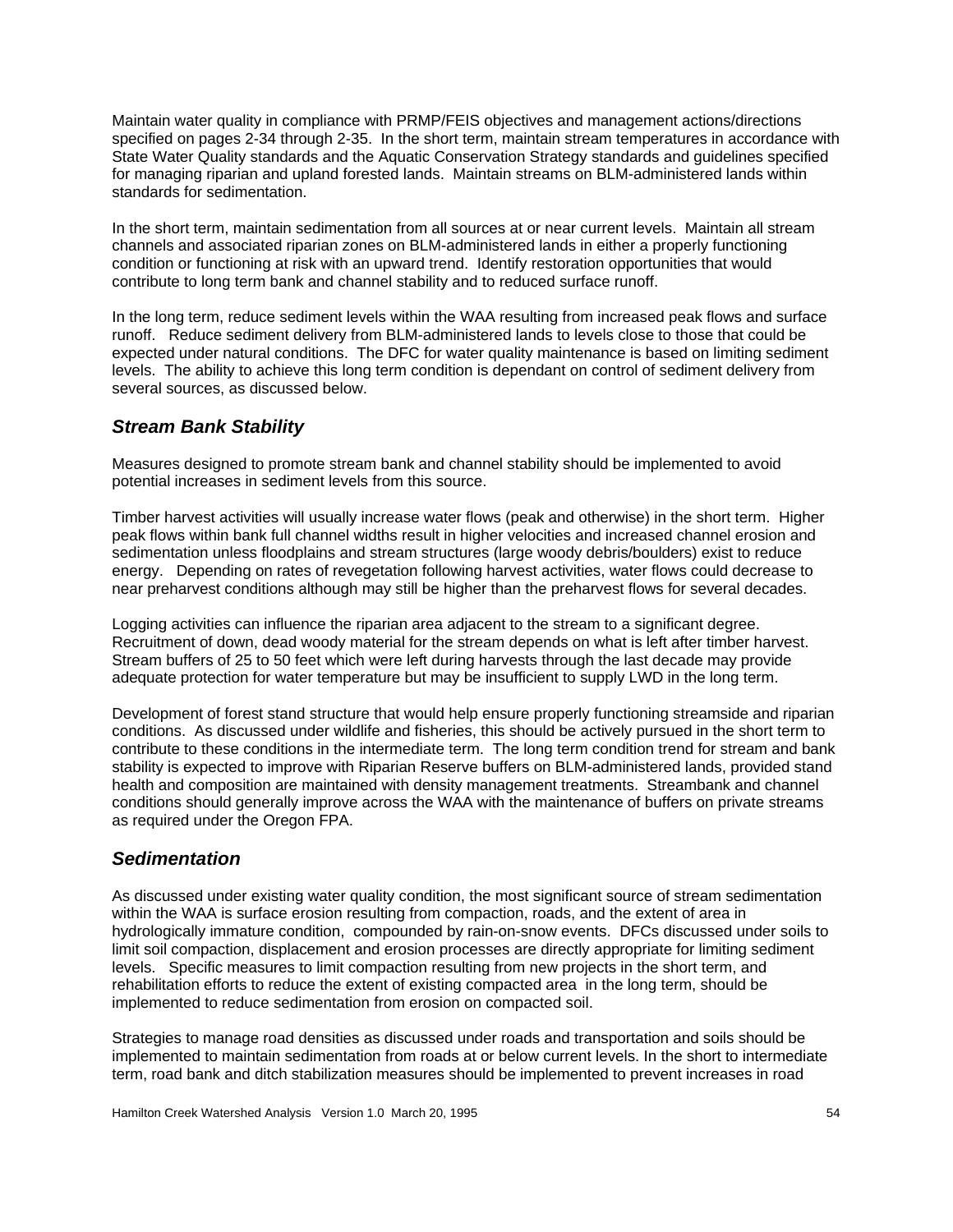runoff related sedimentation. Sediment from road and ditch runoff should be reduced in the long term, although levels of sedimentation from this source would need to be established through a road and transportation management and monitoring program within the WAA. Management considerations as discussed under roads and transportation may limit the degree to which sedimentation from road runoff could be reduced.

The Washington Watershed Analysis Methodology rain-on-snow enhancement analysis discussed under existing water quality condition can be used to project future trends given various scenarios. Projections of future age class distributions on private land were made based on the assumption that most private forest stands 60 years of age or older would be logged over the next ten years. Using this assumption, the total ECA could increase to as high as 67 percent of the total WAA (Table 13), resulting in an increase in the rain-on-snow enhancement index to a medium risk range.

| <b>PRECIPITATION ZONE</b> | <b>RECOVERY</b><br><b>STATUS</b>  | <b>ACRES</b> | <b>PERCENT OF WAA</b> |
|---------------------------|-----------------------------------|--------------|-----------------------|
| <b>RAIN DOMINATED</b>     | >20 yrs (Recovered)               | 2497         | 14                    |
|                           | $0-20$ yrs<br>(Unrecovered)       | 5702         | 32                    |
| <b>TSZ DOMINATED</b>      | > 30 yrs (Recovered)              | 3148         | 18                    |
|                           | $0-30$ yrs<br>(Unrecovered)       | 4724         | 27                    |
| <b>SNOW DOMINATED</b>     | >40 yrs (Recovered)               | 631          | 4                     |
|                           | $0-40$ yrs<br>(Unrecovered)       | 786          | $\overline{4}$        |
|                           | <b>TOTAL Unrecovered</b><br>(ECA) | 11212        | 64                    |

|  | TABLE 13: Projected Vegetative Recovery Status within Precipitation Zones: Year 2003 <sup>1/</sup> |  |
|--|----------------------------------------------------------------------------------------------------|--|
|  |                                                                                                    |  |

<sup>1/</sup> Does not include acres in roads. An additional 580 acres of road surface and permanently disturbed road clearing and cut/fill slopes increases the estimated unrecovered ECA to 11792 acres or 67 percent of the WAA.

Development of vegetative patterns that would maintain the percentage of the WAA in hydrologically recovered stands at or above current levels should be investigated. Predicted harvest on BLMadministered lands suggest a strong trend towards developing this condition. This should be maintained in the long term with harvest levels determined through PRMP/FEIS estimated sale quantity projections.

An ideal long term future condition would be the development of vegetative conditions that would maintain 80 percent or more of the WAA in a hydrologically recovered state and a low (<3) rain-on-snow enhancement index as determined by the Washington Watershed Analysis Methodology. This condition would minimize the risk of substantial levels of sediment resulting from erosion in unrecovered openings, and as increased by the occurrence of rain-on-snow events.

This condition would appear to be achievable as 75 percent of the WAA is currently in a hydrologically recovered condition. However, hydrologic recovery is in a downward trend. Approximately 8,000 acres of private forest land are currently at age 60 or older. With the assumption that private harvest plans generally target age 60 as full rotation for regeneration harvest, the area in hydrologically recovered vegetation could fall to as low as 33 percent across all ownerships within the next 10 years (See MAP 12: Projected Forest Cover Conditions, Year 2003). The Washington rain-on-snow enhancement rating would increase to a medium rating (>6.3), which indicates an increased risk of sediment from rain-on-snow events.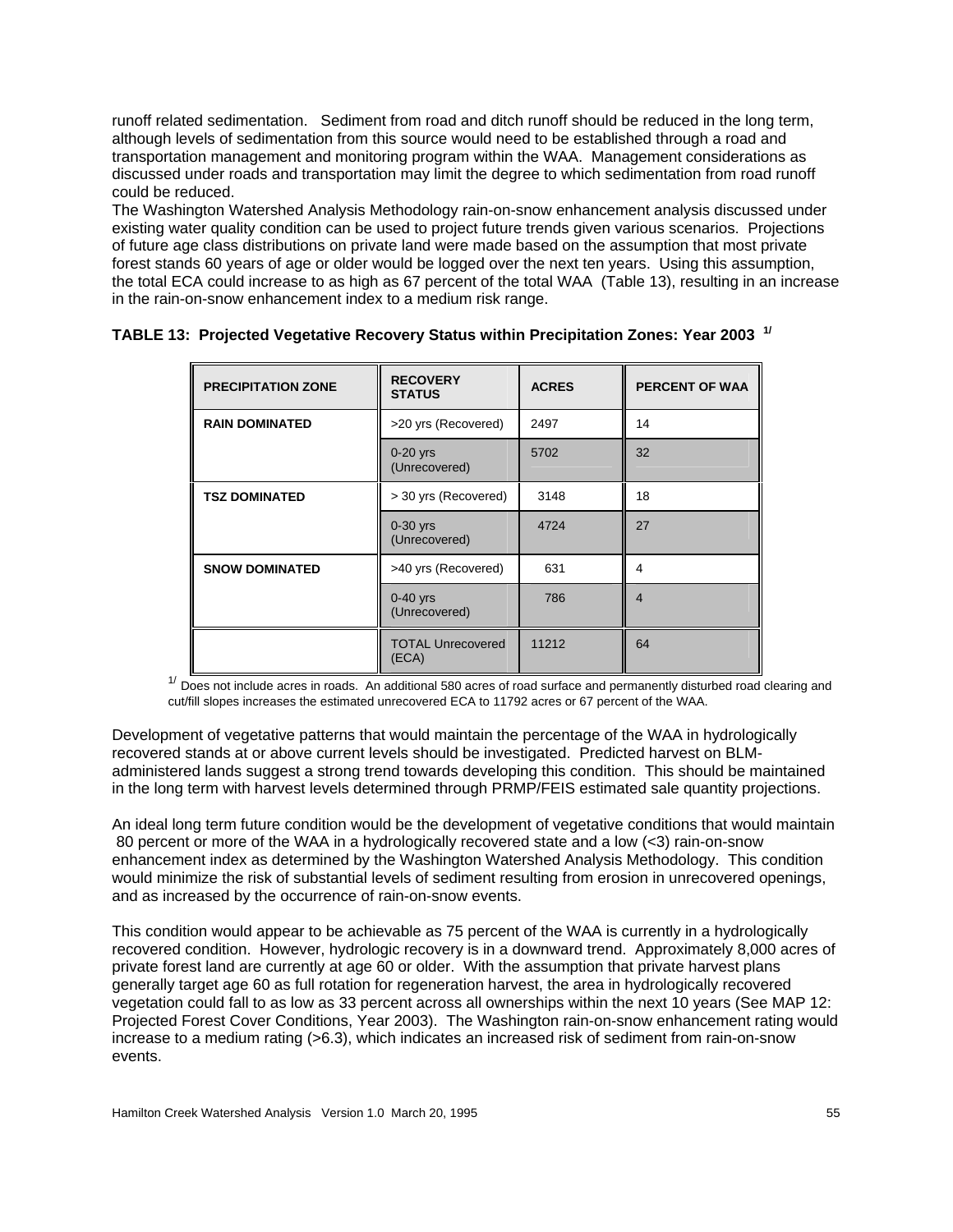Vegetative patterns are difficult to predict in the intermediate term (50 years) and beyond. Assuming little planned harvest within Oregon FPA buffers on private lands and Riparian Reserves on BLM-administered lands, stream-adjacent areas should exhibit a significant recovery (MAP 13: Projected Stream Buffer Conditions, Year 2043). Scattered land ownership patterns across the WAA, combined with assumptions regarding harvest plans on private lands, suggest a long term harvest and reforestation pattern that would perpetuate a cyclical vegetative recovery condition and corresponding risk of sediment from unrecovered openings in upland areas.

#### **Downstream Beneficial Uses**

Maintain water quality and quantity necessary to protect identified downstream beneficial uses. Implement practices to maintain and improve water quality, and coordinate with the Oregon DEQ to identify potential sources of upstream water quality degradation that could affect water quality for downstream uses.

## **Vegetation**

### **Vegetative Patterns**

Existing late-successional stands should be retained in the short term consistent with PRMP/FEIS objectives (p. 2-33) for 15 percent late-successional forest retention in fifth field watersheds. Currently, an estimated 280 acres (6 percent) of BLM-administered lands in the WAA are in a late-successional condition. To attain 15 percent, an additional 400 acres of early to mid-successional stands should be identified and managed to develop late-successional forest characteristics in the long term.

Lands allocated as C/D within the Hamilton Creek WAA contribute to two separately designated C/D blocks. Vegetation patterns within C/D land allocations should be managed to contribute to 25 to 30 percent late-successional forest retention in their respective C/D blocks (PRMP/FEIS p. 2-33). Riparian Reserves and late-successional stands reserved for Connectivity/Diversity may contribute to the 15 percent late-successional in the Matrix land allocation. With 56 percent of BLM-administered lands included in Riparian Reserves, the 15 percent Matrix late-successional forest retention and the 25 to 30 percent C/D retention should be represented entirely within Riparian Reserves in the long term.

With Riparian Reserves and the LSR on federal lands and Oregon FPA buffers on private and state lands, the entire WAA has the potential to achieve 15 to 20 percent late-successional forest across all ownerships by the year 2044 under current management objectives. Assuming timber management objectives for GFMA and for Connectivity/Diversity lands will achieve regulated harvest rotations of 70 and 150 years respectively, and private forest lands maintain 50 to 60 year regulated harvest rotations, the predominant vegetative matrix would be similar to the 15 to 74 year open and closed sapling pole conifer existing under current conditions, especially on private lands. Late-successional patch components and corridors would be substantially increased from current conditions to form a secondary matrix, markedly along streams within BLM Riparian Reserves, and to some extent within FPA buffers on private lands. (Map 13).

### **Forest Stand Condition**

Maintain forest stand health conditions in the long term through vegetation modification, including density management treatments and salvage operations consistent with resource management objectives and land allocations (refer to discussion on Ecological Health, PRMP/FEIS p. 4-25). Management practices designed to minimize or restrict laminated root rot infection pockets, and those designed to maintain tree and stand vigor, should be used in the short term to reduce the risk of epidemic population levels of forest insects.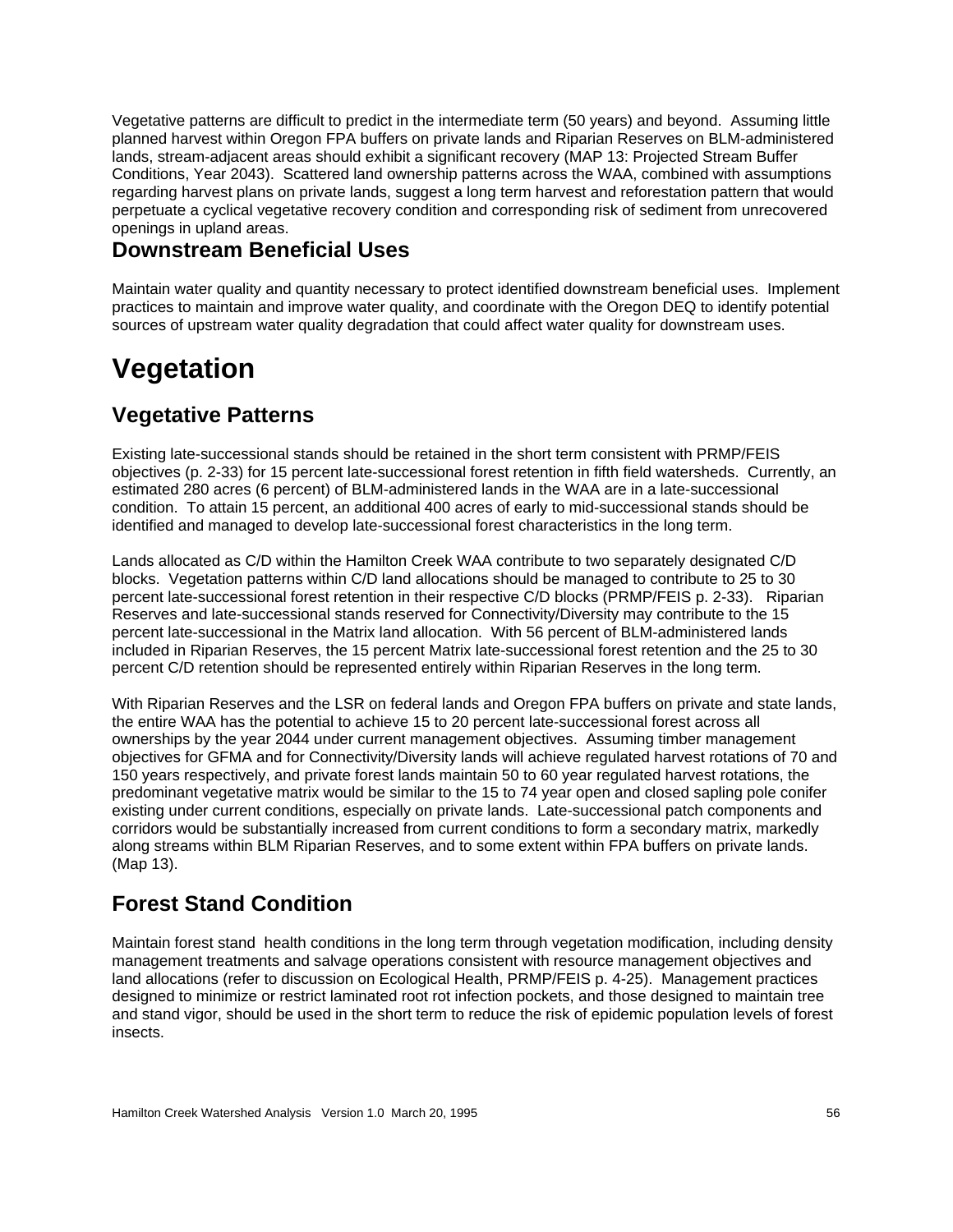With no density management Douglas-fir dominated stands are expected to stagnate. The stands will become dense single story stands composed of tall thin trees that are prone to windfall. All of the naturally occurring forest stand health problems discussed under Natural Disturbance Processes can lead to stand replacement events as stands progress in age. The threat of Douglas-fir beetle may become serious as these stands mature if there is catastrophic blowdown in the area.

General stocking control guidelines have been developed to project the long term results of DFC's for each land allocation. Growth projections were developed to predict potential future stand conditions using the most intensive silvicultural treatments allowed under SEIS/ROD standards and guidelines and PRMP/FEIS management actions/directions for each land allocation. A graphic presentation illustrates predicted stand development by size class with no management, followed by a projection of desired stand development using intensive management practices. An average site class 3 was assumed for these projections.

#### *GFMA*

The health and vigor of managed stands within the GFMA should be maintained through density management and stocking control treatments. In the short term, stocking control by means of thinnings would allow individual trees sufficient growing space to maintain health and vigor. Vigorous trees would be more resistant to insects, as cambial feeding insects can be "pitched out". Without stocking control, growth rates could be significantly reduced in the short to long term, depending on current stand age and density. Stands currently in size classes 1 through 3 would eventually grow to size class 4. There would be poor distribution of size classes, with a high proportion of stands in size class 4. (Figure 7a).

On sites that are fully occupied by trees, intense competition would occur. Usually, tree species diversity would be reduced because each species has it's own height growth characteristics. In the short term, one species would out grow another and, given sufficient density, could cause it to die out completely in the long term. When trees of the same species compete to the point they are causing mortality, they often have formed a single story. In these situations trees are very tall in relation to their diameter; which causes them to be structurally weak, and are more susceptible to wind damage. Existing laminated root rot infection centers would enlarge, and infection centers could coalesce where they are numerous. Dwarf mistletoe could become serious in western hemlock dominated stands in the long term.

Treatments appropriate within the GFMA land allocation include a wide range of regeneration and intermediate harvest treatments, site preparation, artificial regeneration, fertilization, and animal damage control treatments. Trees growth rates would increase under these intensive management regimes. Provided an optimum range of treatments are available, trees under 5 inches dbh would grow into the 5 to 11 inches size class in approximately 10 years. A similar size class increase would be expected in the 5 to 11 inches dbh group (Figure 7b).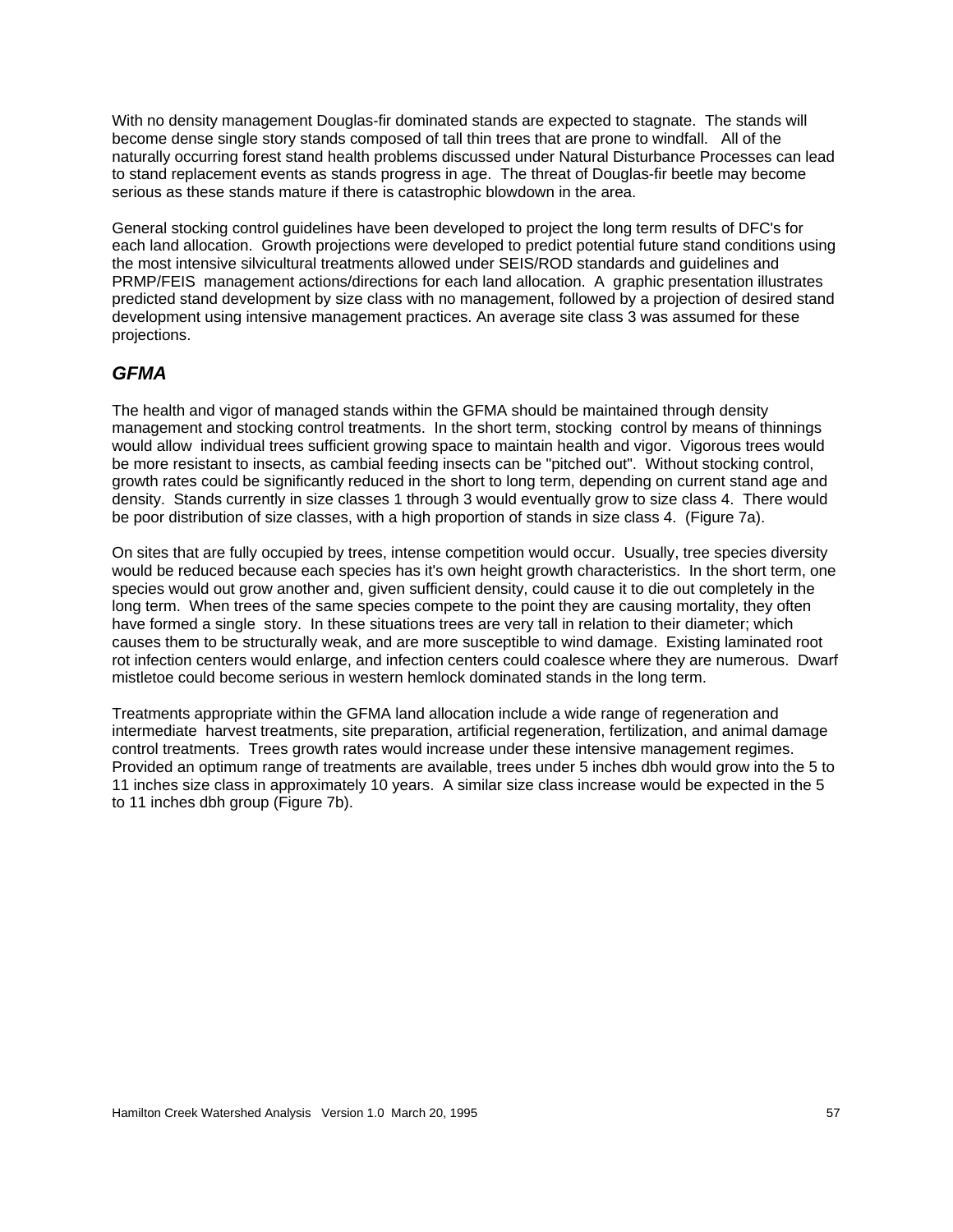## **Predicted Tree Size Classes in GFMA**



**FIGURE 7a: GFMA Size Classes with No Treatment**



**FIGURE 7b: GFMA Size Classes with Intensive Management**

Hamilton Creek Watershed Analysis Version 1.0 March 20, 1995 **58** S8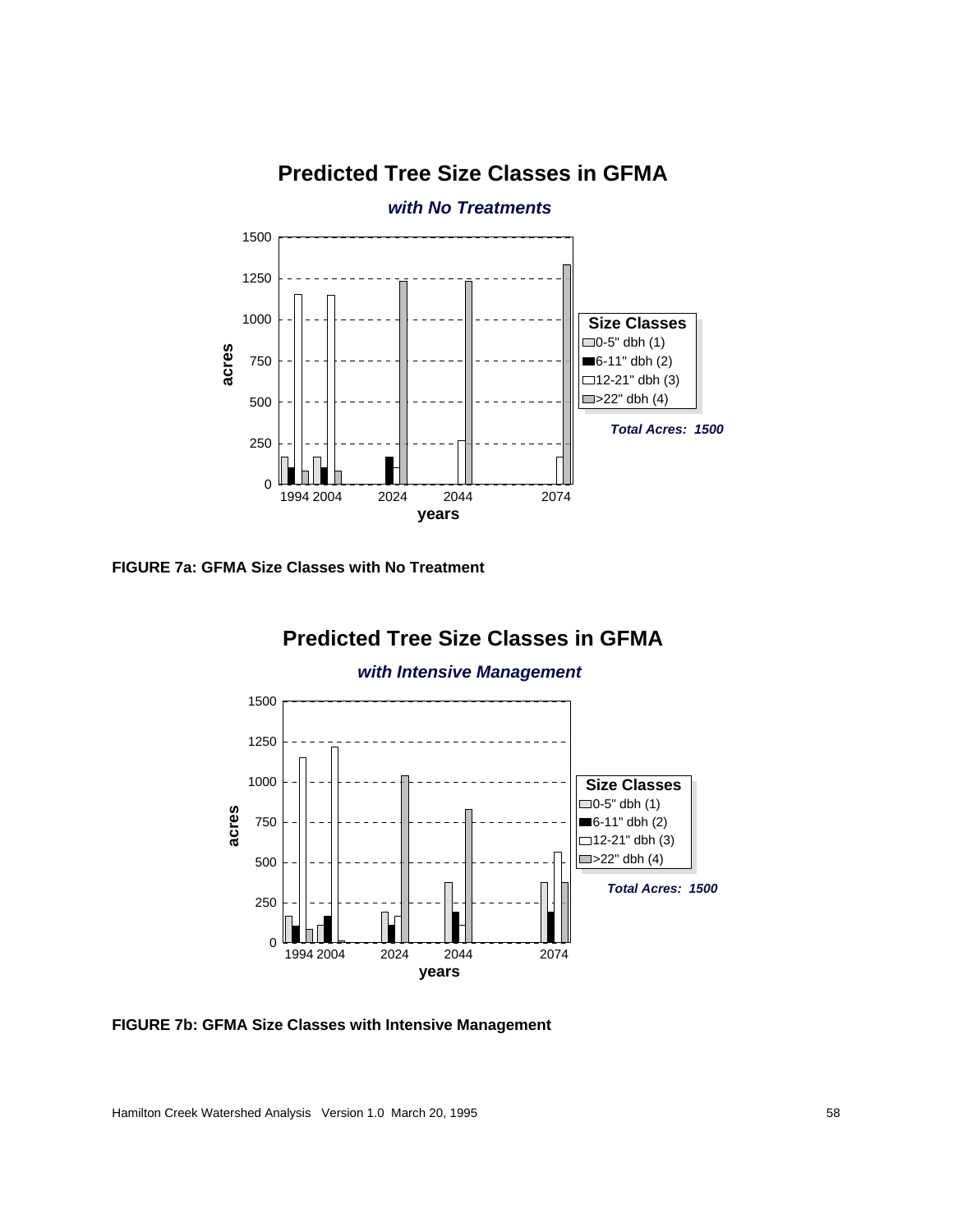An assumption was that sometime in the short to intermediate term ( between the years 2004 and 2024), growth and structure would develop to the point that 15 percent of the Hamilton Creek BLM ownership would be in a late-successional forest condition. This would be achieved primarily within Riparian Reserve, C/D, and LSR land allocations. Much of this increase would be from intensive management practices for density management and size class enhancement.

Another assumption is that all of the larger hardwood stands now in Matrix would be converted to conifer dominated stands in the short to intermediate term. This would be two stands (36 acres) of what is currently size class 3, and four stands (72 acres) of size class 4 (See Opportunities and Recommendations). Laminated root rot infection pockets in Matrix would also be treated in this period.

By the year 2024, GFMA allocation lands should be able to support regeneration harvests at Culmination of Mean Annual Increment (CMAI), approximately age 70 in the Hamilton Creek WAA. In the long term (year 2074), the stands planted in 2004 will be approaching maturity, and the total area in Matrix will be almost evenly distributed across the four size classes.

#### *Connectivity/Diversity*

Connectivity/Diversity is a PRMP/FEIS land allocation in which timber management is allowed but latesuccessional forest habitat is to be maintained. Intensive management practices are permitted. Even aged management is the preferred regeneration method on a 150-year area controlled rotation (PRMP/FEIS page 2-33).

Without density management treatments, existing laminated root rot infection centers would enlarge, and infection centers could coalesce where they are numerous. Dwarf mistletoe would become more serious in western hemlock dominated stands. In the long term, infected stands dominated by western hemlock may not achieve the desired late-successional forest structure, since the disease would cause hemlock mortality before the 150-year rotation is reached.

Reforestation, precommercial thinnings, post and pole removals, fertilization and commercial thinnings would be appropriate. Commercial thinnings could be implemented beyond CMAI. Tree growth projections for C/D with intensive management practices are similar to those developed for the GFMA in the long term. Growth increases would occur at a slower rate if intensive treatments were not applied. Intensive management would enable the most rapid attainment of tree size for stand structure and other characteristics of late-successional forests. (Compare Figure 8a with 8b)

Because of the young average stand ages generally occurring throughout Hamilton Creek's C/D land allocations, regeneration harvests would not be expected in the short to intermediate term (before the year 2074), except in extraordinary situations, such as major forest health degradation and stand replacement events. Dwarf mistletoe infested western hemlock dominated stands in T. 12 S., R. 2 E., Section 29 would need to be regenerated before 150 years.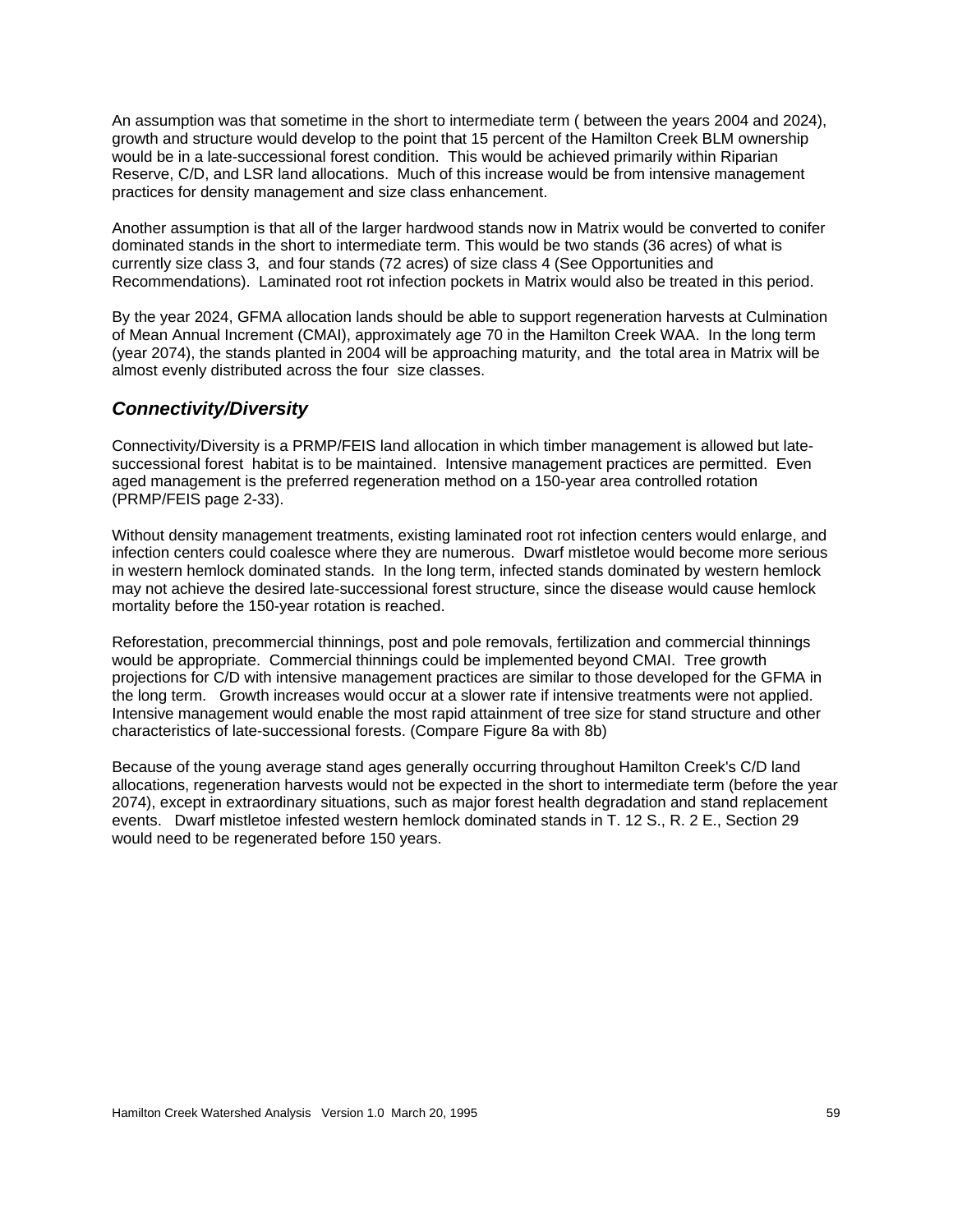#### **Predicted Tree Size Classes in Connectivity/Diversity**



**FIGURE 8a: Connectivity/Diversity Size Classes with No Treatment**



#### *with Intensive Management*



**FIGURE 8b: Connectivity/Diversity Size Classes with Intensive Management**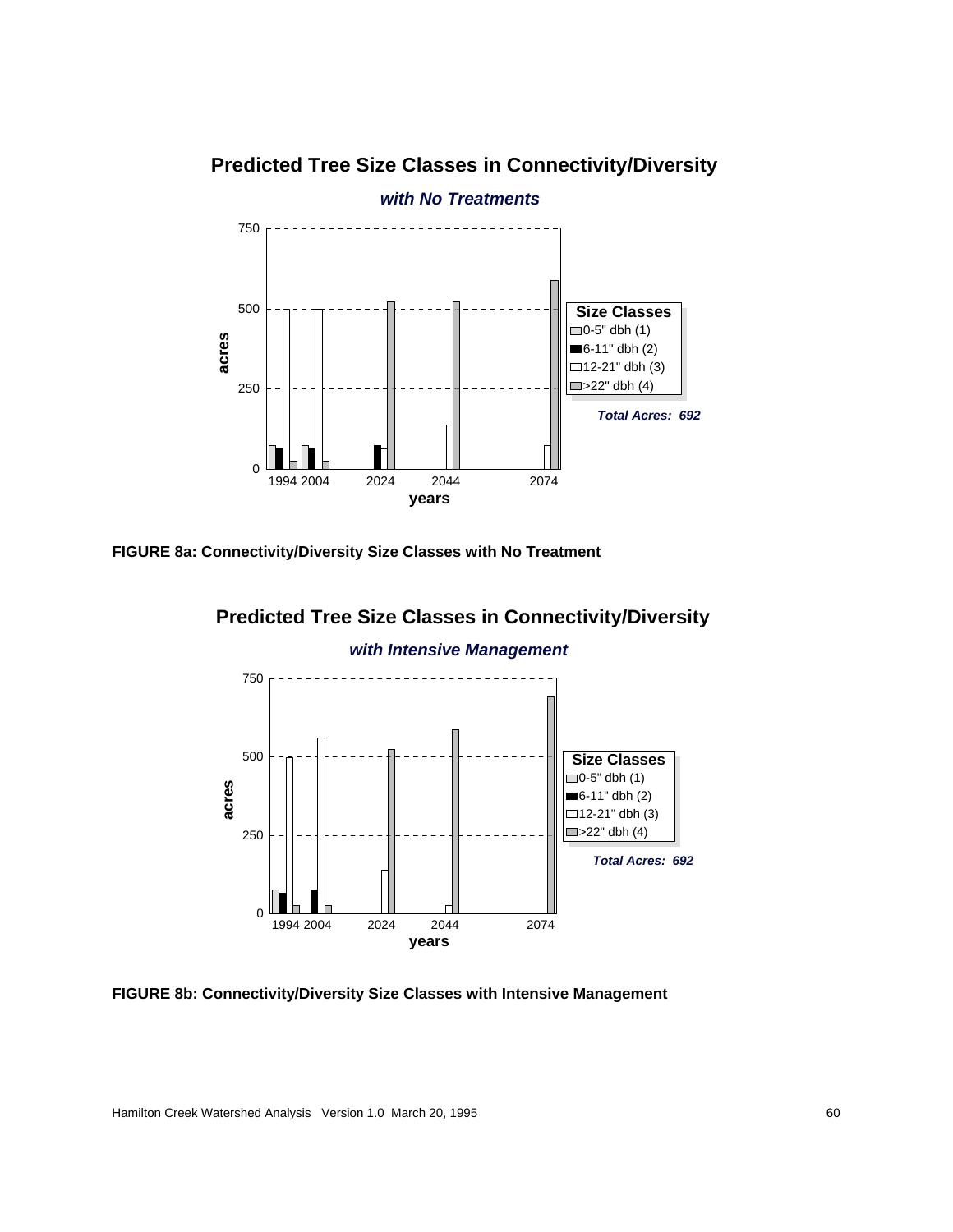#### *Riparian Reserves*

Intensive practices should be used in Riparian Reserves to meet the Aquatic Conservation Strategy objective to supply amounts and distribution of coarse woody debris sufficient to maintain physical complexity and stability in the long term (Figure 9a vs. 9b)(PRMP/FEIS page 2-22).



**Predicted Tree Size Classes in Riparian Reserves**

**FIGURE 9a: Riparian Reserve Size Classes with No Treatment FIGURE 9b: Riparian Reserve Size Classes with Intensive Management**



## **Predicted Tree Size Classes in Riparian Reserves**

Hamilton Creek Watershed Analysis Version 1.0 March 20, 1995 61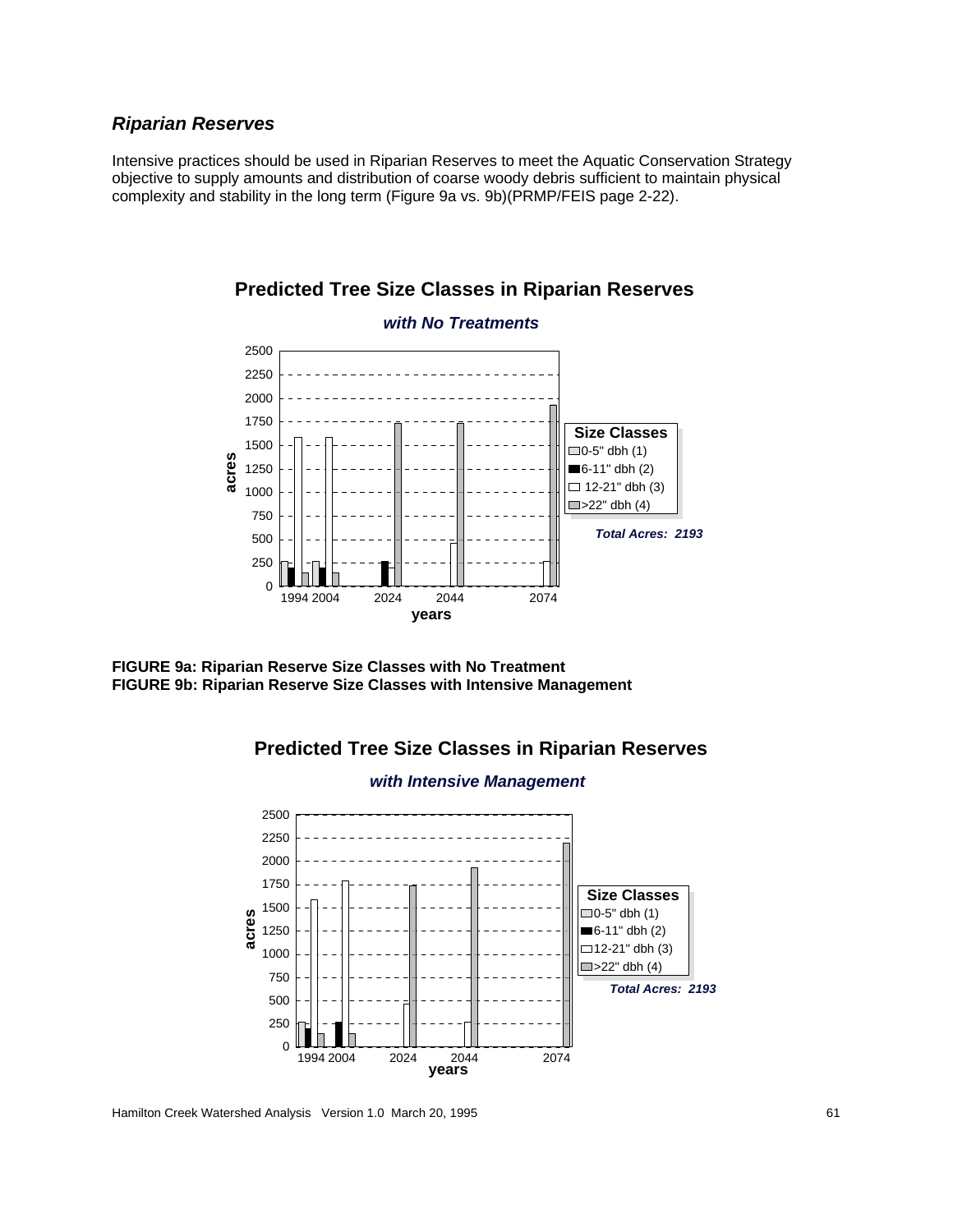In the short to intermediate term, precommercial thinning and density management treatments on older stands could accelerate growth and stand development. Post and pole removals and commercial thinnings would be appropriate where large standing and down wood retention targets were exceeded. Commercial thinnings could continue beyond CMAI . Intensive management treatments would enable the most rapid attainment of tree size for LWD recruitment. Fertilization would be unlikely to be applied because of water quality concerns. Portions of Riparian Reserve stands currently predominated by hardwood overstories should be reestablished with conifer species that would contribute to LWD capital in the long term.

In the long term, stands within the Riparian Reserve would need regenerating in order to continue to supply LWD on a long term basis. The preferred method of regeneration would be group selections in small (less than 5 acre) openings. Regeneration treatments would probably begin after the year 2074.

#### *Late-Successional Reserves*

Density management treatments should be conducted in stands up to 80 years of age to hasten latesuccessional characteristics and to enable most rapid attainment of tree size for late-successional forest conditions (PRMP/FEIS pp. 2-27 -- 2-28). Because of the limited amount of age class under age 80 in LSR in Hamilton Creek, there would be little change in size class with intensive management.

#### **Noxious Weeds and Non-native species**

Manage noxious weed species as directed by the Salem District Environmental Assessment and Decision Record for the Noxious Weed Control Program 1992-1997(Salem District BLM May 1992) and the Noxious Weed Strategy for Oregon/Washington (Oregon State Office BLM August 1994).

Maintain established noxious weed populations (Priority III) below levels that would cause additional environmental degradation or impair productivity or use of BLM or adjacent lands. Eradicate new invading species of noxious weeds (Priorities I and II) as identified before they become established on BLM-managed lands or develop potential to invade adjacent lands. Species in these categories are the most important to eradicate since they would be new to the watershed and would be the easiest to control or eradicate.

## **Wildlife**

#### **Habitat Age Class, Amounts and Distributions**

The development of vegetative patterns in compliance with PRMP/FEIS objectives as discussed under vegetation should create a predominate matrix across all ownerships in the WAA of closed sapling pole stands between 40 and 60 years of age in the long term (by the year 2044). Open to closed sapling pole stands 20 to 40 years of age would likely comprise a significant secondary matrix.

Harvest activity would develop a patch element of early successional stands 0 to 20 years. Latesuccessional forest patches would be located primarily on BLM lands. The distribution of latesuccessional habitat would generally follow Riparian Reserves on BLM lands, and would include the LSR and the 25 percent late-successional forest in C/D blocks. Distribution and connectivity of latesuccessional habitat could be disrupted by harvest levels on private forest lands, although the development of corridors along Oregon FPA protected stream buffers would provide some degree of connectivity in the long term.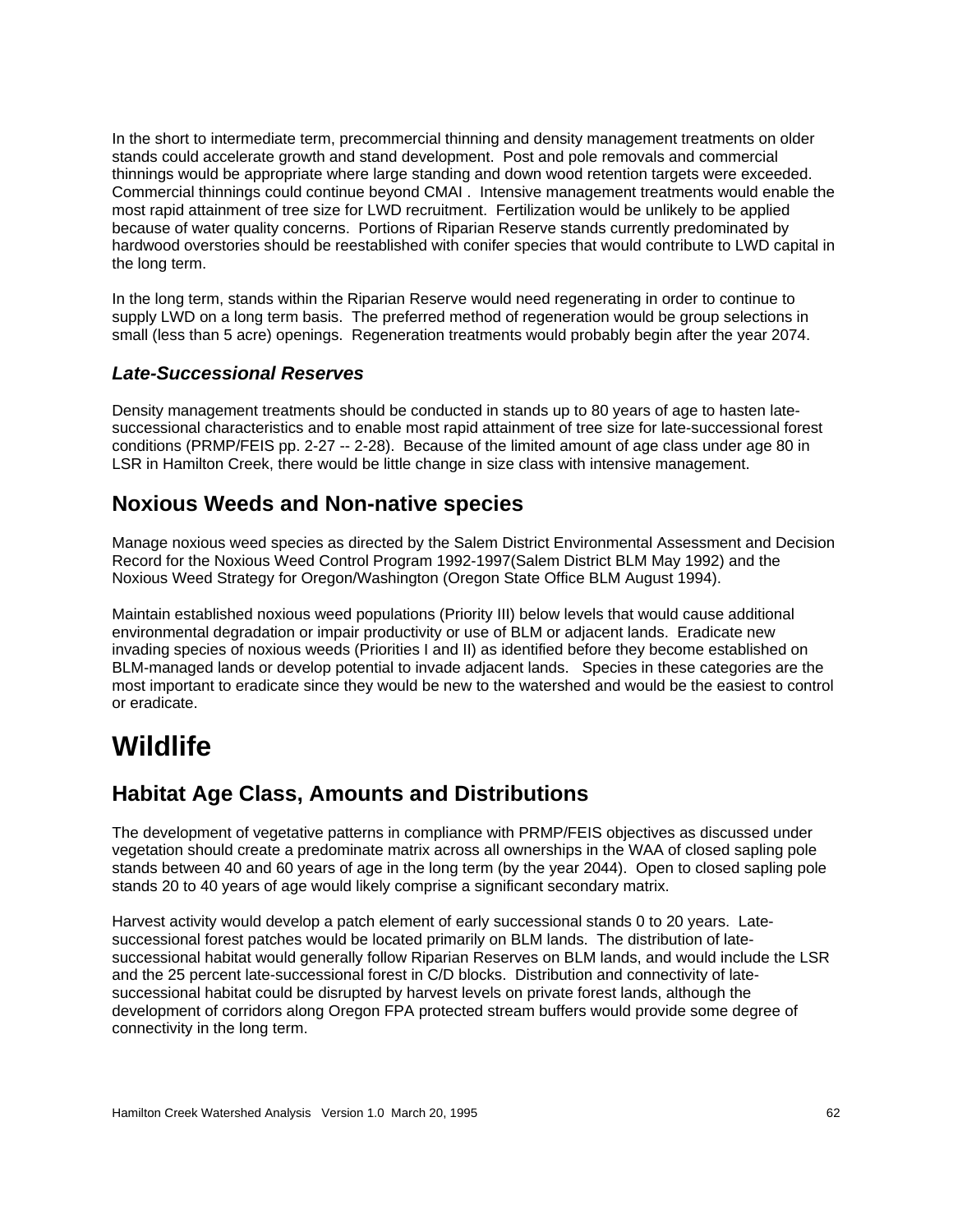The Wisdom Habitat effectiveness for cover (HEc) for all ownerships within the WAA would increase slightly over time and be viable. HEc on BLM lands would increase substantially and become highly viable for elk. Habitat Effectiveness for forage quality (HEF) would remain limiting for elk. Management opportunities exist to help attain higher forage quality forage within the WAA. (See Opportunities and Recommendations).

## **Road Densities**

Road densities are expected to increase across the WAA, particularly on private ownership. The habitat effectiveness index derived from open road densities (HEr) for all lands in the WAA is expected to become more limiting as additional roads are constructed and private/state lands are harvested. HEr is already currently at or near .30, which is limiting for elk.

Open road densities on BLM lands should be reduced and maintained at or below the 3 miles per section threshold for high road densities. PRMP/FEIS management actions/direction for Roosevelt elk habitat suggest a target road density of 1.5 miles per square mile (page 2-39). This density would probably not be achievable in the Hamilton Creek WAA because of requirements under existing BLM road use agreements with private forest land owners (See discussion under Management Influences and Human Use).

## **Standing Dead and Down Logs**

Implement PRMP/FEIS objectives and management actions/direction specified for retention of green trees, snags, down logs in the Matrix (pages 2-32 -- 2-33) and for wildlife habitat (pages 2-37 -- 2-38).

The amount of standing dead and down log material is expected to decline in the short term as material in more advanced stages of decay decomposes. Over the long term, the amount of standing dead on BLM lands could approach levels sufficient to support cavity nesting bird species at 60 to 70 percent of potential population densities as older forest develops in Riparian Reserves and green tree retention guidelines are implemented. Similarly, the amount of down log material on BLM lands should increase. The Oregon FPA requirements for standing dead, down logs and buffers would contribute to standing green, snag, and down log habitat on private and State of Oregon lands.

### **Riparian/Streamside Habitat**

Age class distribution withn Riparian Reserves and FPA protection buffers is expected to improve in the short to intermediate term (Map 13). As discussed above, the large standing dead and down log component is expected to decline in the short term, until late-successional forest conditions and size classes develop. Density management treatments inside Riparian Reserves could enhance the development of large trees, with some potential for increasing large dead standing and down logs.

## **Fisheries**

Maintain conifer dominated riparian zones with trees greater than 24 inches DBH in the long term. Conifers should consist of a mix of Douglas-fir, hemlock and cedar, with components of mixed minor species including Pacific yew and grand fir.

Maintain large woody debris in the long term at levels specified in the draft Anadramous Salmonid Habitat Management Guide (USDI BLM 1993). LWD levels of greater than 80 pieces per mile; greater than 24 inch diameter; and greater than 50 feet in length would meet or exceed specified levels.

Pool frequency will vary with the wetted width of the channel and should meet the following standard: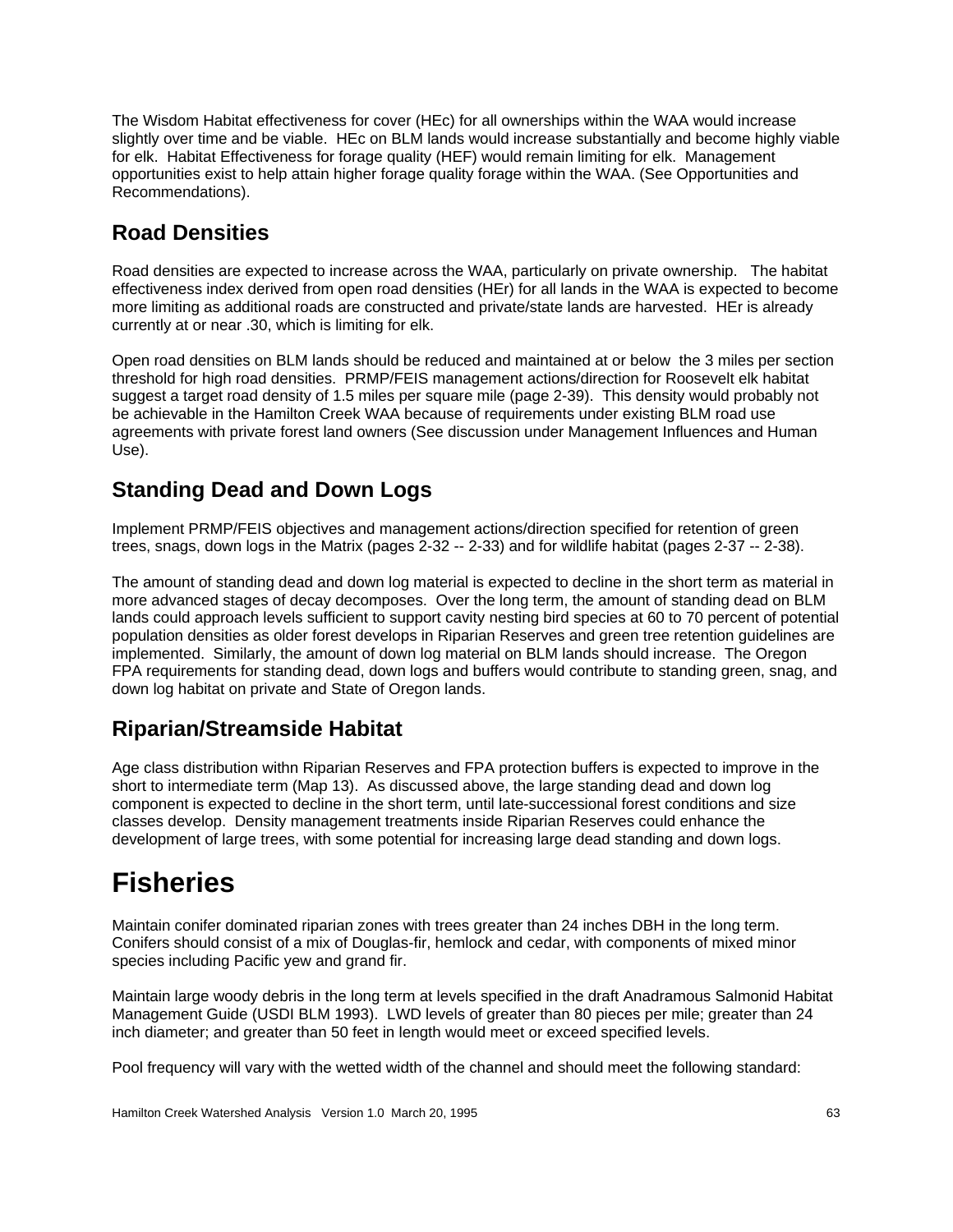| Wetted Width (ft.): |     | 10 | 15 | 20  |
|---------------------|-----|----|----|-----|
| Pools/Mile:         | 184 | 96 |    | 56. |

Maintain stable, self-sustaining stocks of all native fishes.

## **Special Status/Special Attention Species and Special Habitat Areas**

#### **Special Status/SEIS Survey and Manage Species**

Implement PRMP/FEIS objectives and management actions/direction specified for the following land allocations and resource programs:

| -Riparian Reserves (pp. 2-21 -- 2-26) | $-LSR$ (pp. 2-27 -- 2-30) |
|---------------------------------------|---------------------------|
| -Wildlife habitat (pp. 2-37 -- 2-38)  | -Fish habitat (p. 2-40)   |

-Matrix retention of green trees, snags, down logs, and late-successional forest (pp. 2-32 -- 3-33)

-SS/Special Attention Species (pp. 2-19 -- 2-20) and their habitat (pp. 2-41 -- 2-46).

Assuming full implementation of these management actions/directions, habitat conditions for latesuccessional forest habitat dependent species should improve in the long term with the development of SEIS/ROD Riparian Reserves, with retention of the 15 percent late-successional forest, and with the LSR.

Several of the SEIS Special Attention fungi species that could potentially exist in the Hamilton Creek WAA are fungi which inhabit standing dead and large logs. Increasing the amount and distribution of these structures would provide more potential habitat for these wood decay fungal species. Habitat for species that utilize standing dead and/or down logs is expected to decrease in the short term. It would increase in the long term with increased green tree/snag/down log retention requirements and development of the Riparian Reserves.

Management of special habitat areas should further contribute to overall habitat quality for special status species. Habitat for some species associated with Green Mountain meadows could be adversely affected due to harvest on adjacent private lands to the south and west of the meadows. Road construction could open up this isolated area and increase disturbance to wildlife. Habitat conditions for species potentially associated with Black Peter wetlands is expected to improve with the development of Riparian Reserve buffers and the retention of the best 25 percent late-successional forest in the C/D Block (section 29).

### **Threatened and Endangered Species (Spotted Owls)**

Of the two active and one inactive known owl sites in the Hamilton Creek WAA, only the Round Mountain KOS is currently considered to be viable. Due to the lack of suitable spotted owl habitat and mixed ownership, neither of the known owl sites is expected to be viable in the long term. The 104-acre core area designated as LSR for the Round Mountain KOS should be managed in conformance with PRMP/FEIS Management Actions/Direction (p. 2-45), regardless of occupancy.

Overall habitat condition for the northern spotted owl is expected to decline in the short term, then stabilize in the long term. The Hamilton Creek WAA should continue to function as habitat for spotted owl dispersal between the known owl sites south and east and the known owl sites north and east. The distribution of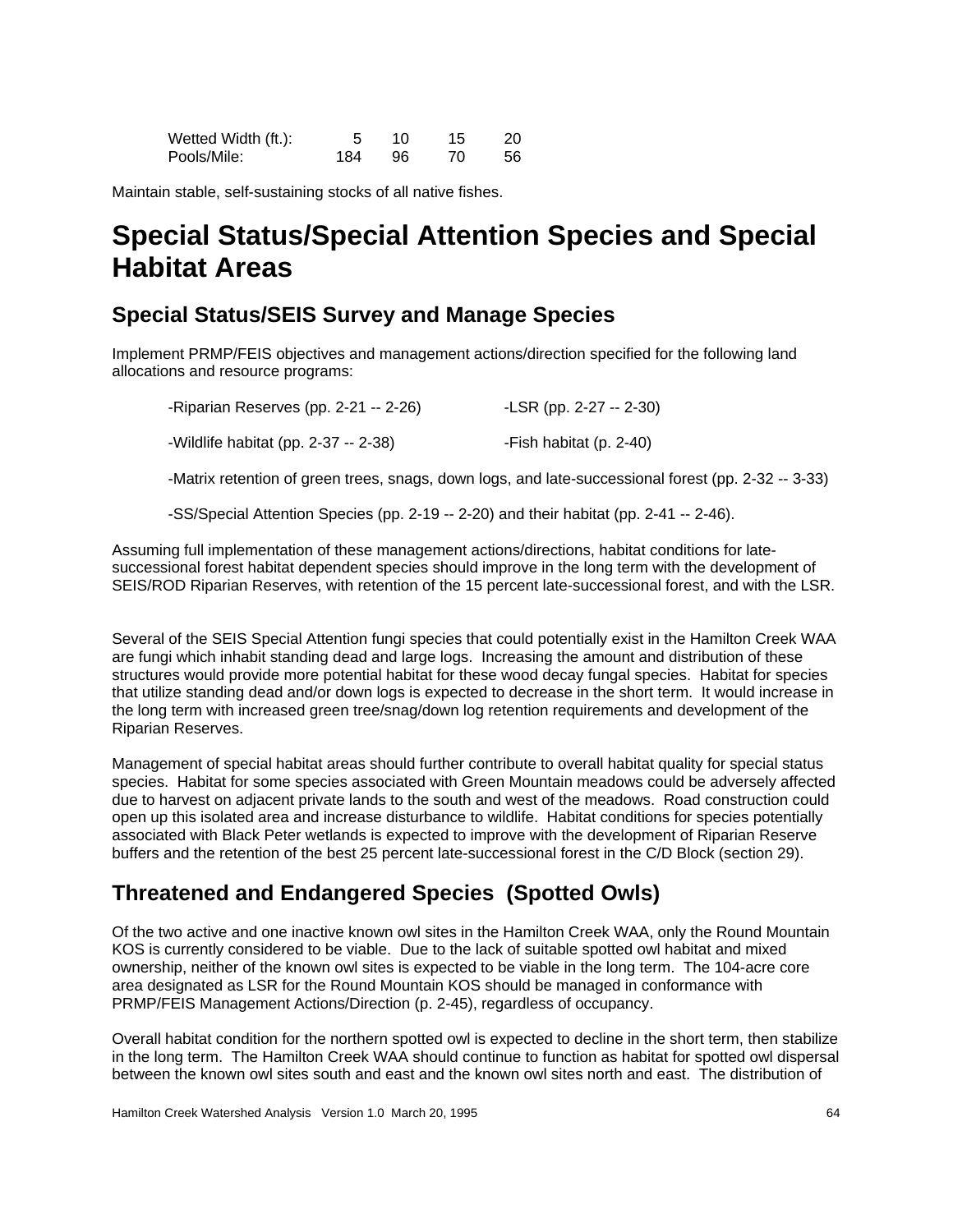suitable and dispersal habitat would generally follow Riparian Reserve buffers on BLM lands, and would include the LSR and the 15 percent late-successional Matrix forest retention and best 25 percent latesuccessional forest retention in the C/D blocks. The WAA should continue to meet the "50-11-40" standards for federal lands. Distribution and connectivity could be disrupted by harvest activities on privately managed forest lands in the WAA.

## **Special Habitat Areas**

Green Mountain meadows and Black Peter wetlands have been identified as special habitat areas. Protection and management of these areas should be in conformance with PRMP/FEIS objectives, management actions and direction for areas potentially providing habitat for SEIS special attention species (pages 2-43 -- 2-44) and for wildlife special habitats (page 2-39). Not enough is known about Keel Mountain to identify it as a priority habitat at this time. Identifying these priority habitats does not diminish the importance of all special habitats across the landscape.

Black Peter wetlands would be adequately protected by Riparian Reserve buffers and late-successional development adjacent to the wetlands.

Some species potentially associated with Green Mountain meadows could be adversely impacted by harvest on adjacent private land to the south and west of the meadows.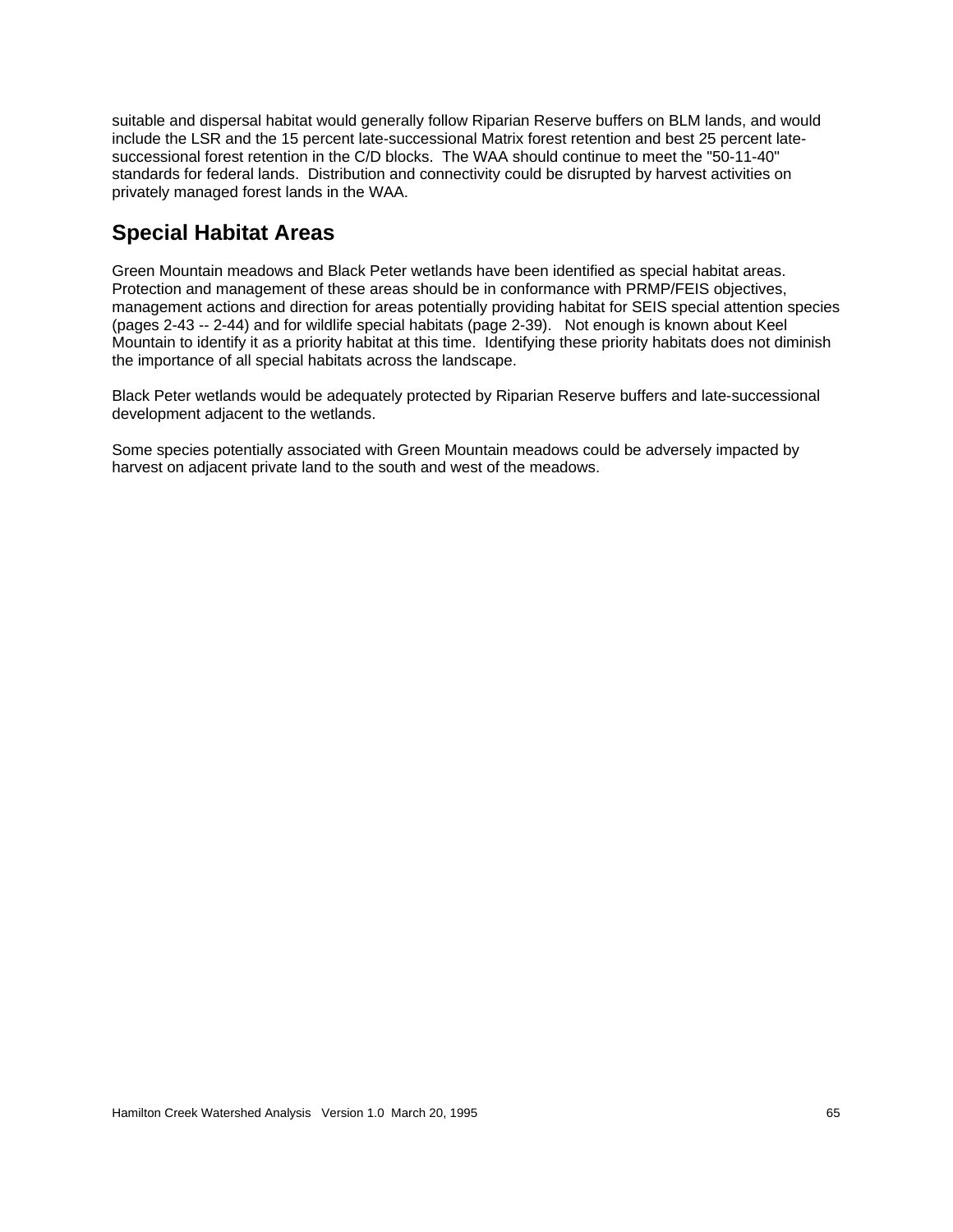# **OPPORTUNITIES AND RECOMMENDATIONS**

This section discusses opportunities to achieve identified Desired Future Conditions, and projects and other recommendations that could potentially contribute to opportunities. A list of potential projects considered by the Watershed Analysis Team is included in Appendix A-6. Generally, management actions specifically required for compliance with the PMRP/FEIS are not repeated in this discussion.

## **Management Influences and Human Use**

## **Timber Management**

Manage stands within the GFMA land allocation on a rotation to CMAI in conformance with the PRMP. Because of late-successional forest retention targets in the WAA, the only stands within the GFMA available for regeneration harvest within the next decade would be those with concentrations of laminated root rot and poorly stocked hardwood dominated stands. An estimated 30 acres within the GFMA are identified for regeneration harvest for these objectives. There is little opportunity to contribute to probable sale quantities identified in the PRMP/FEIS through regeneration harvest in the Hamilton Creek WAA within the next decade.

Approximately 640 acres of commercial thinning and 70 acres of post and pole removal (2 to 8 inches dbh) have been identified within the GFMA (Refer to Table 15 under vegetation, stand conditions discussion). High priority density management areas have been identified in T. 12 S., R. 1 E., Sec. 15. The primary objectives of these treatments would be to harvest timber that would otherwise be lost to mortality through natural thinning, and to enhance stand quality for timber management objectives. An additional 465 acres have been identified for these treatments in the C/D. Although timber management objectives are secondary in this land allocation, harvest of commercial products and some contribution to probable sale quantity totals would be expected within the next decade.

Intensive management treatments such as precommercial thinning, fertilization, and pruning should be implemented in those stands where management emphasis is primarily timber production and wood quality enhancement. Opportunities for pruning and other timber stand improvement have been identified in T. 12 S., R. 1 E., Secs. 1, 10, 11, 15, 25, and 27.

#### *Land Tenure*

Sections 9, 10, and 15 of T. 12 S., R. 1 E. were being considered for land exchange at the time of this analysis. The degree of past timber management investment should be a consideration in this exchange. Section 15 has received the most intensive management of any BLM land parcel in Hamilton Creek within the last 20 years. Transportation systems are well developed. Precommercial and commercial thinnings have been accomplished. Most of the recent reforestation in Hamilton Creek is here. Young age classes that are not common elsewhere in Hamilton Creek are present.

An alternative land exchange consideration should be considered where few investments have been made. T. 12 S., R. 1 E., sections 9, 11, 21 and 25 have had little management investment. Another consideration would be the presence of old growth structure or special forest habitats (nonforest). These sections have the least amounts of old growth in Hamilton Creek. Sections 9, 11, and 21 contain special habitat areas.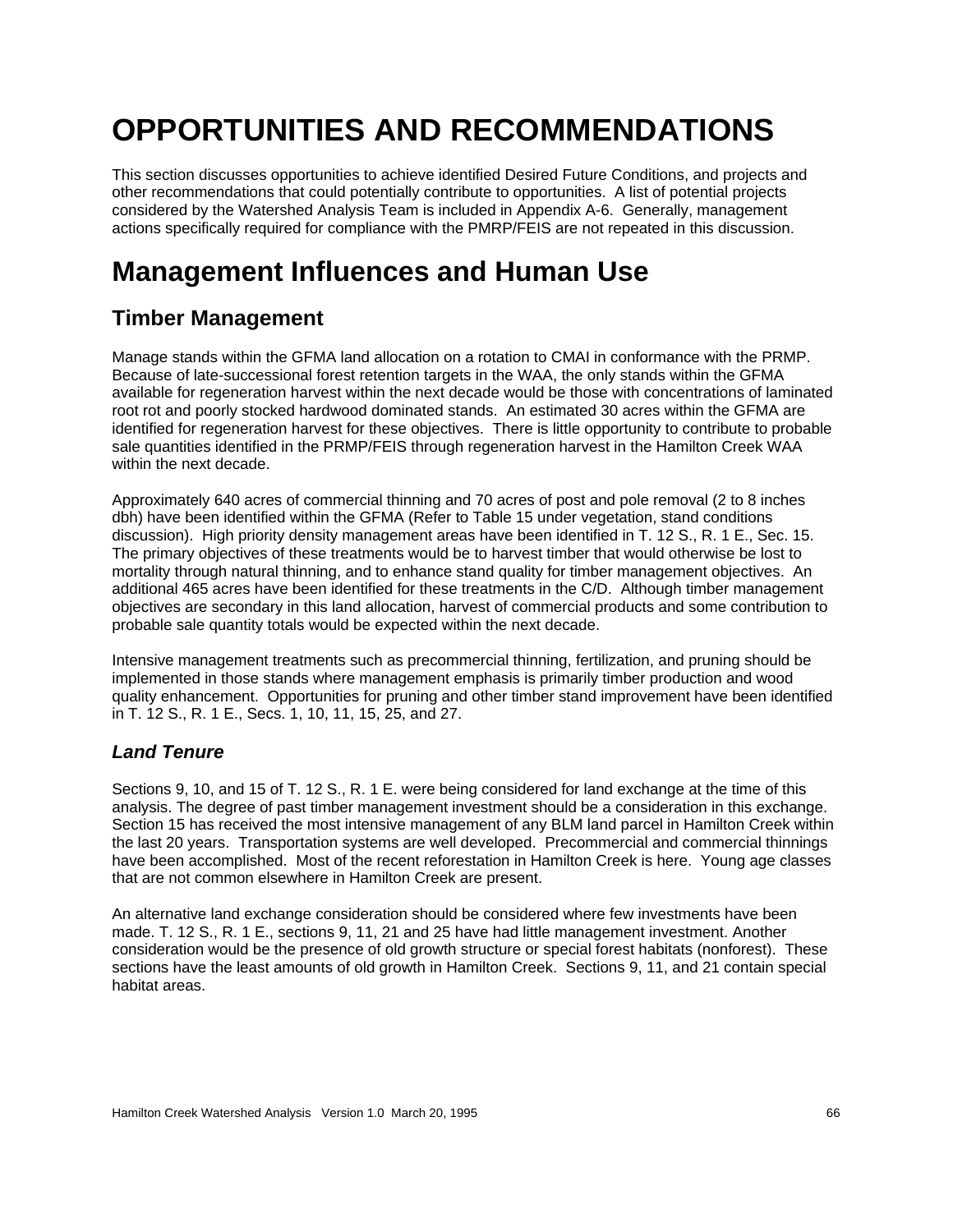### **Fuels Management/Air Quality/Smoke Management**

Opportunities to utilize fire for fuels management treatments will generally be limited to prescribed understory burning and pile burning in conjunction with commercial thinning and density management activities.

Broadcast burning could be utilized where heavy accumulations of fuels are generated during regeneration harvest, although this condition is not expected to occur because of the limited opportunities identified for regeneration harvest within the next decade.

All prescribed burning operations will be conducted in compliance with the Oregon Smoke Management Plan. This is expected to limit opportunities for burning due to the proximity of the WAA to the Willamette Valley DA. Opportunities to reduce the need for prescribed burning, including innovative utilization practices and careful evaluation of fuel accumulation and disposal processes, should be considered with individual project development.

### **Rural Interface Areas**

Investigate opportunities to develop cooperative arrangements with rural fire protection districts in the vicinity of the WAA.

Individual projects close to the managed RIA should be evaluated to determine potential effects to adjacent and nearby residential uses. A consistent public notification process should be pursued for projects planned in areas determined to have potential impacts within the RIA.

Site-specific mitigation measures should be addressed in project proposals determined to have impact within the managed RIA. Some general opportunities may include:

- In areas of high sensitivity (no specific areas were identified in this analysis), consider a select cutting method rather than a regeneration harvest method.

- Use wildlife trees to provide a visual buffer between residents and regeneration harvest units.

- Work with private landowners to address specific areas with trespass problems related to public access and use of BLM-administered lands (no areas were identified in this analysis).

### **Roads and Transportation**

Identify and replace failing and underdesigned drainage structures that represent a high risk of adverse impacts to water quality and aquatic and riparian habitat conditions. The principle hazards for sedimentation from stream bank erosion in the short term are the wooden culverts which are collapsing and destabilizing the roads, and, over time, could result in major sluice outs. Several culverts have been identified in the WAA. None of these drainage structures are considered adequate for a 100-year precipitation event..

T. 12 S., R. 1 E., Sec 13: Three log culverts located in headwater tributaries of Hamilton Creek. These culverts are located on roads that need to remain opened and maintained. Potential for failure of these culverts is estimated to be low to moderate under normal winter precipitation levels. Removal of these culverts is being considered as restoration opportunities under the 1994 Jobs in the Woods program. Additional opportunities would be identified as a result of the ongoing riparian surveys in the WAA.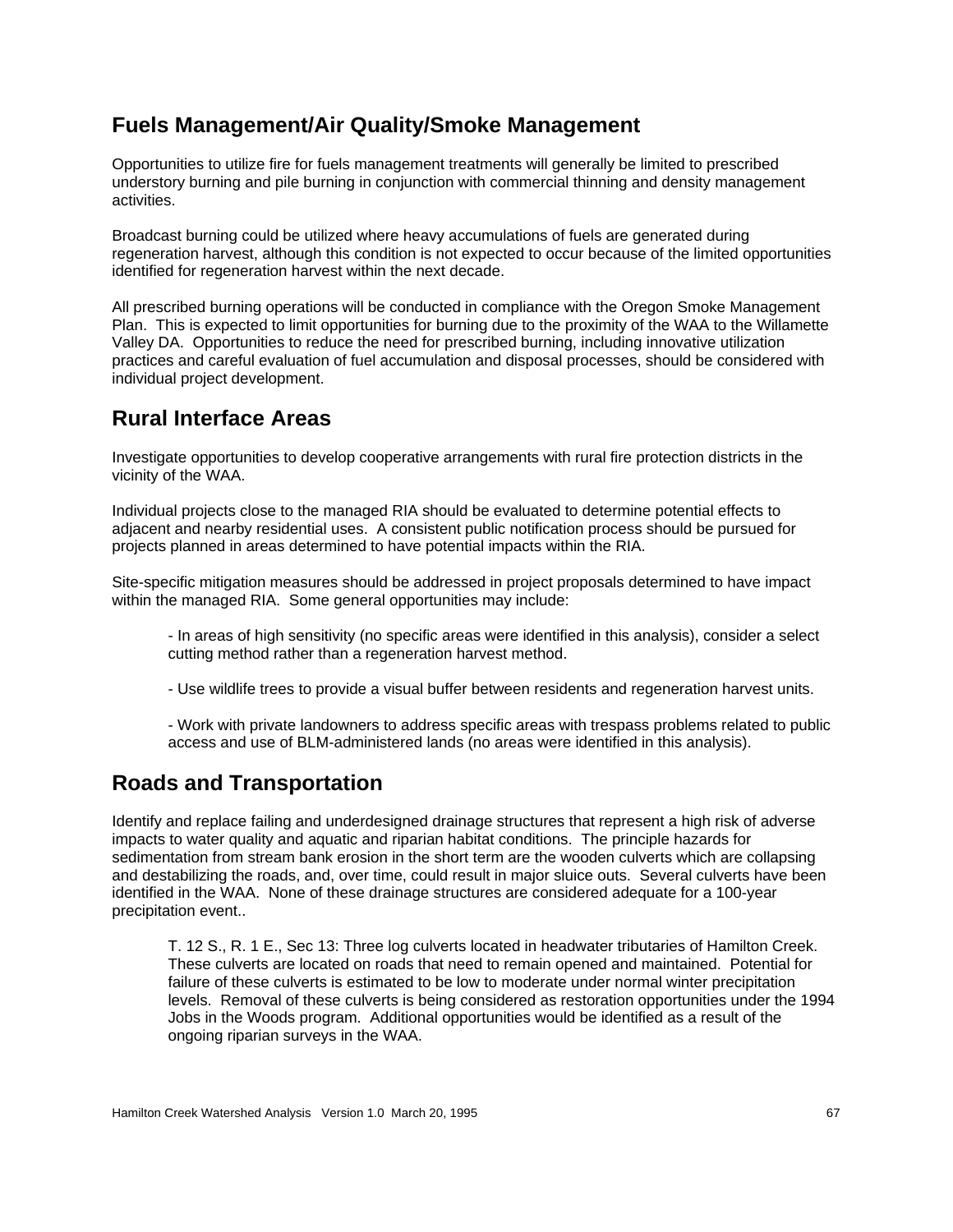T. 12 S., R. 1 E., Sec 25: Two log culverts located on the main branch of Scott Creek. Both of these culverts are located on road segments that are identified for possible closure or obliteration. Stream flow at the lower of these culverts is significant. The potential for road failure given existing drainage is estimated to be moderate, particularly for the lower culvert. These culverts could be replaced, or the need for access could be evaluated and the culverts removed and channels rehabilitated if the roads were determined appropriate for abandonment.

Also in Section 25: Several log drainage structures are located along road segments in the headwater tributaries of McDowell Creek. These road segments are heavily overgrown and would require renovation in order to provide equipment access to the culvert sites for removal. All of these road segments have been identified as possible road closure or obliteration opportunities. The potential for road failure given existing drainage is estimated to be low to moderate. Access needs should be evaluated and drainage conditions at individual locations assessed before deciding to remove or replace these structures.

Identify opportunities for road rehabilitation, closure, or obliteration to meet wildlife and watershed resource objectives to the extent allowable under existing road use agreements. Portions of the following road segments have been identified for potential closure or obliteration within the Hamilton Creek WAA:

| 12-1E-1.2  | 12-1E-3.2   | 12-1E-15.1 | 12-1E-16.1 | 12-1E-21.1 | 12-1E-21.2 |
|------------|-------------|------------|------------|------------|------------|
| 12-1E-15   | 12-1E-23    | 12-1E-23.1 | 12-1E-25   | 12-1E-25.1 | 12-1E-25.2 |
| 12-1E-25.3 | 12-1E -27.1 | 12-1E-35.1 | 12-2E-29.1 | 12-2E-29.2 | 12-2E-30   |
| 12-2E-30.2 |             |            |            |            |            |

Develop a comprehensive transportation management plan to address access needs within and transcending WAA boundaries (See PRMP/FEIS page 2-76). A transportation management plan should establish management objectives for road segments that include provisions for inspection and maintenance schedules and criteria for identifying priorities for rehabilitation, access control, or obliteration. Additionally, since there is insufficient information on the condition of water quality or riparian habitat within the WAA to justify modification of interim Riparian Reserve widths specified in the SEIS/ROD, the plan should address criteria for threshold conditions for these resources to allow for road construction within the Riparian Reserves. The plan should include an effective public involvement strategy to identify public concerns and expectations regarding access, in order to reduce the risk of conflict in establishing road and transportation management objectives consistent with the Aquatic Conservation Strategy.

#### **Recreation Use and Amenities, and Scenic Quality**

Evaluate projects in the vicinity of Scott Creek waterfall for potential impacts to scenic and recreation values of the area. Develop mitigation measures to maintain the vegetation character in the vicinity of the falls, and investigate measures to improve public access to the site.

### **Socioeconomic Conditions**

Implement commercial thinning and post and pole harvest opportunities identified under timber management to contribute to local forest products industry employment. Depending on treatment prescriptions and resource management objectives, potential timber volumes from these treatments could range from 5 million to as much as 12 to 15 million board feet in several advertised sales within the decade.

Continue to provide traditional wood products when possible and identify opportunities for selling nontraditional wood products such as debris from precommercial thinning.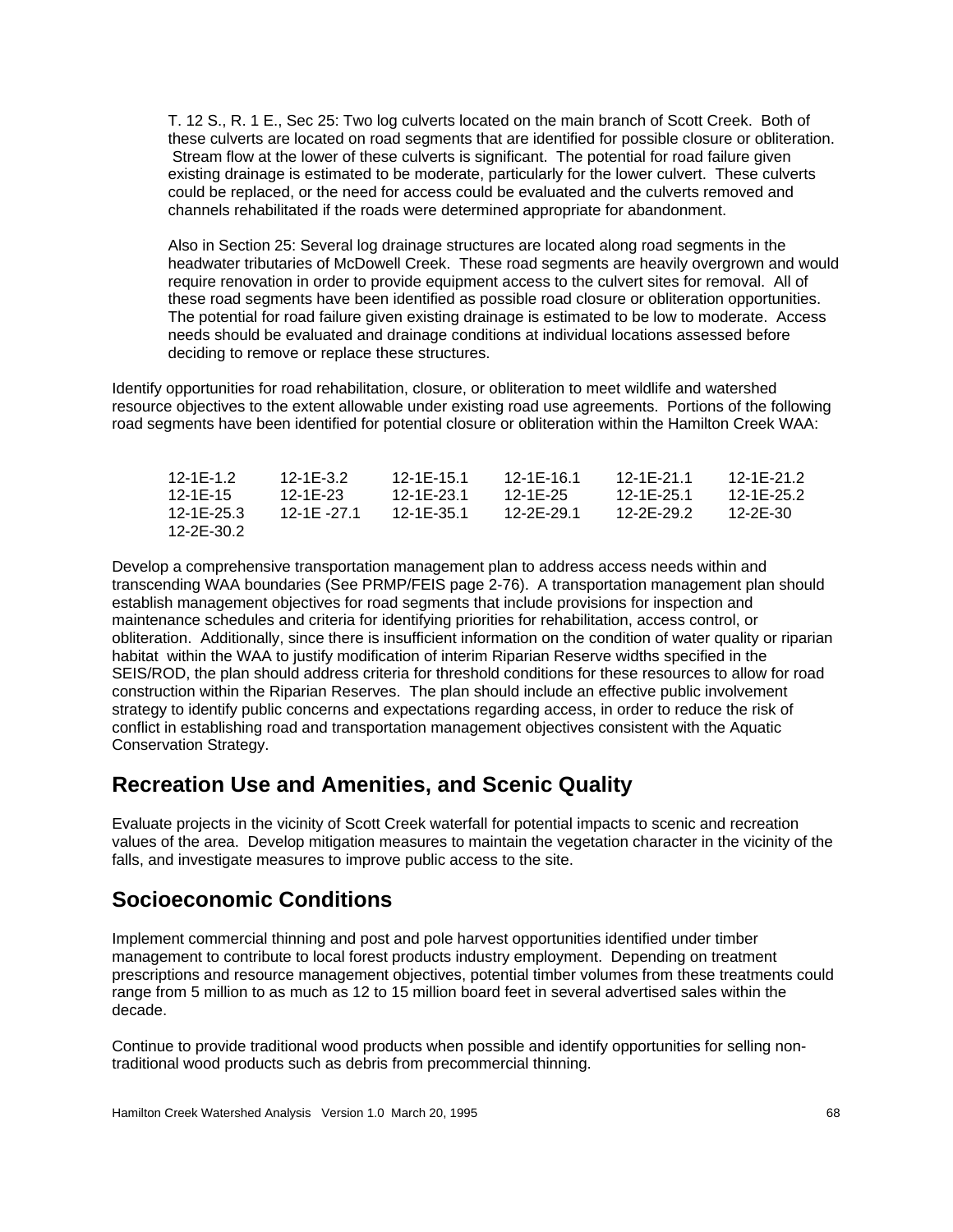Identify opportunities to cooperate with private land owners in the WAA to support, and if possible, expand the local special forest products industry.

Target local providers in the awarding of service contracts (i.e. reforestation and stream survey and enhancement projects). In some instances, thinning treatments that would not result in saleable volume and advertised timber sales, such as density management in riparian reserves, could nonetheless contribute to local employment opportunities through identified "Jobs-in-the-Woods" contracts.

## **Natural Disturbance Processes**

### **Fire**

Fire management specialist should make appropriate suppression responses to all wildfires. In most cases, that response will be aggressive initial attack which will extinguish the fire at the smallest size possible. The goal of fire suppression is to minimize the combined cost of suppression plus resource value loss, commensurate with other resource management objectives.

Prescriptions for fuels treatments and amounts of woody debris exceeding acceptable levels should be coordinated between fuels management and other resource specialists to insure that risk of large catastrophic wildfires are maintained at an acceptable level. Stands most at risk of catastrophic wildfires would be large commercial and precommercial thinnings with no slash treatment, and old growth stands in which excessive amounts of natural and project generated (logging/thinning slash) fuels are allowed to accumulate.

Uncontrolled wildfires should not be used to meet resource management objectives. However, naturally ignited fires may be managed as prescribed fires following site-specific agency direction on a case by case basis.

### **Disease and Insects**

Timber stands in the GFMA land allocation heavily infected with laminated root rot should be treated with regeneration patch cuts within the decade in order to eliminate infection centers. Infected stands in C/D land allocations should be evaluated for potential to contain the infected areas and prevent significant spread of the disease through selective harvest and underplanting resistant species. Several infected stands have been identified through inventory and stand exam notes and through TPCC classification. Treatment of heavily infected areas will contribute to stand health and could help reduce the risk of catastrophic stand damage from high wind events.

The preferred method for control of *Phellinus weirii* is to patch cut a 50 foot buffer beyond all infected conifers, and plant resistant hardwood species. Treated stands should be inspected biannually until hardwoods achieve crown closure. After that time stands should be visited every ten years until about 50 years of age. Roguing of conifers could be scheduled or done concurrently if any were found. If density management treatments occurred the sites would have to be monitored more frequently, since conifers might become established with increased growing space.

Provided western hemlock dwarf mistletoe is removed from the SEIS/ROD Survey and Manage species list, stands with significant components of western hemlock located in the GFMA land allocation should be surveyed for dwarf mistletoe infection. Stands with heavy dwarf mistletoe infections should be identified as high priority for density management treatment, targeting hemlock for removal.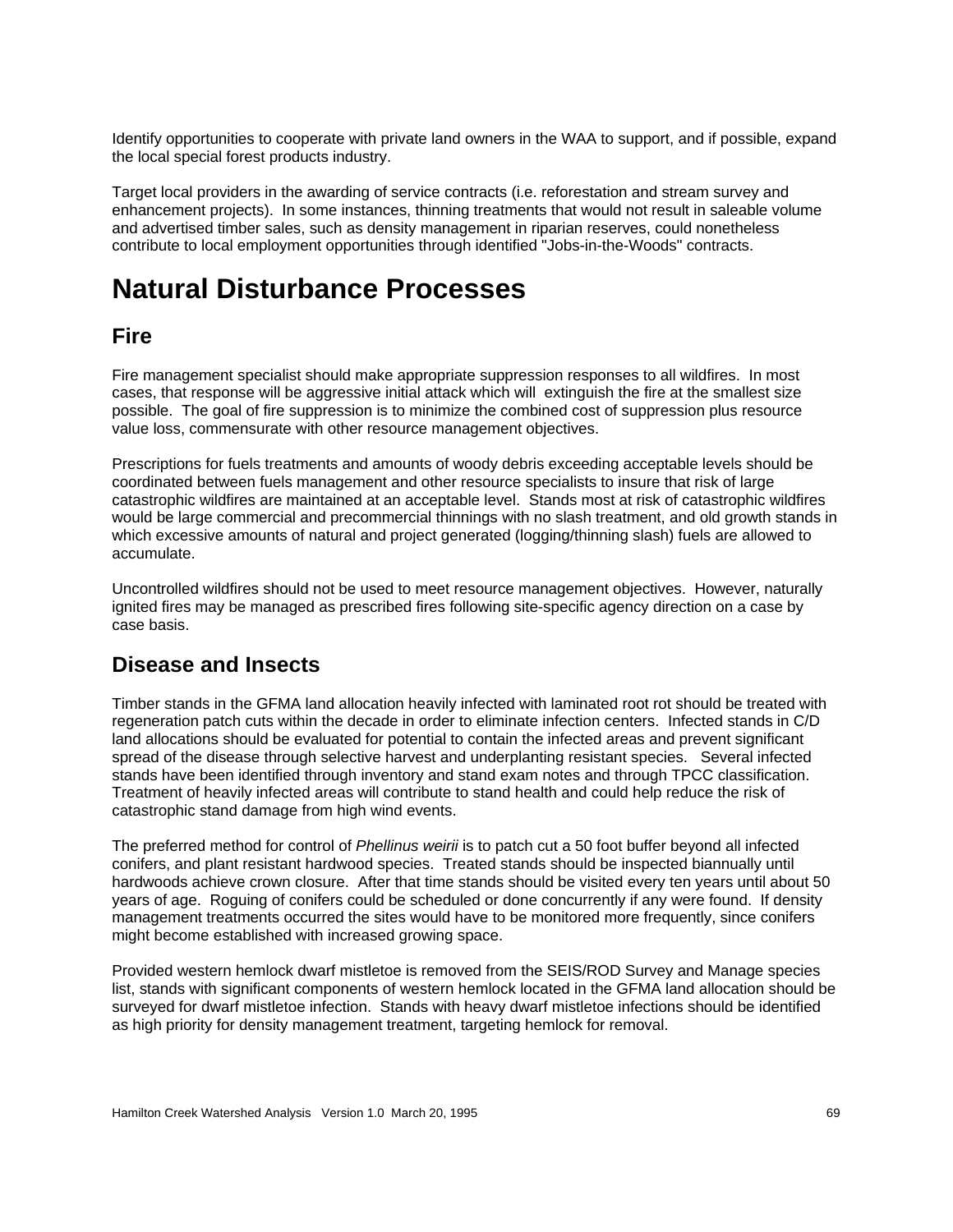## **Soil**

### **Soil Displacement and Erosional Processes**

#### *Mass Soil Movement*

No restoration opportunities exist for areas prone to slope instability which have not experienced mass movement. In these areas, limiting management activities and/or use of appropriate Best Management Practices (PRMP/FEIS Appendix G) offer the best opportunities for avoiding slope instability.

Those areas which have already experienced mass movement or have a high probability of failure are mainly located on already identified road segments and wooden culverts which are rotting out. These culverts have been identified for potential replacement (refer to recommendations under water quality).

### *Surface Erosion*

Natural surface non-maintained roads have been identified for possible closure or erosion/sedimentation mitigation (refer to roads and transportation recommendations).

#### *Compaction*

Subsoil compacted areas identified in TPCC and as verified with field reconnaissance. More than 60 percent of the Hamilton Creek WAA is classified as TPCC FSR2, indicating soil compaction over a large area. Many of the compacted areas occur in forest stands that are now 10 to 40 years of age. The most effective mitigating measure appears to be tilling with a winged subsoiler. There has been a great deal of opposition to tilling in established forest stands because of possible damage to roots of adjacent trees. Thus, the opportunity to reduce compacted areas in the short term is significantly less than the 60 percent of the BLM land identified as FSR2. The common practice is to subsoil the entire extent of compacted area upon regeneration harvest.

## **Long Term Soil Productivity**

#### *Soil Nutrient Status*

Design forest management practices on soils at high elevations to reduce ground disturbance and displacement of the A horizon. In general, soil nutrient capital is not a major problem in Hamilton Creek. In the TPCC mapping, soil nutrient problems made up about 200 acres of the Hamilton Creek watershed (or about 4.5 percent of BLM ownership). This is all located in the Cryic soil temperature zone at elevations greater than 2,800 feet..

Identify plantations classified as TPCC FN as high priority stands for fertilization to replenish lost nutrient capital. Even though lost nutrients are eventually replaced through precipitation, the first twenty years of a plantation is the time when there is a major need for nutrients. An application of fertilizer would supply this extra nutrient capital at a critical time. The other traditional application times are in conjunction with precommercial and commercial thinning treatments.

#### *Plant Available Water*

Design forest management practices on soils identified with shallow A horizons to reduce ground disturbance which could result in increased erosion and would decrease already low available water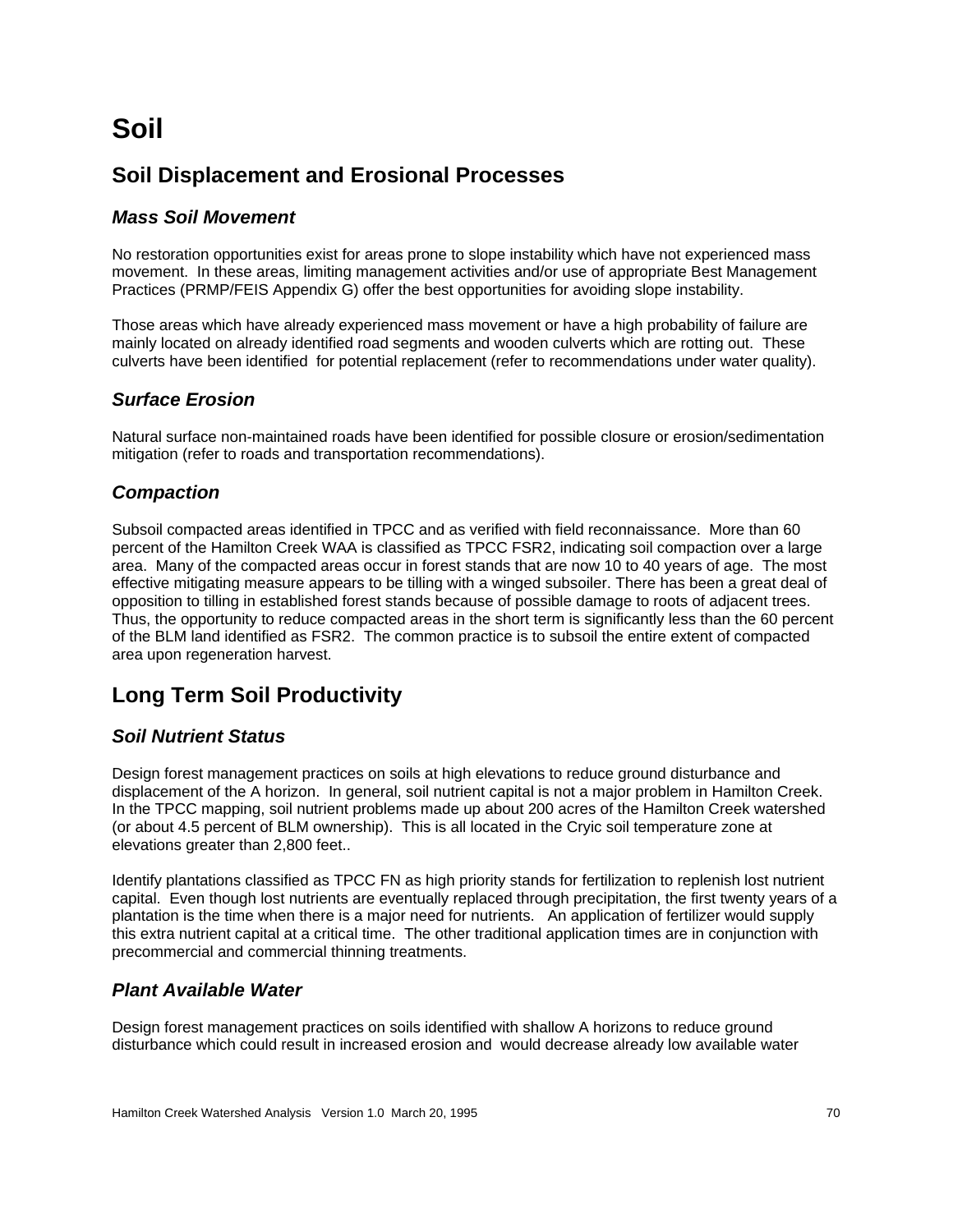holding capacity. Soils with inherent low AWHC usually occur on steeper slopes, and at higher elevations in the Cryic soil temperature zone.

There is little restoration potential for soils with inherent low soil moisture availability. Reforestation practices such as planting drought tolerant species, spacing control, controlling competing vegetation, and longer harvest rotations would be appropriate for soils classified in this regime. Management practices such as ground based yarding and site preparation, wet season yarding, and broadcast burning, that would adversely impact soil structure in the A horizon should be avoided.

# **Hydrology**

## **Water Quality**

### *Stream Bank Stability*

Implement measures including road obliteration, rehabilitation, and culvert replacement identified under Roads and Transportation on a priority basis. Locations identified as having the greatest potential for significantly affecting stream channel stability should be emphasized for project implementation within the next year.

Implement opportunities identified under Stand Condition for density management and hardwood stand replacement in Riparian Reserves that would contribute to conifer stand development and increased tree size within the decade. Rapid development of LWD to contribute to bank and channel structure, especially in areas currently dominated by hardwoods and younger conifer stands, is important for accelerating replacement structure for existing LWD in the intermediate to long term. There is currently insufficient information on the condition of stream channels and water quality within the WAA to justify modifying the interim Riparian Reserve widths designated in the SEIS/ROD.

### *Sedimentation*

Maintain Riparian Reserve buffers and design management activities to maintain water quality within State Water Quality guidelines. Proposed actions should create a turbidity increase no greater than 10 percent over preexisting natural turbidity levels.

As discussed in opportunities under soils, rehabilitation of compacted areas will reduce surface runoff and subsequent erosion, which would help reduce potential sources of sedimentation and water quality degradation.

There are few opportunities to substantially influence sediment levels resulting from road density, or rainon-snow potential. Implement road management strategies as discussed under Streambank Stability and Roads and Transportation. Implementation of stand density management treatments for all areas with less than 75 percent conifer canopy closure would contribute to increased hydrologic maturity in the long term. Utilize cumulative impact analysis to Identify areas where harvest activities have increased ECA levels to thresholds that indicate high risks for increased erosion and peak flows. Assess the potential for increased sediment delivery to streams, and plan harvest strategies on BLM lands to retain ECA targets for hydrologic maturity to offset or avoid compounding the effects of harvest levels on private lands.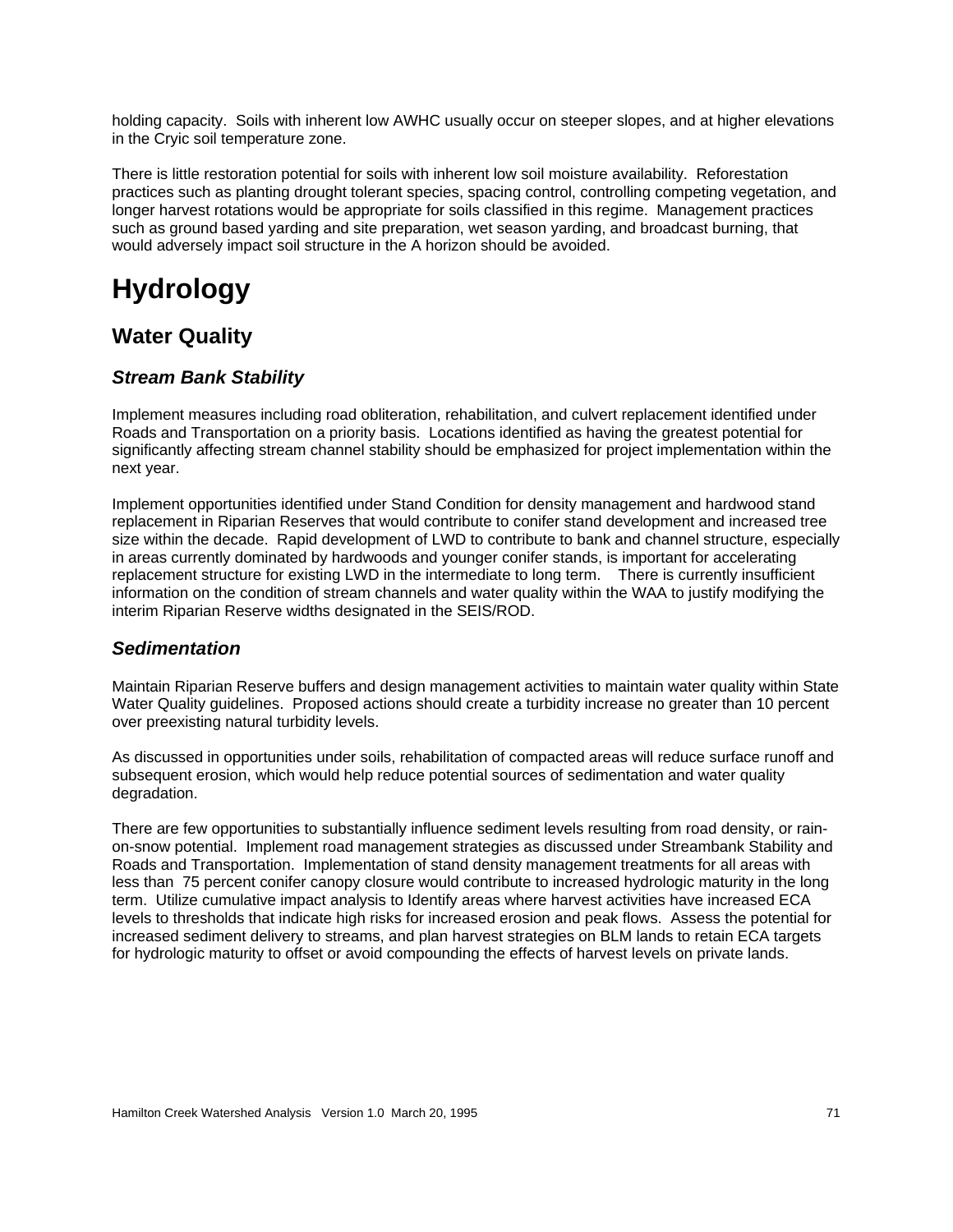## **Downstream Beneficial Uses**

Implement measures identified to decrease sedimentation and to improve bank and channel stability and riparian habitat condition. The chief downstream beneficial use in Hamilton Creek is fisheries and aquatic resources. Increased temperature and sedimentation could significantly affect fisheries as well as exceed State Water Quality standards.

Retain Riparian Reserve buffers to maintain adequate water quality for other downstream uses. Other beneficial uses include irrigation, livestock, fire protection, and domestic and municipal water supplies downstream from Hamilton and McDowell Creeks confluence with the South Santiam River. Although these uses occur much farther downstream from the WAA boundaries and generally are not considered to be directly affected by activities within the WAA, the cumulative contribution of sediment and increased temperatures would be minimized with Riparian Reserve buffer retention.

## **Vegetation**

## **Vegetative Patterns**

Retain all late-successional forest patches within the WAA until the PRMP/FEIS target of 15 percent latesuccessional forests within the watershed is attained (PRMP/FEIS page 2-33). BLM ownership in Hamilton Creek WAA totals 4530 acres, 15 percent of which would be 680 acres.

Currently, about 6 percent or 280 acres of BLM lands are in late-successional forest condition. To maintain 15 percent, an additional 400 acres of early/mid successional stands would need to be identified. Table 14 lists candidates for the best available areas to attain 15 percent late-successional forest stands. Stands exhibiting late-successional characteristics were chosen first, after which stands were chosen on the basis of age, the oldest first.

| <b>TOWNSHIP 12 SOUTH</b> |              |        |   |     |    |     |    |    |    |    |       |
|--------------------------|--------------|--------|---|-----|----|-----|----|----|----|----|-------|
| Range                    | 2 E.<br>1 E. |        |   |     |    |     |    |    |    |    |       |
| <b>Section</b>           |              | ີ<br>J | 9 | 11  |    | 15  | 23 | 25 | 27 | 29 | total |
| Area                     | 46           | 114    | 6 | 282 | 21 | 108 | 57 | پ  | 4  | 41 | 682   |

#### **TABLE 14: Best 15 percent Late Successional Stands in Hamilton Creek WAA**

For wildlife and botanical resources, the following criteria are important when identifying stands for development into late-successional:

### *Age class*

Generally, oldest forest first. Using this criteria, the additional 400 acres would come from the 60-year age class. The 15 percent late-successional on federal lands in the WAA would be achieved within 20 to 30 years.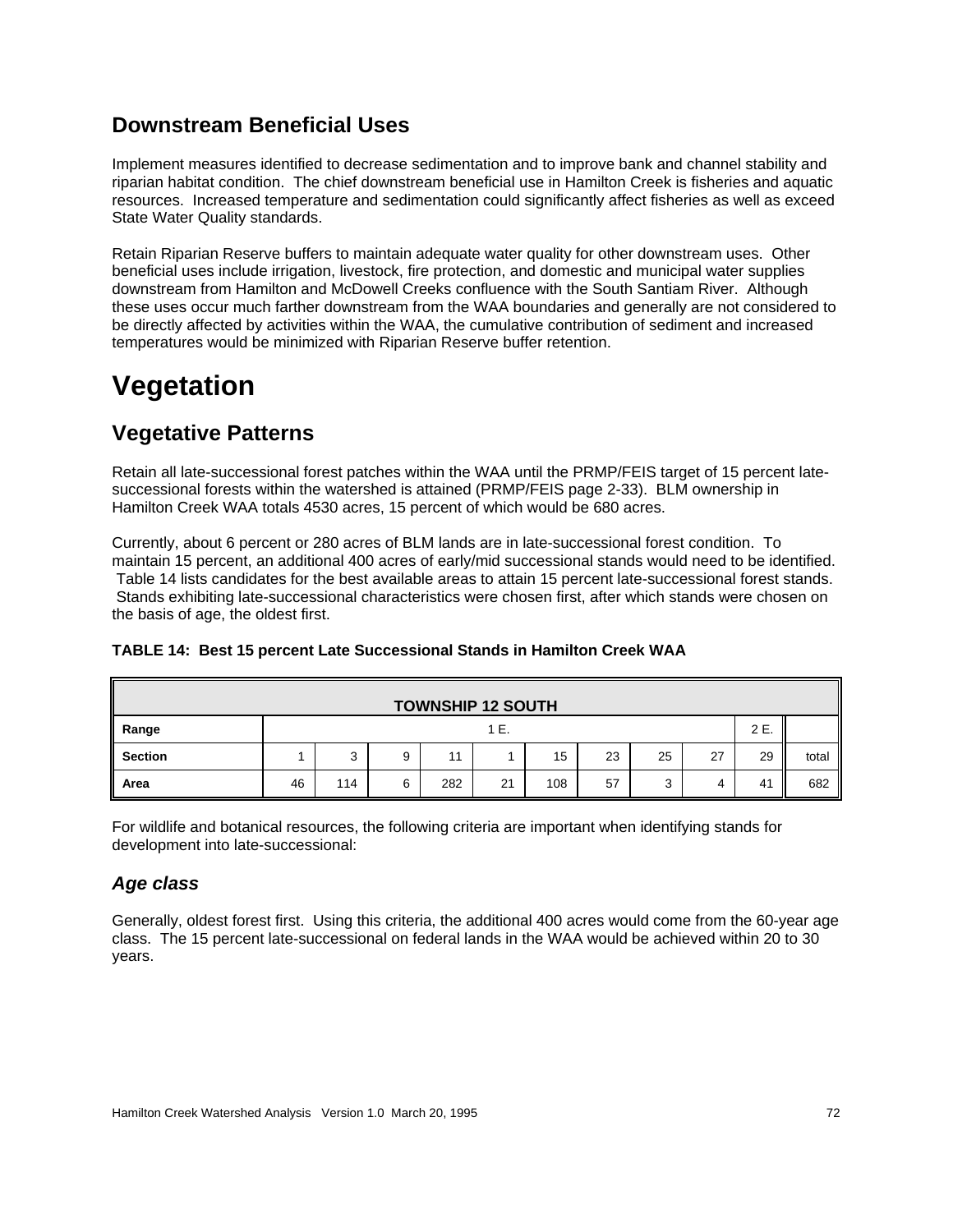#### *Connectivity/Diversity Blocks*

The 25 percent older forest in C/D blocks can contribute to the 15 percent late-successional.

In T.12S., R.1E., Section 3, there are 58 acres of late-successional in the C/D land allocation. The best opportunity for development of late-successional is in the vicinity of the mapped core area (LSR) in OI #050 which is in the 50 year age class.

In T.12S., R.2E., Section 29, there are 34 acres of late-successional in the C/D land allocation. The best opportunity for development of late-successional is adjacent to Black Peter wetlands in OI #050 which is in the 50-year age class.

## **Forest Stand Conditions**

All stands in the Hamilton Creek WAA were considered for silvicultural treatment opportunities. All nonforest special habitats were designated No Treatment. Stands identified as late-successional or old growth are designated No Treatment status in the short term, since these stands are the best candidates for 15 percent late-successional stand retention in conformance with the PRMP. Stand treatment opportunities are summarized in Table 15 and discussed individually by land allocation.

Many of the stands suitable for commercial thinning may also have post and pole removal opportunities. Most of the stands that had a precommercial thinning will not have post and pole opportunities because this treatment tends to accelerate the growth of trees to the point few trees in a 2 to 8 inch diameter class are present.

Approximately 1,850 acres have been identified as having potential for commercial thinning. These treatment opportunities are estimates based upon aerial photo interpretation and to reconnaissance.

|                                                               | <b>MATRIX</b> |     | <b>RIPARIAN</b> | <b>TOTALS</b> |  |
|---------------------------------------------------------------|---------------|-----|-----------------|---------------|--|
| <b>TREATMENT</b>                                              | <b>GFMA</b>   | C/D | <b>RESERVE</b>  |               |  |
| CommercialThin/Density Management                             | 640           | 435 | 775             | 1850          |  |
| Post and Pole Removal/density management (2)<br>to $8$ " dbh) | 70            | 30  | 155             | 255           |  |
| PrecommercialThin                                             | 5             | 40  | 30              | 75            |  |
| <b>Group Selection</b>                                        | 125           | 0   | 200             | 325           |  |
| Regeneration                                                  | 30            | 0   | 45              | 75            |  |
| <b>TOTALS</b>                                                 | 870           | 505 | 1205            | 2580          |  |

#### **TABLE 15: Treatment Opportunities in Hamilton Creek WAA** *1/*

*1/ The density management area in T 12 S., R 1 E., Sec 13 is not included in the opportunities. Potential density management areas in T. 12 S., R. 1 E. Sec. 25 and T. 12 S., 1., R. 2 E., Sec. 29 are included.*

*2/ The only stands to be regenerated in this entry would be those with concentrations of Phellinus weirii and poorly stocked hardwood dominated stands.*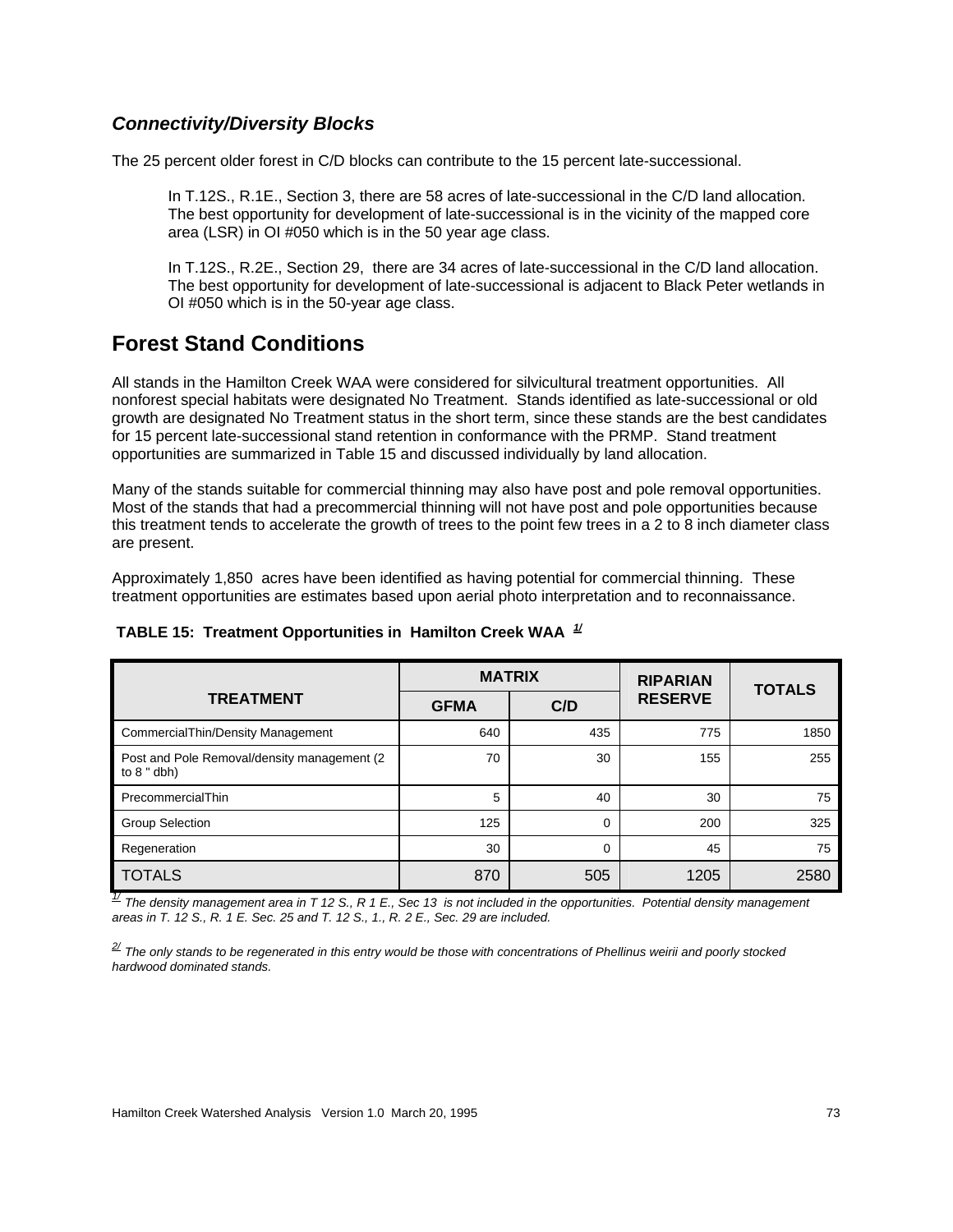#### *GFMA*

Implement intensive management treatments such as precommercial thinning, post and pole removal, fertilization, pruning, commercial thinning where management emphasis is primarily timber production. These same intensive treatments should be done in other areas such as Riparian Reserves and C/D areas, however, the emphasis will be for nontimber values. Specific opportunities for timber harvest and stand improvement are discussed under timber management.

#### *Connectivity/Diversity*

Use density management to attain late-successional structure within stands by variable density thinnings. Harvest stands on a 150-year rotation in the long term. C/D density management opportunities have been identified in T. 12 S., R. 1 E., Sec. 3, and T. 12 S., R. 2 E., Sec. 29.

#### *Riparian Reserves*

Implement density management partial cut treatments in overstocked early and mid successional stands, maintaining at least 70 percent canopy cover. This treatment will increase amounts and distributions of LWD in the intermediate to long term to sustain physical complexity and stability according to the Aquatic Conservation Strategy objectives. The chief mechanism is acceleration of growth resulting from density management. Retaining 70 percent canopy will maintain the stands in a hydrologically recovered state and will retain stand structure to improve riparian habitat conditions. Riparian Reserve density management opportunities have been identified in T. 12 S., R. 1 E., Section 15, and T. 12 S., R. 2 E., Sec. 29.

Apply group selection or patch cut treatment in stands identified as poorly stocked and hardwood dominated. These could be regenerated while maintaining some cover. Sites in T. 12 S., R. 1 E., Sections 10, 11, and 13 have been identified for potential hardwood conversion. Many of these stands are hardwood dominated and are unlikely to meet Aquatic Conservation Strategy objectives because they cannot supply coarse woody debris in sufficient sizes and amounts.

Additional locations for riparian habitat restoration should be identified through riparian inventories.

#### *Late-Successional Reserves*

Implement density management treatments in stands allocated to LSR (Owl site core area) to accelerate creation of "old growth" structure. Opportunities for LSR density management in the short term should be targeted to stands with residual old-growth, but composed predominantly of trees 80 years or younger.

#### *Special Research and Adaptive Management Opportunities*

The National Bureau of Science (NBS) has been developing a proposal for a Density Management Study in cooperation with BLM within the Hamilton Creek WAA . The study area, comprising approximately 200 acres in T. 12 S., R. 1 E., Sec. 13, would be part of several density management study regimes located on western Oregon BLM-administered lands. The study is designed to evaluate how alternative silvicultural systems may be used to accelerate the development of old-growth characteristics in young forest stands. Upland and riparian stand management prescriptions would be integrated in an attempt to achieve multiple species and stand structure objectives. Monitoring results to be obtained are hoped to demonstrate the effectiveness of these density management prescriptions for creating late-successional forest habitat. Implementation of the project is scheduled for June 1996.

Other opportunities to develop study areas to contribute to this research effort are being considered within the WAA in T. 12 S., R. 2 E., Sec. 29.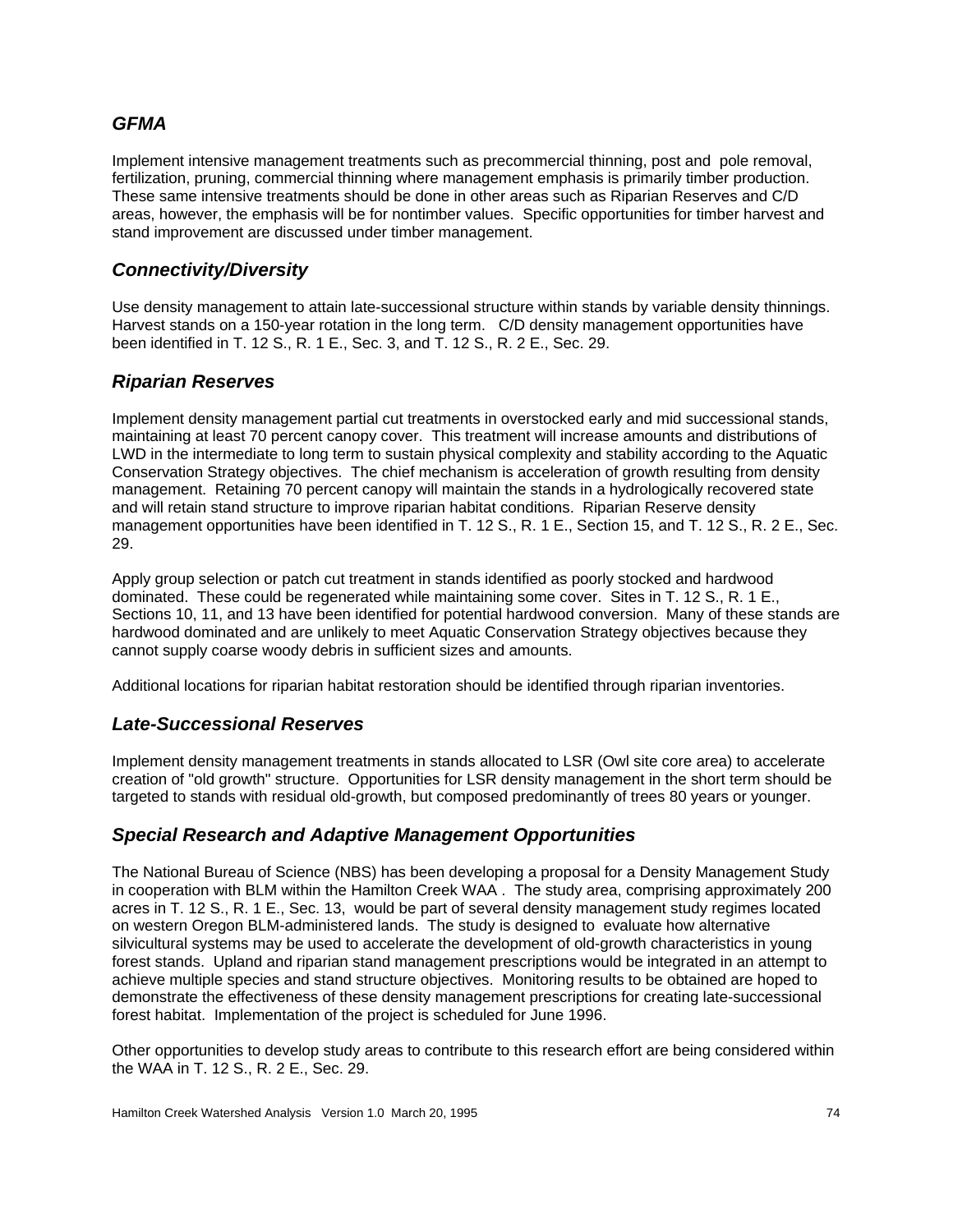## **Noxious Weeds and Non-Native Species**

Emphasize education of BLM employees and other public land users of potential invading (Priority I) noxious weed species in the Salem District. As infestations are detected they should be subject to manual control (hand pulling) without further analysis. Biological and chemical methods may also be used. Sites should be monitored. Once noxious weeds are identified and Oregon State Department of Agriculture notified, Priority II status should be assigned.

Use transplants and seed collected from populations of native species within the WAA for revegetation projects in order to insure that the native plant communities are favored within the WAA.

## **Wildlife**

## **Habitat Age Class, Amounts and Distributions**

Create and maintain 15 percent of the federal lands in the WAA in late-successional forest condition over time. To maintain 15 percent, an additional 400 acres of early/mid successional stands would need to be identified, as discussed under Vegetative Patterns.

## **Road Densities**

Close approximately 7 1/2 miles of BLM-controlled roads. The roads can be rehabilitated or blocked and allowed to over grow. When constructing new roads on BLM lands, construct temporary roads and close upon project completion. If these recommendations are followed, road densities on BLM lands could be maintained at 2.9 miles per section, which is below the 3 miles per section threshold for high road densities.

Pursue a road management program with ODF&W and major private landowners to identify additional opportunities to reduce or limit increases in open road density within the WAA.

Forage seed to improve forage quality. Road rehabilitation affords an excellent opportunity for forage seeding. Forage seeding in small (<2 acres) openings can be planned in areas identified for density management and commercial thinning.

## **Standing Dead and Down Logs**

Create standing dead habitat in stands that lack large, hard material. Target stands should be 40 to 90 years of age that lack large hard standing dead. When implementing projects in younger stands (<50 years), leave enough green trees as capital for future development of the standing dead resource. Stands should be identified through stand exams. First priority would be stands in the C/D blocks, especially stands in or adjacent to the mapped core area and special habitats. Second would be stands adjacent to special habitats and FEMAT buffers in the General Forest Matrix.

## **Riparian/Streamside Habitat**

Implement projects within Riparian Reserves with the objective of improving riparian habitat and accelerating late-successional conditions in young stands. Criteria for identifying projects include stocking and species composition control, down log and standing dead recruitment. Stands should be identified through stream and riparian inventories. Stands identified under Vegetative Stand Condition should be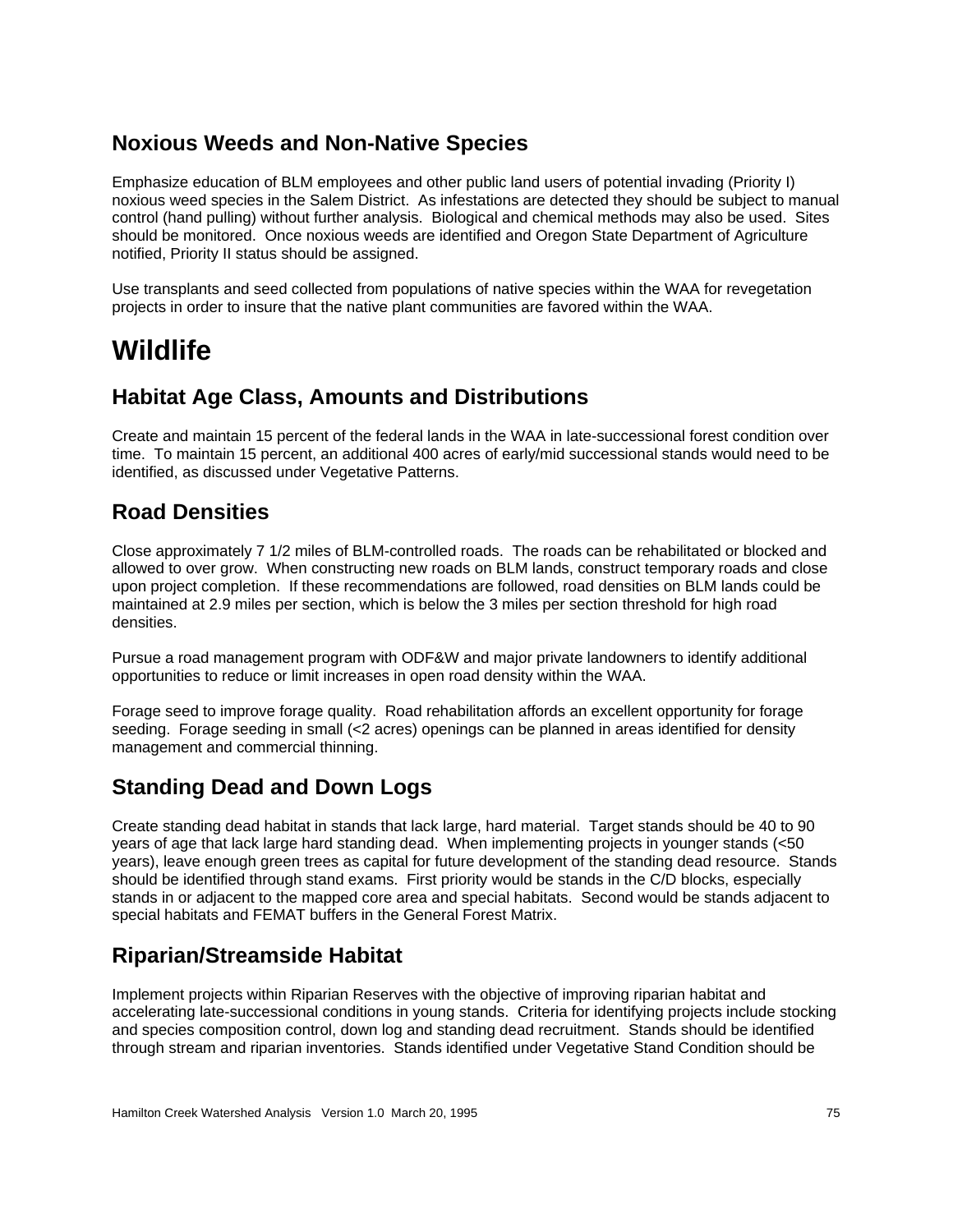first priority for treatment. There is currently insufficient information on the condition of riparian habitat within the WAA to justify modifying the interim Riparian Reserve widths designated in the SEIS/ROD.

#### *Land Tenure*

The highest priority lands in Hamilton Creek WAA for retention in federal ownership include BLM lands with high wildlife values. These lands are considered to be in Zone 1 according to PRMP/FEIS page 2-16. These lands include T.12S., R.1E., Sections 1 (Green Mountain meadows) and 3 (Round Mountain LSR); T.12S., R.2E., Section 29 (Black Peter wetlands). From a wildlife standpoint, the remaining lands in the WAA are in Zone 2 according to PRMP. There are no BLM lands in the WAA that meet the definition of Zone 3, high priority to exchange out of federal ownership.

## **Fisheries**

Improve the tree size and species mix in riparian areas which presently have small diameter conifers or are dominated by hardwood species. Silvicultural practices that could be considered include thinnings in conifer stands, underplanting of conifers in hardwood stands, and creating small openings in hardwood stands and planting with conifer species. Priority areas would be along moderate gradient reaches of Hamilton Creek and S. Fork Scott Creek in T. 12 S., R. 1 E.:

| <b>Hamilton Creek</b> | NE 1/4, NE 1/4 Sec. 9<br>NW 1/4, NW 1/4 Sec. 10<br>SW 1/4 Sec. 11 |
|-----------------------|-------------------------------------------------------------------|
| S. Fork Scott Creek   | NE 1/4 Sec. 21<br>SW 1/4 Sec. 23                                  |

Locate and replace culverts that do not meet FEIS/ROD standards and guidelines. Highest priority culvert replacement are those identified as having moderate to high risk of impacts to water quality and channel stability, as discussed under Roads and Transportation.

## **Special Status/Special Attention Species and Special Habitat Areas**

### **Special Status/SEIS Survey and Manage Species**

Develop late-successional forest areas in the vicinity of special habitats, particularly Green Mountain meadows, Black Peter wetlands and, to a lesser extent, Keel Mountain. All age classes adjacent to Green Mountain meadows should be developed into late-successional forest. Portions of T.12S., R.2E., Section 29 OI # 050 that surround Black Peter wetlands have been identified as potential for development of latesuccessional in a C/D block. Portions of T.12S., R.1E., Section 13 OI # 030 and 050 adjacent to Keel Mountain are good opportunities for late-successional development. Closure of road 12-1E-1.2 would limit access to the vicinity of Green Mountain Meadows, providing further protection to the area's habitat value.

## **Spotted Owls**

Maintain existing late-successional habitat and implement density management prescriptions to develop late-successional stand characteristics in younger age classes within the Round Mountain spotted owl core area.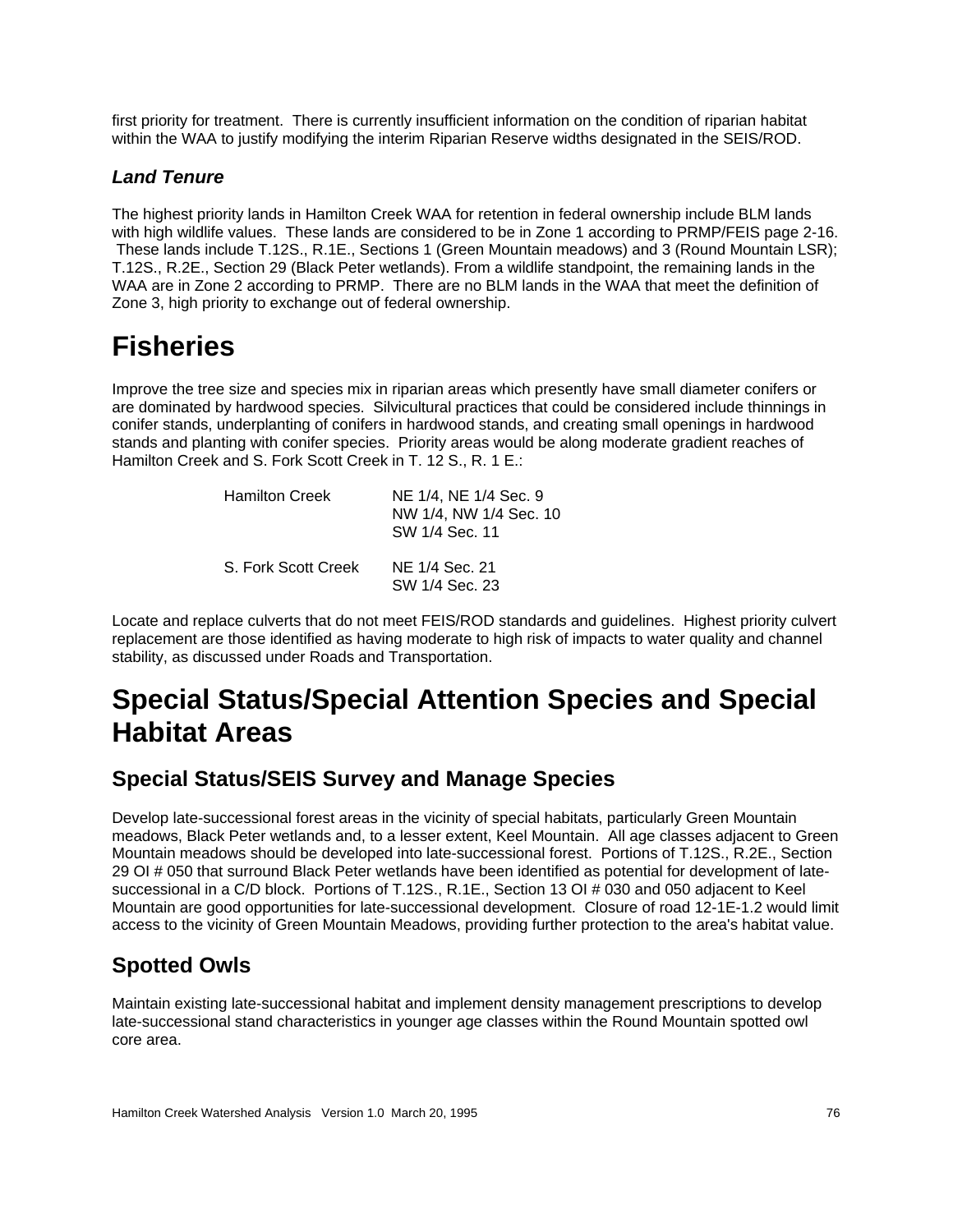## **Special Habitat Areas**

Buffers around Green Mountain Meadows that would result from retention of Riparian Reserves would leave small, unprotected areas in the vicinity of the meadows that could be impacted. These impacts would be inconsistent with managing the meadows as an ecosystem. The meadow area should be further protected by areas including stands identified as FOI units #020 and 030 in T.12S., R.1E., section 1. The west edge of the meadow located on private lands would be managed under the FPA.

Black Peter wetlands should be protected with Riparian Reserve buffers. These buffers should provide adequate protection to preserve special habitat values associated with the wetlands. In addition, Black Peter wetlands is located in a C/D Block, which should contribute to 15 percent late-successional forest habitat. The portions of Black Peter wetlands located on private lands in Section 30 would be managed under the FPA.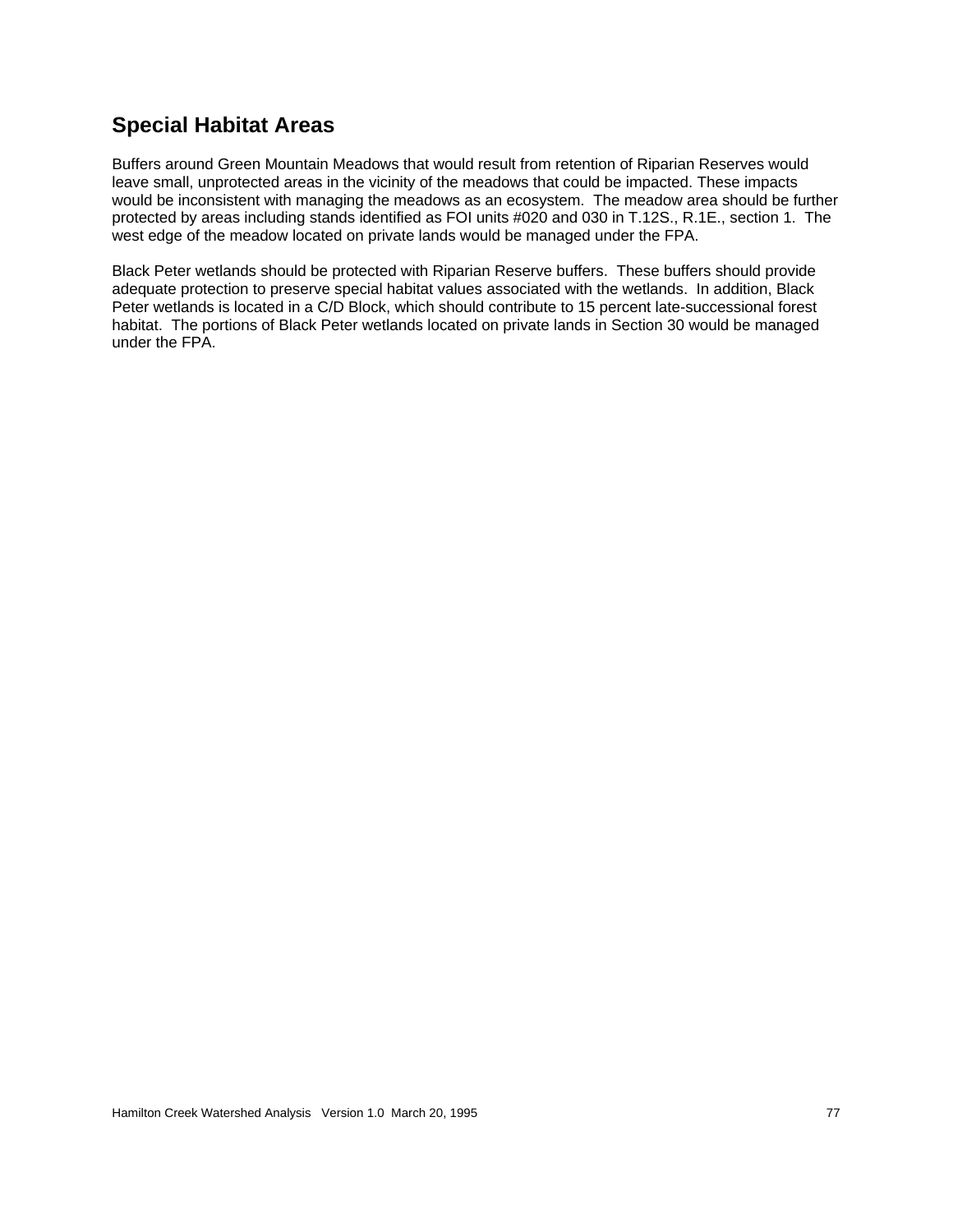# **MONITORING AND DATA NEEDS**

This section summarizes significant data gaps and recommended monitoring needs identified through the watershed analysis process for Hamilton Creek. Details relating to these recommendations are included in individual reports in Appendix B, Watershed Analysis Team Technical Reports.

These data and monitoring needs were specifically identified for the Hamilton Creek WAA as a result of analysis of key questions. These recommendations should be considered in addition to monitoring requirements determined necessary through implementation of the PRMP/FEIS and SEIS/ROD.

## **Hydrology**

There is currently insufficient information on the condition of riparian habitat, stream channels and water quality within the WAA to justify modifying the interim Riparian Reserve widths designated in the SEIS/ROD. Riparian surveys were conducted in selected areas in the summer of 1994. Data compiled as a result of that survey should be analyzed, and need for additional data needs, if any, should be documented in updates of this Watershed Analysis.

There is insufficient data on dissolved oxygen levels to validate assumptions that reduced oxygen levels are influenced by agricultural and residential uses downstream from the WAA. Monitoring of water quality, including temperature and dissolved oxygen, are recommended to determine more precisely the major sources of this impact, and its effect to downstream beneficial uses.

The percentage of all ownerships in hydrologically unrecovered condition should be monitored to determine the potential for increased risk of rain-on-snow influenced runoff and sedimentation. Projected harvest on private lands could substantially increase hydrologically unrecovered area in the transient snow zone within the next decade, which could increase the risk of significant sedimentation and peak streamflows to high levels. Potential for increased cumulative impacts resulting from additional harvest on BLM-administered lands should be evaluated for each project as high risk rain-on-snow conditions are identified.

## **Vegetation**

Once 15 percent of the federal lands in the WAA has been identified for development and maintenance of late-successional conditions, stand exams and inventories should be conducted to assist ID Teams in identifying potential density management projects. At decadal intervals the 15% late-successional status by "fifth field" watershed should be reevaluated. Stand exams should be done to assess the conditions of these stands and to help evaluate the success of silvicultural treatments. A good time to schedule this monitoring would either be a year before or after the 5 point inventories. The monitoring plan should be geared toward serial stage changes rather than age class changes over time. Incorporated in the objectives would be to substantiate projections and assumptions regarding serial stage changes over time. For example, in any future density management treatments, are we achieving late successional conditions at earlier ages? Are natural disturbance factors such as blowdown and fire affecting projections and assumptions over time?

Lands allocated as Connectivity/Diversity within the Hamilton Creek WAA contribute to two separately designated C/D blocks. Vegetation patterns within each C/D block should be analyzed to determine which stands would be best managed to contribute to 25 to 30 percent late-successional forest retention in their respective C/D blocks. Details of this analysis should be kept on permanent file in this and adjacent Watershed Analysis background files for periodic review and modification to project plans.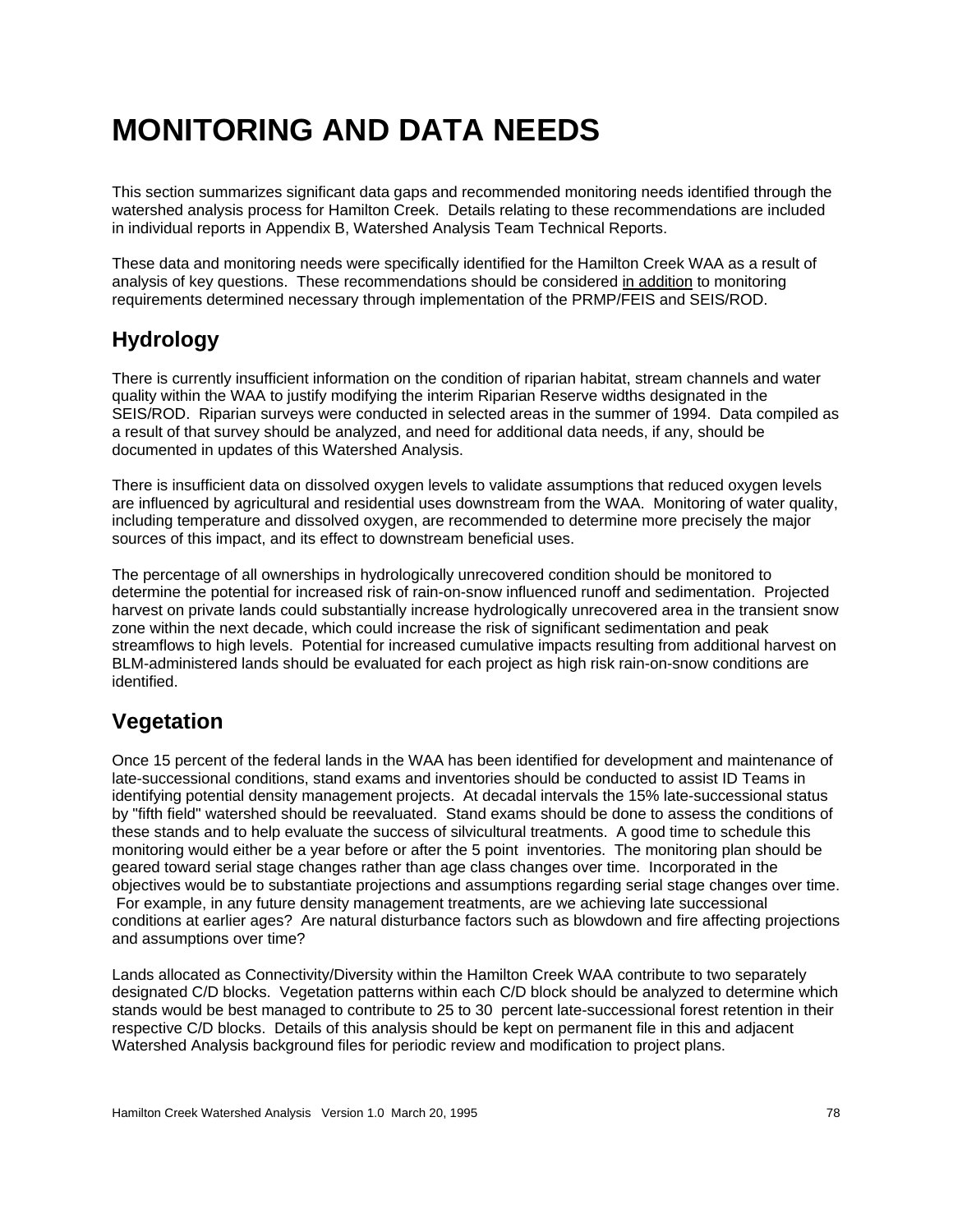Conduct a systematic inventory to identify established (Priority III) roadside noxious weed populations and potential road segments which do not require ditching or brushing. Minimizing disturbance to these road segments will reduce the amount of available habitat for the spread of many noxious weed species while favoring the development of native species in roadside plant communities.

## **Wildlife**

Changes in closed, open and total road densities in the WAA should be monitored over time to determine changes in effects to the wildlife resource from existing (baseline) conditions and changes in access for mapping and management purposes. Information compiled as a result of this monitoring would be used in developing cooperation with adjacent private landowners and with ODF&W regarding the need for new road closures, gates/keys, activity, and right-of-way requests and tracking changes on maps.

## **Fisheries**

The WODDB database for hydrology and fisheries should continue to be updated over the next several years to fill data gaps in fisheries population and habitat information. Fisheries surveys, either systematically or in conjunction with associated management projects, should be conducted to increase on-the-ground knowledge. No instream projects should be proposed until survey data is available for further analysis.

## **Special Status/Special Attention Species and Special Habitat Areas**

For BLM special status and SEIS survey and manage invertebrate animal species, the greatest information gap is lack information and methods as they relate to "survey and manage" species listed in table C-3 of the FEIS ROD. These species require some level of protection in all WAA's. According to the ROD, surveys for "survey and manage" species will commence in 1996.

For BLM special status plant species, the greatest information gap is the lack of data on the occurrence and distribution of nonvascular plants and fungi. In an effort to close this gap non-vascular species have been included in botanical clearance species lists since the spring of 1994. Lichens and bryophytes should be included in the resources studied in the Density Management Study in T.12S., R.1E., section 13.

There is no detailed information on species in special habitats. Special habitats identified in this analysis should be surveyed prior to management actions or decisions affecting their status. For wildlife, the highest priority would be placed on Green Mountain meadows and Keel Mountain. Additional surveys should be conducted in Black Peter wetlands. Keel Mountain, Black Peter wetlands, and Green Mountain meadows should be surveyed for botanical purposes. Private lands to the west and south of Green Mountain Meadows should be surveyed and evaluated for their suitability for acquisition for protection of special habitat values.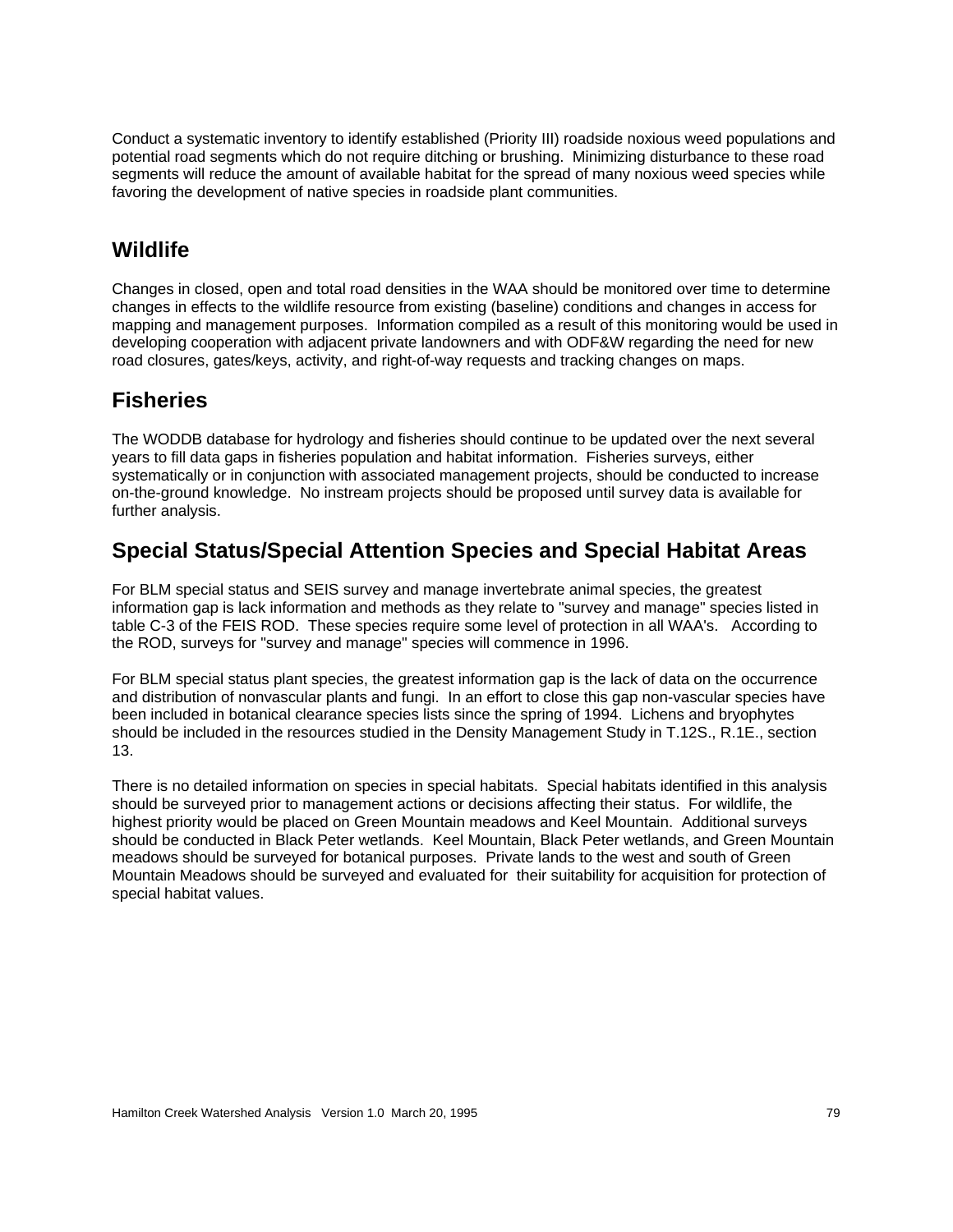# **WATERSHED ANALYSIS TEAM MEMBERS**

| <b>Phyllis Barney</b> | <b>Technical Editing and GIS Assistance</b>                   |
|-----------------------|---------------------------------------------------------------|
| Wayne Barney          | Team Lead, GIS Coordination                                   |
| John Depuy            | Soils, Hydrology                                              |
| Jim England           | Wildlife, Sensitive Animal Species, Special Habitats          |
| <b>Terry Fennell</b>  | Roads, Transportation                                         |
| Floyd Freeman         | Silviculture, Vegetation                                      |
| Laura Graves          | Recreation, Visual Resources, Socio-Economic                  |
| Pete Hazen            | <b>Cultural Resources</b>                                     |
| <b>Randy Herrin</b>   | RMP/SEIS Conformance, Timber Management                       |
| <b>Claire Hibler</b>  | Botany, Sensitive Plant Species, Special Habitats, Vegetation |
| Marty Hunter          | Fuels Management, Fire Ecology                                |
| <b>Bob Ruediger</b>   | <b>Fisheries</b>                                              |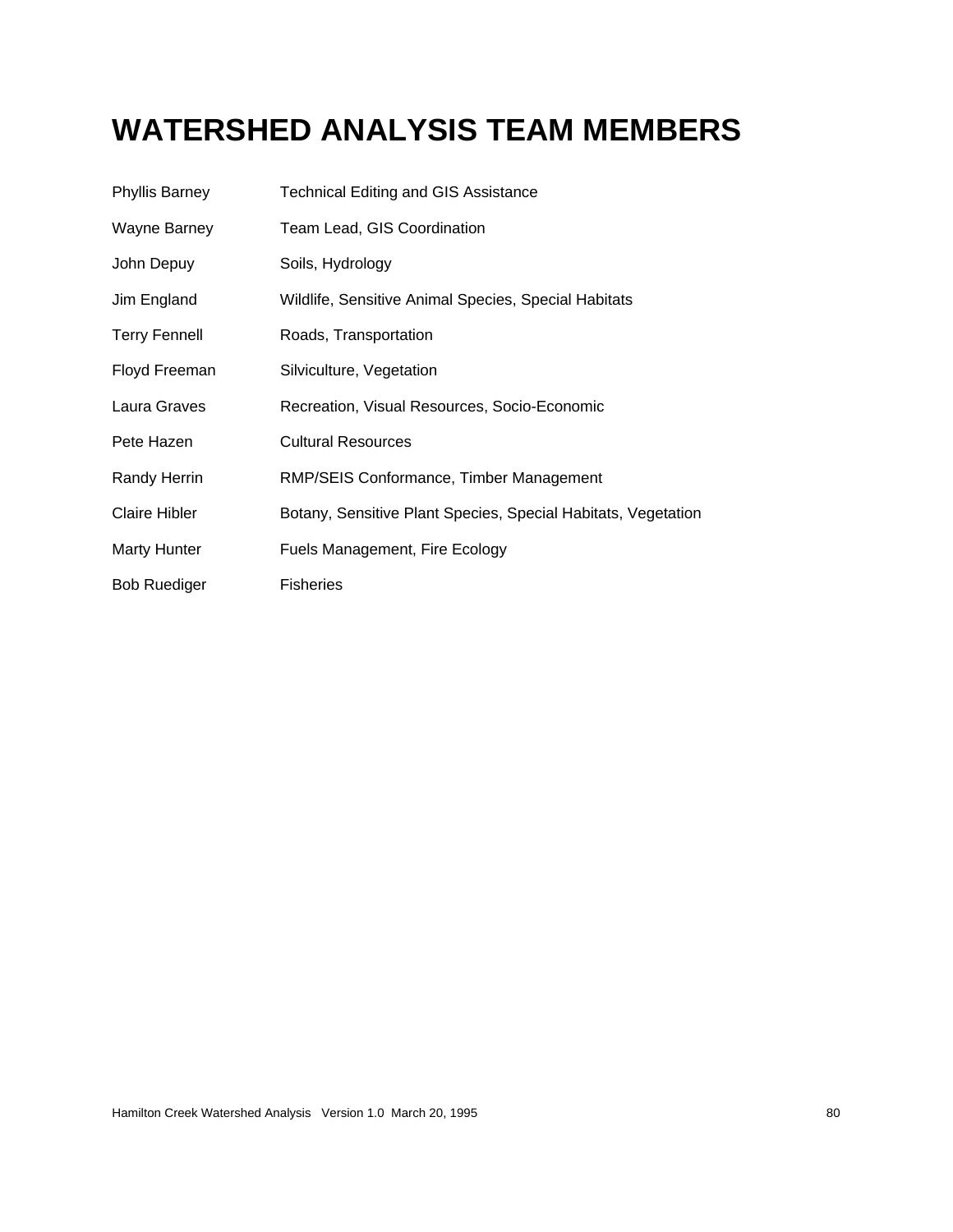# **ACRONYMS**

The following list of acronyms are used in this report.

| <b>AWHC</b>    | <b>Available Water Holding Capacity</b>                                       |
|----------------|-------------------------------------------------------------------------------|
| <b>BLM</b>     | <b>Bureau of Land Management</b>                                              |
| C/D            | Connectivity/Diversity                                                        |
| <b>CMAI</b>    | <b>Culmination of Mean Annual Increment</b>                                   |
| DA             | Designated Area                                                               |
| <b>DBH</b>     | Diameter at Breast Height                                                     |
| <b>DEQ</b>     | Department of Environmental Quality                                           |
| <b>DFC</b>     | <b>Desired Future Condition</b>                                               |
| <b>ECA</b>     | <b>Equivalent Clearcut Acres</b>                                              |
| <b>FEMAT</b>   | Report of the Forest Ecosystem Management Assessment Team                     |
| <b>FOI</b>     | <b>Forest Operations Inventory</b>                                            |
| <b>FPA</b>     | Forest Practices Act (State of Oregon)                                        |
| <b>GFMA</b>    | General Forest Management Area                                                |
| <b>GIS</b>     | Geographic Information System                                                 |
| <b>HEc</b>     | Habitat Effectiveness for cover quality                                       |
| <b>HEF</b>     | Habitat Effectiveness for forage quality                                      |
| <b>HEr</b>     | Habitat Effectiveness from open road densities                                |
| <b>HEs</b>     | Habitat Effectiveness for size and spacing                                    |
| <b>KOS</b>     | Known Owl Site                                                                |
| <b>LSR</b>     | Late Successional Reserve                                                     |
| <b>LWD</b>     | Large Woody Debris                                                            |
| ΟI             | BLM Operations Inventory: Forest Cover Stand Condition and Management History |
| <b>O&amp;C</b> | Oregon and California Railroad grant lands                                    |
| ODF&W          | Oregon Department of Fish and Wildlife                                        |
| <b>PCT</b>     | <b>Precommercial Thinning</b>                                                 |
| <b>PAW</b>     | <b>Plant Available Water</b>                                                  |
|                |                                                                               |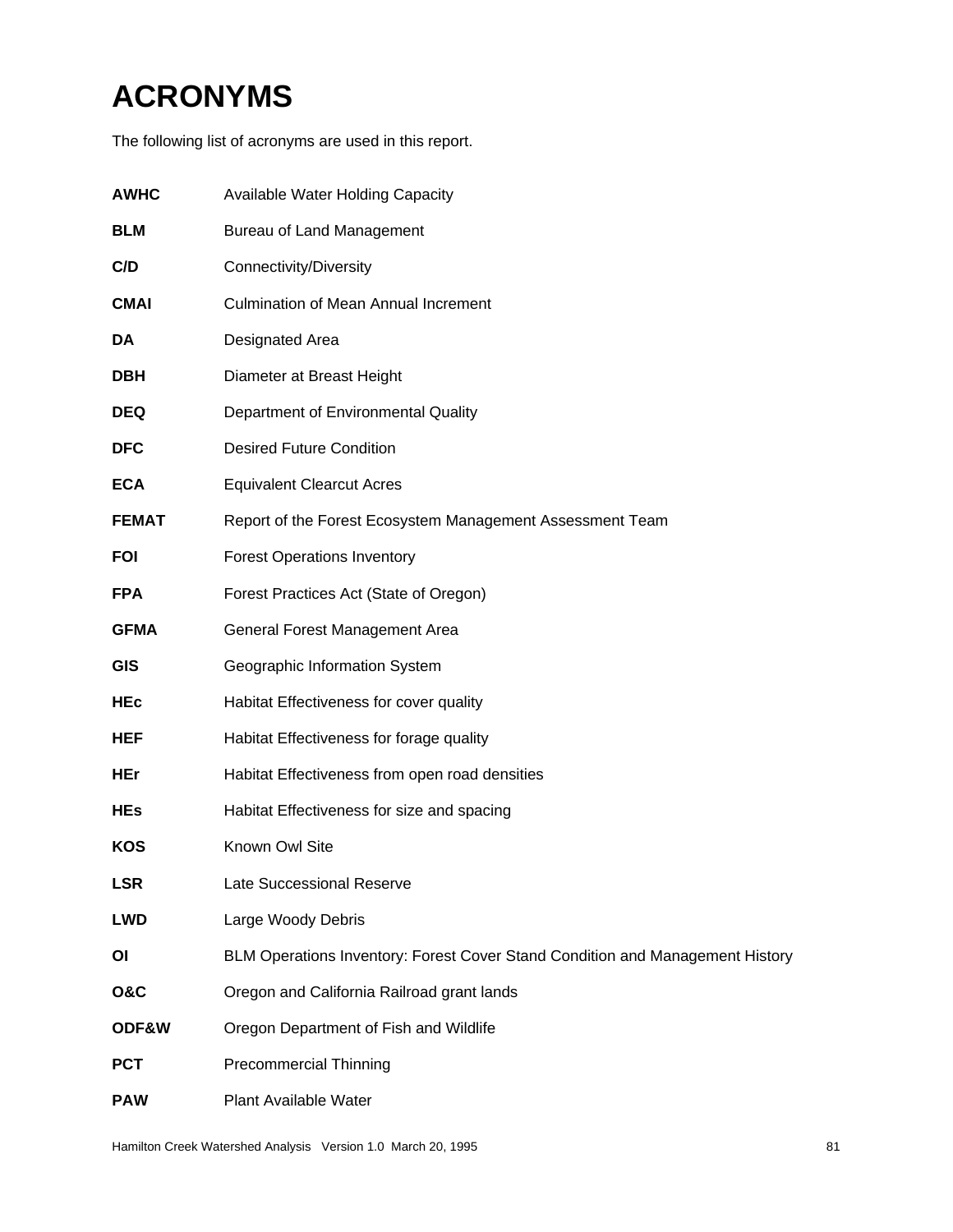# **ACRONYMS** Continued

- **PRMP/FEIS** Salem District Proposed Resource Management Plan/Final Environmental Impact **Statement**
- **PSQ** Probable Sale Quantity
- **RIA** Rural Interface Area
- **RN** Roaded Natural
- **ROD** Record of Decision
- **ROS** Recreation Opportunity Spectrum
- **SEIS/ROD** Supplemental Environmental Impact Statement/Record of Decision for Amendments to Forest Service and Bureau of Land Management Planning Documents Within the Range of the Northern Spotted Owl
- **SSS** Special Status Species
- **TPCC** Timber Production Capability Classification
- **TSZ** Transient Snow Zone
- **VRM** Visual Resource Management
- **WAA** Watershed Analysis Area
- **WODDB** Western Oregon Digital Database
- **SEIS/ROD** Supplemental Environmental Impact Statement/Record of Decision for Amendments to Forest Service and Bureau of Land Management Planning Documents Within the Range of the Northern Spotted Owl
- **TPCC** Timber Production Capability Classification
- **WAA** Watershed Analysis Area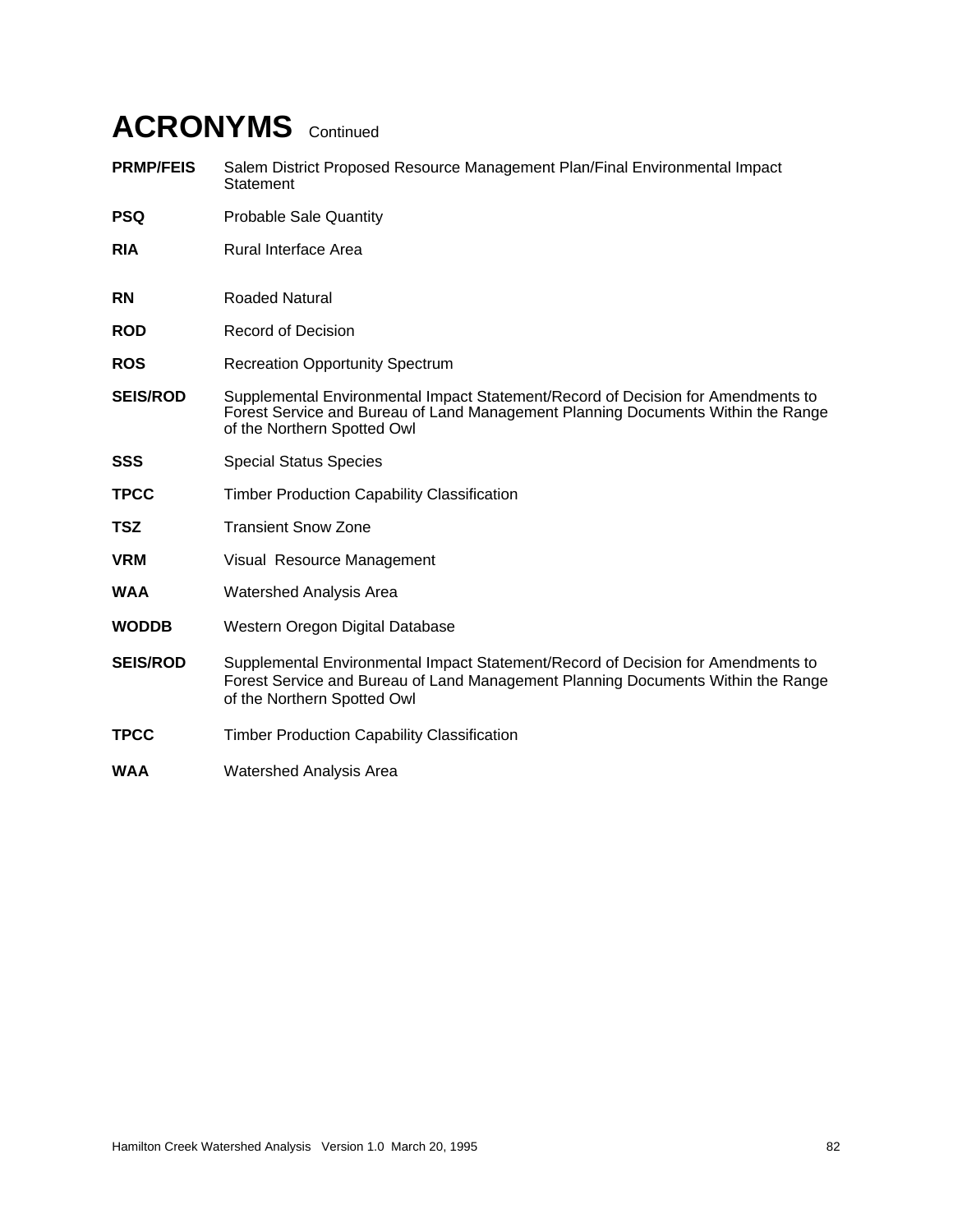# **APPENDIX A**

- **A-1 Hamilton Creek WAA Timber Production Capability Classification**
- **A-2 Downstream Beneficial Uses in Hamilton Creek WAA**
- **Animal Species Known or Suspected to Occur in the Hamilton Creek WAA**
- **A-4 Possible Special Status Invertebrate Species in the Hamilton Creek WAA**
- **A-5 Possible Special Status Plant Species in the Hamilton Creek WAA**
- **Hamilton Creek WAA Proposed Projects**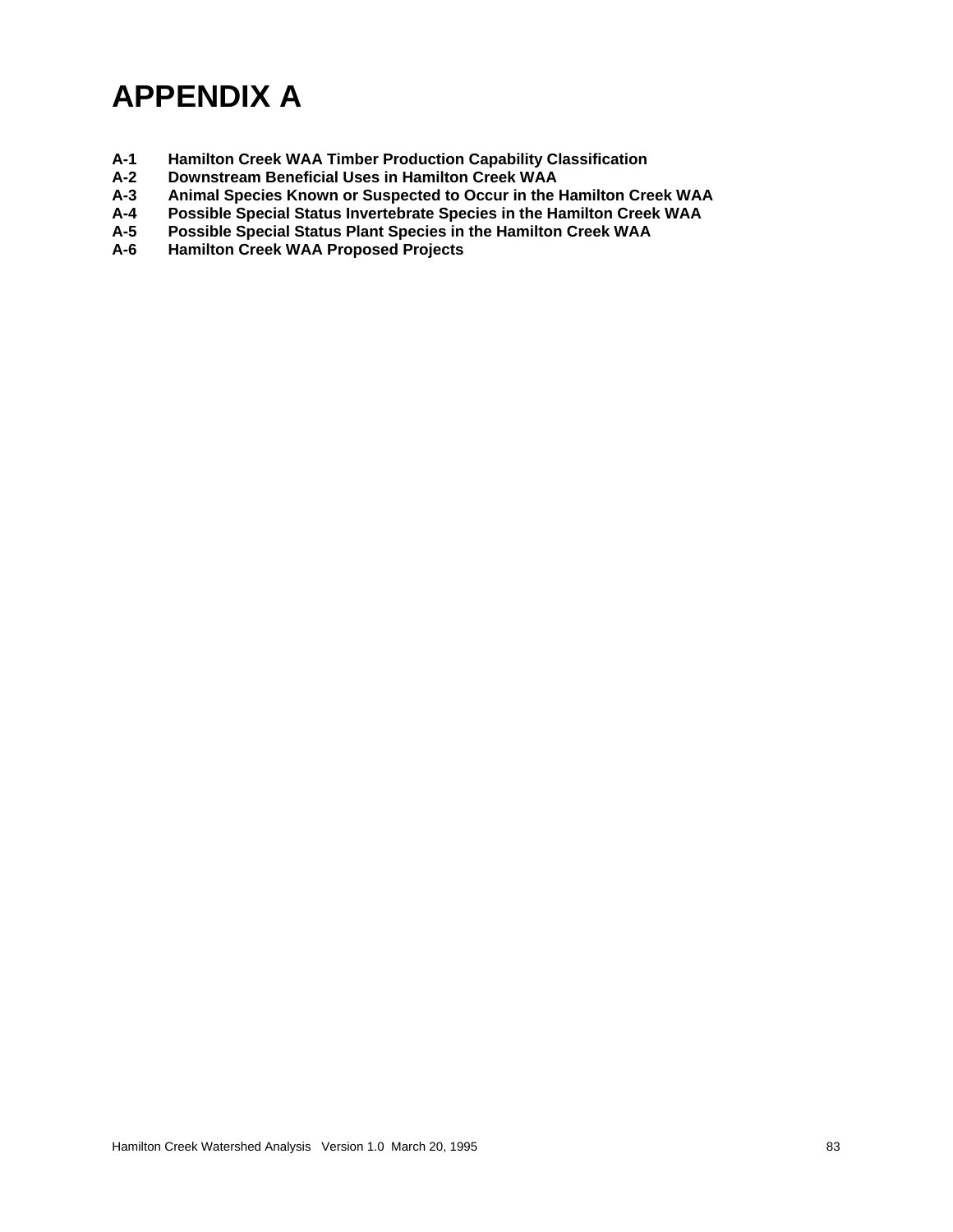#### **A-1 Hamilton Creek WAA Timber Production Capability Classification**

| Code             | <b>Explanation of Code</b>                                                                                                                                             | <b>Acres</b> | % WAA     |  |  |  |  |
|------------------|------------------------------------------------------------------------------------------------------------------------------------------------------------------------|--------------|-----------|--|--|--|--|
| <b>FGNW</b>      | Well to excessively drained. Found mostly in headwalls & stream adjacent slopes.                                                                                       | 6            | .1        |  |  |  |  |
| FMR <sub>1</sub> | Typically excessively drained. Occurs on steep convex hillslopes in excess of 70%.                                                                                     | 50           | 1.0       |  |  |  |  |
| FNR1             | Well to excessively drained, on ridges & ridge noses or convex hillslopes >70% above 2800'.                                                                            | 191          | 4.0       |  |  |  |  |
| FP:              | Consist of deep seated slump or earth flow types of mass movement with undulating<br>topography.                                                                       |              |           |  |  |  |  |
| <b>FPNW</b>      | Have active deep-seated, slump-earthflow mass movements. Vegetation is water-tolerant.                                                                                 | 2            |           |  |  |  |  |
| FPR1             | Well to poorly drained in undulating topography with depressions & sag ponds. Average slope<br>$<60\%$ .                                                               | 306          | 6.8       |  |  |  |  |
| <b>FS</b>        | : Typically moisture deficient due to soil characteristics.                                                                                                            |              |           |  |  |  |  |
| <b>FSNW</b>      | Excessively drained, with low AWHC & subject to being dry for long periods.                                                                                            | 20           | .4        |  |  |  |  |
| FSR1             | Well to excessively drained, on ridges & convex hillslopes. Low AWHC & dry during summer<br>months.                                                                    | 85           | 1.9       |  |  |  |  |
| FSR <sub>2</sub> | Soils subjected to compaction damage. Scarified sites or units having a dense network of tractor<br>logging trails where more than 12% of the area has been compacted. | 2,770        | 61.1      |  |  |  |  |
| FW:              | Contain water at the surface for periods long enough to affect vegetation survival & growth.                                                                           |              |           |  |  |  |  |
| <b>FWNW</b>      | Poorly to very poorly drained, water at the surface much of the year, located in wet depressions,<br>etc.                                                              | 8            | $\cdot$   |  |  |  |  |
| FWR <sub>1</sub> | Moderately well to poorly drained, occurring primarily in depressions, adjacent to streams & sag-<br>ponds.                                                            | 6            | $\cdot$ 1 |  |  |  |  |
| RAR <sub>2</sub> | Sites having less than normal stocking due to animal damage.                                                                                                           | 91           | 2.0       |  |  |  |  |
| RL:              | Reforestation Problem due to competition from hardwoods & brush that restrict available light<br>for seedlings.                                                        |              |           |  |  |  |  |
| RLR1             | Competition can be treated using operational practices & stocking will meet minimum standards.                                                                         | 1,115        | 24.6      |  |  |  |  |
| RLR <sub>2</sub> | Contains less that minimum stocking levels due to shading by competing species.                                                                                        | 334          | 7.4       |  |  |  |  |
| <b>RLW</b>       | Occurs primarily adjacent to streams, on unstable areas, & where water table is near the surface.                                                                      | 258          | 5.7       |  |  |  |  |
| RP:              | <b>Reforestation Problem due to Disease</b>                                                                                                                            |              |           |  |  |  |  |
| RPR <sub>1</sub> | Have pockets or concentrations of disease which can impact survival/growth of commercial<br>species.                                                                   | 2,328        | 51.4      |  |  |  |  |
| RS:              | Reforestation Problem due to surface gravel or rocks limiting planting spots & reducing<br>survival.                                                                   |              |           |  |  |  |  |
| RSR1             | Surface fragment layer that can be managed to create planting spots & allow minimum stocking.                                                                          | 69           | 1.5       |  |  |  |  |
| <b>RSW</b>       | More than 40% of the area is covered by surface rock of at least 6", less than minimum stocking.                                                                       | 3            |           |  |  |  |  |
|                  | <b>Non-forest Classifications:</b>                                                                                                                                     |              |           |  |  |  |  |
| NB.              | Brushland.                                                                                                                                                             | 3            |           |  |  |  |  |
| <b>NH</b>        | Roads and highways.                                                                                                                                                    | 8            | .2        |  |  |  |  |
| NR.              | Rock                                                                                                                                                                   | 29           | 6.6       |  |  |  |  |
| <b>NW</b>        | Water                                                                                                                                                                  | 36           | 8.5       |  |  |  |  |
| <b>NP</b>        | No identified fragile conditions.                                                                                                                                      | 40           | .9        |  |  |  |  |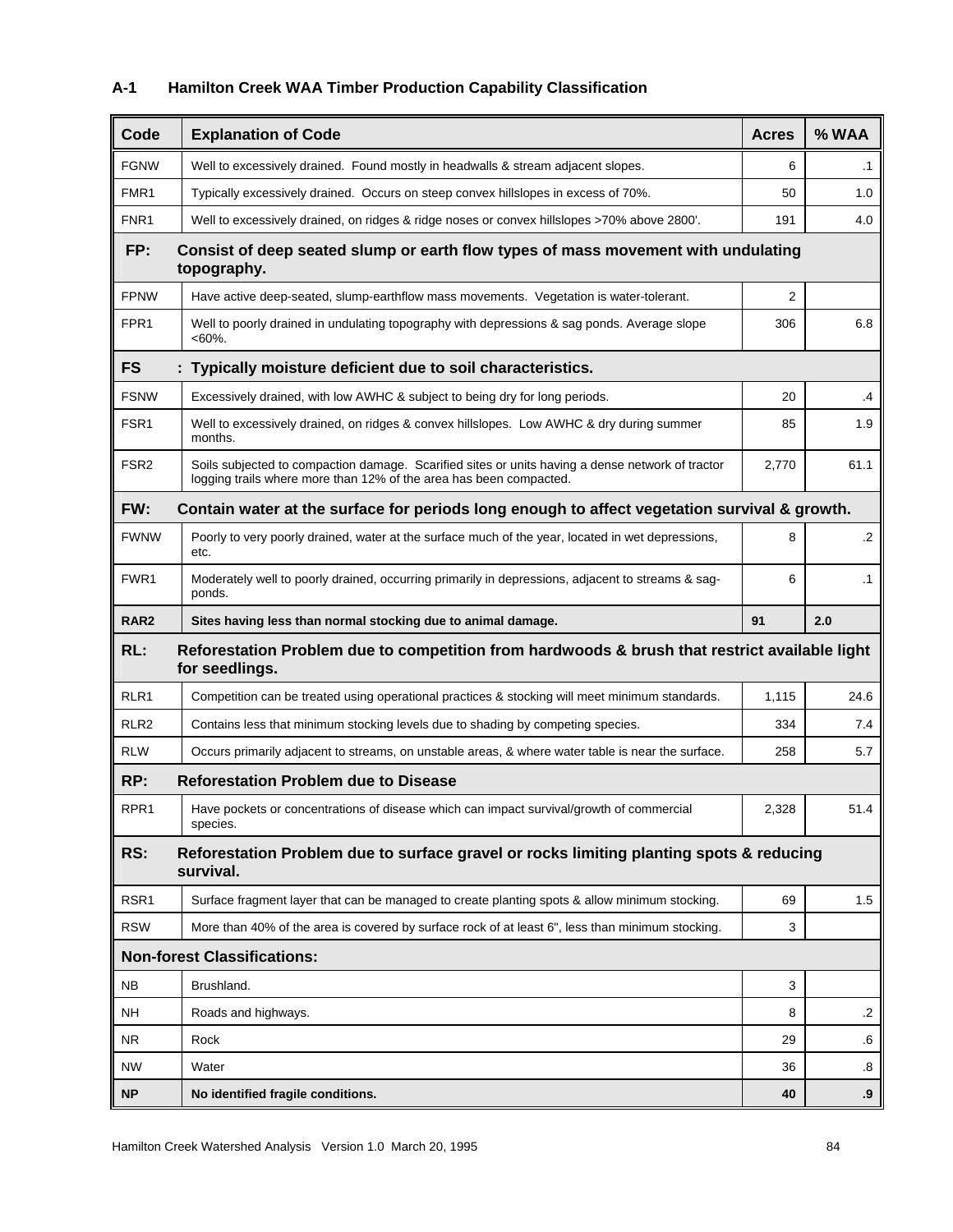#### **A-2 Downstream Beneficial Uses in Hamilton Creek WAA**

| Location                      | <b>Beneficial Use</b>  | # of Water Rights |
|-------------------------------|------------------------|-------------------|
| T. 12 S., R. 1 E., SECTION 21 | <b>FIRE PROTECTION</b> | 4                 |
|                               | <b>IRRIGATION</b>      | $\overline{4}$    |
| T. 12 S., R 1 E., SECTION 20  | <b>IRRIGATION</b>      | 2                 |
| T. 12 S., R 1 E., SECTION 19  | <b>IRRIGATION</b>      | 4                 |
| T. 12 S., R. 1 E., SECTION 29 | <b>IRRIGATION</b>      | 3                 |
|                               | <b>FISH</b>            | 4                 |
| T. 12 S., R. 1 E., SECTION 30 | <b>IRRIGATION</b>      | $\overline{7}$    |
| T. 12 S., R. 2 E., SECTION 30 | <b>DOMESTIC</b>        | 1                 |
| T. 12 S., R. 2 E., SECTION 31 | <b>DOMESTIC</b>        | 1                 |
| T. 12 S., R. 1 W., SECTION 19 | <b>IRRIGATION</b>      | 4                 |
| T. 12 S., R. 1 W., SECTION 20 | <b>IRRIGATION</b>      | 9                 |
| T. 12 S., R. 1 W., SECTION 21 | <b>IRRIGATION</b>      | 6                 |
| T. 12 S., R. 1 W., SECTION 22 | <b>IRRIGATION</b>      | 4                 |
| T. 12 S., R. 1 W., SECTION 23 | <b>IRRIGATION</b>      | 2                 |
| T. 12 S., R. 1 W., SECTION 25 | <b>IRRIGATION</b>      | 9                 |
|                               | <b>LIVESTOCK</b>       | 1                 |
| T. 12 S., R. 1 W., SECTION 26 | <b>IRRIGATION</b>      | 8                 |
| T. 13 S., R. 1 E., SECTION 2  | <b>IRRIGATION</b>      | 1                 |
| T. 13 S., R. 1 E., SECTION 3  | <b>IRRIGATION</b>      | 5                 |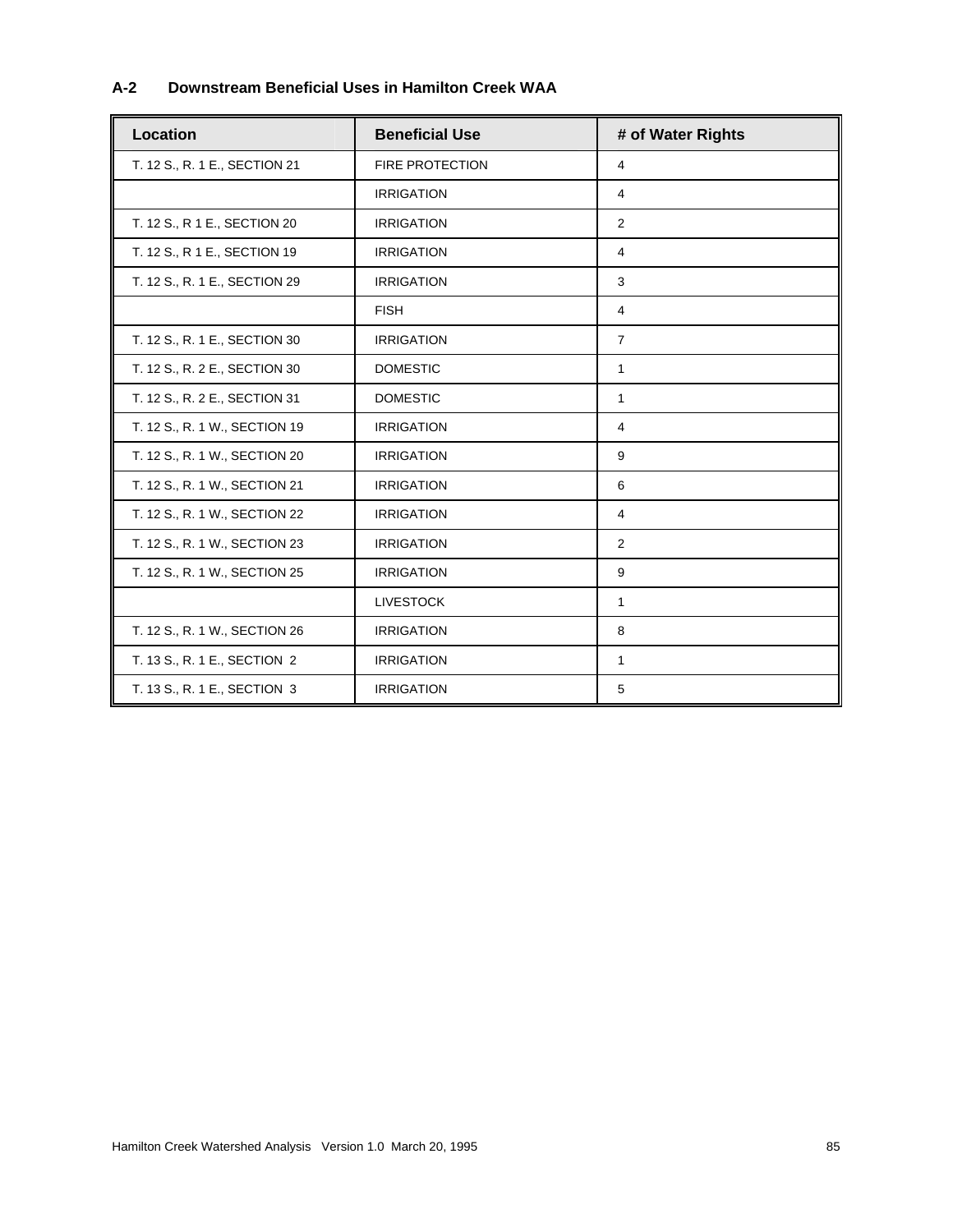#### **A-3 Animal Species Known or Suspected to Occur in the Hamilton Creek WAA**

| <b>Species</b>             | <b>Species Code</b> | <b>Status</b>  |              |                |
|----------------------------|---------------------|----------------|--------------|----------------|
|                            |                     | Federal        | <b>State</b> | <b>Bureau</b>  |
| <b>AMPHIBIANS</b>          |                     |                |              |                |
| Northwestern Salamander    | <b>AMGR</b>         |                |              |                |
| Pacific giant salamander   | <b>DIEN</b>         |                |              |                |
| Cascade torrent salamander | <b>RHCA</b>         |                | SV           |                |
| Clouded salamander         | <b>ANFE</b>         |                | SU           | AS             |
| Oregon slender salamander  | <b>BAWR</b>         |                | SV           | <b>BS</b>      |
| Dunn's Salamander          | PLDU                |                |              |                |
| <b>Tailed frog</b>         | <b>ASTR</b>         |                | <b>SV</b>    | AS             |
| Red-legged frog            | <b>RAAU</b>         | C <sub>2</sub> | SU           | C <sub>2</sub> |
| <b>BIRDS</b>               |                     |                |              |                |
| Northern goshawk           | <b>ACGE</b>         | C <sub>2</sub> | SC           | C <sub>2</sub> |
| Band-tailed pigeon         | <b>COFA</b>         |                |              |                |
| Northern pygmy owl         | <b>GLGN</b>         |                |              |                |
| Northern spotted owl       | <b>STOC</b>         | LT             | <b>ST</b>    | LT             |
| Northern saw-whet owl      | <b>AEAC</b>         |                |              |                |
| Vaux's swift-S             | <b>CHVA</b>         |                |              |                |
| Red-breasted sapsucker     | SPRU                |                |              |                |
| Downy woodpecker           | PIPU                |                |              |                |
| Hairy woodpecker           | <b>PIVI</b>         |                |              |                |
| Northern flicker           | COAU                |                |              |                |
| Pileated woodpecker        | <b>DRPI</b>         |                | SV           | AS             |
| <b>Tree Swallow-S</b>      | <b>TABI</b>         |                |              |                |
| Violet-green swallow-S     | <b>TATH</b>         |                |              |                |
| Chestnut-backed chickadee  | PARU                |                |              |                |
| Red-breasted nuthatch      | <b>STICA</b>        |                |              |                |
| Brown creeper              | <b>CEAM</b>         |                |              |                |
| Western Bluebird           | <b>SIME</b>         |                | SV           | ${\sf AS}$     |
| Townsend's warbler-S       | DETO                |                |              |                |
| Hermit warbler-S           | DEOC                |                |              |                |

Status Code Key

FE: Federal Endangered **BS: BLM SSS Policy Sensitive ST: State Threatened** FT: Federal Threatened **AS: BLM SSS Policy Assessment** SC: State Sensitive Critical C1: Federal Candidate Category 1 TS: BLM SSS Policy Tracking SV: State Sensitive Vulnerable C2: Federal Candidate Category 2 SM: SEIS/ROD Survey & Manage SU: State Sensitive Uncertain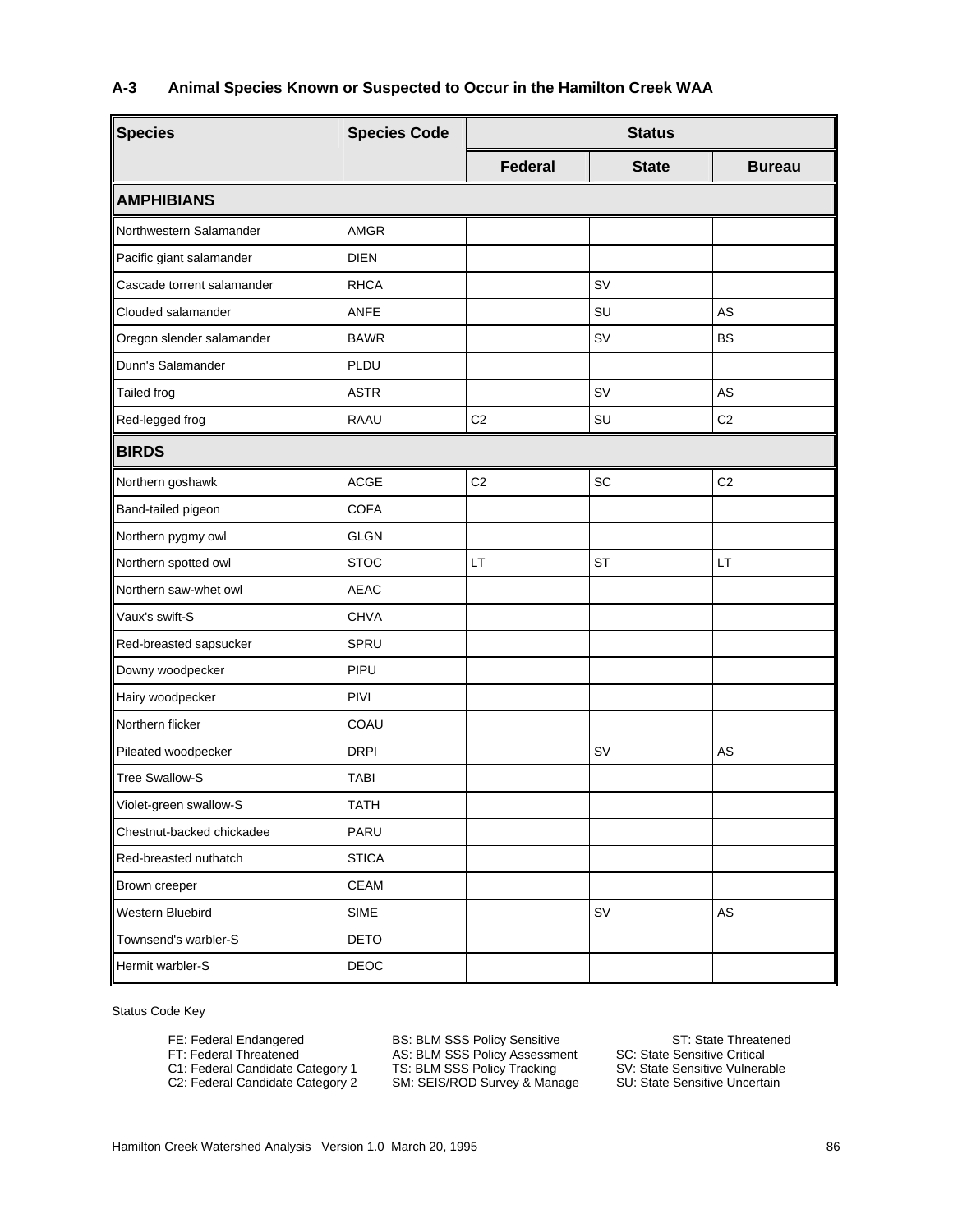#### **A-3 Animal Species Known or Suspected to Occur in the Hamilton Creek WAA** ...Continued

| <b>SPECIES</b>                | <b>Species Code</b> | <b>Status</b>  |              |                |
|-------------------------------|---------------------|----------------|--------------|----------------|
|                               |                     | <b>Federal</b> | <b>State</b> | <b>Bureau</b>  |
| <b>MAMMALS</b>                |                     |                |              |                |
| Pacific shrew                 | <b>SOPAC</b>        |                |              |                |
| Shrew-mole                    | <b>NEGI</b>         |                |              |                |
| Silver-haired bat             | <b>LANO</b>         |                |              |                |
| Hoary bat                     | <b>LACI</b>         |                |              |                |
| California myotis             | <b>MYOCA</b>        |                |              |                |
| Long-eared myotis             | <b>MYEV</b>         |                |              |                |
| Long-legged myotis            | <b>MTVO</b>         |                |              |                |
| Yuma myotis                   | <b>MYYU</b>         |                |              |                |
| Pacific western big-eared bat | <b>PLTO</b>         | C <sub>2</sub> | SC           | C <sub>2</sub> |
| Elk                           | <b>CEEL</b>         |                |              |                |
| Northern flying squirrel      | <b>GLSA</b>         |                |              |                |
| Townsend's chipmunk           | <b>TATO</b>         |                |              |                |
| Douglas Squirrel              | <b>TADO</b>         |                |              |                |
| Beaver                        | CASCAN              |                |              |                |
| Bushy-tailed woodrat          | <b>NECI</b>         |                |              |                |
| Dusty-footed woodrat-V        | <b>NEFU</b>         |                |              |                |
| Red tree vole                 | <b>ARLO</b>         |                |              |                |
| Western red-backed vole       | <b>CLCA</b>         |                |              |                |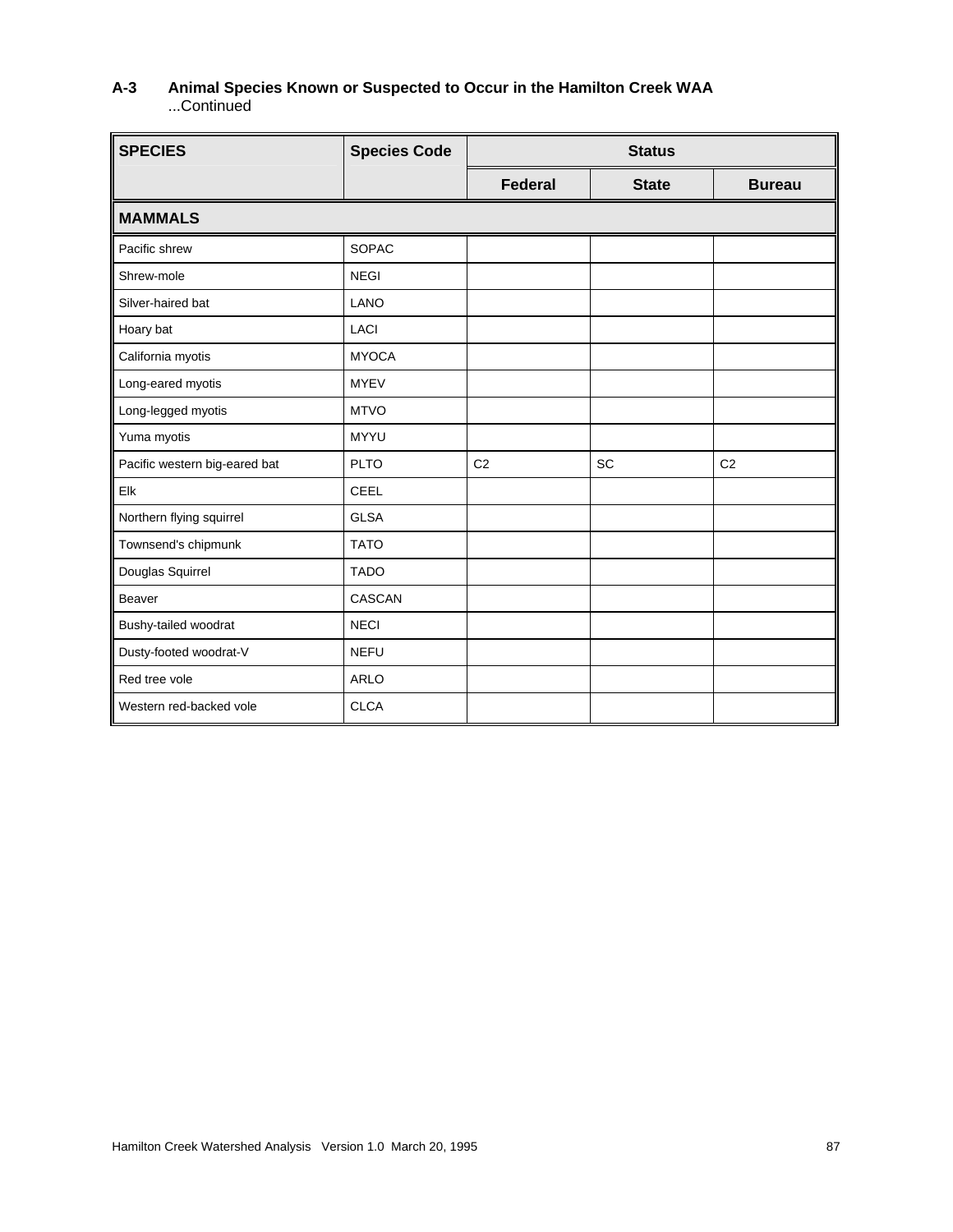### **A-4 Possible Special Status Invertebrate Species in the Hamilton Creek WAA**

| <b>Species</b>                   | <b>Species Code</b> | <b>Status</b>  |              |                |
|----------------------------------|---------------------|----------------|--------------|----------------|
|                                  |                     | Federal        | <b>State</b> | <b>Bureau</b>  |
| Beer's false water penny beetle  | <b>ACBE</b>         | C <sub>2</sub> |              | C <sub>2</sub> |
| California floater               | <b>ANCA</b>         | C <sub>2</sub> |              | C <sub>2</sub> |
| Vertree's ceraclean caddis       | <b>CEVE</b>         | C <sub>2</sub> |              | C <sub>2</sub> |
| Siskiyou chloealtis grasshopper  | <b>CHAS</b>         | C <sub>2</sub> |              | C <sub>2</sub> |
| Potentilla root borer beetle     | <b>CHPO</b>         |                |              | AS             |
| Oregon giant earthworm           | MEMA                | C <sub>2</sub> |              | C <sub>2</sub> |
| Alsea ochrotrichian micro caddis | <b>OCAL</b>         | 3C             |              | 3C             |
| Fender's rhyacophilian caddis    | <b>RHFE</b>         | 3C             |              | 3C             |
| Siskiyou caddis                  | <b>TISI</b>         | C <sub>2</sub> |              | C <sub>2</sub> |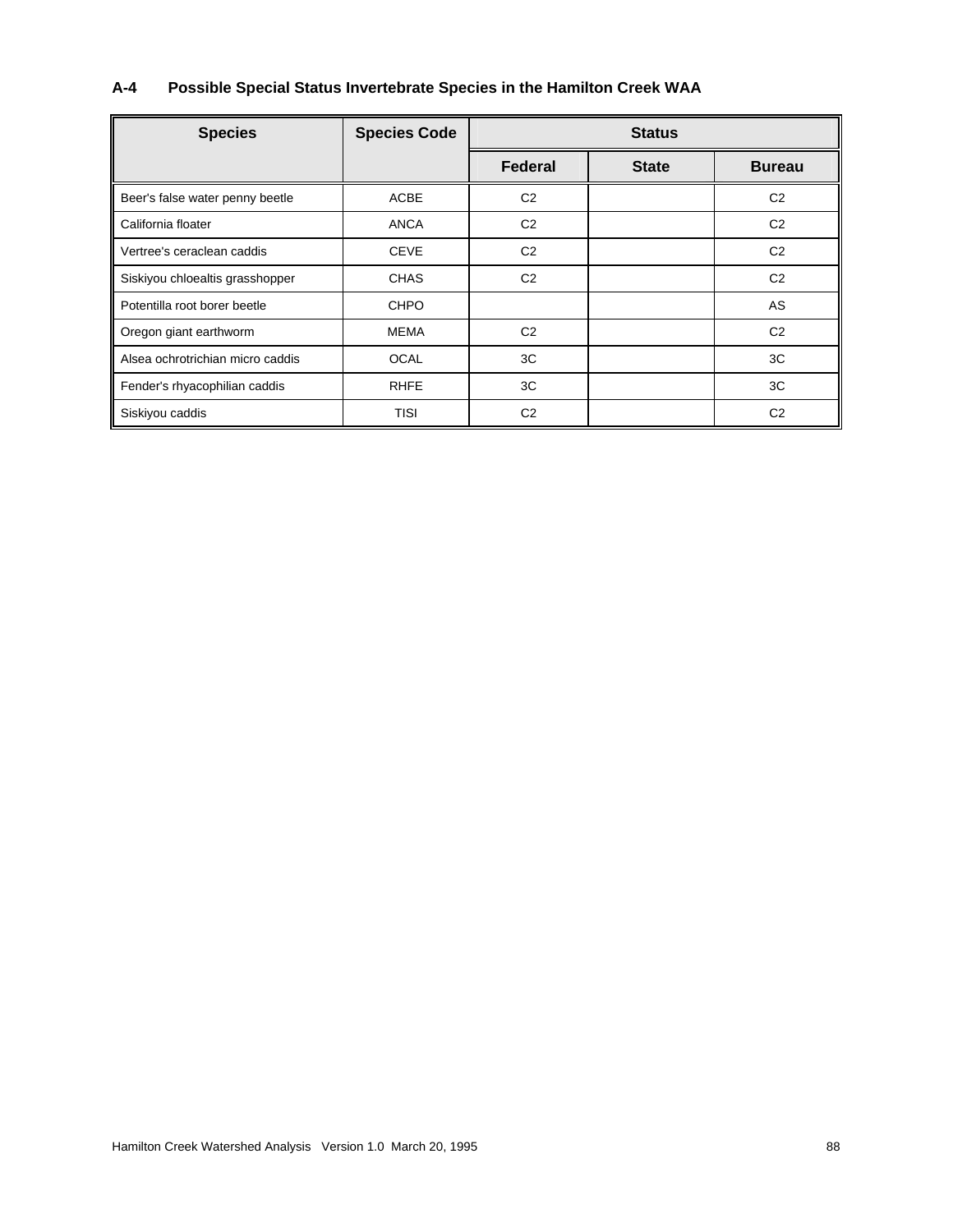#### **A-5 Possible Special Status Plant Species in the Hamilton Creek WAA**

| <b>Species</b>                                                          | <b>Status</b>   | <b>Habitat</b>                                                                                | <b>Elevation</b> | Best I.D.<br><b>Season</b> |
|-------------------------------------------------------------------------|-----------------|-----------------------------------------------------------------------------------------------|------------------|----------------------------|
| Wet Area Species @ 510 -1200 Ft. Elevation                              |                 |                                                                                               |                  |                            |
| <b>LOMATIUM BRADSHAWII</b><br>Bradshaw's lomatium                       | FE.             | WILLAMETTE VALLEY, WET<br><b>MEADOWS</b><br><b>GRAVELLY STREAMBEDS</b>                        | < 750            | <b>APRIL-MAY</b>           |
| CASTILLEJA LEVISECTA<br>golden paintbrush                               | FC <sub>1</sub> | Willamette Valley<br>Wet or Vernally Wet Meadows                                              | < 1000           | APRIL-<br><b>AUGUST</b>    |
| <b>MONTIA HOWELLII</b><br>Howell's montia                               | FC <sub>2</sub> | Rocky River Banks<br>Esp. In Disturbed Sites                                                  | $<$ 2500         | APRIL-<br><b>EARLY MAY</b> |
| <b>CICENDIA QUADRANGULARIS</b><br>(Microcala quadrangularis)<br>timwort | <b>AS</b>       | <b>WILLAMETTE VALLEY</b><br><b>MARSHY MEADOWS</b>                                             | 300-1700         | MAY-JUNE                   |
| <b>MIMULUS TRICOLOR AS</b><br>three-colored monkeyflower                | AS              | <b>VERNAL POOLS</b><br><b>FLOODPLAINS</b>                                                     | < 1000           | MAY - JUNE                 |
| OPHIOGLOSSUM PUSSILUM<br>(O. vulgatum) adder's tongue                   | AS              | WET MEADOWS<br><b>BOGS</b>                                                                    | 2000             |                            |
| <b>TAYLORIA SERRATA</b><br>moss                                         | <b>AS</b>       | WILLAMETTE VALLEY, CASCADES,<br><b>WETLANDS</b>                                               |                  |                            |
| LYCOPODIUM ANNOTINUM<br>stiff club-moss                                 | <b>TS</b>       | SPHAGNUM MUMMOCKS IN MOIST<br><b>SHADY BOGS</b>                                               | <b>MID</b>       | JULY-<br><b>AUGUST</b>     |
| MIMULUS PULSIFERAE<br>candelabrum monkeyflower                          | <b>TS</b>       | <b>BARS ALONG STREAMS</b>                                                                     |                  | APRIL-JUNE                 |
| VACCINIUM OXYCOCCUS<br>wild cranberry                                   | <b>TS</b>       | SPHAGNUM BOGS                                                                                 | LOW-MID          | MAY-JULY                   |
| Cliff/Talus Species @ 1800 - 3977 Ft. Elevation                         |                 |                                                                                               |                  |                            |
| ROMANZOFFIA THOMPSONII<br>Thompson's mistmaiden                         | <b>BS</b>       | SEEPY ROCK WALLS WITH FULL<br><b>SUNLIGHT</b>                                                 | >2600            | APRIL-<br><b>EARLY MAY</b> |
| POLYSTICHUM CALIFORNICUM<br>California sword-fern                       | AS              | <b>BASE OF CLIFFS &amp; OUTCROPS IN</b><br><b>SHADE</b>                                       | <b>MID</b>       |                            |
| ALLIUM CAMPANULATUM<br>Sierra onion                                     | <b>TS</b>       | <b>DRY SOILS</b>                                                                              | <b>HIGH</b>      | JUNE-JULY                  |
| <b>ARABIS FURCATA</b><br>cascade rockcress                              | <b>TS</b>       | CLIFFS, TALUS, ALPINE & SUBALPINE<br><b>MEADOWS</b>                                           | MID-HIGH         | MAY-JULY                   |
| CASTILLEJA RUPICOLA<br>cliff paintbrush                                 | <b>TS</b>       | <b>CREVICES IN ROCKS</b>                                                                      | >500             | JUNE-<br><b>AUGUST</b>     |
| CYPRIPEDIUM MONTANUM<br>mountain lady's-slipper                         | <b>TS</b>       | DRY TO FAIRLY MOIST, OPEN TO<br>SHRUB- OR FOREST-COVERED<br><b>VALLEYS OR MOUNTAIN SIDES.</b> | LOW-MID          | MAY-<br><b>AUGUST</b>      |
| DOUGLASIA LAEVIGATA TS<br>smooth-leaved douglasia                       | <b>TS</b>       | ROCK CREVICES ON WET CLIFFS                                                                   | MID-HIGH         | JUNE-JULY                  |
| ELMERA RACEMOSA VAR.<br>PUBERULENTA hairy elmera                        | <b>TS</b>       | <b>ROCKY PLACES</b>                                                                           | >5000            | <b>AUGUST</b>              |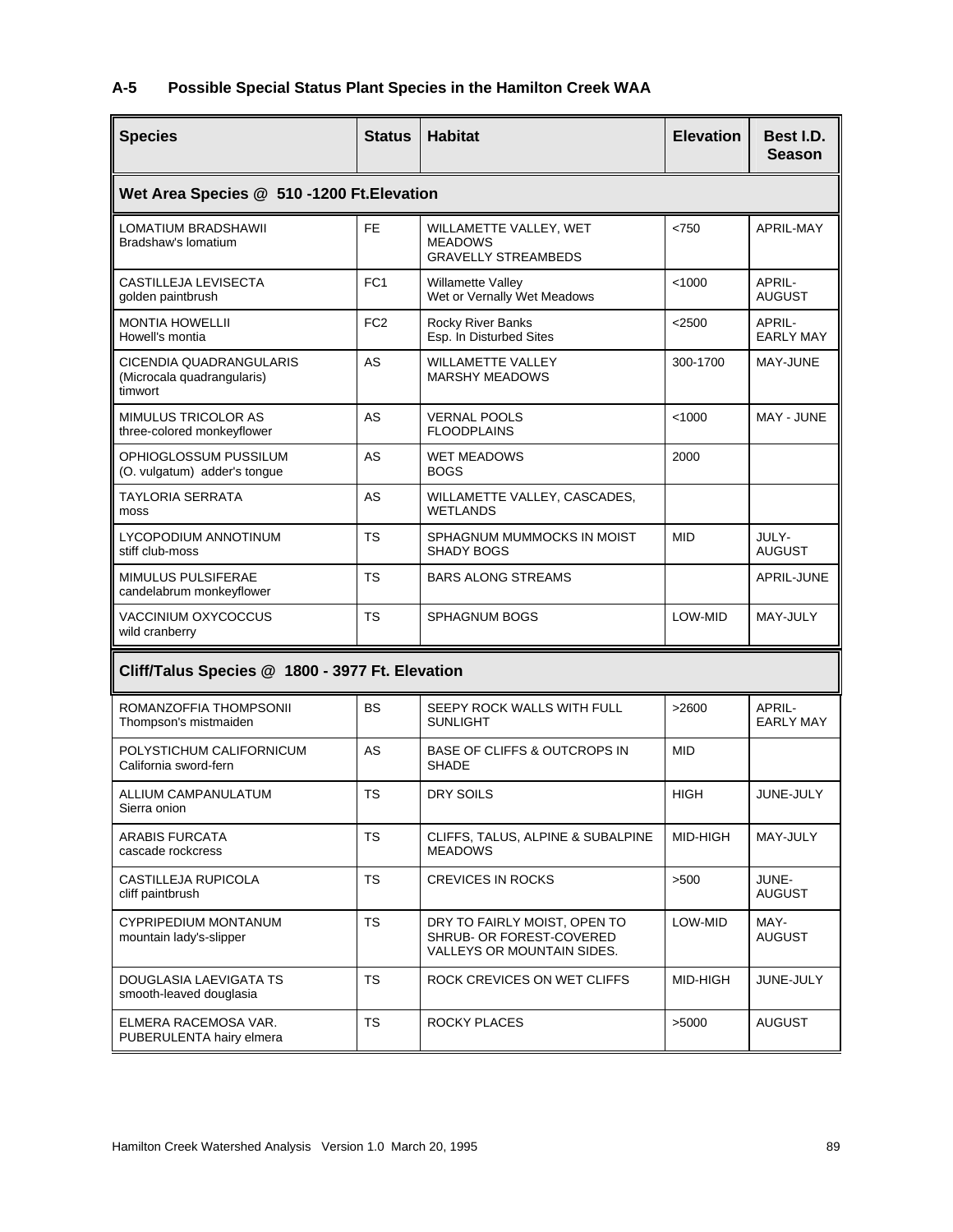#### **A-5 Possible Special Status Plant Species in the Hamilton Creek WAA** ...Continued

| <b>Species</b>                                               | <b>Status</b>   | <b>Habitat</b>                                                                         | <b>Elevation</b> | Best I.D.<br><b>Season</b> |
|--------------------------------------------------------------|-----------------|----------------------------------------------------------------------------------------|------------------|----------------------------|
| Dry meadow species @ 1800 -2940 ft. Elevation                |                 |                                                                                        |                  |                            |
| SIDALCEA NELSONIANA<br>Nelson's sidalcea                     | FT.             | <b>WILLAMETTE VALLEY</b>                                                               | $<$ 2000         | JUNE-JULY                  |
| DELPHINIUM PAVONACEUM peacock<br>larkspur                    | FC <sub>1</sub> | <b>WILLAMETTE VALLEY</b>                                                               | < 1500           | MAY-JUNE                   |
| <b>ERIGERON DECUMBENS VAR.</b><br>DECUMBENS Willamette daisy | FC <sub>1</sub> | <b>WILLAMETTE VALLEY</b><br><b>GRASSLANDS</b>                                          | < 1000           | JUNE-<br><b>EARLY JULY</b> |
| DELPHINIUM LEUCAPHAEUM<br>white rock larkspur                | FC <sub>2</sub> | <b>WILLAMETTE VALLEY</b>                                                               | < 1000           | MAY-EARLY<br><b>JUNE</b>   |
| HORKELIA CONGESTA SSP.<br>CONGESTA shaggy horkelia           | FC <sub>2</sub> | WILLAMETTE VALLEY, OPEN SANDY<br>OR ROCKY FLATS TO OPEN WOODS                          | LOW              | APRIL-JUNE                 |
| LUPINUS SULPHUREUS VAR.<br>KINKAIDII Kincaid's lupine        | FC <sub>2</sub> | <b>WILLAMETTE VALLEY</b>                                                               | < 1500           | MAY-JULY                   |
| <b>DELPHINIUM OREGANUM</b><br>Willamette Valley larkspur     | <b>BS</b>       |                                                                                        | LOW              |                            |
| ALLIUM CAMPANULATUM<br>Sierra onion                          | <b>TS</b>       | <b>DRY SOILS</b>                                                                       | <b>HIGH</b>      | JUNE-JULY                  |
| <b>ARABIS FURCATA</b><br>cascade rockcress                   | <b>TS</b>       | CLIFFS, TALUS, ALPINE & SUBALPINE<br><b>MEADOWS</b>                                    | MID-HIGH         | MAY-JULY                   |
| CASTILLEJA RUPICOLA<br>cliff paintbrush                      | <b>TS</b>       | <b>CREVICES IN ROCKS</b>                                                               | $>500$           | JUNE-<br><b>AUGUST</b>     |
| CYPRIPEDIUM MONTANUM<br>mountain lady's-slipper              | <b>TS</b>       | DRY TO FAIRLY MOIST, OPEN TO<br>SHRUB- OR FOREST-COVERED<br>VALLEYS OR MOUNTAIN SIDES. | LOW-MID          | MAY-<br><b>AUGUST</b>      |
| <b>DOUGLASIA LAEVIGATA</b><br>smooth-leaved douglasia        | <b>TS</b>       | ROCK CREVICES ON WET CLIFFS                                                            | MID-HIGH         | JUNE-JULY                  |
| ELMERA RACEMOSA VAR.<br>PUBERULENTA hairy elmera             | <b>TS</b>       | <b>ROCKY PLACES</b>                                                                    | >5000            | <b>AUGUST</b>              |
| PILOPHORUS NIGRICAULIS<br>lichen                             | ${\tt TS}$      | <b>TALUS</b>                                                                           |                  |                            |
| SIDALCEA CAMPESTRIS<br>meadow sidalcea                       | <b>TS</b>       | <b>WILLAMETTE VALLEY</b><br><b>FENCEROWS &amp; ROADSIDES</b>                           | < 1000           | LATE JUNE-<br>JULY         |
| SIDALCEA CUSICKII<br>Cusick's checker-mallow                 | <b>TS</b>       | <b>WILLAMETTE VALLEY</b>                                                               | $<$ 4000         | MAY-JULY                   |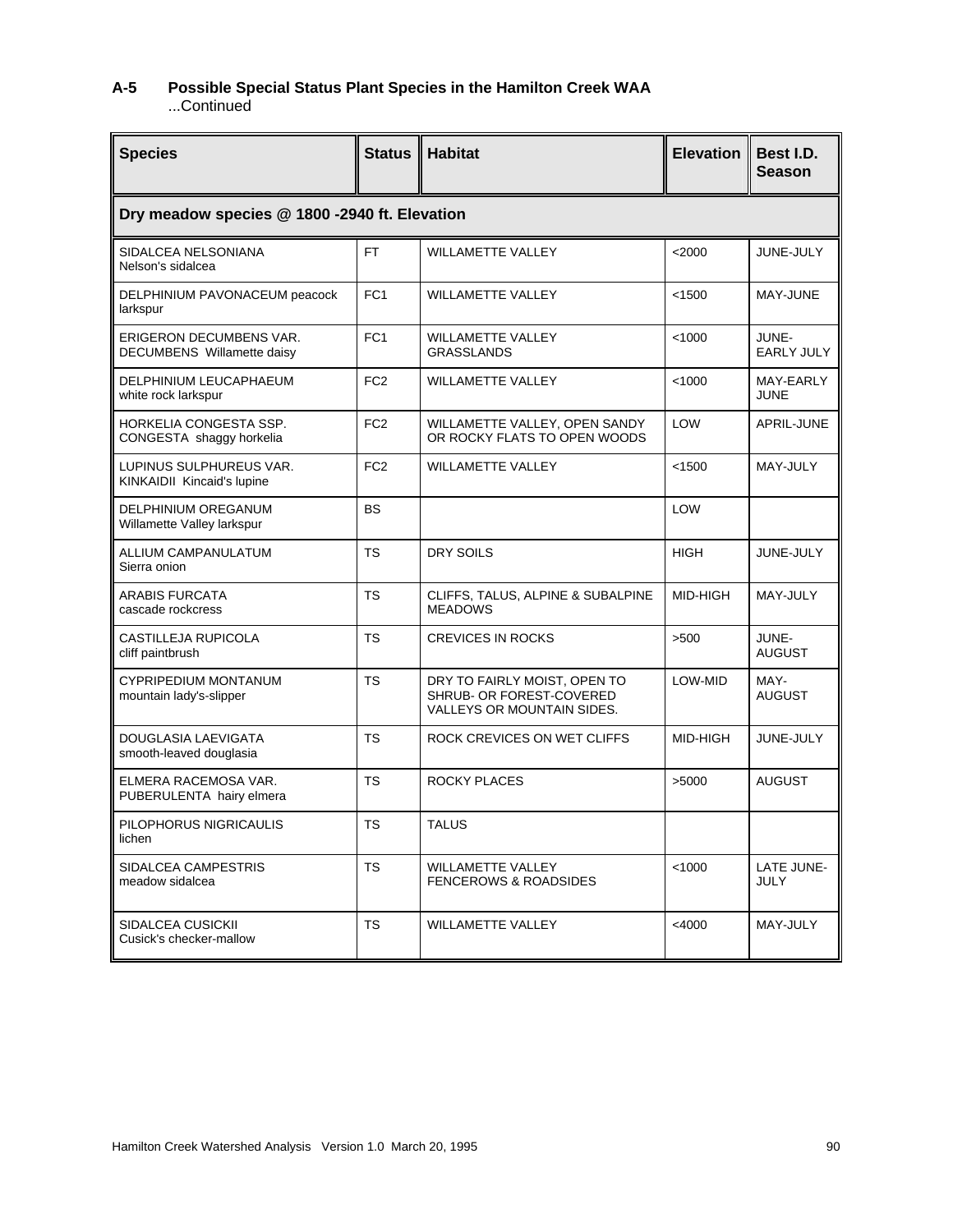### **A-5 Possible Special Status Plant Species in the Hamilton Creek WAA**

...Continued

| <b>Species</b>                                                       | <b>Status</b>   | <b>Habitat</b>                                                               | <b>Elevation</b> | Best I.D.<br><b>Season</b> |  |  |  |
|----------------------------------------------------------------------|-----------------|------------------------------------------------------------------------------|------------------|----------------------------|--|--|--|
| <b>Mid to Late Seral Forested Environments</b>                       |                 |                                                                              |                  |                            |  |  |  |
| <b>CIMICIFUGA ELATA</b><br>tall bugbane                              | FC <sub>2</sub> | <b>MOIST WOODS</b>                                                           | <2000            | JUNE-MID<br>JULY           |  |  |  |
| <b>CORYDALIS AQUAE-GELIDAE</b><br>cold-water corydalis               | FC <sub>2</sub> | <b>COLD SPRINGS &amp; STREAMS</b>                                            | >1000            | MID JUNE-<br>JULY          |  |  |  |
| ROMANZOFFIA THOMPSONII<br>Thompson's mistmaiden                      | <b>BS</b>       | SEEPY ROCK WALLS WITH FULL<br><b>SUNLIGHT</b>                                | >2600            | APRIL-<br><b>EARLY MAY</b> |  |  |  |
| <b>HUPERZIA OCCIDENTALIS</b><br>(Lycopodium selago)<br>fir club-moss | <b>AS</b>       | DENSE MOIST WOODS<br><b>HUMID AREAS</b><br><b>EXPOSED CLIFFS &amp; TALUS</b> | >1000            | JULY-<br><b>AUGUST</b>     |  |  |  |
| LOPHOZIA LAXA<br>liverwort                                           | AS              | <b>CASCADES</b>                                                              |                  |                            |  |  |  |
| LYCOPODIELLA INUNDATA<br>(Lycopodium inundatum)<br>bog club-moss     | AS              | SPHAGNUM BOGS<br><b>MUDDY ELK WALLOWS</b>                                    | >3000            |                            |  |  |  |
| LYCOPODIUM COMPLANATUM<br>ground cedar                               | AS              | <b>MOIST FORESTS</b>                                                         | >3000            |                            |  |  |  |
| <b>MIMULUS TRICOLOR</b><br>three-colored monkeyflower                | AS              | VERNAL POOLS, FLOODPLAINS                                                    | < 1000           | MAY - JUNE                 |  |  |  |
| POLYSTICHUM CALIFORNICUM<br>California sword-fern                    | <b>AS</b>       | <b>BASE OF CLIFFS &amp; OUTCROPS IN</b><br><b>SHADE</b>                      | <b>MID</b>       |                            |  |  |  |
| <b>LECIDEA DOLODES</b><br>lichen                                     | <b>TS</b>       | <b>CASCADES</b>                                                              |                  |                            |  |  |  |
| LYCOPODIUM ANNOTINUM<br>stiff club-moss                              | <b>TS</b>       | SPHAGNUM MUMMOCKS IN MOIST<br><b>SHADY BOGS</b>                              | <b>MID</b>       | JULY-<br><b>AUGUST</b>     |  |  |  |
| MONTIA DIFFUSA branching montia                                      | <b>TS</b>       | MOIST WOODSRECENTLY BURNED<br><b>AREAS</b>                                   | $<$ 3500         | APRIL-JULY                 |  |  |  |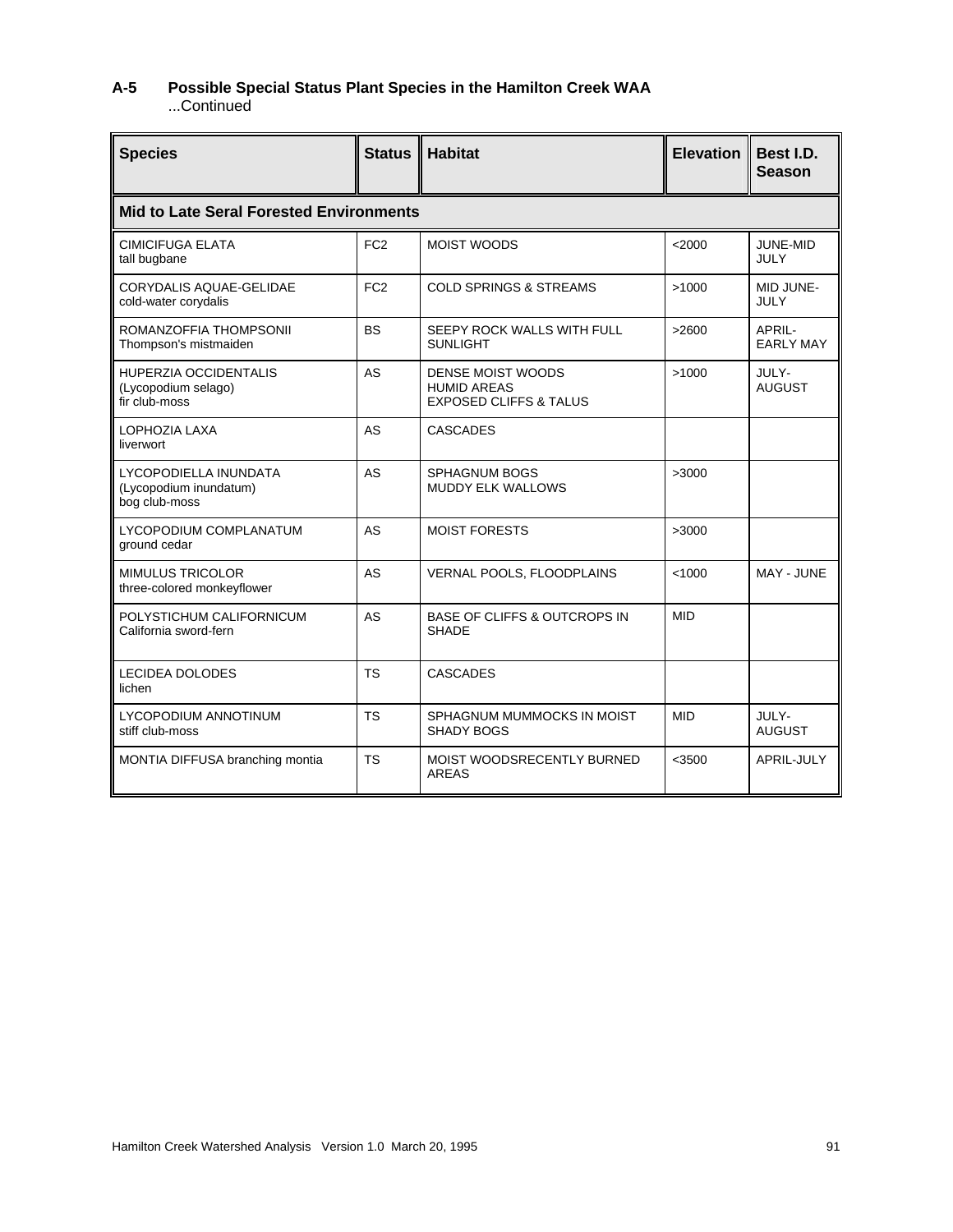#### **A-6 Hamilton Creek WAA Proposed Projects**

| PROJECT                               | Contribute to<br><b>PSQ</b><br>$(0-1)$                | Inter-<br>discilplinary<br>$(0-2)$            | <b>Critical Issue</b><br>$(0-1)$ | Contribute to<br><b>DFC</b><br>$(0-1)$ | ROD/RMP<br>Required<br>$(0-2)$ | Timing<br>$(0-2)$ | Ongoing<br>Project<br>$(0-2)$ | Urgent/<br>Deteriorating<br>$(0-2)$ | <b>Total Priority</b>   | RMARKS <sup>1/</sup>                                   |
|---------------------------------------|-------------------------------------------------------|-----------------------------------------------|----------------------------------|----------------------------------------|--------------------------------|-------------------|-------------------------------|-------------------------------------|-------------------------|--------------------------------------------------------|
| Keel Mtn Density Mgt                  | $\mathbf{1}$                                          | 2                                             | $\mathbf{1}$                     | $\mathbf{1}$                           | $\mathsf{O}$                   | $\overline{2}$    | $\overline{2}$                | $\mathbf 0$                         | $\boldsymbol{9}$        |                                                        |
| <b>Black Peter Density Mgt</b>        | $\mathbf{1}$                                          | $\overline{2}$                                | $\mathbf{1}$                     | $\overline{1}$                         | $\mathsf{O}$                   | $\overline{2}$    | $\mathbf 0$                   | $\mathbf 0$                         | $\overline{7}$          |                                                        |
| Round Mtn DWD/ Habitat<br>Enhancement | $\pmb{0}$                                             | $\mathbf{1}$                                  | $\mathbf{1}$                     | $\mathbf{1}$                           | $\mathbf 0$                    | $\mathbf 0$       | $\mathbf 0$                   | $\mathbf 0$                         | 3                       |                                                        |
| Road Closure                          | $\mathbf 0$                                           | $\overline{2}$                                | $\mathbf{1}$                     | $\mathbf{1}$                           | $\mathbf{1}$                   | $\overline{2}$    | $\mathbf 0$                   | $\overline{2}$                      | 9                       | J                                                      |
| Scott Ck Culvert<br>Replacement       | $\mathbf 0$                                           | $\mathbf 2$                                   | $\mathbf{1}$                     | $\mathbf{1}$                           | $\overline{2}$                 | $\overline{2}$    | $\overline{2}$                | $\overline{2}$                      | 12                      | J Need for access to<br>Density Mgt Study Area         |
| <b>Riparian Inventory</b>             | $\mathbf 0$                                           | $\overline{2}$                                | $\mathbf{1}$                     | $\overline{1}$                         | $\mathbf{1}$                   | $\overline{2}$    | $\mathbf{1}$                  | $\mathbf{1}$                        | 9                       | J, D                                                   |
| <b>Riparian Restoration</b>           | $\mathbf 0$                                           | $\overline{2}$                                | $\mathbf{1}$                     | $\mathbf{1}$                           | $\overline{2}$                 | $\overline{2}$    | $\mathbf 0$                   | $\mathbf 0$                         | 8                       | J Upper Hamilton CK:<br>DePuy to map                   |
| Road Hydromulching                    | $\mathbf 0$                                           | $\mathbf{1}$                                  | $\mathbf{1}$                     | $\overline{1}$                         | $\mathbf{1}$                   | $\mathbf 0$       | $\mathbf 0$                   | $\overline{1}$                      | 5                       |                                                        |
| <b>Fish Habitat Inventory</b>         | $\mathbf 0$                                           | $\mathbf{1}$                                  | $\mathbf{1}$                     | $\mathbf{1}$                           | $\overline{c}$                 | $\overline{2}$    | $\mathsf{O}$                  | $\mathbf{1}$                        | 8                       | J, D                                                   |
| Phellinus underplanting               | $\mathbf{1}$                                          | $\mathsf{O}\xspace$                           | $\mathbf{1}$                     | $\overline{1}$                         | $\mathbf{0}$                   | $\mathbf 0$       | $\mathbf{0}$                  | $\overline{1}$                      | 4                       | 1/10 to 1/4 ac in Matrix                               |
| Regen understocked<br>hardwood stands | $\mathbf 0$                                           | $\mathbf{1}$                                  | $\mathbf{1}$                     | $\mathbf{1}$                           | $\mathsf{O}$                   | $\mathbf 0$       | $\mathbf 0$                   | $\mathbf 0$                         | 3                       |                                                        |
| <b>CT Pruned Matrix</b>               | $\mathbf{1}$                                          | $\mathbf{0}$                                  | $\mathbf{1}$                     | $\mathbf{1}$                           | $\mathbf{0}$                   | $\overline{2}$    | $\overline{2}$                | $\mathbf 0$                         | $\overline{7}$          |                                                        |
| <b>CT Matrix</b>                      | $\mathbf{1}$                                          | $\mathsf{O}\xspace$                           | $\mathbf{1}$                     | $\mathbf{1}$                           | $\mathsf{O}$                   | $\mathbf{1}$      | $\mathbf{0}$                  | $\mathbf 0$                         | $\overline{\mathbf{4}}$ |                                                        |
| CT Riparian Reserve                   | $\mathbf 0$                                           | $\overline{2}$                                | $\mathbf{1}$                     | $\mathbf{1}$                           | $\mathbf{1}$                   | $\mathbf 0$       | $\mathbf 0$                   | $\mathbf 0$                         | 5                       |                                                        |
| <b>CT Connectivity</b>                | $\mathbf{1}$                                          | $\mathbf{1}$                                  | $\mathbf{1}$                     | $\mathbf{1}$                           | $\mathbf{1}$                   | $\mathbf 0$       | $\mathbf{0}$                  | $\mathbf 0$                         | 5                       | <b>Black Peter area</b>                                |
| <b>PCT Density Mgt</b>                | $\mathbf 0$                                           | $\mathbf{1}$                                  | $\mathbf 0$                      | $\mathbf{1}$                           | $\mathbf{1}$                   | 2                 | $\mathbf 0$                   | $\mathbf 0$                         | 5                       | in Connectivity & Riparian<br>Reserves                 |
| Log Culvert Replacement               | $\mathbf 0$                                           | 2                                             | $\mathbf{1}$                     | $\overline{1}$                         | $\overline{2}$                 | $\overline{2}$    | $\overline{2}$                | $\overline{2}$                      | 12                      | Culverts downstream from<br>existing replacement areas |
| Log Culvert Replacement               | $\mathbf 0$                                           | $\overline{2}$                                | $\mathbf{1}$                     | $\mathbf{1}$                           | $\overline{2}$                 | $\overline{2}$    | $\overline{2}$                | $\mathbf 0$                         | 10                      | 18: Some related to road<br>closure areas              |
| <b>Noxious Weed Survey</b>            | $\Omega$                                              | $\mathbf{1}$                                  | $\Omega$                         | $\overline{1}$                         | $\mathbf{1}$                   | $\Omega$          | $\Omega$                      | $\mathbf 0$                         | 3                       |                                                        |
| <b>FORAGE SEEDING</b>                 | DETAIL OF OTHER PROJECTS: ROAD CLOSURE OR DENSITY MGT |                                               |                                  |                                        |                                |                   |                               |                                     |                         |                                                        |
| <b>SUBSOIL RIPPING</b>                |                                                       | DETAIL STUDY COULD BE COMBINED W/ DENSITY MGT |                                  |                                        |                                |                   |                               |                                     |                         |                                                        |
| SPECIAL HABITAT SVY                   | <b>INVENTORY: NOT A PROJECT</b>                       |                                               |                                  |                                        |                                |                   | D                             |                                     |                         |                                                        |